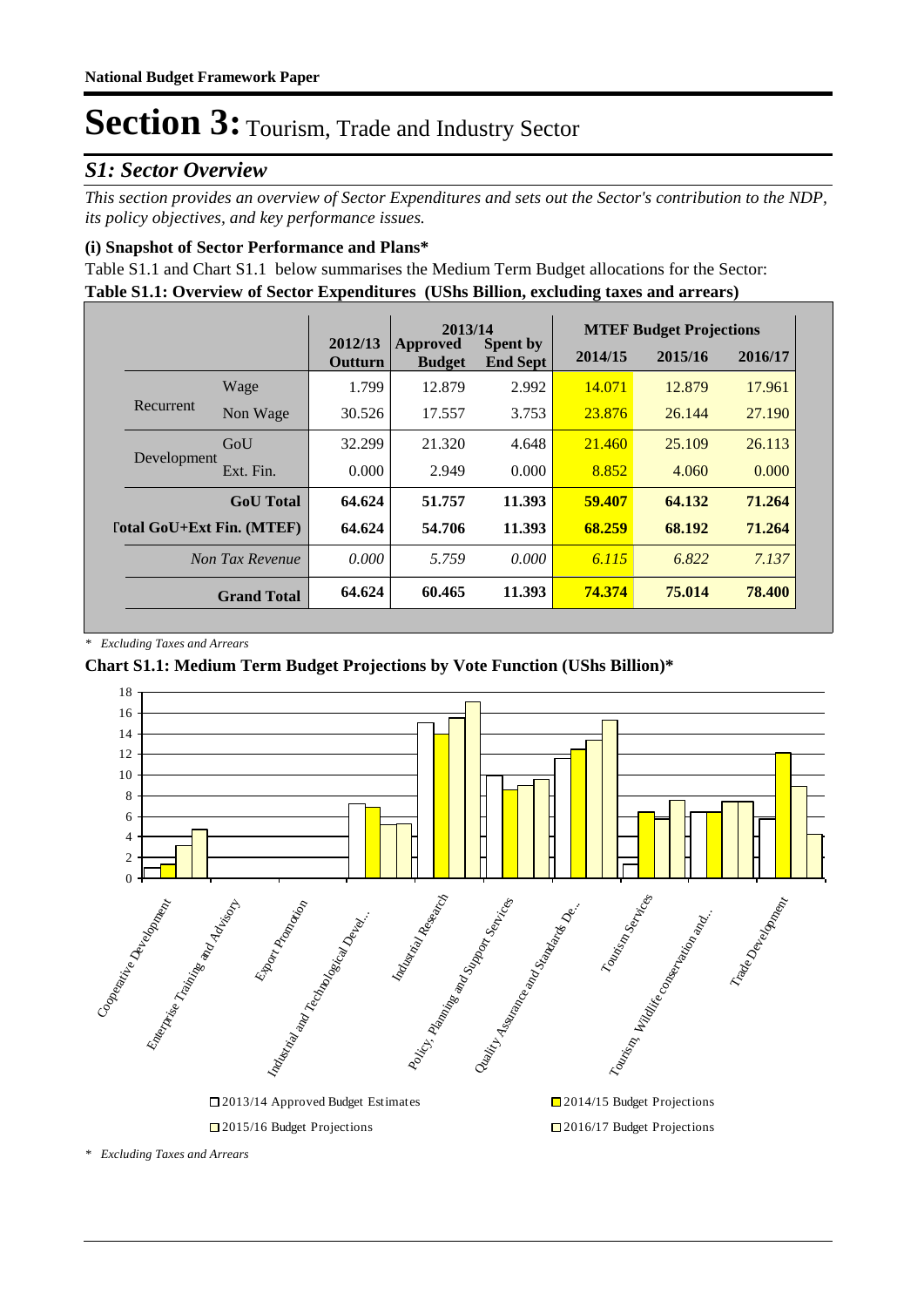#### **(ii) Sector Contributions to the National Development Plan**

The Tourism, Trade and Industry Sector contributes to 17 objectives of the National Development Plan (NDP) under 4 respective subsectors – Tourism, Trade, Manufacturing and Cooperatives.

These objectives include;

- 1. Develop and review all policies, and legal and regulatory frameworks for the sector
- 2. Increase the contribution of tourism to GDP and employment
- 3. Promote good governance of the cooperative movement
- 4. Enhance the capacity of the cooperatives to compete in domestic, regional and international markets
- 5. Diversify the type and range of enterprises undertaken by cooperatives
- 6. Promote the development of value added industries especially the agro-industries
- 7. Increase competitiveness of local industries
- 8. Enhance the development and productivity of the informal Manufacturing sub-sector
- 9. Enhance applied Research and Technology development
- 10. Improve the doing business environment

11. Nurture the private sector with a view to improve its competitiveness in the domestic, regional and other international markets

- 12. Increase market access for Uganda's products and services in regional and international markets
- 13. Improve the stock and quality of trade infrastructure
- 14. Promote Trade Development
- 15. Promote policy synergies between the production and trade sectors

16. Provide equal opportunity to Women and other disadvantaged groups to participate in and benefit from trade

17. Promote the use of standards and quality infrastructure to improve the competitiveness and safety of Ugandan products, processes and service delivery systems in domestic, regional and international

The above objectives are implemented by two Ministries – the Ministry of Trade, Industry and Cooperatives, and the Ministry of Tourism, Wildlife and Antiquities. The two Ministries are assisted by their affiliated Agencies.

The Ministry of Trade, Industry and Cooperatives (MoTIC) is assisted by; the Uganda Industrial Research Institute (UIRI), the Uganda National Bureau of Standards (UNBS), the Uganda Development Corporation (UDC), the Uganda Export Promotion Board (UEPB) and the Management Training and Advisory Centre (MTAC). Its other Agencies are; the Uganda Cleaner Production Centre (UCPC) and the Textile Development Authority (TEXDA).

The Ministry of Tourism, Wildlife and Antiquities (MoTWA) is assisted by; the Uganda Tourism Board (UTB), the Uganda Wildlife Authority (UWA), the Uganda Wildlife Education Centre (UWEC), the Uganda Wildlife Training Institute (UWTI), and the Hotel and Tourism Training Institute (HTTI).

With the support of their Agencies, the Private Sector and Development Partners, the Sector Ministries will continue to pursue the implementation of the above NDP objectives through selected NDP strategies and interventions in the Financial Year 2014/15 and across the medium term.

### **(iii) Medium Term Sector Policy Objectives**

.

The sector objectives which guide medium term outputs and resource allocations are:

*1. Develop a competitive and export oriented industrial sector;* 

*2. Conserve, preserve and ensure sustainable development of Uganda's unique natural and cultural heritage;* 

- *3. Develop and promote Uganda's tourism domestically and internationally;*
- *4. Strengthen the cooperative movement in Uganda;*
- *5. Promote efficient, effective and results oriented resource management in the Ministry;*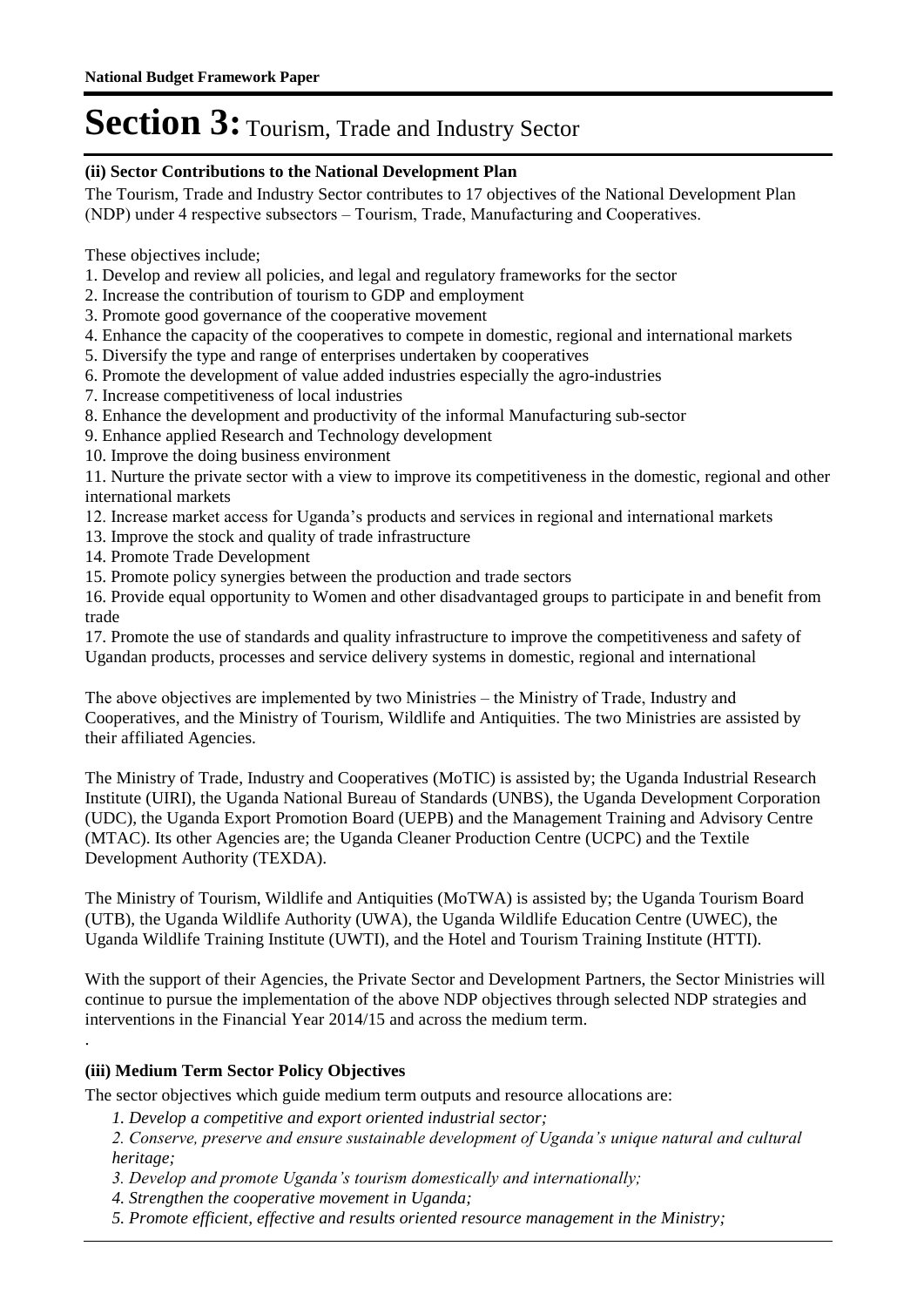*6. Promote international competitiveness of Uganda's exports and improve market access of Ugandan products and services;* 

*7. Develop and implement standards so as to ensure quality of all manufactured goods through conformity assessments (i.e. Standardization and quality assurance).*

### **(iv) Summary of Sector Performance**

The status of the sector in terms of its three priority sector outcomes is set out below:

#### Outcome 1: A Competitive and Export-oriented Industrial Sector

The Manufacturing index increased by 4.5 percent in 2012 when compared to the 2011 level. This was largely due to an increase in production in Food Processing (9.4 percent) and Drinks & Tobacco (6.4 percent). The Producer Price Index-Manufacturing (Combined) recorded an increase of 5.3 percent in 2012 compared to 30.3 percent in 2011.

In Industrial Research, the sector through Uganda Industrial Research Institute continued to provide the necessary tools and infrastructure to enhance industrial science, standards and advanced technology. This mainly concentrates on adding value to the locally produced agro-products like; fruits, irish potatoes, peanuts, bananas, honey, millet, vegetables, ground nuts, soya and dairy products so as to reduce on the post-harvest losses, increase incomes of farmers and fight against hunger and malnutrition among the people of Uganda.

#### **Outcome 2: Improved Heritage Conservation and Increased Tourism Earnings**

The number of tourist arrivals increased from 1,151,356 visitors in  $2011/12$  to 1,196,114 visitors in FY2012/13. This is a great increase from the 641,743 visitors in FY2008/09 implying an average increase of 14% per annum. This was as a result of improvement in security in the country and more specifically in the Northern part of the country. The total contribution of Travel and Tourism to GDP in 2012/13 was UGX4993.6 billion (8.8% of GDP and 11% of the services sector) while visitor exports generated US\$1003 million up from US\$805 million in FY2011/12. Tourism both directly and indirectly supported 483,500 jobs (7.6% of total employment) for people employed in hotels and restaurants, travel agents, airlines and other passenger transportation services, among others. There is need for heavy and deliberate investment in tourism so as to enhance its productivity. Strategic investment should be done in infrastructure development, training of tourism personnel in customer care and management and strong worldwide branding and marketing of Uganda's tourism potential.

#### Outcome 3: Improved Competitiveness and Market Access of Uganda's Goods and Services

Uganda's formal export performance in the  $FY2012/13$  grew by 9.2% in monetary terms from US\$2.16 billion to US\$2.36 billion. Service exports which include; communication services, construction and engineering, educational services, financial services which include banking and insurance, tourism and tourism related services, remittances among others grew by 14% from US\$1.45 billion in 2011/12 to US\$1.65 in 2012/13, while the informal export earnings increased by 27.5% from US\$355.8 million in the FY2011/12 to US\$453.73 million in 2012/13. Overall, export earnings grew by 12.6% in FY2012/13 after an increase of 18.3% in the previous year. However, exports continued to be outpaced by imports and a trade deficit of US\$1.87 billion was recorded in the FY2012/13. This was because the contribution of traditional exports to overall formal export earnings decreased from 31.4% in 2011 to 25.1% in 2012 majorly as a result of a significant decrease in the coffee earnings from US\$466.7 million in 2011 to US\$372.3 million in 2012 due to a reduction in the quantity exported and international market prices of coffee. Petroleum and petroleum products registered the highest import bill of US\$1.3 billion accounting for 22.2% of the expenditure on formal imports followed by road vehicles and machinery for specialized industries at US\$517.8 million and US\$357.9 million respectively. COMESA regional bloc remained the main destination for Uganda's exports accounting for 57.7% of the market share, followed by the European Union, Middle East, and Asia at 14.7%, 6.8% and 5.6% market share respectively. Sudan remained the main destination for Uganda's exports with in COMESA region with 14.5% market share.

The World Bank Doing Business Report released in October, 2013 ranked Uganda 132 out of 189 world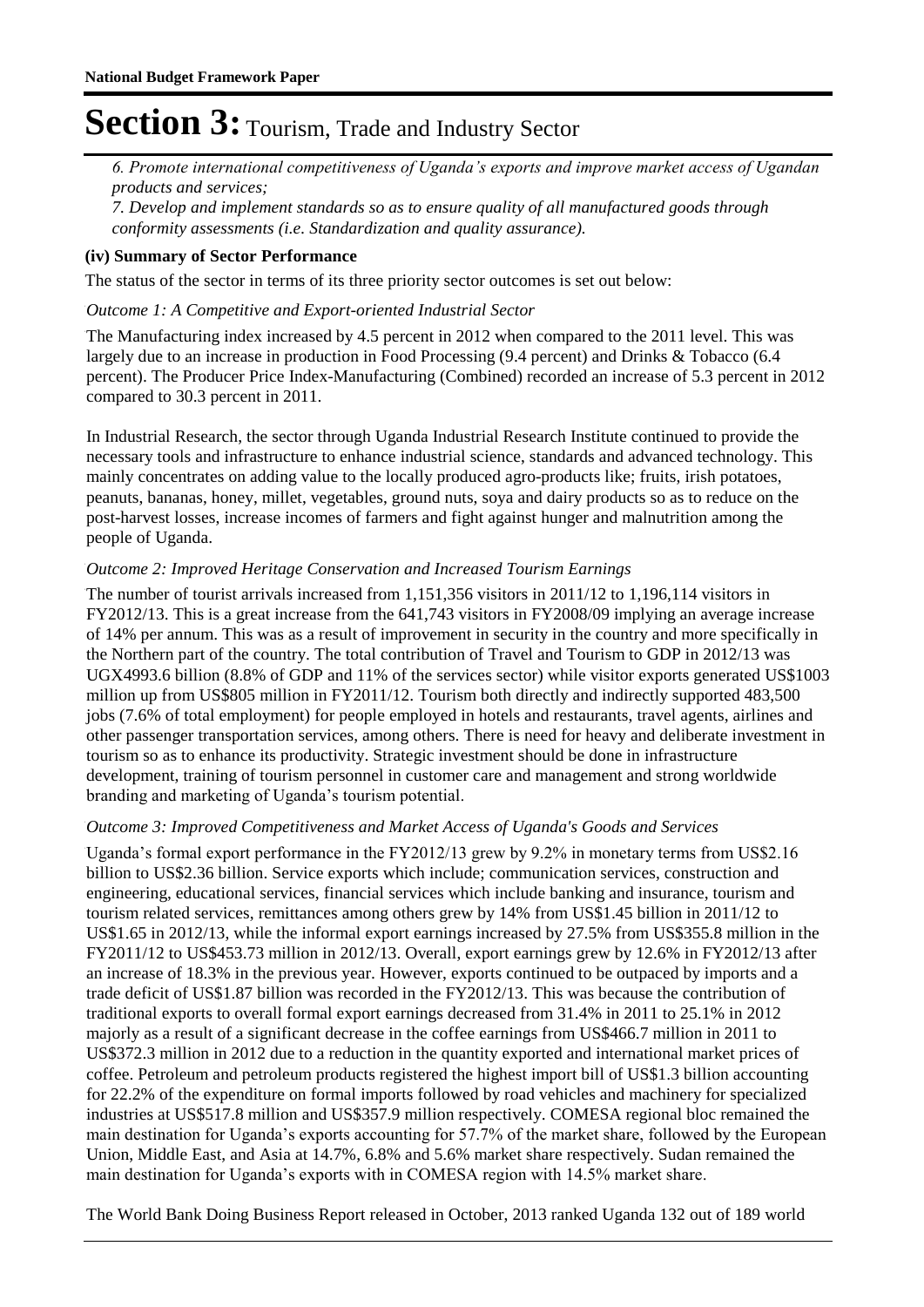economies in the ease of doing business for FY2012/13 as compared to 120 in 2011/12. This implies that it is becoming more costly in terms of money and time for a local entrepreneur to start and run a business in Uganda while complying with all the legal procedures. The low ranking is attributed to poor performance in indicators that involve; getting access to electricity, trading across borders and starting a business, where Uganda was ranked 178, 164 and 151 respectively. For example, it involves 15 procedures and 32 days to start a business in Uganda which is costly and time consuming thus discouraging investors as it reduces profitability of the firms. Uganda is doing well in accessing credit indicators as it was overall ranked 42 out of 189 economies in 2012/13.

Cooperatives play a vital role in job creation, food security and reduction of post-harvest losses. Whereas, 388 cooperative members were trained in management skills and Warehouse Receipt System (WRS) knowledge, a lot is still desired in training of personnel that would facilitate development of cooperatives to enhance their productivity and efficiency. There is still inadequate data regarding operations of cooperatives in regard to the volume of business turnover by cooperatives, growth in the number of cooperative members and the volume of lending by SACCOs in the economy. Without adequate information, it is hard to assess the performance and impact of cooperatives on society and the economy.

### *S2: Sector Performance and Plans to Improve Sector Outcomes*

*This section describes past performance and plans to improve sector outcomes. For each outcome it sets out outcome indicators, key sector outputs and actions to improve sector performance. It then sets out analysis of the efficiency of sector allocations and major capital investments.*

### **(i) Outcome 1: A Competitive and Export-oriented Industrial Sector**

#### *Status of Sector Outcomes*

.

The table below sets out the status of sector outcomes in terms of key sector outcome indicators.

| <b>Table S2.1: Sector Outcome Indicators</b>                                     |                 |                  |                             |  |  |  |  |
|----------------------------------------------------------------------------------|-----------------|------------------|-----------------------------|--|--|--|--|
| Outcome 1: A Competitive and Export-oriented Industrial Sector                   |                 |                  |                             |  |  |  |  |
| <b>Outcome and Outcome Indicator</b>                                             | <b>Baseline</b> | $2014/15$ Target | <b>Medium Term Forecast</b> |  |  |  |  |
| Share of Manufacturing to Total GDP (%)                                          | 25% (2008)      | 27               | 30(2015)                    |  |  |  |  |
| Share of manufacturing output in GDP                                             | 12 (2009)       | 9                | 12(2015)                    |  |  |  |  |
| Manufacturing Growth Rate (%)                                                    | $-1.9\%$ (2008) |                  | 2(2015)                     |  |  |  |  |
| Manufacturing Growth rate                                                        | $-1.9\%$ (2008) | $\overline{2}$   | 2(2015)                     |  |  |  |  |
| Manufacturing share to total GDP (%)                                             | 25% (2008)      | 30               | 30(2015)                    |  |  |  |  |
| Manufactured Exports to total exports value added<br>in Industry as share of GDP | 7.5(2008/09)    | 8                | 8.5(2015)                   |  |  |  |  |
| <b>Industry Growth rate</b>                                                      | 30% (2008)      | 35               | 35(2015)                    |  |  |  |  |
| Index of Production (IoP) (Manufacturing)                                        | 178.7 (2010)    | 200.96           | 208.18(2015)                |  |  |  |  |
| Growth in the number of manufacturing<br>establishments                          | 132 (2009)      | 134              | 135(2015)                   |  |  |  |  |
| Growth in Employment in the Manufacturing Sector<br>(% )                         | 9(2009)         | 9.5              | 11(2015)                    |  |  |  |  |
| Competitiveness Index of Manufacturing Production<br>(IOP)                       | 151 (2008)      | 156              | 157(2015)                   |  |  |  |  |
| % Growth in employment in the Manufacturing<br>sector                            | 9(2009)         | 8.5              | 10(2015)                    |  |  |  |  |

### *Performance for the first quarter of the 2013/14 financial year*

1. Industrial and Technological Development

A Zero draft of the Steel subsector Policy was developed. Collection of data for concept note and one stakeholders' consultative meeting held for National Grains and Cereals Policy. Two stakeholder consultative meetings were held for Bottled Water Policy. Zero draft is ready. A draft Leather Policy was developed, and a wider national consultative meeting was scheduled. A draft Cabinet was Paper prepared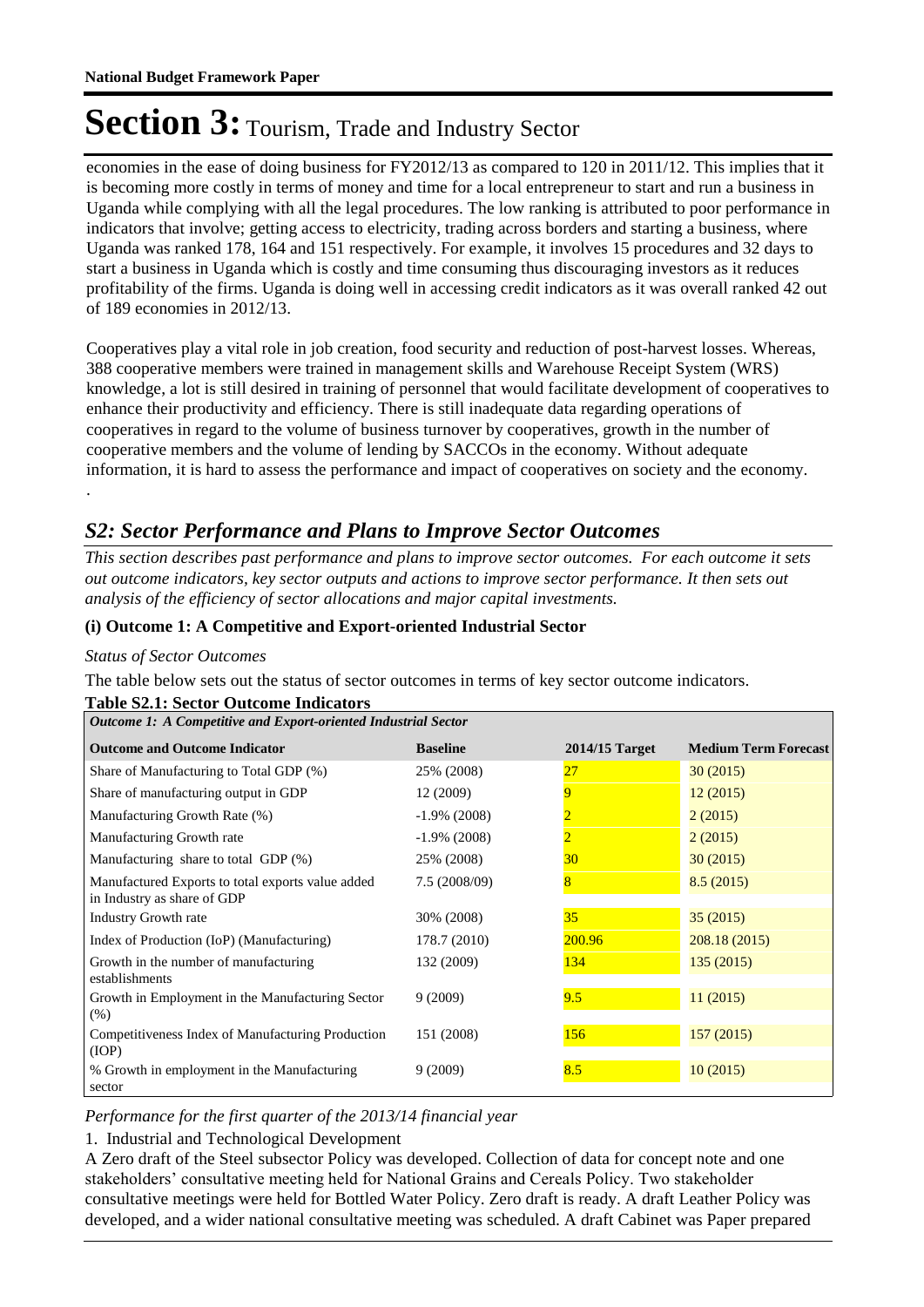on Quality Chemicals. 200 copies of the National Sugar Policy were printed for dissemination.

The draft of the National Accreditation Policy submitted to Cabinet Secretariat. Queries raised were responded to. Stakeholders consultative meetings scheduled for Principles for the Amendment to the Industrial Licensing Act, but not held as funding was not availed. Two stakeholders' consultative meetings for the Sugar Act held, and draft Sugar Act is ready.

Phoenix Logistics Ltd was transferred under UDC on a Cabinet directive. A Liaison officer appointed by the Ministry. The Ministry is working on composition of the new Board, and sourcing for possible investors to partner with to rescue Phoenix.

The Ministry met with potential investors looking to invest in; Spices and milk Poultry and poultry products, Renewable energy, Energy production, Infrastructure, business opportunities in Uganda.

The Ministry carried out an environmental audit report review for decommissioning British American Tobacco Uganda (BATU).

A National Organising Committee for the 14th EAC Jua-Kali Exhibition 2013 was set up and the Exhibition organized and held in December 1-8, 2013. Constitution for the Jua Kali Apex body formulated;

Monitoring Visits were made to Kaliro Sugar Works, Roofings (U) Ltd and Kakira sugar works. Technical Guidance visits were made to Jambo Tannery in Busia District Pride Agro Limited in Tororo, Nakaseke tomato processing plant and Gayaza electrical works.

In the One Village One Product programme (OVOP), physical assessment was done for 10 model enterprises in Adjumani, Zombo, Arua, Hoima and Buliisa. 18 members of Nyero Rock Womens Group were trained in Business Management Skills under OVOP. Hon. Minister officially handed over a coffee hauler to an association in Kilingente Subcounty, and a Pineapple Juice Extractor was given to Kiwenda Horticulture Association in September.

Data was collected for updating the National Industrial Database, and training for Department of Industry and Technology members on the structure and operations of the database conducted. The Ministry held a Cluster initiative stakeholders' consultative meeting which was followed by two steering committee meetings on Cluster development.

2. Industrial Research:

The performance by end December can be categorised under the broader terms of

- Product Development, a range of new and improved products are under research and development, these include cosmetics, ceramics, handmade paper, baked products, juice, meat products, cow horn products, bamboo products, texile are all underway and in advance stages of development.

- Establishment of New Castle Vaccine Production Unit where 90% of civil works and renovations of the Vaccine unit has been completed. Vaccine machinery and equipment have been procured and await delivery and installation. 9 technical staff have been recruited and training is in progress.

- Establishment of Processing Facilities.- a) Final test running of the Potato and Vegetable Factory in Kabale have been completed and awaiting commencement of commercial production. b) Nabusanke women group fruit project in Mpigi has 95% civil works completed, machinery has been installed and test run. The water supply system has been installed. The project awaits commissioning and operationalisation. c) 80% civil works have been completed for a Peanut butter project in Lira. Machinery is already procured and delivered and awaits installation d) Mushroom Training and Resource Centre MTRC has been established and is fully operational, it is benefiting a significant number of women in Kabale. E) A meat processing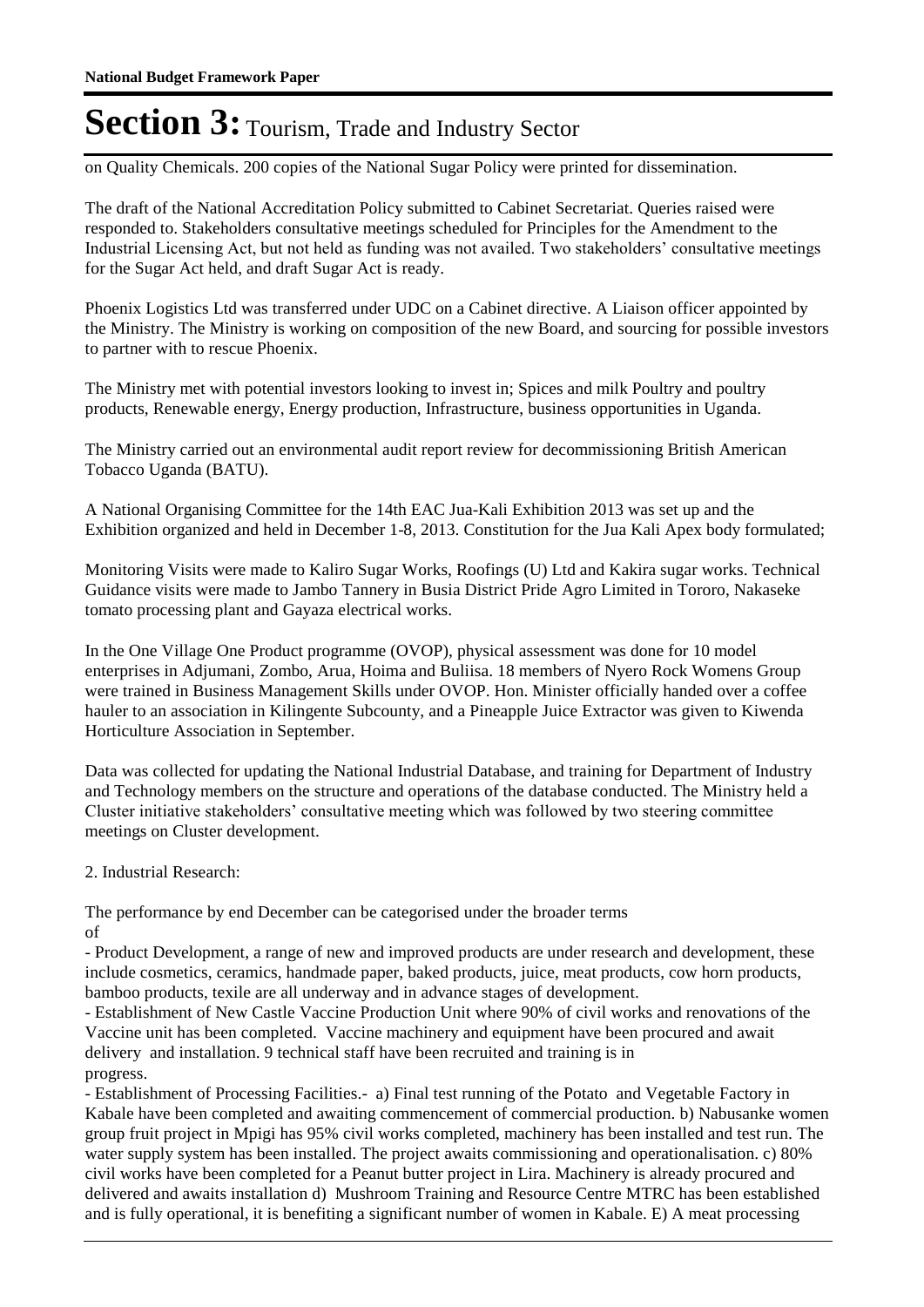facility serving Eastern Uganda and Western Kenya has been launched and is now operational in Busia. Support has been directed to improving its infrastructure and technical capabilities. The facility is fully operational. F) Arua agro-processing centres from mango juice processing, meat and milk processing facilities in West Nile are at different stages of development, technical support and monitoring continued and should all be operational by end 2010.

- Technology Transfer and Engineering Innovations. Contraptions for an electric conventional oven, hatchery, textile looms, electronic equipment, software for biometric solutions are under progress.

- Business Incubation. Varying support services have been provided and extended to in-house and virtual business incubation. Technician support to business incubation programes has expanded beyond food processing to , vaccine production. The utimate aim is to nurture start up businesses into reputable enterprises.

- Skill & capacity building and Awareness &Promotional campaigns 50 staff have been trained internationally in various technical areas. UIRI's capacity to source and assess appropriate technology has thus improved significantly and the knowledge base to fabricate our own machinery has increased in similar measures. Local and regional exibitions (In Tanzania and Sudan) have been conducted. In pursuit of addressing skills development UIRI hosted 48 industrial trainees from higher institutions of learning to expose and enable them relate theories studied in class to practical application.

- International Collaborations various MoU's have been signed with reputable research centers, luminaries like China Bamboo Research Centre (CBRC) in Huangzhou. SIRIM-Berhad of Shah Alum Malaysia, In October another MoU was signed with the prestigious National Science and Technology Development Agency of Thailand, our very own Makerere University. These MoUs have opened up a lot of opportunities for UIRI staff capacity building, exchanging of ideas and expansion of our horizons- for instance the fabrication of bamboo processing line in collaboration with CBRC, and also fabrication of our paper making machinery are veritable case studies in this regard.

- Infrastrucural improvements and upgrading overhaul of the water system, renovations of pilot plants, construction of access gate to UIRI, new Internet Service Provider, design and construction food laboratory are all at different stages of procurement and implementation as capacity to accommodate the aforesaid intiatives and activities.

| <i>Vote, Vote Function</i><br><b>Key Output</b>        | 2013/14<br><b>Approved Budget and</b><br><b>Planned outputs</b>                                                                                                                                                                                                                                                | <b>Spending and Outputs</b><br><b>Achieved by End Sept</b>                                                                                                                                                                                               | 2014/15<br><b>Proposed Budget and</b><br><b>Planned Outputs</b>                                                 |  |  |  |  |
|--------------------------------------------------------|----------------------------------------------------------------------------------------------------------------------------------------------------------------------------------------------------------------------------------------------------------------------------------------------------------------|----------------------------------------------------------------------------------------------------------------------------------------------------------------------------------------------------------------------------------------------------------|-----------------------------------------------------------------------------------------------------------------|--|--|--|--|
| Vote: 015 Ministry of Trade, Industry and Cooperatives |                                                                                                                                                                                                                                                                                                                |                                                                                                                                                                                                                                                          |                                                                                                                 |  |  |  |  |
|                                                        | Vote Function:0601 Industrial and Technological Development                                                                                                                                                                                                                                                    |                                                                                                                                                                                                                                                          |                                                                                                                 |  |  |  |  |
| Output: 060101                                         | <b>Industrial Policies, Strategies and monitoring services</b>                                                                                                                                                                                                                                                 |                                                                                                                                                                                                                                                          |                                                                                                                 |  |  |  |  |
| Description of Outputs:                                | Develop and revise Draft Steel<br>sub-sector Policy,<br>Implementation Plan for the<br>National Sugar Policy,<br>Principles for the Amendment to note and one stakeholders'<br>the Industrial Licensing Act,<br>Sugar Act; Annual Industrial<br><b>Sector Review Conference</b><br>Report; Enhanced            | Policy developed;<br>Collection of data for concept<br>consultative meeting held for<br><b>National Grains and Cereals</b><br>Policy:                                                                                                                    | Zero draft of the Steel subsector Review the Sugar Act of 1938;<br>Conduct industrial<br>monitoring/supervision |  |  |  |  |
|                                                        | implementaion of industrial<br>development initiatives and<br>reduced environmental<br>pollution; Regional<br>Accreditation Plan of Action;<br>Raise awareness of the role of<br>industries in socio-economic<br>transformation; International<br>and Regional Industrial<br>cooperation strategies identified | Two stakeholder consultative<br>meetings held for Bottled Water<br>Policy. Zero draft is ready;<br>Draft Leather Policy developed,<br>and a wider national<br>consultative meeting scheduled;<br>Phoenix Logistics Ltd was<br>transferred under UDC on a |                                                                                                                 |  |  |  |  |

#### **Table S2.2: Key 2014/15 Outputs Contributing to the Sector Outcome\***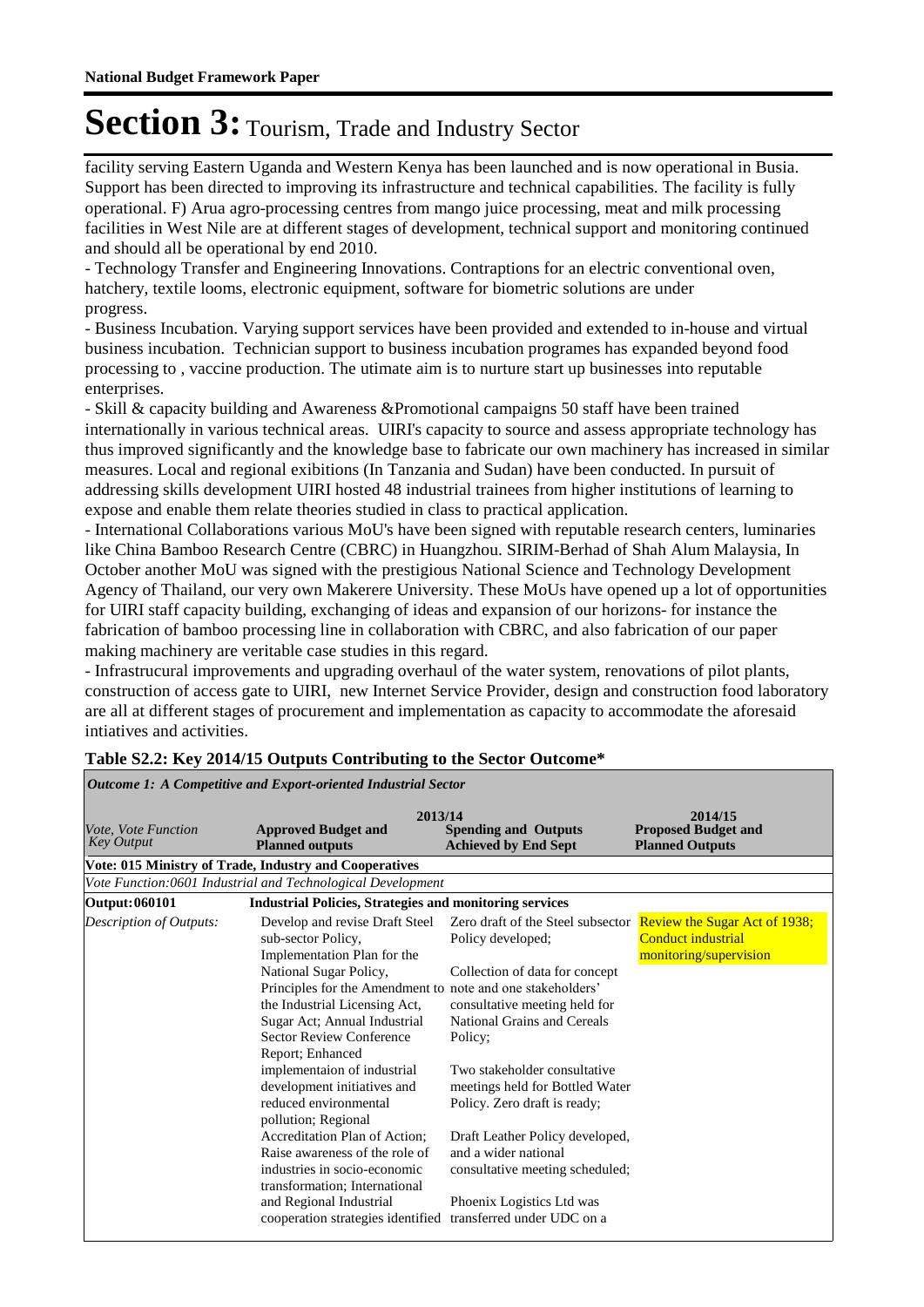| <b>Outcome 1: A Competitive and Export-oriented Industrial Sector</b> |                                                                                                                                                                                                   |                                                                                                                                                                                                                             |                                                                 |  |  |
|-----------------------------------------------------------------------|---------------------------------------------------------------------------------------------------------------------------------------------------------------------------------------------------|-----------------------------------------------------------------------------------------------------------------------------------------------------------------------------------------------------------------------------|-----------------------------------------------------------------|--|--|
| Vote, Vote Function<br><b>Key Output</b>                              | 2013/14<br><b>Approved Budget and</b><br><b>Planned outputs</b>                                                                                                                                   | <b>Spending and Outputs</b><br><b>Achieved by End Sept</b>                                                                                                                                                                  | 2014/15<br><b>Proposed Budget and</b><br><b>Planned Outputs</b> |  |  |
|                                                                       | and implemented; OVOP Needs Cabinet directive. Liaison<br>Assessment Report for 48<br>cooperatives from 16 districts of ministry. Working on<br>Western, Northern,<br>Central and Eastern Uganda; | officer appointed by the<br>composition of the new Board.<br>Sourcing for possible investors<br>to partner with to rescue<br>Phoenix;                                                                                       |                                                                 |  |  |
|                                                                       |                                                                                                                                                                                                   | 200 copies of the National<br>Sugar Policy were printed for<br>disemmination;                                                                                                                                               |                                                                 |  |  |
|                                                                       |                                                                                                                                                                                                   | Draft Cabinet Paper prepared on<br>Quality Chemicals;                                                                                                                                                                       |                                                                 |  |  |
|                                                                       |                                                                                                                                                                                                   | Met with potential investors<br>looking to invest in Spices and<br>milk, Poultry and poultry<br>products, Renewable energy,<br>Energy production,<br>Infrastructure, business<br>opportunities in Uganda;                   |                                                                 |  |  |
|                                                                       |                                                                                                                                                                                                   | Carried out an environmental<br>audit report review for<br>decommissioning British<br>American Tobacco Uganda<br>(BATU);                                                                                                    |                                                                 |  |  |
|                                                                       |                                                                                                                                                                                                   | A National Organising<br>Committee for the 14th EAC<br>Jua-Kali Exhibition 2013 was<br>set up. The date for the<br>Exhibition has been confirmed<br>for December 1-8, 2013. NOC<br>currently soliciting for<br>sponsorship; |                                                                 |  |  |
|                                                                       |                                                                                                                                                                                                   | The draft of the National<br>Accreditation Policy submitted<br>to Cabinet Secretariat. Queries<br>raised are being responded to;                                                                                            |                                                                 |  |  |
|                                                                       |                                                                                                                                                                                                   | Stakeholders consultative<br>meetings scheduled for<br>Principles for the Amendment to<br>the Industrial Licensing Act, but<br>not held as funding was not<br>availed:                                                      |                                                                 |  |  |
|                                                                       |                                                                                                                                                                                                   | Two stakeholders' consultative<br>meetings for the Sugar Act held,<br>and draft Sugar Act is ready;                                                                                                                         |                                                                 |  |  |
|                                                                       |                                                                                                                                                                                                   | Monitoring Visits were made to<br>Kaliro Sugar Works, Roofings<br>(U) Ltd and Kakira sugar works;                                                                                                                           |                                                                 |  |  |
|                                                                       |                                                                                                                                                                                                   | Technical Guidance visits were<br>made to Jambo Tannery in                                                                                                                                                                  |                                                                 |  |  |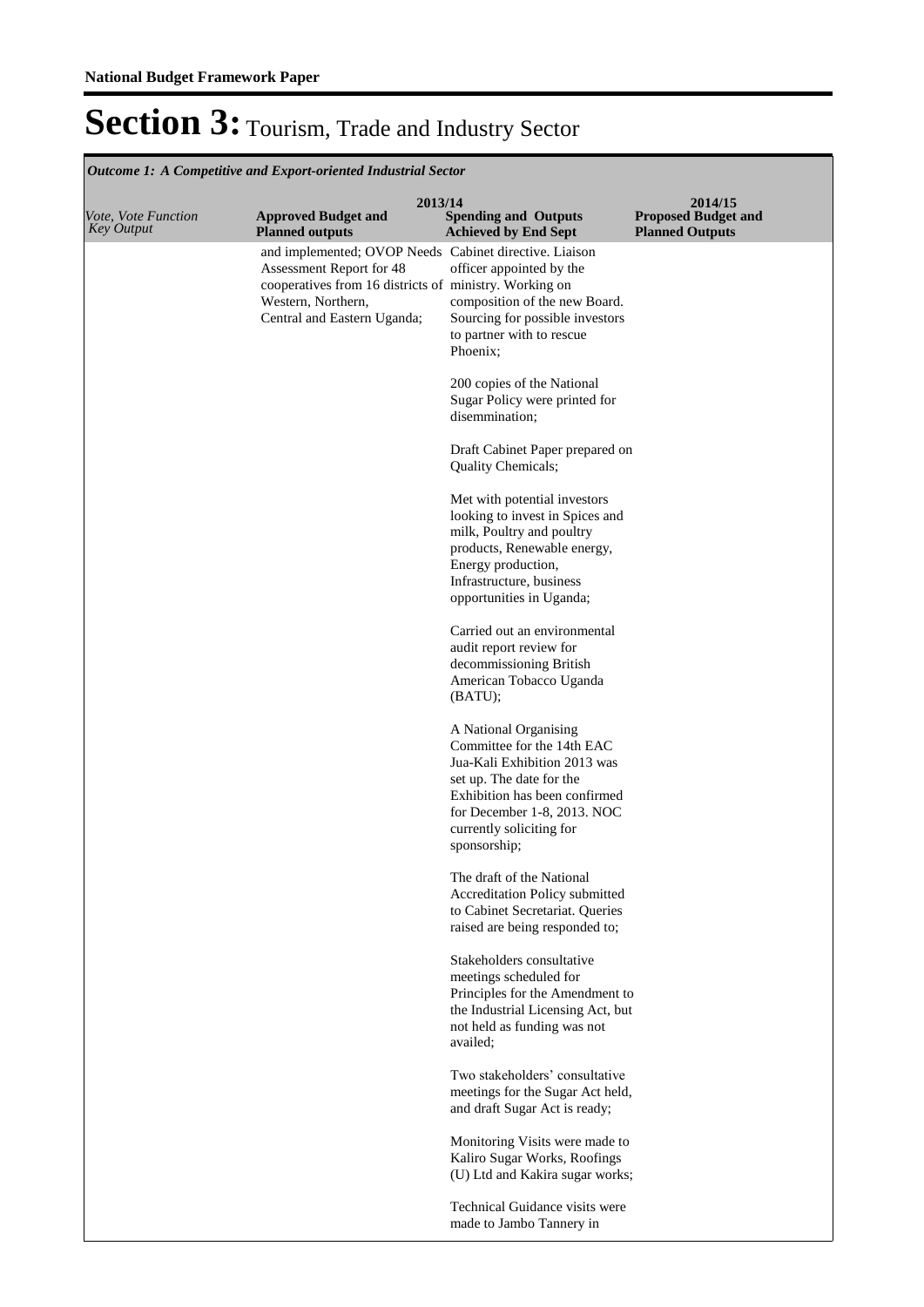*Performance Indicators:*

### Section 3: Tourism, Trade and Industry Sector

**Spending and Outputs Achieved by End Sept Approved Budget and Planned outputs Proposed Budget and Planned Outputs 2013/14** *Vote, Vote Function Key Output* **2014/15** *Outcome 1: A Competitive and Export-oriented Industrial Sector* Busia District, Pride Agro Limited in Tororo, Nakaseke tomato processing plant and Gayaza electrical works; Under OVOP: Physical assessment of 5 model enterprises in Adjumani, Zombo and Arua; Assessment of 5 model enterprises in Hoima and Buliisa; Hon. Minister conducted monitoring progress of two enterprises; Labor Progress Farmers Cooperative Society *Output Cost (UShs bn): 0.316 0.066 0.529 Performance Indicators:* No. of industrial inspections 25 carried out 25 25 20 % of issues addressed from previous sector review 70 20 20 50 Stage reached in development of sectoral policies and strategies Stakeholder Consultations on the review of the Sugar Act (1938) conducted **Output: 060102 Capacity Building for Jua Kali and Private Sector** Action Plan to 14th EAC Jua Kali Exhibition 2013; Jua Kali Apex body established; New technologies disseminated and market expansion for Jua Kali products; Constitution for the Jua Kali Apex body formulated; Training of 18 members of Nyero Rock Womens Group in Business Management Skills under OVOP; Action Plan to 15th EAC Jua Kali Exhibition 2014; New technologies disseminated and market expansion for Jua Kali<br>products; 100 OVOP 100 OVOP Program beneficiaries trained by June 2015; *Output Cost (UShs bn): 0.098 0.020 0.195 Description of Outputs: Performance Indicators:* No. of staff trained in target industrial skills 3 0 1 No. of beneficiaries trained under OVOP 40 18 18 100 No. of Ugandan artisans participating in exhibitions 200 0 30 **Output: 060103 Industrial Information Services** An up-to-date industrial database; Engineering society ethics instilled; Data collected web portal developed, and training for Department of Industry and Technology members on the structure and operations of the database conducted; Engineers and Professional staff not yet subscribed to Engineering Society due to financial constraints; An up-to-date National **Industrial Database; Engineering Society** Professional ethics instilled; *Description of Outputs:*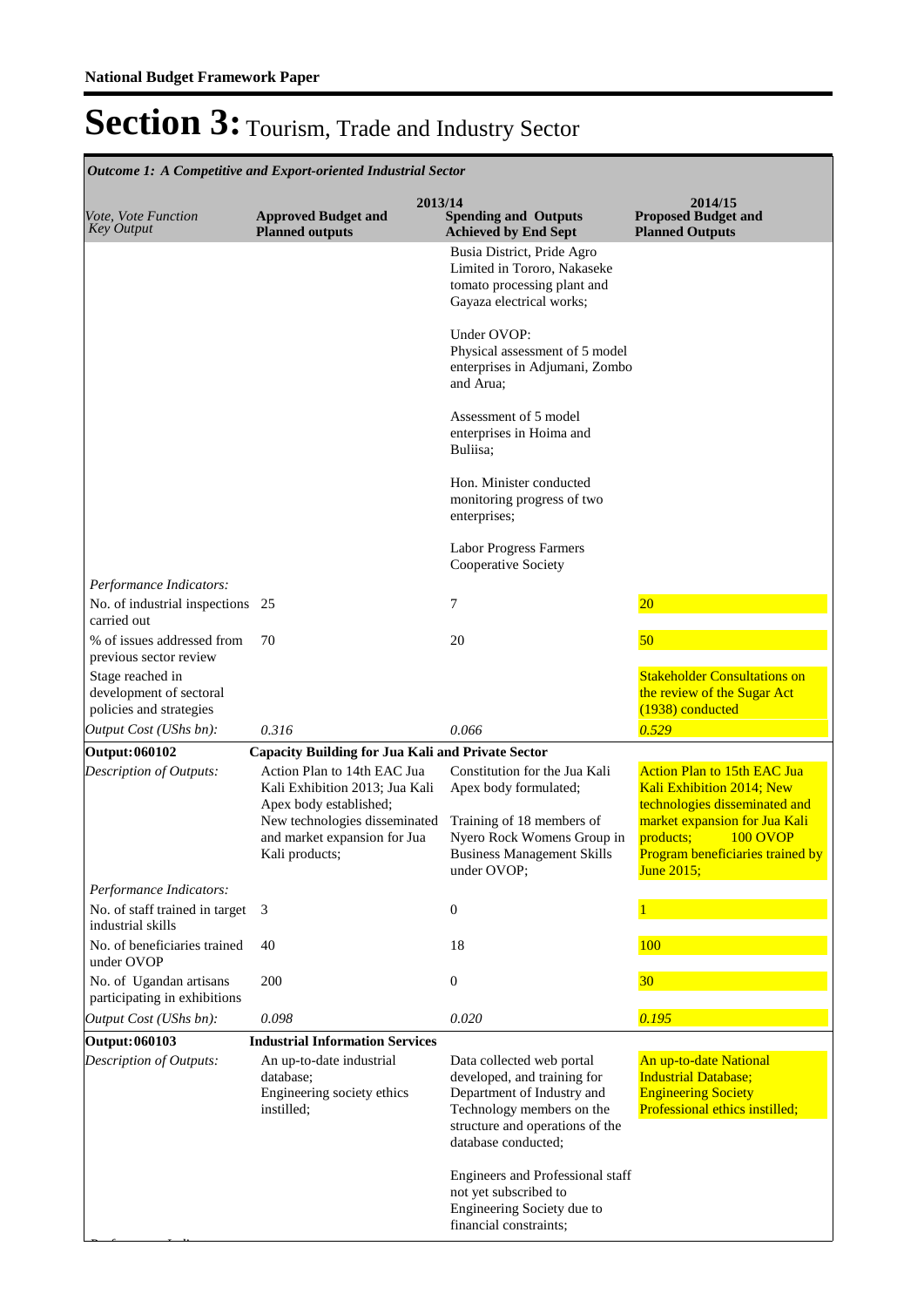| Outcome 1: A Competitive and Export-oriented Industrial Sector                               |                                                                                                                                                                                                                                                                                                     |                                                                                                                                                             |                                                                                                                                                                                                                                                        |  |  |
|----------------------------------------------------------------------------------------------|-----------------------------------------------------------------------------------------------------------------------------------------------------------------------------------------------------------------------------------------------------------------------------------------------------|-------------------------------------------------------------------------------------------------------------------------------------------------------------|--------------------------------------------------------------------------------------------------------------------------------------------------------------------------------------------------------------------------------------------------------|--|--|
| Vote, Vote Function<br><b>Key Output</b>                                                     | 2013/14<br><b>Approved Budget and</b><br><b>Planned outputs</b>                                                                                                                                                                                                                                     | <b>Spending and Outputs</b><br><b>Achieved by End Sept</b>                                                                                                  | 2014/15<br><b>Proposed Budget and</b><br><b>Planned Outputs</b>                                                                                                                                                                                        |  |  |
| No. of studies undertaken for 3<br>industrial development                                    |                                                                                                                                                                                                                                                                                                     | $\boldsymbol{0}$                                                                                                                                            | $\overline{0}$                                                                                                                                                                                                                                         |  |  |
| % progress in establishment 60<br>of industrial database                                     |                                                                                                                                                                                                                                                                                                     | 100                                                                                                                                                         | $\overline{0}$                                                                                                                                                                                                                                         |  |  |
| Africa Idustrialisation Day<br>commemorated alongside<br>symposium and product<br>exhibition | Yes                                                                                                                                                                                                                                                                                                 | No                                                                                                                                                          | Yes                                                                                                                                                                                                                                                    |  |  |
| Output Cost (UShs bn):                                                                       | 0.097                                                                                                                                                                                                                                                                                               | 0.016                                                                                                                                                       | 0.041                                                                                                                                                                                                                                                  |  |  |
| Output: 060104                                                                               | Promotion of Value Addition and Cluster Development                                                                                                                                                                                                                                                 |                                                                                                                                                             |                                                                                                                                                                                                                                                        |  |  |
| Description of Outputs:                                                                      | New and indigenous appropriate Held a Cluster initiative<br>technologies for cluster<br>development promoted; Value<br>Addition Equipment for the 10<br>Cooperatives handed over;                                                                                                                   | stakeholders' consultative<br>meeting;<br>Two steering committee                                                                                            | Procurement, delivery and<br>installation of value addition<br>equipment for 15 Model<br>Cooperatives;                                                                                                                                                 |  |  |
|                                                                                              | Product Packaging, Certification meetings held on Cluster<br>and Market Linkages for four<br>Model Cooperatives supported;                                                                                                                                                                          | development;                                                                                                                                                | <b>Conduct Official Handover of</b><br>the Value Addition Equipment<br>for the 4 Model Cooperatives;                                                                                                                                                   |  |  |
|                                                                                              |                                                                                                                                                                                                                                                                                                     | Hon. Minister officially handed<br>over a coffee hauler to an<br>association in Kilingente<br>Subcounty;                                                    | 8 products from four OVOP<br><b>Model Cooperatives Certified</b><br>by June $2015$ ;                                                                                                                                                                   |  |  |
|                                                                                              |                                                                                                                                                                                                                                                                                                     | Delivered a Pineapple Juice<br><b>Extractor to Kiwenda</b><br>Horticulture Association in<br>September;                                                     |                                                                                                                                                                                                                                                        |  |  |
| Performance Indicators:                                                                      |                                                                                                                                                                                                                                                                                                     |                                                                                                                                                             |                                                                                                                                                                                                                                                        |  |  |
| No. ofenterprises facilitated<br>through Virtual Business<br>Incubation                      | 6                                                                                                                                                                                                                                                                                                   | 2                                                                                                                                                           |                                                                                                                                                                                                                                                        |  |  |
| No. of groups facilitated to<br>process and package products                                 | 6                                                                                                                                                                                                                                                                                                   | $\mathbf{0}$                                                                                                                                                | 19                                                                                                                                                                                                                                                     |  |  |
| No. of enterprises facilitated<br>through Virtual Business<br>Incubation                     |                                                                                                                                                                                                                                                                                                     |                                                                                                                                                             | $\bf{0}$                                                                                                                                                                                                                                               |  |  |
| Output Cost (UShs bn):                                                                       | 0.063                                                                                                                                                                                                                                                                                               | 0.012                                                                                                                                                       | 0.090                                                                                                                                                                                                                                                  |  |  |
| Output: 060151                                                                               | <b>Management Training and Advisory Services (MTAC)</b>                                                                                                                                                                                                                                             |                                                                                                                                                             |                                                                                                                                                                                                                                                        |  |  |
| Description of Outputs:                                                                      | Wage subvention to MTAC;<br>Training of Students and<br>Entreprenuers in Entreprise and<br>Management skills;                                                                                                                                                                                       | Wage subvention to MTAC;<br>Training of Students and<br>Entreprenuers in Entreprise and<br>Management skills;                                               | <b>Wage subvention to MTAC;</b><br><b>Training of Students and</b><br><b>Entreprenuers in Entreprise and</b><br>Management skills;                                                                                                                     |  |  |
| Output Cost (UShs bn):                                                                       | 0.058                                                                                                                                                                                                                                                                                               | 0.013                                                                                                                                                       | 0.058                                                                                                                                                                                                                                                  |  |  |
| Vote: 110 Uganda Industrial Research Institute                                               |                                                                                                                                                                                                                                                                                                     |                                                                                                                                                             |                                                                                                                                                                                                                                                        |  |  |
| Vote Function:0651 Industrial Research                                                       |                                                                                                                                                                                                                                                                                                     |                                                                                                                                                             |                                                                                                                                                                                                                                                        |  |  |
| Output: 065101<br>Description of Outputs:                                                    | <b>Administation and Support Services</b><br>Recruit 30 high caliber<br>scientists and engineers, pay<br>salaries & other staff benefits to<br>260 employees; Pay asset<br>insurances, utility & property<br>expenses, Clear communication<br>and general supplies<br>expenditures, Pay maintenance | - 4 technical staff were<br>recruited<br>- All Monthly staff salaries were<br>paid off for Q1<br>- All NSSF, PAYE, Local<br>service tax and other statutory | Recruit 50 high caliber<br>scientists and engineers, pay<br>salaries & other staff benefits to<br>260 employees; Pay asset<br>insurances, utility & property<br>expenses, Clear communication<br>and general supplies<br>expenditures, Pay maintenance |  |  |
|                                                                                              | and professional services                                                                                                                                                                                                                                                                           | obligatory payments were                                                                                                                                    | and professional services                                                                                                                                                                                                                              |  |  |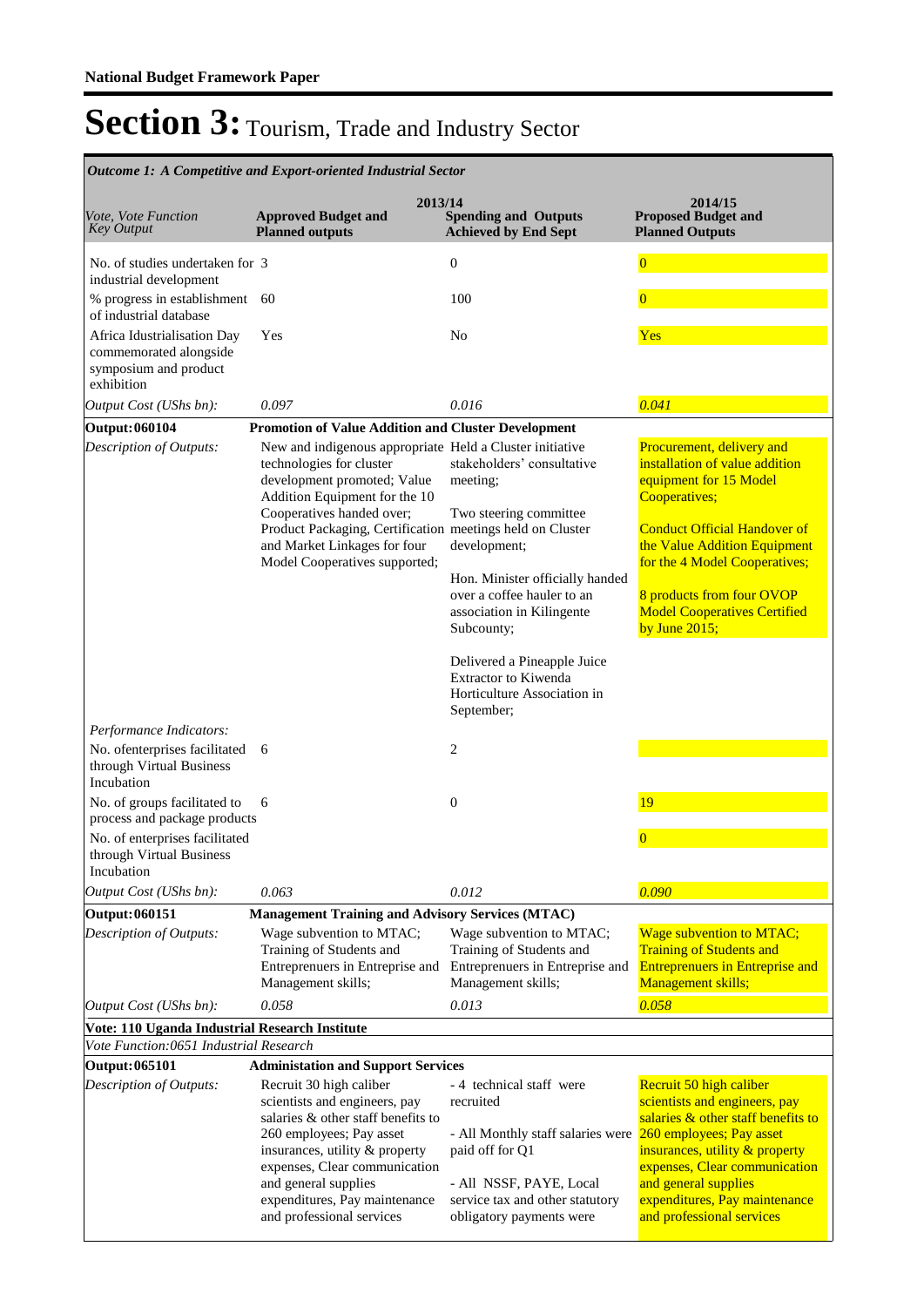| <b>Outcome 1: A Competitive and Export-oriented Industrial Sector</b>                                    |                                                                                                                                                                                                                                                                                                                                                                                                                                                                                                                                                                                                                           |                                                                                                                                                                                                                                                                                                                                                                                                                                                                                                                                                                                                                                 |                                                                                                                                                                                                                                                                                                                                                                                                                                                                                                                                   |  |  |
|----------------------------------------------------------------------------------------------------------|---------------------------------------------------------------------------------------------------------------------------------------------------------------------------------------------------------------------------------------------------------------------------------------------------------------------------------------------------------------------------------------------------------------------------------------------------------------------------------------------------------------------------------------------------------------------------------------------------------------------------|---------------------------------------------------------------------------------------------------------------------------------------------------------------------------------------------------------------------------------------------------------------------------------------------------------------------------------------------------------------------------------------------------------------------------------------------------------------------------------------------------------------------------------------------------------------------------------------------------------------------------------|-----------------------------------------------------------------------------------------------------------------------------------------------------------------------------------------------------------------------------------------------------------------------------------------------------------------------------------------------------------------------------------------------------------------------------------------------------------------------------------------------------------------------------------|--|--|
| Vote, Vote Function<br><b>Key Output</b>                                                                 | 2013/14<br><b>Approved Budget and</b><br><b>Planned outputs</b>                                                                                                                                                                                                                                                                                                                                                                                                                                                                                                                                                           | <b>Spending and Outputs</b><br><b>Achieved by End Sept</b>                                                                                                                                                                                                                                                                                                                                                                                                                                                                                                                                                                      | 2014/15<br><b>Proposed Budget and</b><br><b>Planned Outputs</b>                                                                                                                                                                                                                                                                                                                                                                                                                                                                   |  |  |
|                                                                                                          | expenses                                                                                                                                                                                                                                                                                                                                                                                                                                                                                                                                                                                                                  | remited accordingly.                                                                                                                                                                                                                                                                                                                                                                                                                                                                                                                                                                                                            | expenses                                                                                                                                                                                                                                                                                                                                                                                                                                                                                                                          |  |  |
|                                                                                                          |                                                                                                                                                                                                                                                                                                                                                                                                                                                                                                                                                                                                                           | - Medical insurance premium<br>for staff and their dependants<br>for the quarter was paid for.                                                                                                                                                                                                                                                                                                                                                                                                                                                                                                                                  |                                                                                                                                                                                                                                                                                                                                                                                                                                                                                                                                   |  |  |
|                                                                                                          |                                                                                                                                                                                                                                                                                                                                                                                                                                                                                                                                                                                                                           | - 7 Staff were facilitated for<br>training and skills development<br>in the areas of                                                                                                                                                                                                                                                                                                                                                                                                                                                                                                                                            |                                                                                                                                                                                                                                                                                                                                                                                                                                                                                                                                   |  |  |
|                                                                                                          |                                                                                                                                                                                                                                                                                                                                                                                                                                                                                                                                                                                                                           | - Property expenses were paid<br>off.                                                                                                                                                                                                                                                                                                                                                                                                                                                                                                                                                                                           |                                                                                                                                                                                                                                                                                                                                                                                                                                                                                                                                   |  |  |
|                                                                                                          |                                                                                                                                                                                                                                                                                                                                                                                                                                                                                                                                                                                                                           | - Security guarding and safety of<br>the Institute property was paid<br>for.                                                                                                                                                                                                                                                                                                                                                                                                                                                                                                                                                    |                                                                                                                                                                                                                                                                                                                                                                                                                                                                                                                                   |  |  |
|                                                                                                          |                                                                                                                                                                                                                                                                                                                                                                                                                                                                                                                                                                                                                           | - Insurance premium for the<br>Institutes assets which include<br>buildings vehicles, machinery<br>and equipment have been paid<br>for.                                                                                                                                                                                                                                                                                                                                                                                                                                                                                         |                                                                                                                                                                                                                                                                                                                                                                                                                                                                                                                                   |  |  |
|                                                                                                          |                                                                                                                                                                                                                                                                                                                                                                                                                                                                                                                                                                                                                           | - Institute monthly utilities bills<br>like telephone, water and<br>electricity were paid for                                                                                                                                                                                                                                                                                                                                                                                                                                                                                                                                   |                                                                                                                                                                                                                                                                                                                                                                                                                                                                                                                                   |  |  |
|                                                                                                          |                                                                                                                                                                                                                                                                                                                                                                                                                                                                                                                                                                                                                           | - Institute vehicles were<br>maintained in good working<br>mechanical condition                                                                                                                                                                                                                                                                                                                                                                                                                                                                                                                                                 |                                                                                                                                                                                                                                                                                                                                                                                                                                                                                                                                   |  |  |
| Performance Indicators:<br>Payment of all utility bills,<br>subscriptions and insurances<br>expenses etc | 100                                                                                                                                                                                                                                                                                                                                                                                                                                                                                                                                                                                                                       | 100                                                                                                                                                                                                                                                                                                                                                                                                                                                                                                                                                                                                                             | 100                                                                                                                                                                                                                                                                                                                                                                                                                                                                                                                               |  |  |
| No. of staff recruited                                                                                   | 30                                                                                                                                                                                                                                                                                                                                                                                                                                                                                                                                                                                                                        | 4                                                                                                                                                                                                                                                                                                                                                                                                                                                                                                                                                                                                                               | 50                                                                                                                                                                                                                                                                                                                                                                                                                                                                                                                                |  |  |
| No. of staff hose salaries and 260<br>benefits have been paid                                            |                                                                                                                                                                                                                                                                                                                                                                                                                                                                                                                                                                                                                           | 229                                                                                                                                                                                                                                                                                                                                                                                                                                                                                                                                                                                                                             | 280                                                                                                                                                                                                                                                                                                                                                                                                                                                                                                                               |  |  |
| Output Cost (UShs bn):                                                                                   | 5.689                                                                                                                                                                                                                                                                                                                                                                                                                                                                                                                                                                                                                     | 1.329                                                                                                                                                                                                                                                                                                                                                                                                                                                                                                                                                                                                                           | 5.689                                                                                                                                                                                                                                                                                                                                                                                                                                                                                                                             |  |  |
| <b>Output: 065102</b>                                                                                    | <b>Research and Development</b>                                                                                                                                                                                                                                                                                                                                                                                                                                                                                                                                                                                           |                                                                                                                                                                                                                                                                                                                                                                                                                                                                                                                                                                                                                                 |                                                                                                                                                                                                                                                                                                                                                                                                                                                                                                                                   |  |  |
| Description of Outputs:                                                                                  | Develop new value added<br>products. Provide chemical,<br>material and microbial<br>analytical services for UIRI<br>internal and external clients.<br>Design and fabricate prototypes<br>of affordable and appropriate<br>technologies for dissemination.<br>Initiate new project research<br>agendas. Undertake research<br>projects<br>for targeted value added<br>products to reduce post harvest<br>loss and house hold incomes.<br>Launch and commercialize<br>already developed products.<br>Commercialization and<br>marketing of Newcastle vaccine. in line with the GOU's strategy<br>Operationalise established | Research and Development<br>- Since the selection of UIRI as<br>a "Centre of Excellence for<br>EAC in R&D" in 2012.<br>Strategies and proposals are<br>being developed for<br>implementation to as Center of<br>Excellence of science and<br>innovation hub for the region.<br>Given our tentative start, a full<br>20 years after our peers in EAC<br>started their R&D institutions;<br>this coming from behind win is<br>a crowning moment for UIRI<br>that must be activated.<br>- UIRI has established a number already developed products.<br>of Model Value Addition Center Commercialization and<br>of encouraging mass | Develop new value added<br>products. Provide chemical,<br>material and microbial<br>analytical services for UIRI<br>internal and external clients.<br>Design and fabricate prototypes<br>of affordable and appropriate<br>technologies for dissemination.<br>Initiate new project research<br>agendas. Undertake research<br>projects<br>for targeted value added<br>products to reduce post harvest<br>loss and house hold incomes.<br>Launch and commercialize<br>marketing of Newcastle vaccine.<br>Operationalise established |  |  |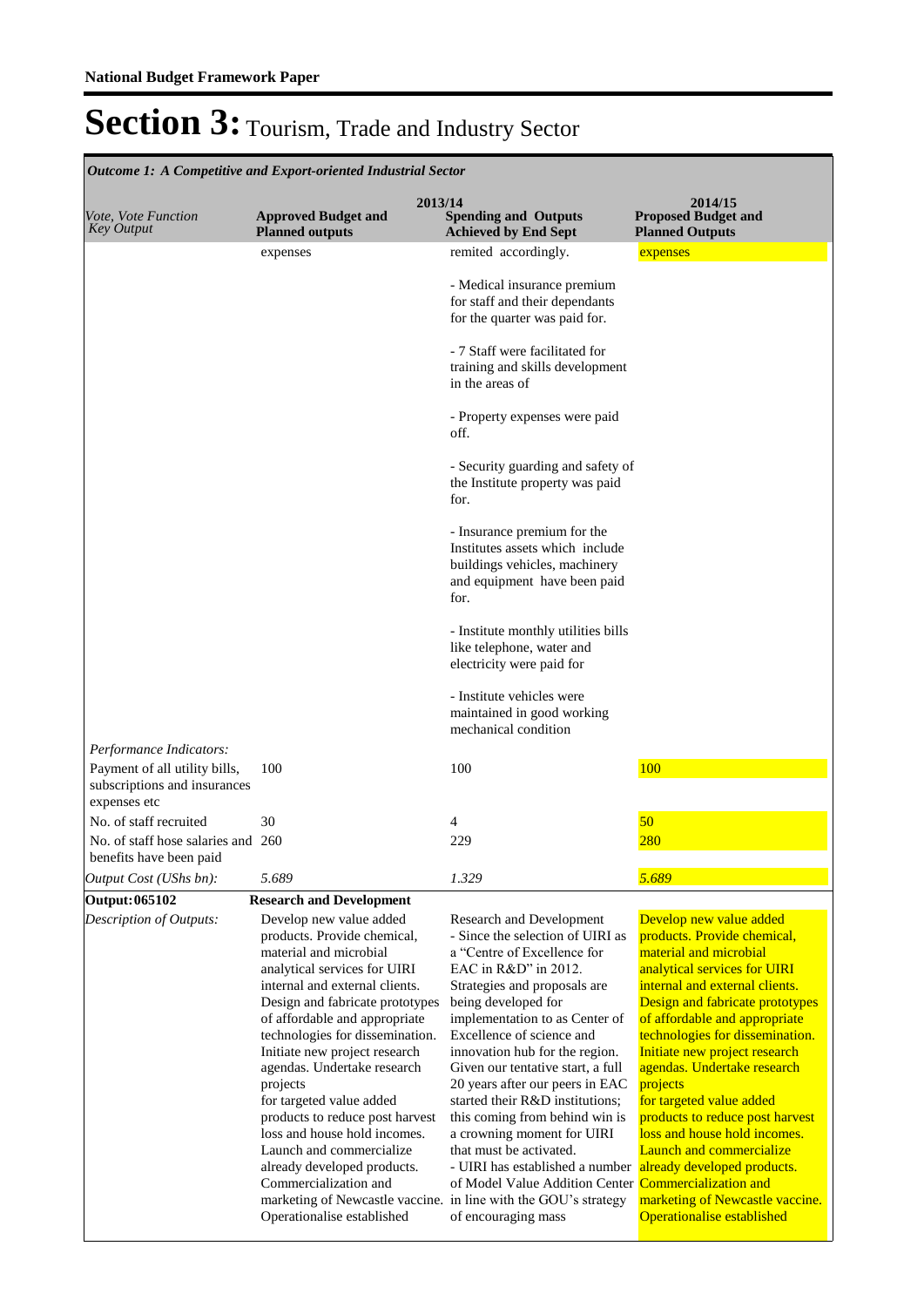**Spending and Outputs Achieved by End Sept Approved Budget and Planned outputs Proposed Budget and Planned Outputs 2013/14** *Vote, Vote Function Key Output* **2014/15** *Outcome 1: A Competitive and Export-oriented Industrial Sector* valued addition centers. industrialization at every resource abundant area. The established facilities include but not limited to; - Kabale Potatoe Processing Facility - Lira Peanut and Research Center - Nabusanke Fruit Juice Processing Facility - Arua Mango Juice Processing Facility - UIRI pilot plants - Luweero Essential Oil Pilot Project - Kabale Mushroom Training and Research Center - Busia Meat Packers - Mbarara Winery Processing Facility These facilities aim to serve the country in the following ways: - Demonstration of the benefits of value addition and hence widen awareness and interest in the public. - We envisage a significant reduction in post-harvest loss of agricultural produce. - Act as hubs for knowledge and skills transfer. - In partnership with selected and capable private partners through business incubation develops and commercializes a range of value added products. - Create employment hence discourage rural-urban migration. - Work with Agricultural research institutions in developing and promoting crop varieties and animal breeds suitable for high value products and promoting crop varieties and animal breeds suitable for high value products. - The UIRI Essential Oil Pilot Project focuses on the development of the entire value chain. During the pilot several agronomic trial sites have been established to aid in crop selection for the varied agricultural production zones in Uganda. - The essential oil pilot project's establishment phase is platform that is generating data on crop valued addition centers.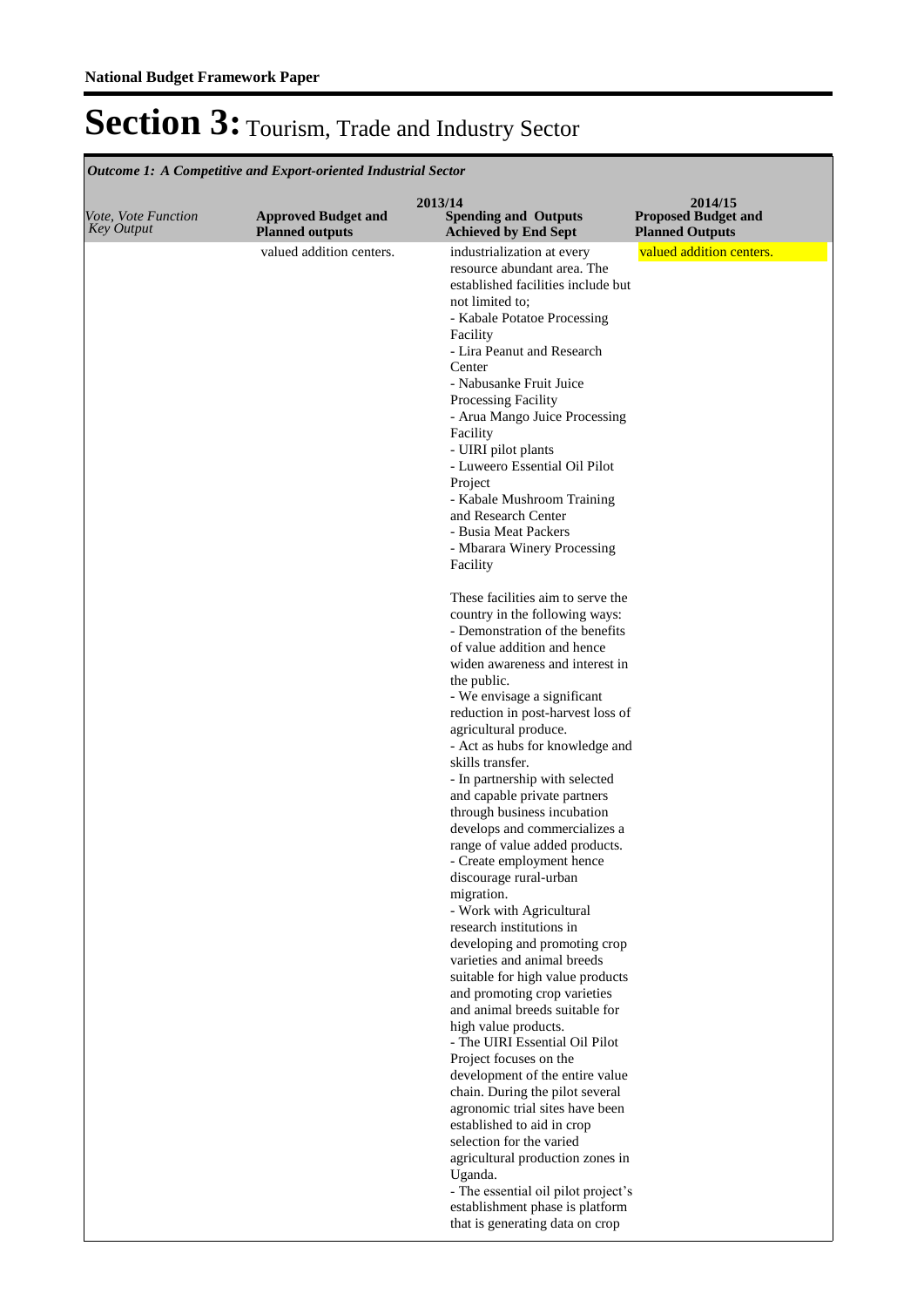| Vote, Vote Function<br><b>Key Output</b> | <b>Approved Budget and</b><br><b>Planned outputs</b> | 2013/14<br><b>Spending and Outputs</b><br><b>Achieved by End Sept</b> | 2014/15<br><b>Proposed Budget and</b><br><b>Planned Outputs</b> |
|------------------------------------------|------------------------------------------------------|-----------------------------------------------------------------------|-----------------------------------------------------------------|
|                                          |                                                      | yields, quality, and                                                  |                                                                 |
|                                          |                                                      | marketability of essential oils in                                    |                                                                 |
|                                          |                                                      | Uganda. The information from<br>the ongoing pilot will be used        |                                                                 |
|                                          |                                                      | for future decisions in rolling                                       |                                                                 |
|                                          |                                                      | out the cultivation and                                               |                                                                 |
|                                          |                                                      | processing of the successful                                          |                                                                 |
|                                          |                                                      | aromatic plant species in the                                         |                                                                 |
|                                          |                                                      | respective agricultural<br>production zones.                          |                                                                 |
|                                          |                                                      | - The first essential oils were                                       |                                                                 |
|                                          |                                                      | distilled and extracted on 13th                                       |                                                                 |
|                                          |                                                      | September 2013. Samples were                                          |                                                                 |
|                                          |                                                      | then sent to South African                                            |                                                                 |
|                                          |                                                      | Bureau of Standards (SABS).                                           |                                                                 |
|                                          |                                                      | The results indicate superior<br>compound properties                  |                                                                 |
|                                          |                                                      | determined & required by the                                          |                                                                 |
|                                          |                                                      | world essential oil market. Up                                        |                                                                 |
|                                          |                                                      | scaling of aromatic plant                                             |                                                                 |
|                                          |                                                      | cultivation of two commercial                                         |                                                                 |
|                                          |                                                      | farmers is underway.<br>- We have setup several                       |                                                                 |
|                                          |                                                      | industrial models for making                                          |                                                                 |
|                                          |                                                      | paper, cosmetics, bamboo                                              |                                                                 |
|                                          |                                                      | products, value addition to food                                      |                                                                 |
|                                          |                                                      | products (dairy, meat, fruits and<br>vegetables, bakery etc)          |                                                                 |
|                                          |                                                      | - Production of a thermo-stable                                       |                                                                 |
|                                          |                                                      | vaccine for Newcastle disease in                                      |                                                                 |
|                                          |                                                      | poultry is for market trail and                                       |                                                                 |
|                                          |                                                      | promotion. The market pilot is                                        |                                                                 |
|                                          |                                                      | being conducted in twelve<br>districts' in eastern Uganda.            |                                                                 |
|                                          |                                                      | Plans for commercialization                                           |                                                                 |
|                                          |                                                      | and establishment of a vaccine                                        |                                                                 |
|                                          |                                                      | plant is underway                                                     |                                                                 |
|                                          |                                                      | - UIRI has capacity for                                               |                                                                 |
|                                          |                                                      | fabrication of technologies for<br>post-harvest agro-processing.      |                                                                 |
|                                          |                                                      | Examples include; threshing                                           |                                                                 |
|                                          |                                                      | machines, shellers, graters,                                          |                                                                 |
|                                          |                                                      | multinutrient animal feed<br>processing machines, essential           |                                                                 |
|                                          |                                                      | oils extractors, coffee wet                                           |                                                                 |
|                                          |                                                      | processing equipment, soap                                            |                                                                 |
|                                          |                                                      | processing lines, etc                                                 |                                                                 |
|                                          |                                                      | - UIRI is in production of a                                          |                                                                 |
|                                          |                                                      | variety of electronic<br>equipments. At UIRI                          |                                                                 |
|                                          |                                                      | Instrumentation Divisions'                                            |                                                                 |
|                                          |                                                      | Design and Printed Circuit                                            |                                                                 |
|                                          |                                                      | Board (PCB) laboratories                                              |                                                                 |
|                                          |                                                      | electronic equipments such as                                         |                                                                 |
|                                          |                                                      | inverters, power stabilizers,<br>power supply units, moisture         |                                                                 |
|                                          |                                                      | meters, agricultural                                                  |                                                                 |
|                                          |                                                      | technologies, biomedical                                              |                                                                 |
|                                          |                                                      | equipments etc are being                                              |                                                                 |
|                                          |                                                      | produced.                                                             |                                                                 |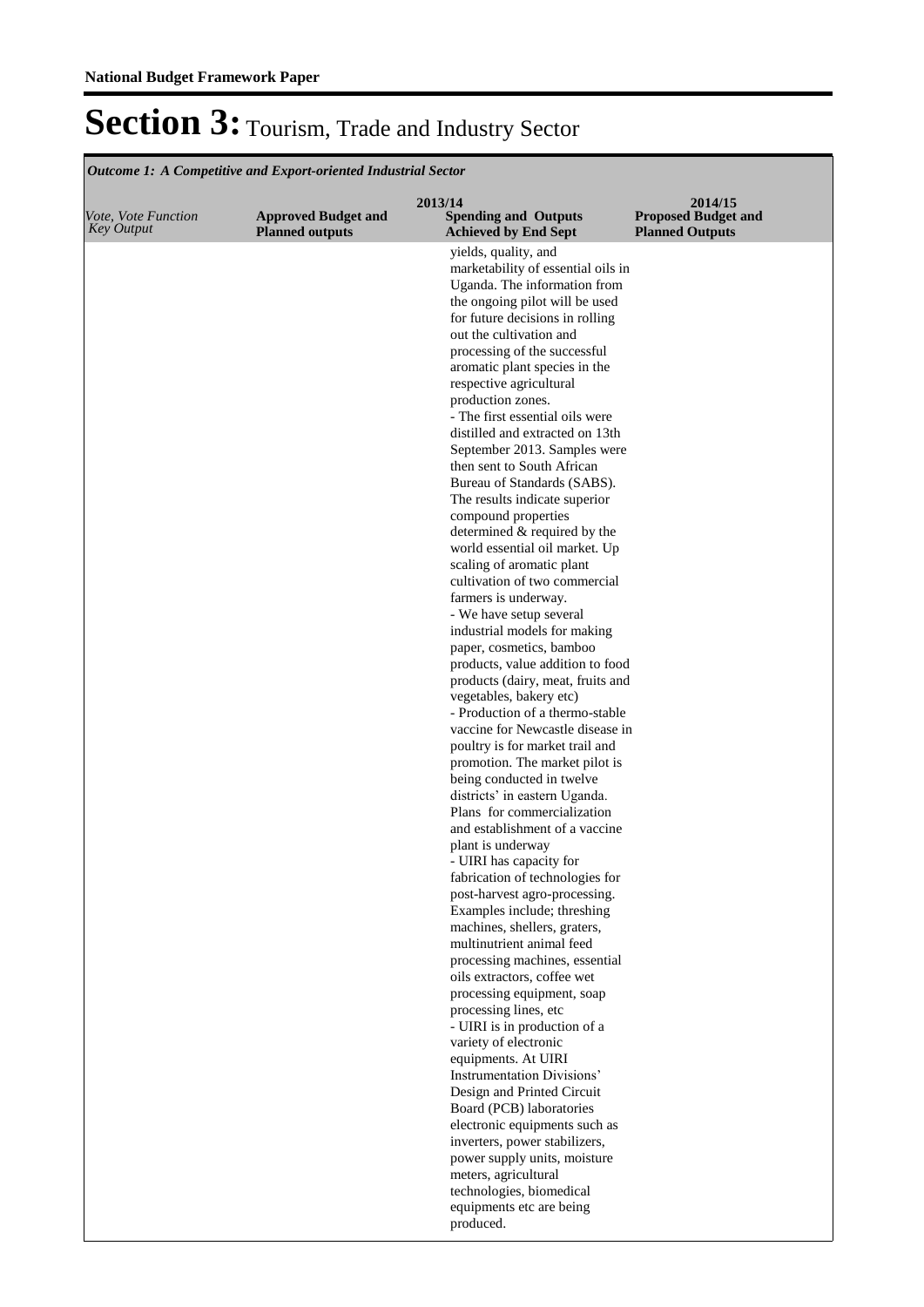**Spending and Outputs Achieved by End Sept Approved Budget and Planned outputs Proposed Budget and Planned Outputs 2013/14** *Vote, Vote Function Key Output* **2014/15** *Outcome 1: A Competitive and Export-oriented Industrial Sector* - Development of new products: Agricultural products such as fish, vegetables, peanuts, mushroom, honey, soya, ground nuts, milk, millet, irish potatoes, fruits, carrots, mangoes among others are turned into juice, jam, sauce, nectar, energy bars, dried fruits and other vegetable products. Procurement of materials, Bench marking and prototyping. Product quality evaluation, Recipe adjustment, Trial production and market testing for process and product refinement are under way. - Research and development of domestication and production of Agaricus (white button) mushroom species in Uganda is ongoing. The major objectives of this research are, Indentify the most consumed Agaricus species from the wild in Uganda, Optimization of conditions for the cultivation of the edible Agaricus species in Uganda, Determination of the quantitative composition of the substrate for optimal growth of Agaricus Species on artificial medium in the tropics since it is mostly grown in countries with winter seasons. Establish UIRI as the storage bank of all data and mushroom seeds/spawn of all the different mushroom varieties in Uganda - Research and Product development and process standardization on value addition to chilies to produce Chilli oil has been completed. - Product development, product analysis, nutritional profiling, Process design & standardization, equipment selection and package design for canned Bushere is ongoing - Research on value addition to Ginger to develop Ginger oil and Ginger jam is underway. Product development & process standardization have been completed however shelf life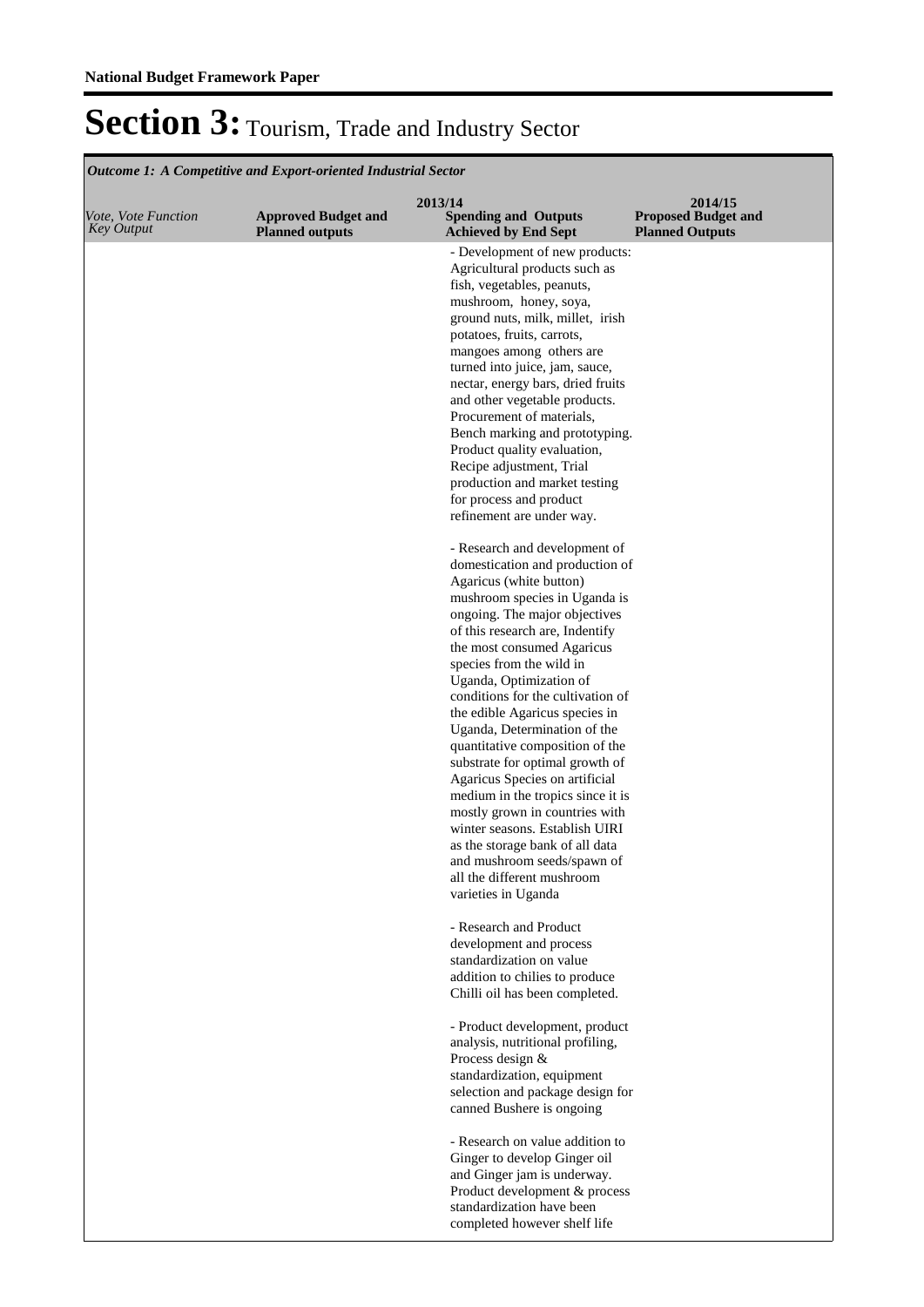| <b>Outcome 1: A Competitive and Export-oriented Industrial Sector</b> |                                                      |                                                                       |                                                                 |  |  |
|-----------------------------------------------------------------------|------------------------------------------------------|-----------------------------------------------------------------------|-----------------------------------------------------------------|--|--|
| Vote, Vote Function<br>Key Output                                     | <b>Approved Budget and</b><br><b>Planned outputs</b> | 2013/14<br><b>Spending and Outputs</b><br><b>Achieved by End Sept</b> | 2014/15<br><b>Proposed Budget and</b><br><b>Planned Outputs</b> |  |  |
|                                                                       |                                                      | study of canned Bushere is still                                      |                                                                 |  |  |
|                                                                       |                                                      | ongoing.                                                              |                                                                 |  |  |
|                                                                       |                                                      | - UIRI's Chemistry Laboratory                                         |                                                                 |  |  |
|                                                                       |                                                      | is one of the best laboratory<br>providing testing facilities to      |                                                                 |  |  |
|                                                                       |                                                      | food scientists, researchers,                                         |                                                                 |  |  |
|                                                                       |                                                      | exporters, manufacturers,                                             |                                                                 |  |  |
|                                                                       |                                                      | pharmacists and the general                                           |                                                                 |  |  |
|                                                                       |                                                      | public. It continues to support<br>research and innovation within     |                                                                 |  |  |
|                                                                       |                                                      | the institute by availing testing                                     |                                                                 |  |  |
|                                                                       |                                                      | services. Offer high quality                                          |                                                                 |  |  |
|                                                                       |                                                      | product development and<br>material analytical services to            |                                                                 |  |  |
|                                                                       |                                                      | the private sector. It is also                                        |                                                                 |  |  |
|                                                                       |                                                      | involved in characterization of                                       |                                                                 |  |  |
|                                                                       |                                                      | Uganda's indigenous food<br>products. (Vegetables-dodo,               |                                                                 |  |  |
|                                                                       |                                                      | nakatti, ensugga, Biden pilosa                                        |                                                                 |  |  |
|                                                                       |                                                      | (black jack), tumeric).                                               |                                                                 |  |  |
|                                                                       |                                                      | - The chemistry laboratory                                            |                                                                 |  |  |
|                                                                       |                                                      | carried out analysis of 205                                           |                                                                 |  |  |
|                                                                       |                                                      | samples from different clients<br>- The chemistry laboratory          |                                                                 |  |  |
|                                                                       |                                                      | undertook the analysis of                                             |                                                                 |  |  |
|                                                                       |                                                      | Vitamin A in fortified foods on                                       |                                                                 |  |  |
|                                                                       |                                                      | the Ugandan Market.<br>Certificates of analysis were                  |                                                                 |  |  |
|                                                                       |                                                      | issued.                                                               |                                                                 |  |  |
|                                                                       |                                                      | - Research and development of                                         |                                                                 |  |  |
|                                                                       |                                                      | mango fruit juice at Nile Natural<br>Fruit Products-Arua is           |                                                                 |  |  |
|                                                                       |                                                      | complete awaiting                                                     |                                                                 |  |  |
|                                                                       |                                                      | commercialization                                                     |                                                                 |  |  |
|                                                                       |                                                      | - The chemistry laboratory is<br>developing high value industrial     |                                                                 |  |  |
|                                                                       |                                                      | products such as sodium silicate                                      |                                                                 |  |  |
|                                                                       |                                                      | purification. Describe chemical                                       |                                                                 |  |  |
|                                                                       |                                                      | products technologies.<br>- The chemistry laboratory                  |                                                                 |  |  |
|                                                                       |                                                      | provided support to product and                                       |                                                                 |  |  |
|                                                                       |                                                      | technology development studies                                        |                                                                 |  |  |
|                                                                       |                                                      | by private sector actors in food,<br>mineral, and pharmaceutical      |                                                                 |  |  |
|                                                                       |                                                      | industries.                                                           |                                                                 |  |  |
|                                                                       |                                                      |                                                                       |                                                                 |  |  |
|                                                                       |                                                      | - The Microbiology laboratory<br>continues to promote quality of      |                                                                 |  |  |
|                                                                       |                                                      | products and processes aimed at                                       |                                                                 |  |  |
|                                                                       |                                                      | ensuring compliance to the<br>stringent market quality                |                                                                 |  |  |
|                                                                       |                                                      | requirements both nationally                                          |                                                                 |  |  |
|                                                                       |                                                      | and internationally. Through                                          |                                                                 |  |  |
|                                                                       |                                                      | offering analytical services both<br>in - house and to industry;      |                                                                 |  |  |
|                                                                       |                                                      | which involves routine                                                |                                                                 |  |  |
|                                                                       |                                                      | microbiological tests, targeted                                       |                                                                 |  |  |
|                                                                       |                                                      | factory audits and advisory                                           |                                                                 |  |  |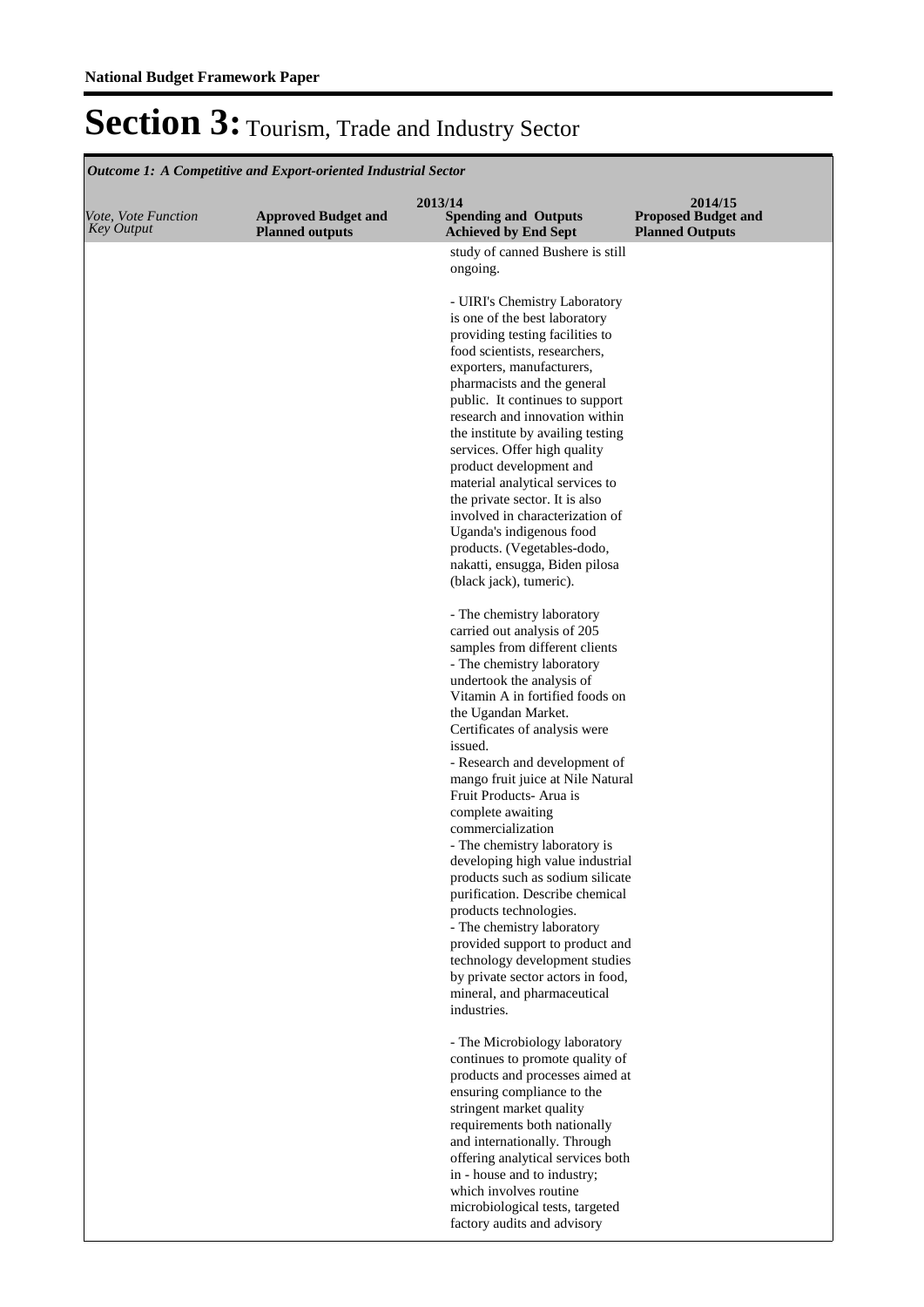| <b>Outcome 1: A Competitive and Export-oriented Industrial Sector</b> |                                                      |                                                                       |                                                                 |  |  |
|-----------------------------------------------------------------------|------------------------------------------------------|-----------------------------------------------------------------------|-----------------------------------------------------------------|--|--|
| Vote, Vote Function<br><b>Key Output</b>                              | <b>Approved Budget and</b><br><b>Planned outputs</b> | 2013/14<br><b>Spending and Outputs</b><br><b>Achieved by End Sept</b> | 2014/15<br><b>Proposed Budget and</b><br><b>Planned Outputs</b> |  |  |
|                                                                       |                                                      | services.                                                             |                                                                 |  |  |
|                                                                       |                                                      | - The Institute has gained                                            |                                                                 |  |  |
|                                                                       |                                                      | capacity to undertake and                                             |                                                                 |  |  |
|                                                                       |                                                      | develop successful cosmetic                                           |                                                                 |  |  |
|                                                                       |                                                      | production. Examples include<br>Amagara Skin Care Products            |                                                                 |  |  |
|                                                                       |                                                      | and Devia Skin Care Products.                                         |                                                                 |  |  |
|                                                                       |                                                      | The cosmetic products are                                             |                                                                 |  |  |
|                                                                       |                                                      | produced for different target                                         |                                                                 |  |  |
|                                                                       |                                                      | market segments.<br>- Products examined                               |                                                                 |  |  |
|                                                                       |                                                      | microbiologically are: water                                          |                                                                 |  |  |
|                                                                       |                                                      | (potable and for other uses),                                         |                                                                 |  |  |
|                                                                       |                                                      | beverages, foods & feeds and                                          |                                                                 |  |  |
|                                                                       |                                                      | non-food items like cosmetics<br>- The Microbiology laboratory        |                                                                 |  |  |
|                                                                       |                                                      | aims to bridge the traditional                                        |                                                                 |  |  |
|                                                                       |                                                      | and modern knowledge systems                                          |                                                                 |  |  |
|                                                                       |                                                      | within the innovation system.                                         |                                                                 |  |  |
|                                                                       |                                                      | To obtain information on the<br>traditional innovation systems        |                                                                 |  |  |
|                                                                       |                                                      | or knowledge systems. To                                              |                                                                 |  |  |
|                                                                       |                                                      | obtain information on                                                 |                                                                 |  |  |
|                                                                       |                                                      | traditional mechanisms of                                             |                                                                 |  |  |
|                                                                       |                                                      | innovation and technology<br>transfer. To determine                   |                                                                 |  |  |
|                                                                       |                                                      | innovation trends and the                                             |                                                                 |  |  |
|                                                                       |                                                      | factors influencing them. To                                          |                                                                 |  |  |
|                                                                       |                                                      | develop modalities for<br>institutionalizing traditional              |                                                                 |  |  |
|                                                                       |                                                      | innovation systems in the                                             |                                                                 |  |  |
|                                                                       |                                                      | context of a Modern Incubator                                         |                                                                 |  |  |
|                                                                       |                                                      | Research and Development                                              |                                                                 |  |  |
|                                                                       |                                                      | Agency (UIRI). Undertake<br>scientific verification of the            |                                                                 |  |  |
|                                                                       |                                                      | efficacy of selected herbal                                           |                                                                 |  |  |
|                                                                       |                                                      | remedies                                                              |                                                                 |  |  |
|                                                                       |                                                      | - Physical chemical                                                   |                                                                 |  |  |
|                                                                       |                                                      | characterization of the bark of                                       |                                                                 |  |  |
|                                                                       |                                                      | the ficus tree.                                                       |                                                                 |  |  |
|                                                                       |                                                      | - There is undergoing research<br>and development of biosensor        |                                                                 |  |  |
|                                                                       |                                                      | for detection of Aflatoxin b1 in                                      |                                                                 |  |  |
|                                                                       |                                                      | cassava flour.                                                        |                                                                 |  |  |
|                                                                       |                                                      | - Natural Product Research on is                                      |                                                                 |  |  |
|                                                                       |                                                      | currently under way aimed at<br>developing cancer chemo-              |                                                                 |  |  |
|                                                                       |                                                      | preventive agents, -cholesterol                                       |                                                                 |  |  |
|                                                                       |                                                      | lowering agent, weight loss                                           |                                                                 |  |  |
|                                                                       |                                                      | products, anti-oxidants, anti-                                        |                                                                 |  |  |
|                                                                       |                                                      | inflammatory agents, wound<br>healing products, detoxifiers.          |                                                                 |  |  |
|                                                                       |                                                      |                                                                       |                                                                 |  |  |
|                                                                       |                                                      | - The Instrumentation Unit at                                         |                                                                 |  |  |
|                                                                       |                                                      | UIRI is involved in developing                                        |                                                                 |  |  |
|                                                                       |                                                      | <b>Biomedical Monitoring System</b><br>device used to measure heart   |                                                                 |  |  |
|                                                                       |                                                      | rate in beats per minute (BPM)                                        |                                                                 |  |  |
|                                                                       |                                                      |                                                                       |                                                                 |  |  |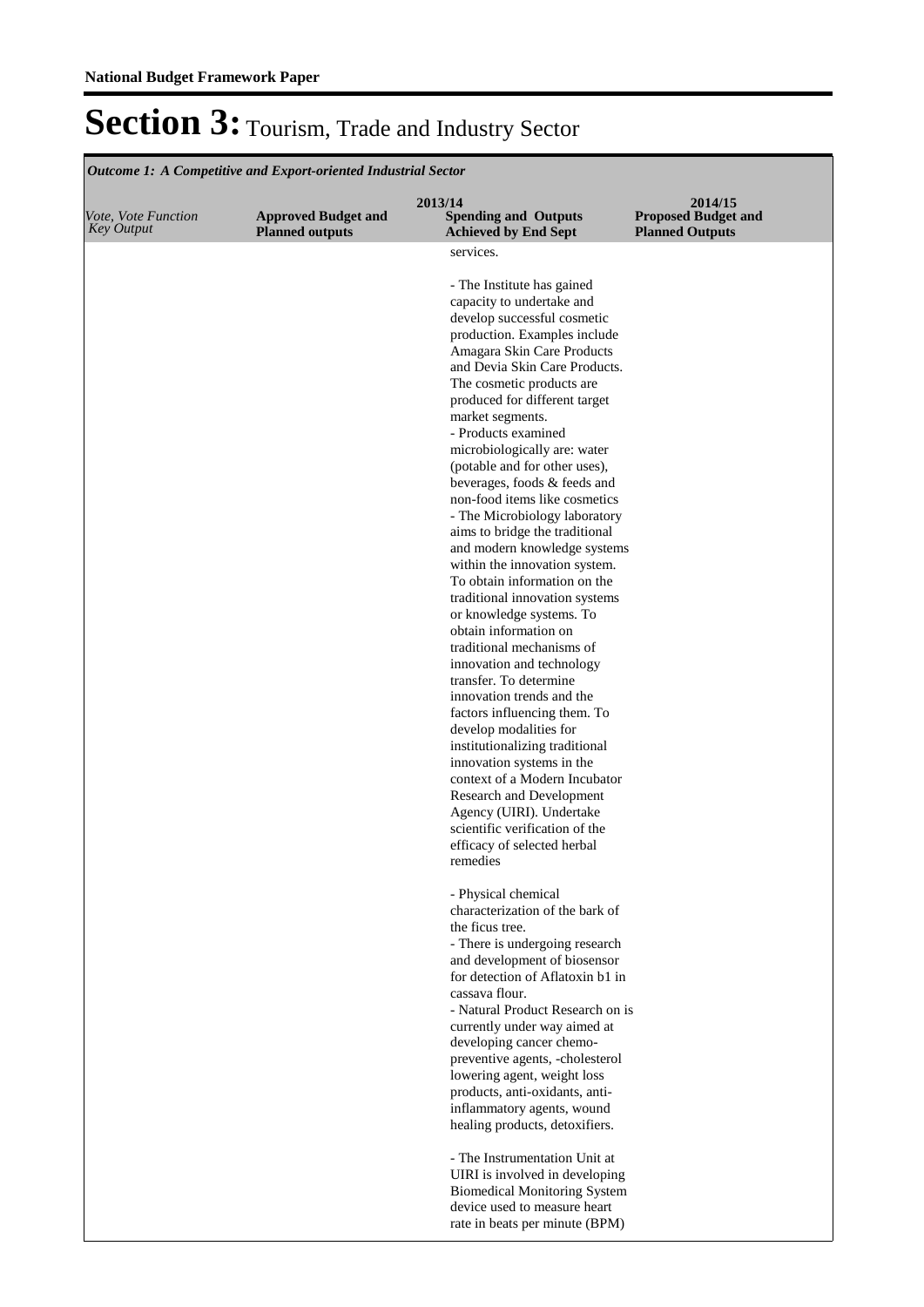**Spending and Outputs Achieved by End Sept Approved Budget and Planned outputs Proposed Budget and Planned Outputs 2013/14** *Vote, Vote Function Key Output* **2014/15** *Outcome 1: A Competitive and Export-oriented Industrial Sector* and Blood Oxygen saturation (SPO2). - Development of microcontroller based physics lab equipment. Incorporation of intelligence in exiting equipment. - Intravenous (IV) Automated Regulator device used to automatically monitor and regulate intravenous drug delivery - Indoor/Outdoor Automatic Lighting Control System device used to automatically turn on/off light to save energy - Finger Print based Security System- microcontroller based project that uses fingerprint authentication to grant access to registered users - Design and production of microcontroller based systems and products - Automated Solar Tracking System – optimizes the absorption of sun rays through an electro-mechanical system that follows the movement of the sun. - Autonomous Plant Health Sensor System – device used to monitor principle parameters in and around a plant (gardens/farms) - Strengthening linkages between traditional and modern knowledge systems for social inclusion. Under the Ceramics, Material and Mineral beneficiation department, the following were undertaken during Q1; - 5 mineral samples from clients were analyzed for Mineral Physical property tests and Material performance. Chemical analysis & project reports were compiled and certificates were issued. - 5 final product tests were carried out for Dustless chalk and the Low firing glaze developed was successfully tested. Processed Glazed & chalk were packaged. Testing of other developed products include Porcelain, Red Oxide and Tile adhesives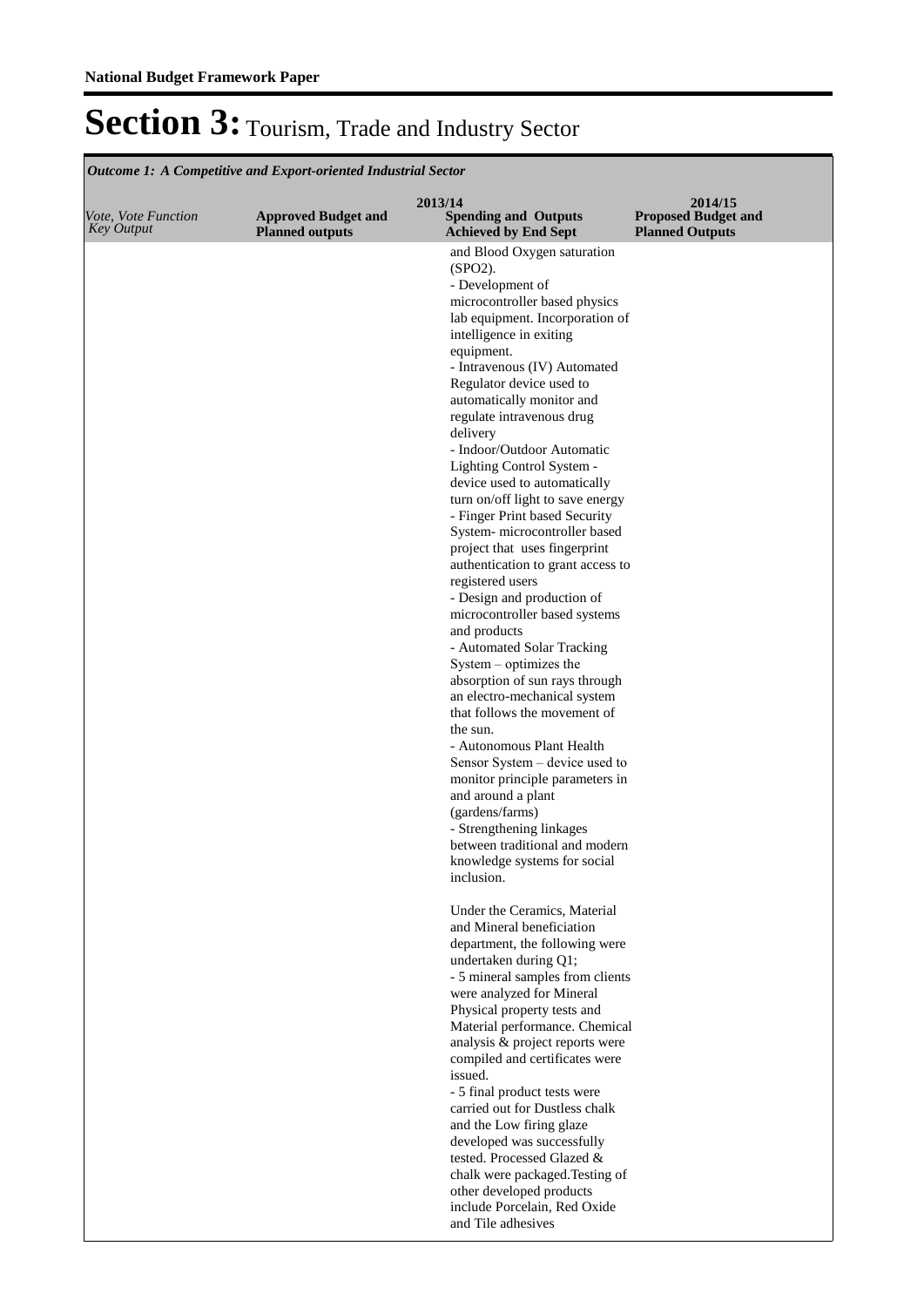**Spending and Outputs Achieved by End Sept Approved Budget and Planned outputs Proposed Budget and Planned Outputs 2013/14** *Vote, Vote Function Key Output* **2014/15** *Outcome 1: A Competitive and Export-oriented Industrial Sector* - 3 analytical tests on the raw materials to establish the right body formulations were conducted. Product formulations were successfully obtained. - 5 raw material sources were established and generate scientific data about the raw material properties were acquired by data analysis. Research for project design and formulation are underway. *Output Cost (UShs bn): 1.872 0.491 1.672 Performance Indicators:* No. of research projects undertaken to increase targeted value additon for rural industralisation to reduce post harvest loss. 30  $8$   $35$ No. of research projects initiated and underway 50 12 55 No. of new innovations and value added products developed 45 15 15 50 **Output: 065103 Industrial and technological Incubation** Expand the UIRI Industrial and Technological Business Incubation portfolio. Extend support to business incubation and MSME. Promote and create awareness of new products by SME's, Develop business management skills through ICT applications. Train MSMS in product formulation, skills development and capacity building. UIRI is operating a vibrant business incubator which has offered a cocktail of services to various incubatees Products from the research and development projects are piloted awareness of new products by and commercially tested in partnership with the private sector. These entrepreneurs are supported to commercialize these products through the industrial and technological incubation program. The support includes but not limited to: - Different producers seek technical guidance in form of information regarding; - Product formulations - Quality improvement - Process optimization - Storage and usage . Support to the industrial and technological business incubation program include - Commercialization of the successfully developed fish and vegetable sausages and snack. - Up scaling of aromatic plant cultivation of two commercial farmers is underway - UIRI has have setup several Expand the UIRI Industrial and Technological Business Incubation portfolio. Extend support to business incubation and MSME. Promote and create SME's, Develop business management skills through ICT applications. Train MSMS in product formulation, skills development and capacity building. *Description of Outputs:*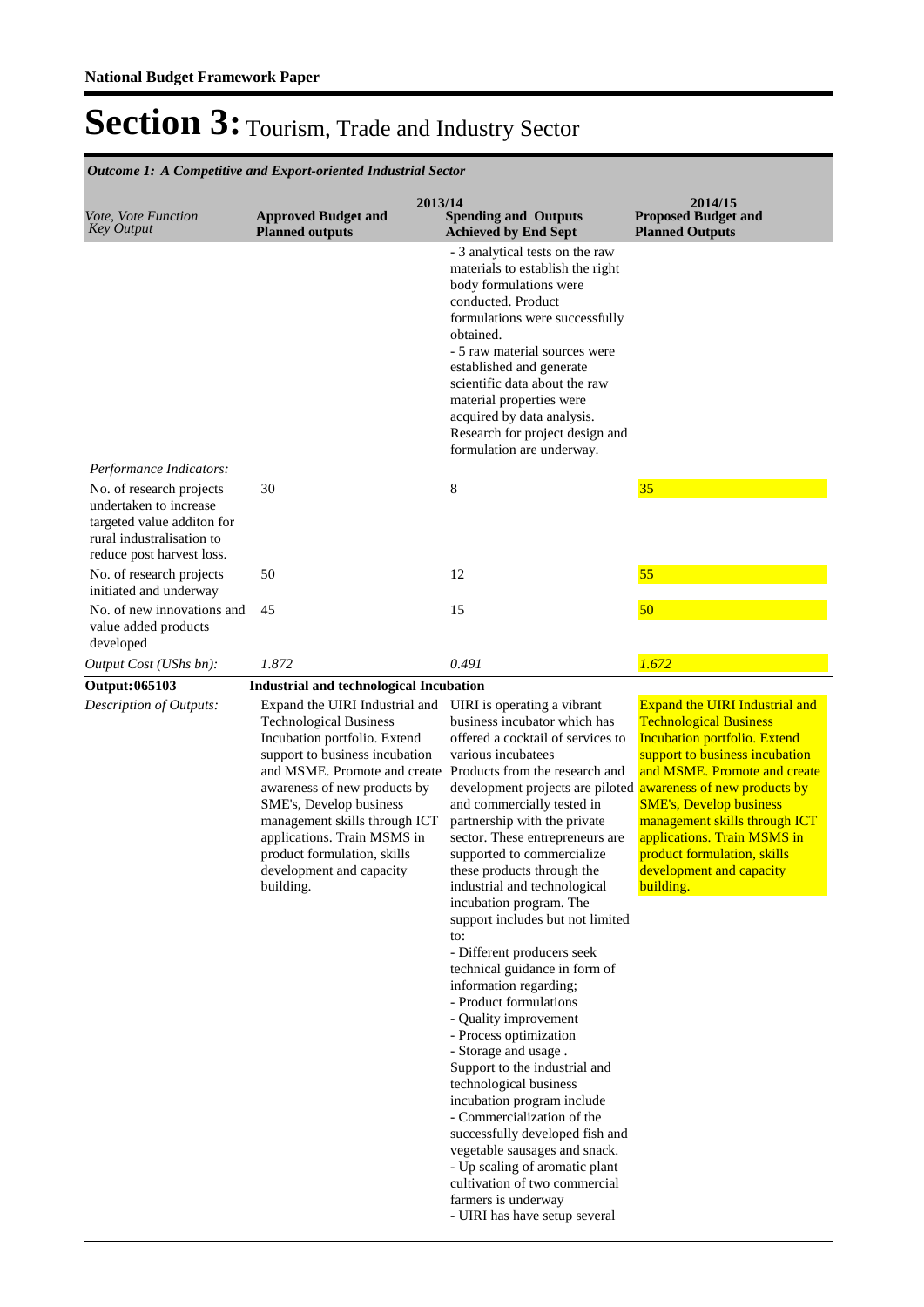| Vote, Vote Function<br><b>Key Output</b>                                      | <b>Approved Budget and</b><br><b>Planned outputs</b>                                                                                                                                                                                    | 2013/14<br><b>Spending and Outputs</b><br><b>Achieved by End Sept</b>                                                                                                                                                                                                                                                                                                                                                                                                                                                                                                                                                                                                                                                                                                                                                                                                                   | 2014/15<br><b>Proposed Budget and</b><br><b>Planned Outputs</b>                                                                                                                                                                                |
|-------------------------------------------------------------------------------|-----------------------------------------------------------------------------------------------------------------------------------------------------------------------------------------------------------------------------------------|-----------------------------------------------------------------------------------------------------------------------------------------------------------------------------------------------------------------------------------------------------------------------------------------------------------------------------------------------------------------------------------------------------------------------------------------------------------------------------------------------------------------------------------------------------------------------------------------------------------------------------------------------------------------------------------------------------------------------------------------------------------------------------------------------------------------------------------------------------------------------------------------|------------------------------------------------------------------------------------------------------------------------------------------------------------------------------------------------------------------------------------------------|
|                                                                               |                                                                                                                                                                                                                                         | industrial models for making<br>paper, cosmetics, bakery<br>products, dairy processing, meat<br>packaging systems<br>- Market research and product<br>promotion for peanut butter<br>products, produced at Lira<br>Peanut Research and processing<br>center is ongoing<br>- UIRI supported a number of<br>research facilities which<br>include; Mbarara winery<br>facility, Arua and Nabusanke<br>fruit processing plants, peanut<br>processing facility in Lira,<br>potato processing facility in<br>Kabale, the mushroom training<br>and research Centre in Kabale,<br>among others<br>- The Instrumentation Division<br>continues to support Dr.<br>Mwanje's projects with<br>microcontroller based<br>development of the following E-<br>tech equipment: Battery tester,<br>Signal generators, and the grain<br>moisture meter.<br>- UIRI has a portfolio of 61<br>active incubates |                                                                                                                                                                                                                                                |
| Performance Indicators:<br>No. of technologies deployed 15<br>with incubatees |                                                                                                                                                                                                                                         | 6                                                                                                                                                                                                                                                                                                                                                                                                                                                                                                                                                                                                                                                                                                                                                                                                                                                                                       | $\overline{20}$                                                                                                                                                                                                                                |
| No. of SME's created<br>through incubation                                    | 40                                                                                                                                                                                                                                      | 11                                                                                                                                                                                                                                                                                                                                                                                                                                                                                                                                                                                                                                                                                                                                                                                                                                                                                      | 45                                                                                                                                                                                                                                             |
| No. of industrial Incubatees<br>taken on                                      | 15                                                                                                                                                                                                                                      | 5                                                                                                                                                                                                                                                                                                                                                                                                                                                                                                                                                                                                                                                                                                                                                                                                                                                                                       | 20                                                                                                                                                                                                                                             |
| Output Cost (UShs bn):                                                        | 1.563                                                                                                                                                                                                                                   | 0.326                                                                                                                                                                                                                                                                                                                                                                                                                                                                                                                                                                                                                                                                                                                                                                                                                                                                                   | 1.547                                                                                                                                                                                                                                          |
| <b>Output: 065104</b>                                                         | <b>Model Value Addition Centre Establishment</b>                                                                                                                                                                                        |                                                                                                                                                                                                                                                                                                                                                                                                                                                                                                                                                                                                                                                                                                                                                                                                                                                                                         |                                                                                                                                                                                                                                                |
| Description of Outputs:                                                       | Establish and equip value<br>additional centers in regions of<br>target raw material.<br>Operatonalise value addition<br>centers to stimulate farmer raw<br>material as the centers would<br>provide ready market for their<br>produce. | - The Institute undertakes<br>routine planned maintenance<br>and continuous repair and<br>servicing of machinery,<br>equipment, electrical, plumbing,<br>water pipe networks,<br>infrastructure at UIRI on-site<br>facilities and the offsite<br>established Model value<br>addition facilities at<br>- Kabale Potato Processing<br>Facility<br>- Lira Peanut and Research<br>Center<br>- Nabusanke Fruit Juice<br>Processing Facility<br>- Arua Mango Juice Processing<br>Facility<br>- UIRI pilot plants<br>- Luweero Essential Oil Pilot                                                                                                                                                                                                                                                                                                                                             | <b>Establish and equip value</b><br>additional centers in regions of<br>target raw material.<br>Operatonalise value addition<br>centers to stimulate farmer raw<br>material as the centers would<br>provide ready market for their<br>produce. |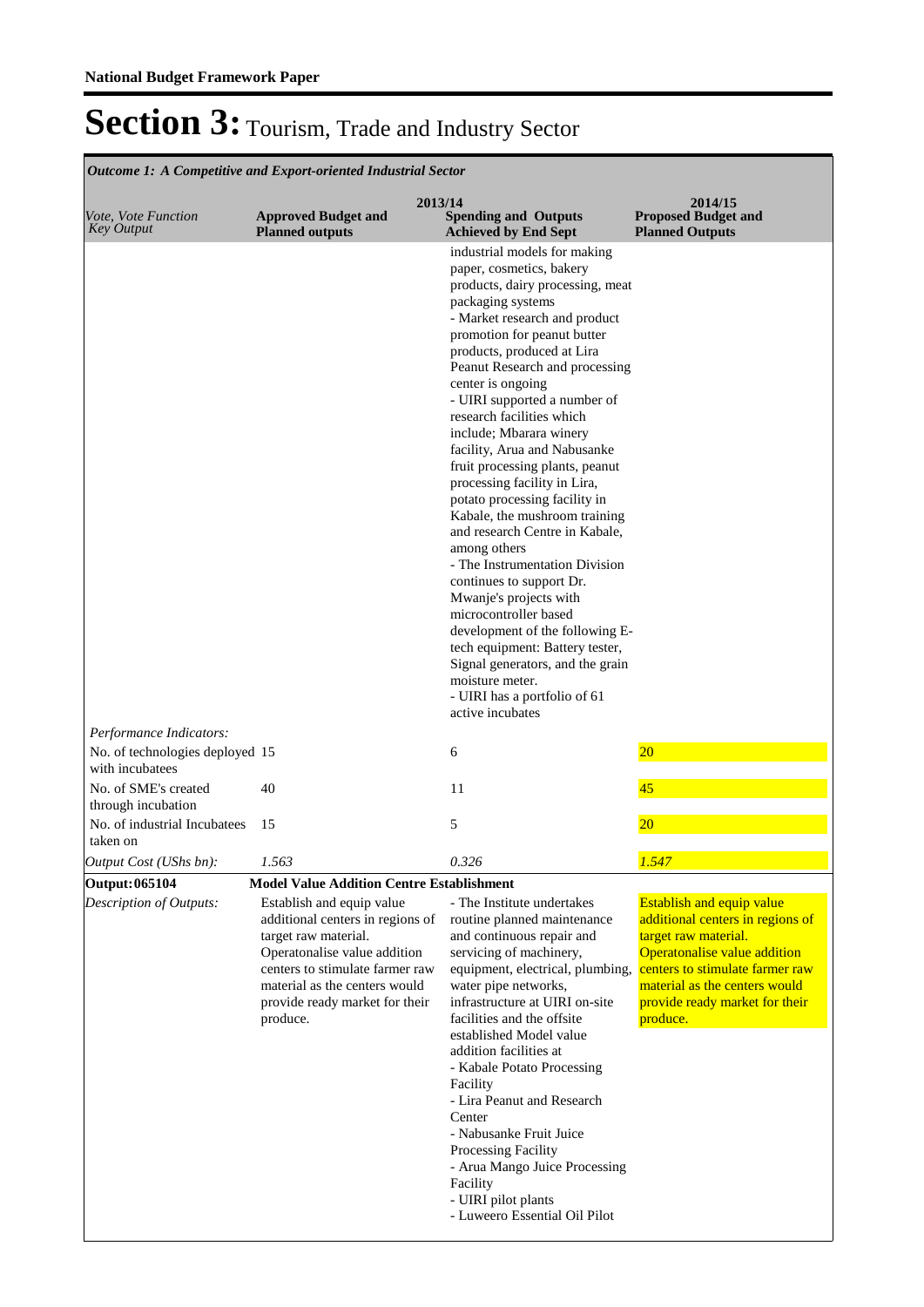and commercialized by the

### Section 3: Tourism, Trade and Industry Sector

**Spending and Outputs Achieved by End Sept Approved Budget and Planned outputs Proposed Budget and Planned Outputs 2013/14** *Vote, Vote Function Key Output* **2014/15** *Outcome 1: A Competitive and Export-oriented Industrial Sector* Project - Kabale Mushroom Training and Research Center - Busia Meat Packers - Mbarara Winery Processing Facility requires continuous maintenance and management. - During the quarter there was repair and maintenance of machines with faulty electronic circuits on UIRI campus - The blown heating elements for the pasteurizer in the Juice Plant were repaired and replaced - Serviced the prover and repaired the baking oven - Repaired the bamboo splitting machine - Repaired underground water pipe network - Repaired, adjusted and run the canning machine for increased value addition and production of cow-horn products - Acquired electrical materials for conduiting, wiring equipment, termination, cabling and running of meat machines at Mbale Meat Plant - The Instrumentation Team continuously works on several electrical and electronic faults in equipment around the UIRI campus, all this work is documented in an equipment fault log and a detailed report is available every quarter and most faults have been successfully repaired, those that haven't require specific parts that take time to procure. - Designs for the remodeling of the chemistry laboratory to conform to the requirements of ISO 17025 is underway - Designs to renovate the floor for Hand made paper pilot plant are underway - Acquired and installed a sink at the cosmetics production unit - Acquired workshop tools and accessories identified and for lockup fabrication to promote local entrepreneurs - 1 HPLC was repaired for analysis of Micronutrients in food. *Performance Indicators:* No. of products up-scaled 25 6 30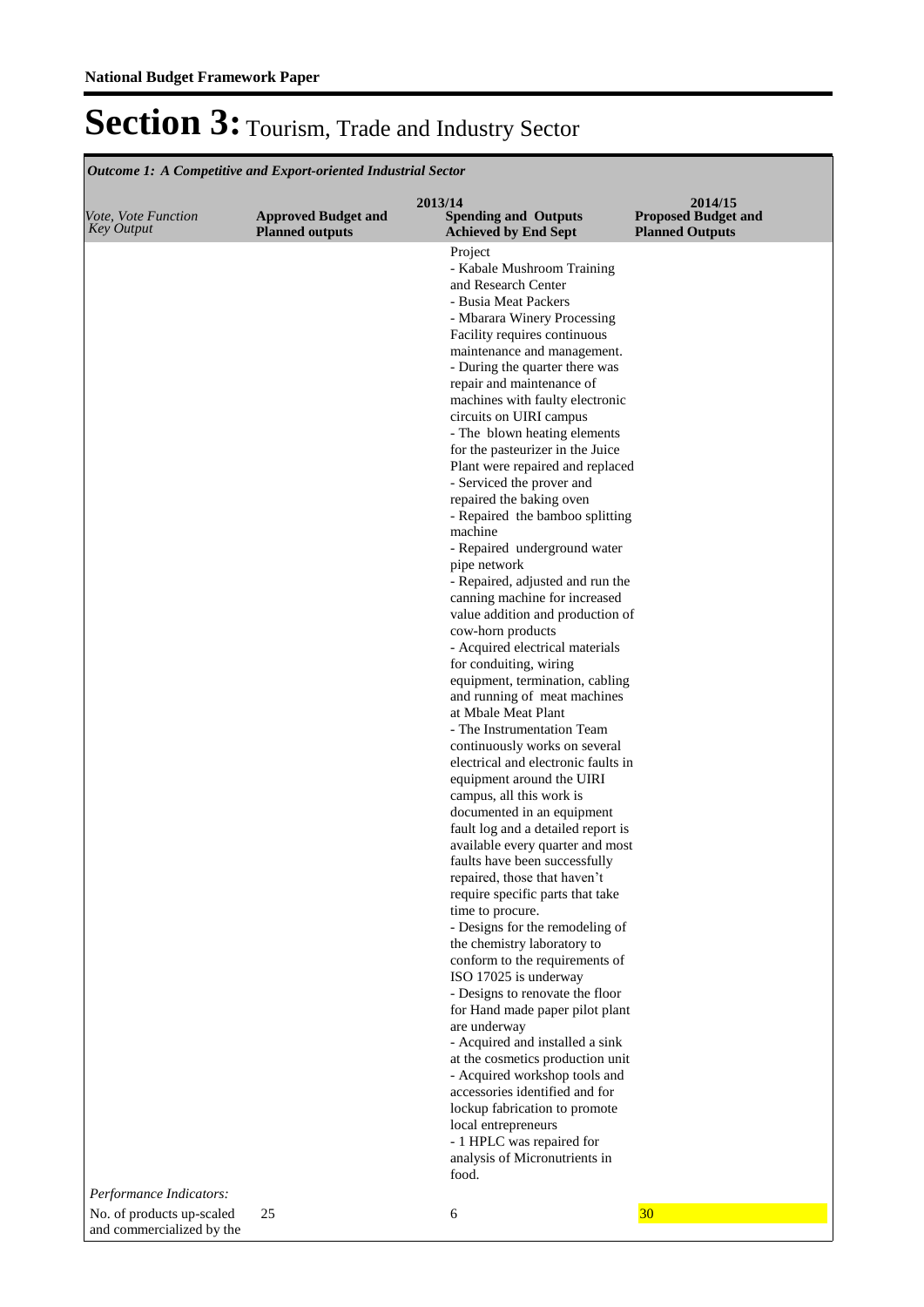| <b>Outcome 1: A Competitive and Export-oriented Industrial Sector</b>                |                                                                                                                                                                                                                                                                                                                  |                                                                                                                                                                                                                                                                                                                                                                                                                                                                                                                                                                                                                                                                                                                                                                                                                                                                                                                                                                                                                                                                                                                                                                                                                                                                                                                                                                                                                                                    |                                                                                                                                                                                                                                                                                                        |  |  |  |
|--------------------------------------------------------------------------------------|------------------------------------------------------------------------------------------------------------------------------------------------------------------------------------------------------------------------------------------------------------------------------------------------------------------|----------------------------------------------------------------------------------------------------------------------------------------------------------------------------------------------------------------------------------------------------------------------------------------------------------------------------------------------------------------------------------------------------------------------------------------------------------------------------------------------------------------------------------------------------------------------------------------------------------------------------------------------------------------------------------------------------------------------------------------------------------------------------------------------------------------------------------------------------------------------------------------------------------------------------------------------------------------------------------------------------------------------------------------------------------------------------------------------------------------------------------------------------------------------------------------------------------------------------------------------------------------------------------------------------------------------------------------------------------------------------------------------------------------------------------------------------|--------------------------------------------------------------------------------------------------------------------------------------------------------------------------------------------------------------------------------------------------------------------------------------------------------|--|--|--|
| Vote, Vote Function<br><b>Key Output</b>                                             | <b>Approved Budget and</b><br><b>Planned outputs</b>                                                                                                                                                                                                                                                             | 2013/14<br><b>Spending and Outputs</b><br><b>Achieved by End Sept</b>                                                                                                                                                                                                                                                                                                                                                                                                                                                                                                                                                                                                                                                                                                                                                                                                                                                                                                                                                                                                                                                                                                                                                                                                                                                                                                                                                                              | 2014/15<br><b>Proposed Budget and</b><br><b>Planned Outputs</b>                                                                                                                                                                                                                                        |  |  |  |
| centres                                                                              |                                                                                                                                                                                                                                                                                                                  |                                                                                                                                                                                                                                                                                                                                                                                                                                                                                                                                                                                                                                                                                                                                                                                                                                                                                                                                                                                                                                                                                                                                                                                                                                                                                                                                                                                                                                                    |                                                                                                                                                                                                                                                                                                        |  |  |  |
| No. of model value addition 5<br>centres established                                 |                                                                                                                                                                                                                                                                                                                  | 2                                                                                                                                                                                                                                                                                                                                                                                                                                                                                                                                                                                                                                                                                                                                                                                                                                                                                                                                                                                                                                                                                                                                                                                                                                                                                                                                                                                                                                                  | $\overline{2}$                                                                                                                                                                                                                                                                                         |  |  |  |
| No. of local raw materials<br>developed and populated in<br>the scientific databases | 35                                                                                                                                                                                                                                                                                                               | 12                                                                                                                                                                                                                                                                                                                                                                                                                                                                                                                                                                                                                                                                                                                                                                                                                                                                                                                                                                                                                                                                                                                                                                                                                                                                                                                                                                                                                                                 | 40 <sup>°</sup>                                                                                                                                                                                                                                                                                        |  |  |  |
| Output Cost (UShs bn):                                                               | 0.480                                                                                                                                                                                                                                                                                                            | 0.108                                                                                                                                                                                                                                                                                                                                                                                                                                                                                                                                                                                                                                                                                                                                                                                                                                                                                                                                                                                                                                                                                                                                                                                                                                                                                                                                                                                                                                              | 0.519                                                                                                                                                                                                                                                                                                  |  |  |  |
| Output: 065105                                                                       | <b>Facility Repair and Maintenance</b>                                                                                                                                                                                                                                                                           |                                                                                                                                                                                                                                                                                                                                                                                                                                                                                                                                                                                                                                                                                                                                                                                                                                                                                                                                                                                                                                                                                                                                                                                                                                                                                                                                                                                                                                                    |                                                                                                                                                                                                                                                                                                        |  |  |  |
| Description of Outputs:                                                              | Continued preventative / routine - The Institute undertakes<br>maintenance, upgrades of<br>system and servicing of<br>unplanned break downs. These<br>include machinery equipment,<br>of electricial system, water and<br>drianage, cold rooms, air<br>conditioners. Replacements and<br>refabrication of parts. | routine planned maintenance<br>and continuous repair and<br>servicing of machinery,<br>equipment, electrical, plumbing,<br>water pipe networks,<br>infrastructure at UIRI on-site<br>facilities and the offsite<br>established Model value<br>addition facilities at<br>- Kabale Potato Processing<br>Facility<br>- Lira Peanut and Research<br>Center<br>- Nabusanke Fruit Juice<br>Processing Facility<br>- AruaMango Juice Processing<br>Facility<br>- UIRI pilot plants<br>- Luweero Essential Oil Pilot<br>Project<br>- Kabale Mushroom Training<br>and Research Center<br>- Busia Meat Packers<br>- Mbarara Winery Processing<br>Facility requires continuous<br>maintenance and management.<br>- During the quarter there was<br>repair and maintenance of<br>machines with faulty electronic<br>circuits on UIRI campus<br>- The blown heating elements<br>for the pasteurizer in the Juice<br>Plant were repaired and replaced<br>- Serviced the prover and<br>repaired the baking oven<br>- Repaired the bamboo splitting<br>machine<br>- Repaired underground water<br>pipe network<br>- Repaired, adjusted and run the<br>canning machine for increased<br>value addition and production of<br>cow-horn products<br>- Acquired electrical materials<br>for conduiting, wiring<br>equipment, termination, cabling<br>and running of meat machines<br>at Mbale Meat Plant<br>- The Instrumentation Team<br>continuously works on several | Continued preventative / routine<br>maintenance, upgrades of<br>technologies, system and<br>servicing of unplanned break<br>downs. These include<br>machinery equipment, of<br>electricial system, water and<br>drianage, cold rooms, air<br>conditioners. Replacements and<br>refabrication of parts. |  |  |  |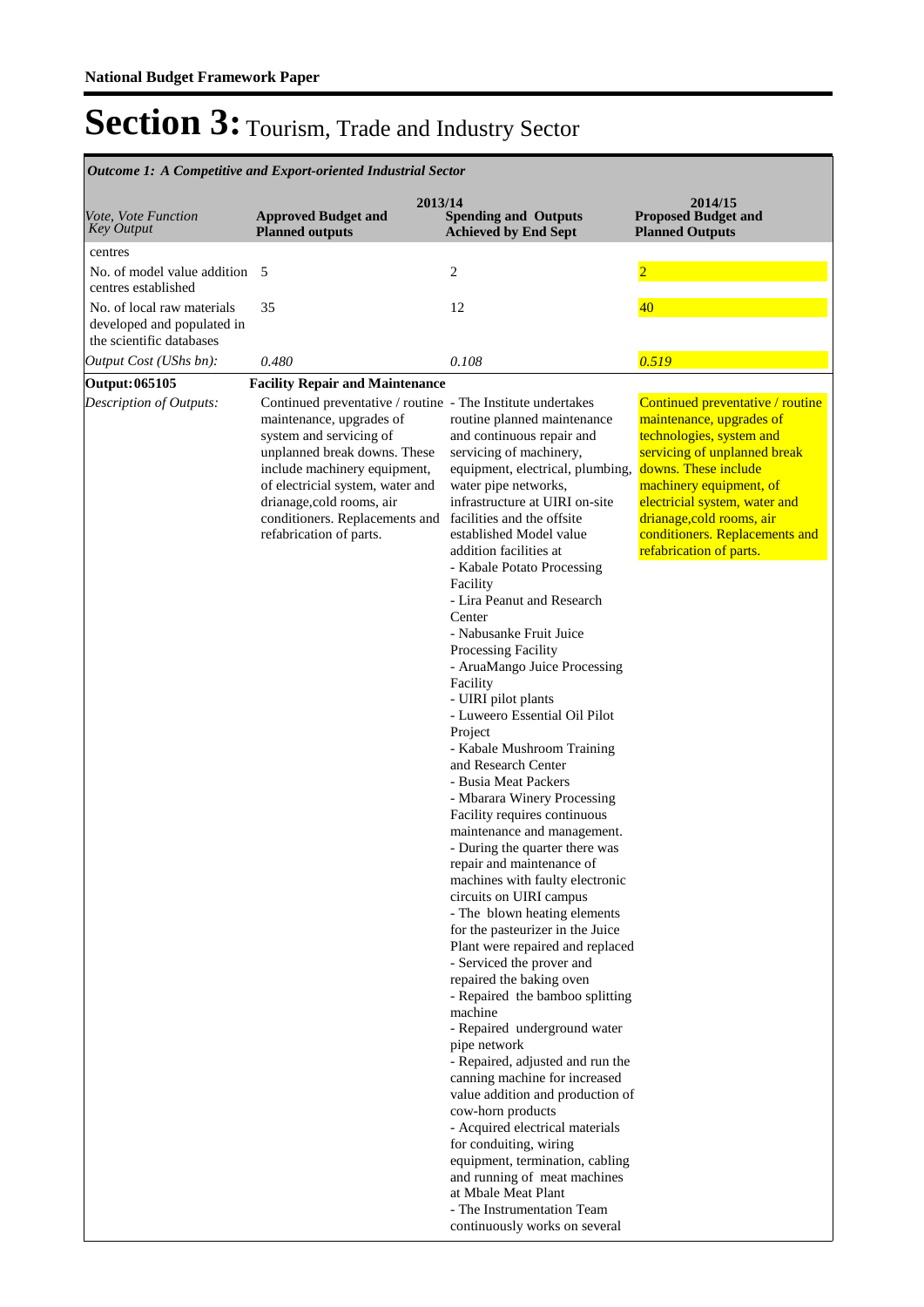| <i>Vote, Vote Function</i><br><b>Key Output</b>                                     | 2013/14<br><b>Approved Budget and</b><br><b>Planned outputs</b>                                                                                                                                                                                                                                                                | <b>Spending and Outputs</b><br><b>Achieved by End Sept</b>                                                                                                                                                                                                                                                                                                                                                                                                                                                                                                                                                                                                                                                                                                                                                              | 2014/15<br><b>Proposed Budget and</b><br><b>Planned Outputs</b>                                                                                                                                                                                                                                                                                                 |
|-------------------------------------------------------------------------------------|--------------------------------------------------------------------------------------------------------------------------------------------------------------------------------------------------------------------------------------------------------------------------------------------------------------------------------|-------------------------------------------------------------------------------------------------------------------------------------------------------------------------------------------------------------------------------------------------------------------------------------------------------------------------------------------------------------------------------------------------------------------------------------------------------------------------------------------------------------------------------------------------------------------------------------------------------------------------------------------------------------------------------------------------------------------------------------------------------------------------------------------------------------------------|-----------------------------------------------------------------------------------------------------------------------------------------------------------------------------------------------------------------------------------------------------------------------------------------------------------------------------------------------------------------|
|                                                                                     |                                                                                                                                                                                                                                                                                                                                | electrical and electronic faults in<br>equipment around the UIRI<br>campus, all this work is<br>documented in an equipment<br>fault log and a detailed report is<br>available every quarter and most<br>faults have been successfully<br>repaired, those that haven't<br>require specific parts that take<br>time to procure.<br>- Designs for the remodeling of<br>the chemistry laboratory to<br>conform to the requirements of<br>ISO 17025 is underway<br>- Designs to renovate the floor<br>for Handmade paper pilot plant<br>are underway<br>- Acquired and installed a sink<br>at the cosmetics production unit<br>- Acquired workshop tools and<br>accessories identified and for<br>lockup fabrication to promote<br>local entrepreneurs<br>- 1 HPLC was repaired for<br>analysis of Micronutrients in<br>food |                                                                                                                                                                                                                                                                                                                                                                 |
| Performance Indicators:<br>No. of technologies applied<br>to reduce utility costs   | 25                                                                                                                                                                                                                                                                                                                             | 7                                                                                                                                                                                                                                                                                                                                                                                                                                                                                                                                                                                                                                                                                                                                                                                                                       | 30                                                                                                                                                                                                                                                                                                                                                              |
| No. of on-site machines and<br>equipment maintained<br>No. of off-site pilot plants | 180<br>25                                                                                                                                                                                                                                                                                                                      | 55<br>9                                                                                                                                                                                                                                                                                                                                                                                                                                                                                                                                                                                                                                                                                                                                                                                                                 | 210<br>30                                                                                                                                                                                                                                                                                                                                                       |
| maintained                                                                          |                                                                                                                                                                                                                                                                                                                                |                                                                                                                                                                                                                                                                                                                                                                                                                                                                                                                                                                                                                                                                                                                                                                                                                         |                                                                                                                                                                                                                                                                                                                                                                 |
| Output Cost (UShs bn):                                                              | 0.492                                                                                                                                                                                                                                                                                                                          | 0.143                                                                                                                                                                                                                                                                                                                                                                                                                                                                                                                                                                                                                                                                                                                                                                                                                   | 0.492                                                                                                                                                                                                                                                                                                                                                           |
| Output: 065106<br>Description of Outputs:                                           | <b>Industrial Skills Development and Capacity Building</b><br>The Institute's Business<br>Development Centre (BDC)<br>aims at training more than<br>1,200 people on use of ICT for<br>business development. Clients<br>have included SMEs, UIRI<br>incubatees, staffs from other<br>institutions and members of the<br>public. | - UIRI has become a popular<br>destination for students seeking<br>industrial training. UIRI offered includes internship programs,<br>97 placing to continuing<br>university students for the<br>period of July to September for<br>industrial training especially to<br>students in the field of science<br>and engineering. They gain<br>practical and hands on<br>experience and can relate their<br>expeirence to the theoretical<br>knowledge acquired in class.<br>- The chemistry laboratory has<br>offered training to 25<br>Laboratory Professionals In<br>ECSA Region In Testing Of<br>Micronutrients In Food<br>- The Business Development<br>Center trained 202 people in<br>different computer applications<br>aimed at business management.<br>- 50 Scientists in Industries i.e.                         | The Institutes Industrial Skills<br>and Capacity development<br>industrial training for university<br>continuing students, staff<br>trainings for skills upgrading<br>and enhancement of new<br>evolving technologies. It also<br>includes production trainings in<br>various food processing fields<br>and engineering technics for<br>potential entrepreneurs |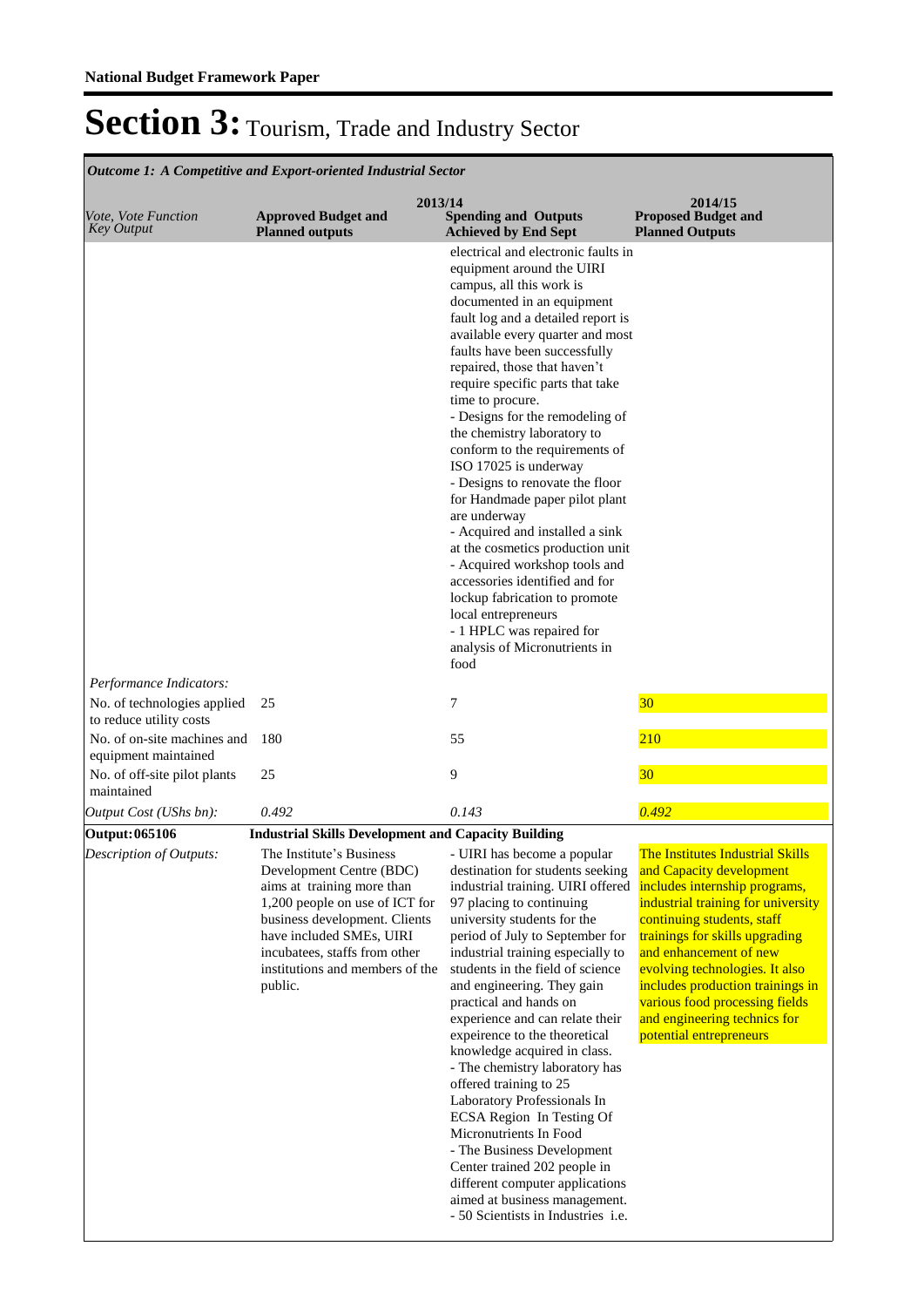| Vote, Vote Function | <b>Approved Budget and</b> | 2013/14<br><b>Spending and Outputs</b>                                | 2014/15<br><b>Proposed Budget and</b> |
|---------------------|----------------------------|-----------------------------------------------------------------------|---------------------------------------|
| <b>Key Output</b>   | <b>Planned outputs</b>     | <b>Achieved by End Sept</b>                                           | <b>Planned Outputs</b>                |
|                     |                            | Mukwano, Maganjo millers,                                             |                                       |
|                     |                            | Mukono Oil Industry, Nile Agro<br>Industries, Ntake Millers, Unga     |                                       |
|                     |                            | Millers were trained in GLP and                                       |                                       |
|                     |                            | fortification of foods with micro-                                    |                                       |
|                     |                            | nutrients by the UIRI Chemists                                        |                                       |
|                     |                            | - 250 students from Makerere,                                         |                                       |
|                     |                            | Kyambogo universities have                                            |                                       |
|                     |                            | had hands on chemical analysis                                        |                                       |
|                     |                            | training<br>- 35 successfully had practical                           |                                       |
|                     |                            | and hands on training in food                                         |                                       |
|                     |                            | product development and                                               |                                       |
|                     |                            | prototyping                                                           |                                       |
|                     |                            | - 8 university students from                                          |                                       |
|                     |                            | Makerere & Kyambogo were                                              |                                       |
|                     |                            | trained by staff of UIRI<br>Chemistry Laboratory in Good              |                                       |
|                     |                            | Laboratory Practices (GLP)                                            |                                       |
|                     |                            | - 65 students (30 UPIK students                                       |                                       |
|                     |                            | & 35 Mulago Allied Health                                             |                                       |
|                     |                            | Science Institute) had hands on                                       |                                       |
|                     |                            | training in chemical analysis of                                      |                                       |
|                     |                            | products such as food, water<br>and other products of different       |                                       |
|                     |                            | batches and types are analyzed                                        |                                       |
|                     |                            | to check their quality uniformity                                     |                                       |
|                     |                            | and to check if they are all                                          |                                       |
|                     |                            | meeting the required quality                                          |                                       |
|                     |                            | standards.                                                            |                                       |
|                     |                            | - These tests are routinely done<br>to establish a quality system for |                                       |
|                     |                            | particular products.                                                  |                                       |
|                     |                            | - Chemistry laboratory also                                           |                                       |
|                     |                            | trains -food scientists,                                              |                                       |
|                     |                            | laboratory analyst, NGOs,                                             |                                       |
|                     |                            | university students,<br>entrepreneurs in analysis of                  |                                       |
|                     |                            | micro-nutrients in foods                                              |                                       |
|                     |                            | - A group of 7 Women from                                             |                                       |
|                     |                            | Eastern African Sub-regional                                          |                                       |
|                     |                            | Support Initiative for the                                            |                                       |
|                     |                            | Advancement of women                                                  |                                       |
|                     |                            | (EASSI) an NGO in cowhorn<br>processing had hands on                  |                                       |
|                     |                            | training in cow horn processing.                                      |                                       |
|                     |                            | - 8 students pursuing Bachelor                                        |                                       |
|                     |                            | of Science Degree in                                                  |                                       |
|                     |                            | conservation forestry and                                             |                                       |
|                     |                            | product technology at Makerere<br>University had hands on             |                                       |
|                     |                            | training in carpentry and Joinery                                     |                                       |
|                     |                            | for 3 weeks and each student                                          |                                       |
|                     |                            | completed an office chair                                             |                                       |
|                     |                            | - The ceramics department                                             |                                       |
|                     |                            | offered training in general                                           |                                       |
|                     |                            | ceramics technology to                                                |                                       |
|                     |                            | university students and master<br>program students                    |                                       |
|                     |                            | - The Instrumentation unit trains                                     |                                       |
|                     |                            |                                                                       |                                       |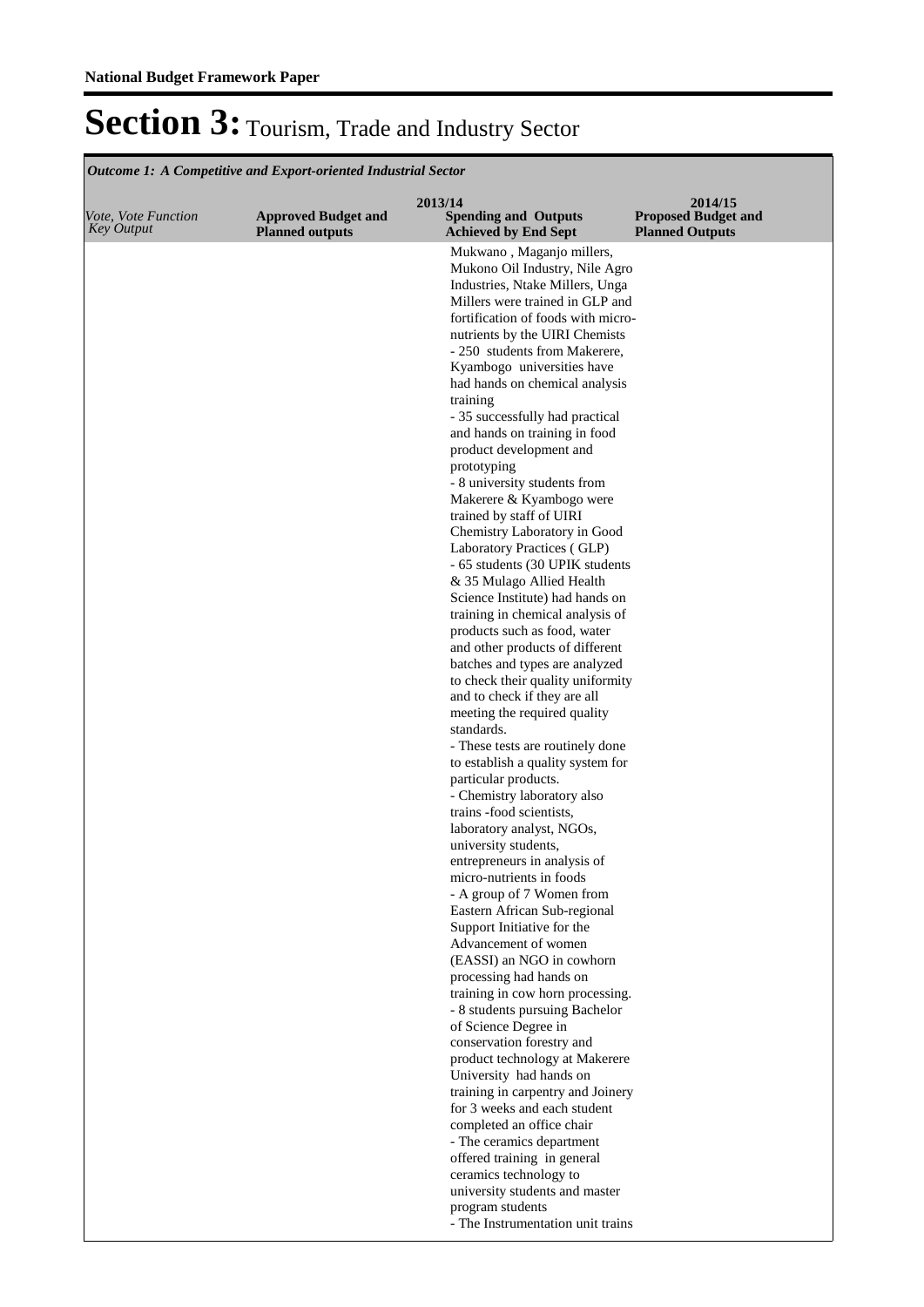|                                                 |                                                      | 2013/14                                                            | 2014/15                                              |
|-------------------------------------------------|------------------------------------------------------|--------------------------------------------------------------------|------------------------------------------------------|
| <i>Vote, Vote Function</i><br><b>Key Output</b> | <b>Approved Budget and</b><br><b>Planned outputs</b> | <b>Spending and Outputs</b><br><b>Achieved by End Sept</b>         | <b>Proposed Budget and</b><br><b>Planned Outputs</b> |
|                                                 |                                                      | university continuing students,                                    |                                                      |
|                                                 |                                                      | Entrepreneurs and other targeted                                   |                                                      |
|                                                 |                                                      | groups.<br>- The trainings include                                 |                                                      |
|                                                 |                                                      | Workshop practice, Circuit                                         |                                                      |
|                                                 |                                                      | design and analysis,                                               |                                                      |
|                                                 |                                                      | Breadboards, troubleshooting                                       |                                                      |
|                                                 |                                                      | and testing circuits. Computer                                     |                                                      |
|                                                 |                                                      | Aided Design. PCB                                                  |                                                      |
|                                                 |                                                      | Manufacturing process.<br><b>Embedded Systems</b>                  |                                                      |
|                                                 |                                                      | - Train university students                                        |                                                      |
|                                                 |                                                      | technicians and professionals in                                   |                                                      |
|                                                 |                                                      | the field of electronics                                           |                                                      |
|                                                 |                                                      | - The Instrumentation unit also                                    |                                                      |
|                                                 |                                                      | provide technical consultation<br>services to individuals,         |                                                      |
|                                                 |                                                      | companies and organizations in                                     |                                                      |
|                                                 |                                                      | the field of electronics                                           |                                                      |
|                                                 |                                                      | - Paper department conducted                                       |                                                      |
|                                                 |                                                      | training in market access and                                      |                                                      |
|                                                 |                                                      | value addition to alternative<br>agricultural fibres               |                                                      |
|                                                 |                                                      | - Publication of training manual,                                  |                                                      |
|                                                 |                                                      | flyers and designing business to                                   |                                                      |
|                                                 |                                                      | business models for fibre                                          |                                                      |
|                                                 |                                                      | processing technologies from                                       |                                                      |
|                                                 |                                                      | the producers to consumers                                         |                                                      |
|                                                 |                                                      | - Sensitization and organizing<br>demonstrations for banana        |                                                      |
|                                                 |                                                      | farmers                                                            |                                                      |
|                                                 |                                                      | - Food scientists, laboratory                                      |                                                      |
|                                                 |                                                      | analyst, Chemical analysts,                                        |                                                      |
|                                                 |                                                      | Researchers, university students,<br>NGOs were trained in analysis |                                                      |
|                                                 |                                                      | of micro-nutrients in foods                                        |                                                      |
|                                                 |                                                      | - One UIRI employee EM                                             |                                                      |
|                                                 |                                                      | Technology                                                         |                                                      |
|                                                 |                                                      | - Practical training in Nairobi                                    |                                                      |
|                                                 |                                                      | product development complete,<br>Samples developedactivity         |                                                      |
|                                                 |                                                      | ongoing commercialization of                                       |                                                      |
|                                                 |                                                      | technology                                                         |                                                      |
|                                                 |                                                      | - One employee participated at                                     |                                                      |
|                                                 |                                                      | the AgriLASA evaluation                                            |                                                      |
|                                                 |                                                      | meeting<br>- Two employees have trained in                         |                                                      |
|                                                 |                                                      | ISO 17025                                                          |                                                      |
|                                                 |                                                      | - Two employees trained in 1SO                                     |                                                      |
|                                                 |                                                      | 9000;2005- Quality                                                 |                                                      |
|                                                 |                                                      | management system<br>- One employee attained                       |                                                      |
|                                                 |                                                      | training in Lipary (Stone                                          |                                                      |
|                                                 |                                                      | cutting) Technology - Dar es                                       |                                                      |
|                                                 |                                                      | Salaam TZ                                                          |                                                      |
|                                                 |                                                      | - One paper employee attended                                      |                                                      |
|                                                 |                                                      | the African business innovation                                    |                                                      |
|                                                 |                                                      | awards in Newyork, and the<br><b>ANAFE Fair (Linking Research</b>  |                                                      |
|                                                 |                                                      | Institutions, Universities and                                     |                                                      |
|                                                 |                                                      |                                                                    |                                                      |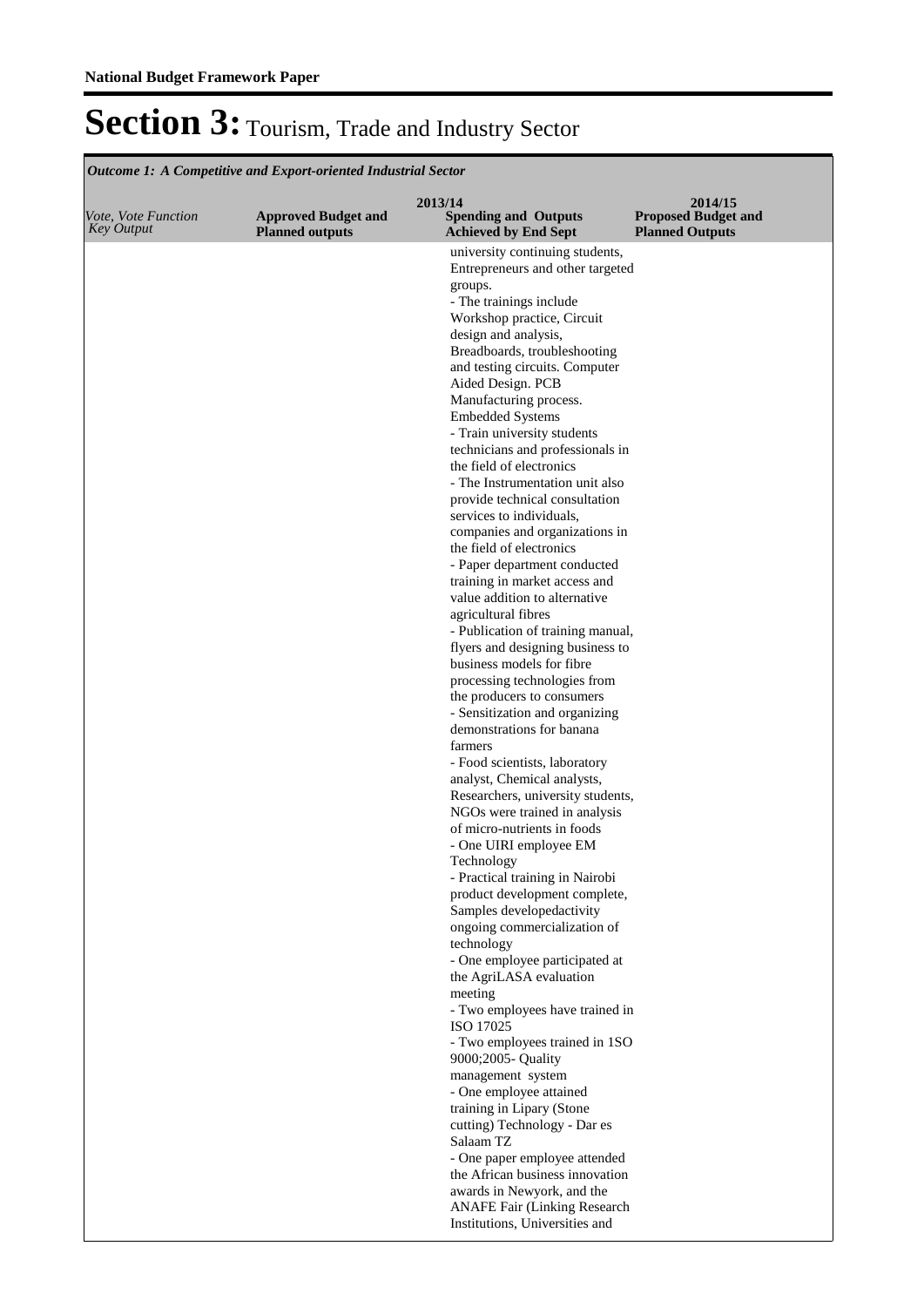**Spending and Outputs Achieved by End Sept Approved Budget and Planned outputs Proposed Budget and Planned Outputs 2013/14** *Vote, Vote Function Key Output* **2014/15** *Outcome 1: A Competitive and Export-oriented Industrial Sector* private sector in Africa) and in Nairobi respectively - One employee attained EM Technology practical training in Nairobi. Product development and samples by use of EM Technology is complete - Two employees attained training in Advanced Human Resource Management form Galilee Management Institute. *Output Cost (UShs bn): 0.121 0.030 0.121 Performance Indicators:* No. of industrial trainees taken on from higher institutions of learning 120 97 97 900 No. of apprentices taken for increased capacity in technology use and application 60 441 70

*\* Excludes taxes and arrears*

### *2014/15 Planned Outputs*

1. Industrial and Technological Development:

- A draft of the Sugar Act will be prepared based on a review of the old one and the current Sugar Policy;
- Sub-sector specific strategies and interventions will be identified;
- Industrial development policies in still in the pipe-line will be pursued to completion;
- The Ministry shall ensure compliance to industrial regulations and provision of policy oversight;
- A Regional Accreditation Promotion Strategy will be prepared;
- National Policies and strategies will be harmonised with Regional Policies and strategies;
- Awareness will be created on the role of industries in the economy;
- Competence in assessment and system documentation will be developed;
- An Annual Review of the Industrial Subsector will be undertaken;
- Implementation of industrial development initiatives and reduced environmental pollution will be enhanced;

- Minutes of periodic sectoral meetings, detailing sector strategies and key interventions will be identified;

- International and Regional Industrial cooperation strategies will be identified and implemented;
- 15th EAC Jua Kali Exhibition Guidelines developed. List of suitable products selected for Jua Kali Exhibition. New technologies for Jua Kali's developed. Participate in the 15th EAC Jua Kali Exhibition 2014. Review report on 14th EAC Jua Kali Expo. Work Plan for 15th EAC Jua Kali Expo;
- Engineering Society professional ethics will continue to be instilled in the Ministry's Industrial Officers and Engineers by association to the Uganda Institute of Professional Engineers (UIPE) and Engineers Registration Board (ERB);
- The National Industrial Database will be kept up to date with information from field monitoring exercises and key stakeholders;
- New and indigenous appropriate technologies for cluster development promoted;
- Project interventions of the Uganda Development Corporation will be monitored;

- In the One Village One Product (OVOP) project, 15 Model Processing Facilities established by June 2015. Product Packaging, Certification and Establishing of Market Linkages will be undertaken for Eight (8) Model Cooperatives. Skills development through training on value addition, business management and marketing will be undertaken. A Needs Assessment Report will be prepared for 48 cooperatives from 16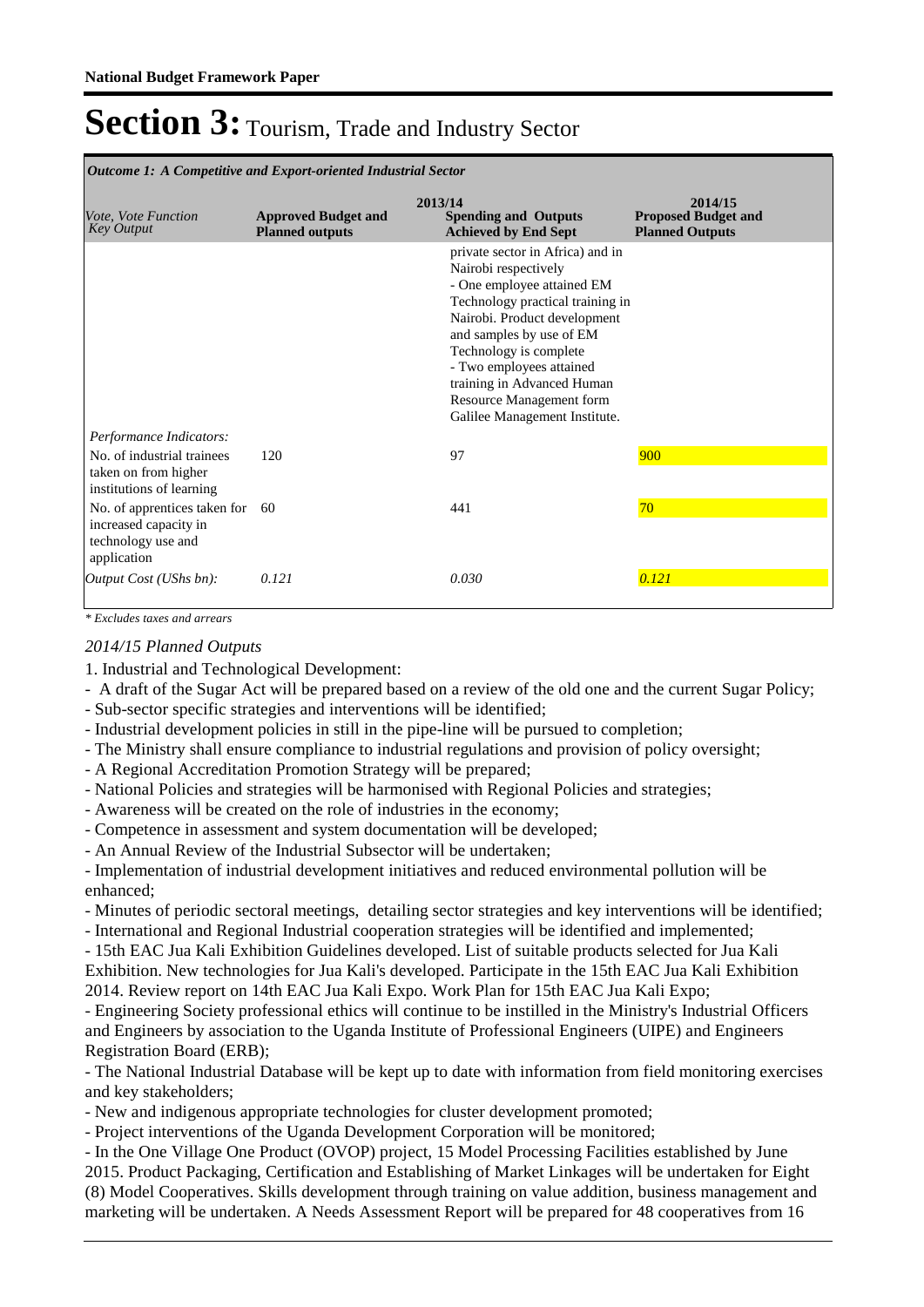districts of Western, Northern, Central and Eastern Uganda. The supported OVOP beneficiaries will be monitored on progress in value addition.

- Full operationalisation of the MSMEs Directorate in the Ministry.

2. Enterprise Training and Advisory Services:

Students, Jua-Kali and Entrepreneurs will be trained at the Management Training and Advisory Centre Headquarters and branches across the country.

3. Industrial and Economic Infrastructure Development:

- At the Uganda Development Corporation, there will be business reviews and due diligence reports produced, viable commercial investment projects identified, monitoring reports for projects, staff capacity built and enhanced.

- In the Soroti Fruit Factory Project, actual construction of the turn-key factory by KOICA (under grant) will begin in July 2014. Fruit farmers will be mobilized and trained as productive units of the value chain, a final EIA report will be produced for the waste disposal site, an EIA certificate will be secured for the waste disposal site, A parameter wall will be erected for the project site, Plant personnel will be recruited, Ground breaking for the project will be undertaken, A tank for underground water procured and installed, Designs and BOQs for ICT infrastructure will be developed and infrastructure set up, Designs and BOQs for the facility parking yard will be produced, Furniture and office equipment for the factory procured and installed, Vehicles will be procured for collecting fruits from the collection centres and distribution of products, Soroti fruit factory will be publicized, Security services will be provided at the project site by Uganda Police.

- As regards the Fruit Factory project in Luwero, land will be procured for the fruit factory, a consultant will be procured to undertake an Environmental Impact Assessment (EIA) for the project, and designs for the facility will be prepared.

4. Industrial Research

Research and Development:

- On-going work on KUKUSTAR vaccine

- UIRI will undertake further scientific cosmetics research and development aimed at producing, creams, butters, lotions, shampoos, hand wash, shower gels, lip stick, lip gloss, eye shadow, eye liner, Liquid detergents, Herbal Jelly, Laundry and tablet soaps, nail polish, conditioner, and hair color, moisturizers, cleansers, toners, anti-aging/anti-wrinkle products. The products shall be in Solid form (lipsticks), Semisolid (ointments, emulsions, creams/lotions) and Gaseous form (aerosols). Bentonite based cream research and development shall also be undertaken

- Research and development of biosensor for detection of Aflatoxin b1 in cassava flour. Aflatoxins are secondary metabolites produced by Aspergillus falvus and A. parasiticus. They are produced in agricultural food stuff like: peanuts, tubers, maize, cereals and feeds. The developed biosensor is aimed to be demand driven, very sensitive, robust, portable, reduce cost of analysis, can be used at point of need and can be used to improve trade and exportation of food.

- Laboratory accreditation to ISO/IEC 17025.

- Cosmetics formulation and training to develop and standardize two products: A Shea butter /Bentonate based anti-Acne cream, and an antimicrobial soap.

- Research & development of Spirulina, an edible high protein blue green algae.
- Research & Development of Actinomycin D (Anti-cancer chemotherapeutic drug)
- Development and application of a bacterial system for the production of industrial biocatalysts.
- Research & development of an antibacterial herbal remedy
- Research and development of a biosensor for afflatoxin testing
- Ugandan Shea processing Platform

5. Minerals and material engineering section

Physical and chemical analysis of different mineral ores used in the section: Cups, Plates and saucers, R&D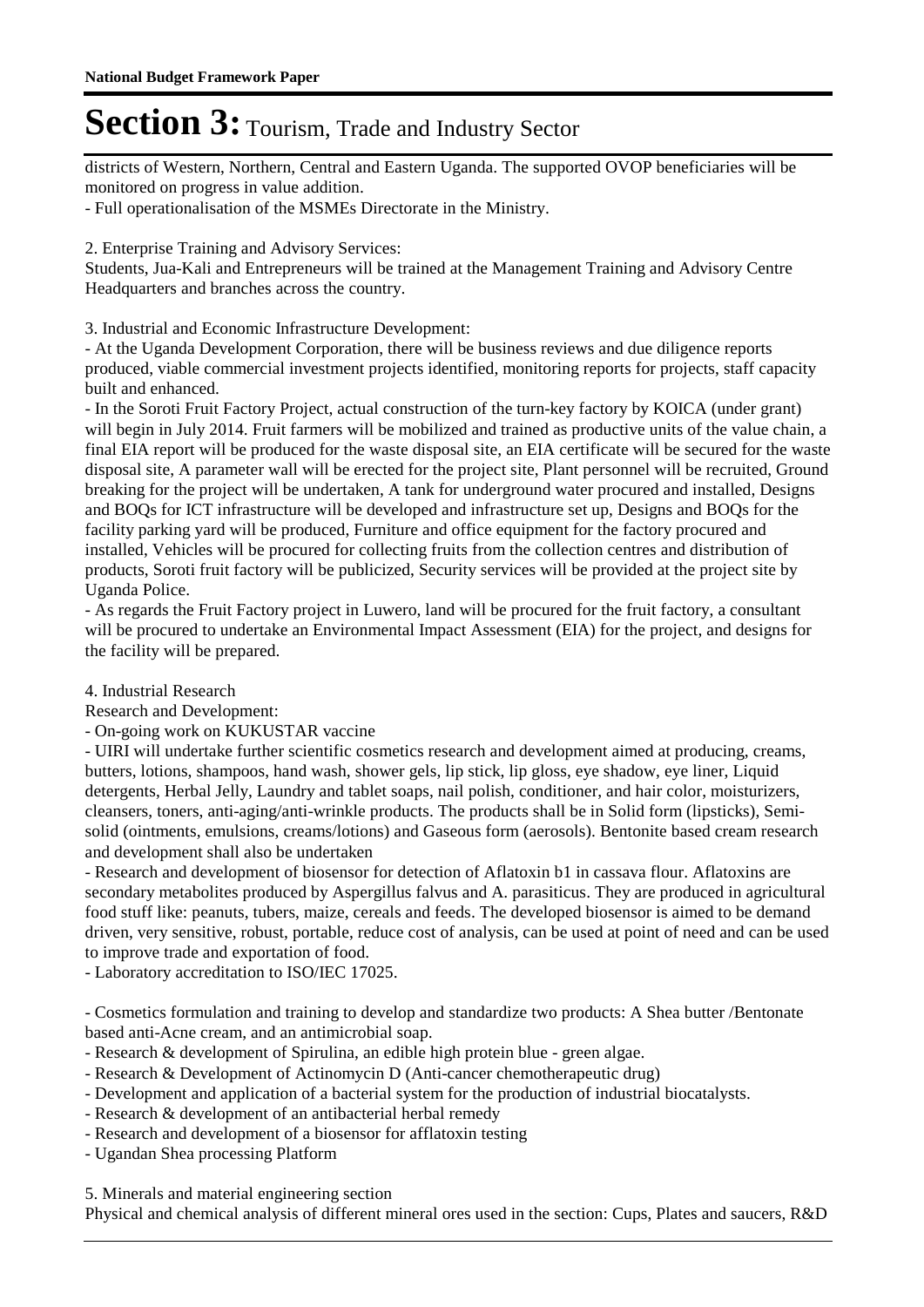in Bentonite and Allied, R&D in Artificial Ceramic Corals in fish breeding, R&D in Gemstone cutting technology, R&D in Water filtration, Concrete tiles and Pavers, Production of oxides, Manufacture of adhesives.

6. The food laboratory

- Develop breakfast cereals, instant porridges, noodles from local foods like cassava and sweet potato

- Package foods including meats, fruits, vegetables, baked products using modified atmosphere packaging (MAP) as a preservation procedure that doesn't use chemicals

- Producing pectin from fruit wastes, extraction of plant and animal materials that can be used as ingredients during product development.

- Research and Development of Agriculture based projects: Smart Drip Irrigation System

- Neonatal and Maternal Healthcare projects: Automated Intravenous Fluid Delivery Regulator, MUTIMA project (Heart rate and Blood oxygen saturation monitoring), and Mother's baby thermometer project.

- Energy Efficiency projects: Temperature Measurement and Control device, and Solar Powered Chicken Eggs Incubator.

- Control System projects – Interactive Traffic Light Control System Project: Interactive Traffic Light Control System Project

- Security applications: Fingerprint and Pin code Based Security Access Control System

- Measurement applications: Digital Weighing Scale design (Reverse engineering)

- Instrumentation, Control and Automation projects: Automation of weaving machines (Bomboo section UIRI), Moisture meter for wood, Design and development of a Sterilizer.

7. Industrial and Technological Incubation:

- Nurturing and growing start-up agribusiness enterprises,

- Training in application of best practices, international standards of management and enhanced work ethic for indigenous enterprises,

- Mentoring and cultivating other professional business management practices.

- Practical trainings in business managerial competence, book keeping and business discipline.

- Trainings in principles of technology acquisition, deployment and diffusion.

FY 2014/15 UIRI shall continue to support the business incubation portfolio especially

- Support Two (2) incubatees in the bakery section 

- UIRI shall continue to support Derekorp, in production of ready to drink juices, Bakonzo Mixed Farmers Limited, pulp and cordials, FLONA Commodities pulp for export Produces,  $J \& S$  Bottling Co. "To produce Makula RTD juice. Reimbursement

- Training on how to produce RTD juice -Still standardizing the mango juice that has been developed during the training. -Procurement process for materials to upgrade the J  $\&$  S production facility is ongoing - Support 8 incubatees in dairy processing and production. Three dairy technologies will be disseminated on Probiotic technology & Honey sweetened yoghurt and Natural fruit yoghurt 

- UIRI shall facilitate 8 incubatees under the meat technology 

- Under the research collaboration between UIRI and CSIR (Council for Scientific and Industrial Research) UIRI shall support 2 commercial farmer incubatees in cultivation rose generium and lemon balm to produce essential oils.

- Support E-TECH Company in acquisition of electronic components and consumables to design and produce, Agricultural solution modules, Science teaching modules and equipment and Industrial modules.

- 2 incubatees in Biotechnology section shall be facilitated in Research & Development of Actinomycin D (Anti-cancer chemotherapeutic drug)

- 2 Incubatees in Biotechnology section shall be facilitated in Research and Development of 

a. Application of zeolites in removal of heavy metals in wastewater. (2)Commercialization of flavored clay pot water

- UIRI will Pamoja clean Tech and Mugo power

- Technical support technology incubation for CEDARS (U) Ltd

- Support technology incubation for Byooma Technology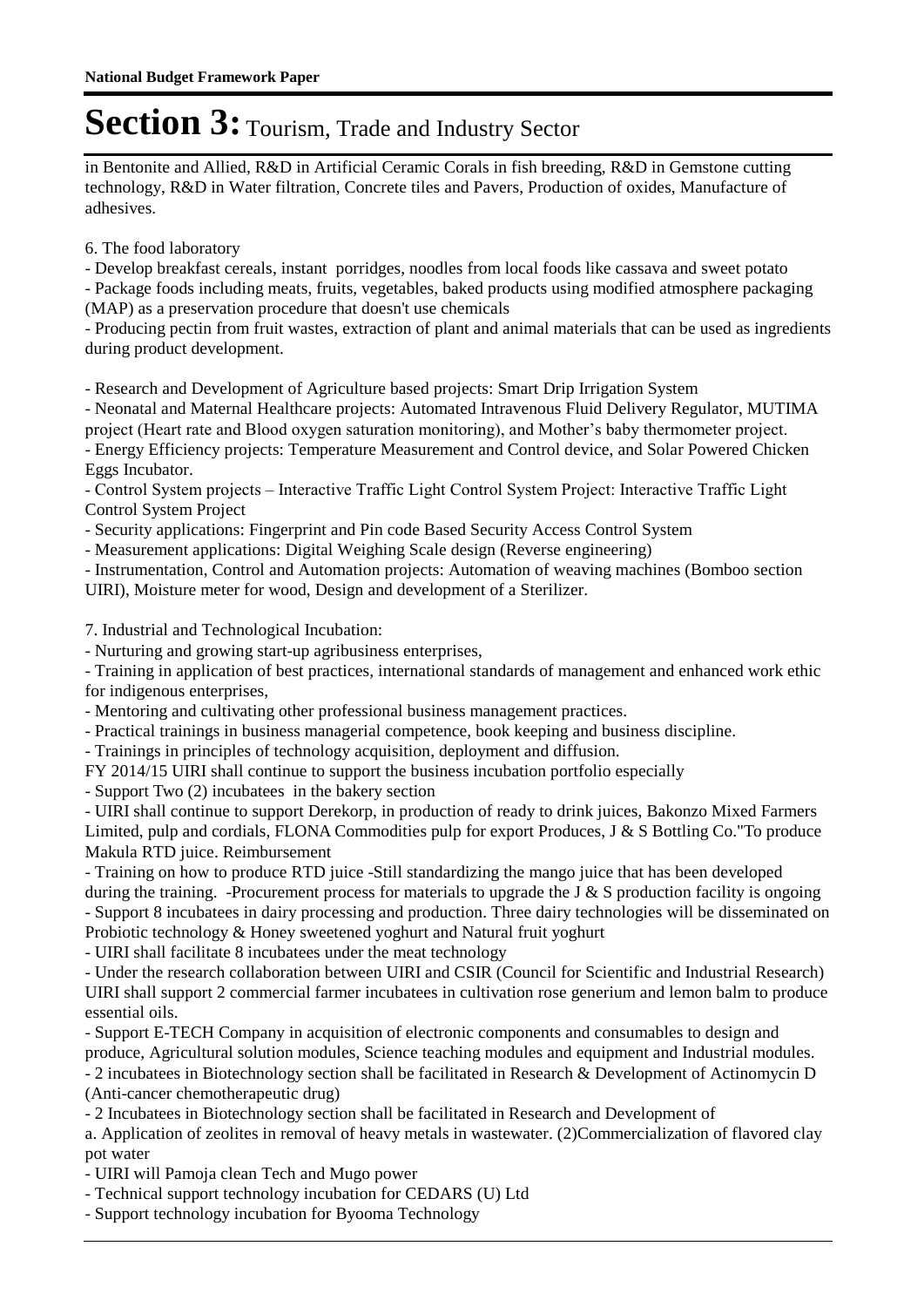- Support technology incubation for Hallmark and partners limited with assorted workshop machinery - Support and facilitate incubatees in the Textile and weaving section with the aim of building capacity and empowerment for a cottage industry in particular handmade textile

8. Model Value Addition Centre Establishment:

- Model processing facilities and plants are established to upscale products from the R&D projects and also used to undertake pilot commercialization. Existing facilities are also modified or renovated to suit purposes of intended use and ensure maintenance respectively.

- Upgrading of storm water channel along the northern boundary

- Construction of Northern Boundary wall

- The Institute plans expansion of product profiles and capacities of the current established model value addition centers and support facilities (laboratory)

- Functionalize operations of the already existing value addition centers to full capacity and optimum

9. Facility Repair and Maintenance:

- Maintenance of pilot plant equipment for efficiency and productivity 

- Bakery and cereal processing plant require Lubricants and grease, wear spare parts, and overhaul The (Ceramics) mineral and material laboratory, Meat production and training, Fruits and vegetables production plant, Dairy technology section (Fresh Milk, Yoghurt and Ice Cream) require Cold room maintenance and preventative /routine serving consumables like oils, lubricants, wear spares, 

- Food, Chemical, microbiology and biotechnology analytical labs require fridges services, electrical fittings and gas

- Maintenance of engineering shops requires acquisition of spares, tools, consumables, components and controls, service and maintains the plants

- Maintenance of satellite projects (Arua fruit Juice, Mbale meat processing facility, Lira Peanut Processing and Research Centre, Nabusanke fruit Juice, and Kabale potato and bamboo plants) require acquisition of spares, tools, consumables, components and controls, for service and maintenance 

- Refurbishment and remodelling of existing infrastructure at UIRI to include

- Applying Epoxy floor finish to TDC workshop floors 

- Repair of UIRI pilot plants roofs Q2 

- Modify roof free of leakages steel trusses, new iron sheets, roof drainage 

- Replacement of internal water distribution systems 

- Waste water treatment Maintenance materials

- Periodic maintenance of UIRI buildings. These include painting works, minor repairs and roof cleaning

- Repairing High Performance Liquid Chromatography (HPLC), Atomic Absorption Spectrophotometer

(AAS)

- Repair of Microwave Digester (Multi-wave 3000),

- Repair of Laboratory Refrigerator (EkoFrigoLab 1500) and Freeze Dryer (Telstar LyoAlfa 6) 

- Preventive maintenance for HPLC (2), AAS, CHN, and Uv/visible Spectrometer 

- Preventive Maintenance/service & labour, Air ticket(Experts from Egypt) 

- Remodelling of the chemistry laboratory

- Calibration of Analytical balance, 2 ovens, 2 muffle furnace, water bath & pH meter

- Six(6) bakery equipment repaired and serviced at the bakery pilot plant Purchase of the necessary spare parts.

- General servicing and repairs of bakery pilot plant equipment. Spare parts for repair of dough mixer, rotary oven, bun divider, cake mixer, digital weighing scales & dough sheeter

- Routine servicing, maintenance and repair of meat technology equipment's 

- Preventive Maintenance, Break down repairs Engineering machinery and equipment 

- Routine servicing, maintenance and repair of bamboo technology equipment's plant preventive maintenance for both Bamboo plants 

- Hygienic maintenance of all food pilot plants, estates& Bamboo pilot plant 

- Maintenance of UIRI Servers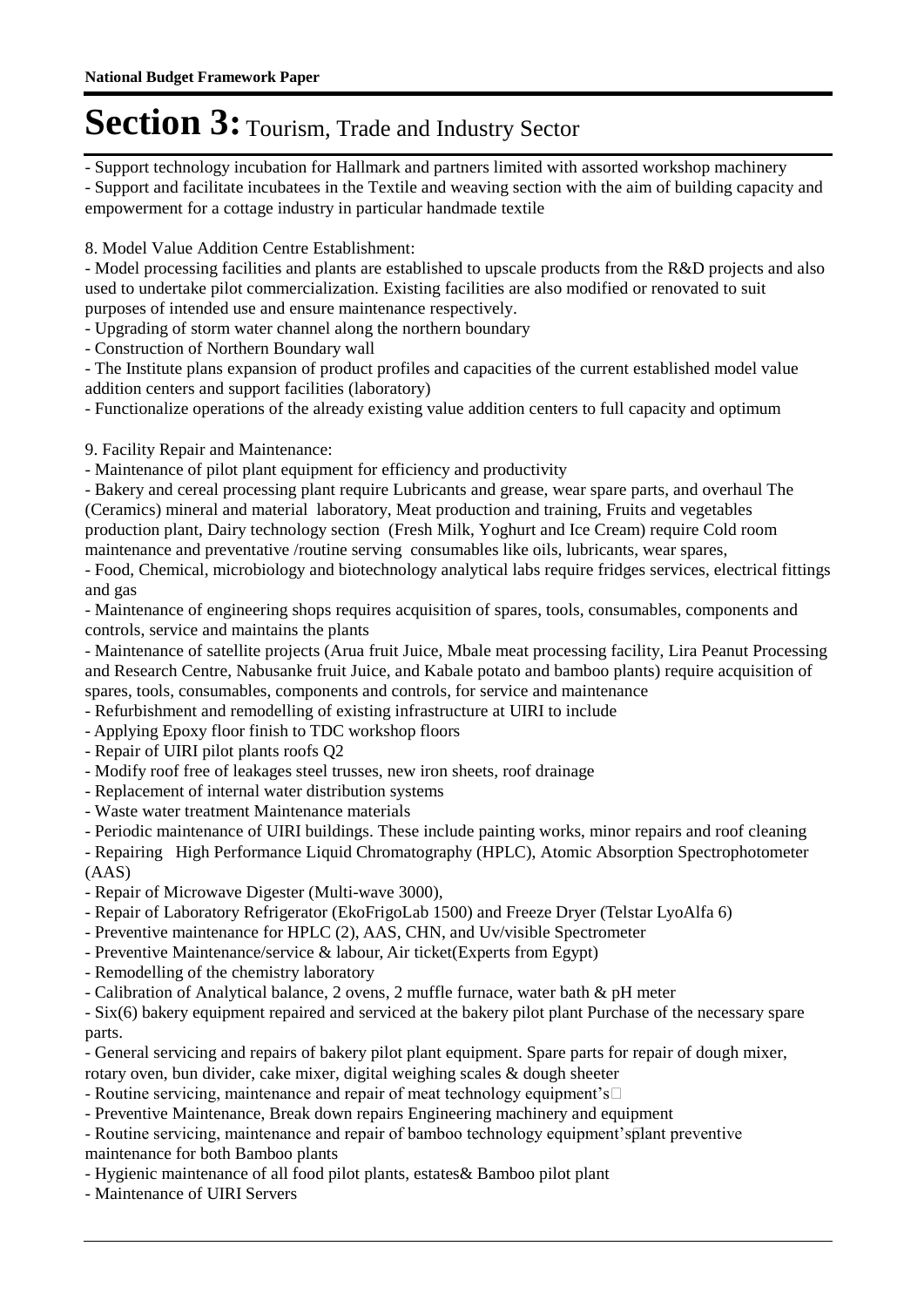10. Industrial Skills Development and Capacity Building:

- 100 students in the field of Chemistry shall be trained in Good Laboratory Practice (GLP) and chemical analysis. These will include students from Makerere University, Kyambogo University, Busitema University, Islamic University of Mbale, Ndeje University, Mulago Paramedics, and Uganda Petroleum Institute Kigumba (UPIK) and from other higher institutions of learning. - Two (2) internship attachments shall be offered in the bakery pilot plant for planning for theoretical and practical bakery training. - Three (3) internship attachments shall be offered in the dairy pilot plant to training on different dairy product processes, standardization procedures and recipe refinement. - Three (3) Internships to be shall be offered in the microbiology and Biotechnology Laboratory to train in cosmetics formulation and training - Molecular Biology& Biotechnology and Microbial analysis - Six (6) internship attachments offered in the Bamboo plants - Hands on training in bamboo processing skills - One (1) internship attachment offered in the Instrumentation Division. To training in Applied Analogue and Digital electronics, Embedded System design and Printed Circuit Board production - Offer practical hands on training mechanical, civil, electrical system - Sixty (60) students shall be considered for training in the bakery pilot plant planning for theoretical and practical training of the bakery applications. - One hundred (100) both students and entrepreneurs shall be considered for training in meat processing skills and production technics - One hundred and forty (140) both students and entrepreneurs shall be considered for training in dairy processing, Practical Skills training for potential dairy entrepreneurs with emphasis on strict adherence to Good Hygiene Practices, quality management, production systems & Good Manufacturing Practices and upgrading for MSMEs in dairy processing - Capacity development of SMEs in the field of engineering shall be offered to students and entrepreneurs - Two hundred (200) industrial trainees taken on in the Microbiology and Biotechnology Training in cosmetics formulation, biotechnology and microbial analysis - Eight (8) industrial training attachments shall be offered to the Essential Oil Project. To undertake research on the study of essential oil development in Uganda under different conditions. - Ten (10) industrial training attachments shall offered at Nabusanke fruit Juice processing facility - Ten (10) industrial training attachments shall offered at Lira Peanut processing and Research Center - Five (5) industrial training attachments shall offered at Kabale potato processing facility - Twenty (20) industrial training attachments shall offered at in the Finance and Administration department, Communications and marketing and Special Projects respectively - Twenty (20) industrial training attachments shall be offered in the Bamboo plants - Five (5) industrial training attachments shall be offered in the Energy Systems in all our activities, focusing on design of energy efficient technologies. 11. Popularization of Research and Technologies:

- Increased knowledge of technical area and probability of benchmarking - UIRI/Adhoc Workshops

- Increased awareness of UIRI brand and services.

- Exhibitions Local through Exhibitions International and UIRI expo

- UIRI plans to organize knowledge awareness seminars and workshops on probiotic technology for dissemination of project research findings

- 4 exhibitions in Mbale, Jinja, Mbarara & Kampala, bamboo products developed, Instrumentation developments, vaccine products, engineering technologies

- To show case New Meat products developed

- Participate at one dairy exhibition 

- Participate in the African Dairy conference & Exhibition (from 24th- - 26th September, 2014)

- Attend the National Agricultural Show 

- Attend the IFEAT conference 

- Training handbook on meat processing in Uganda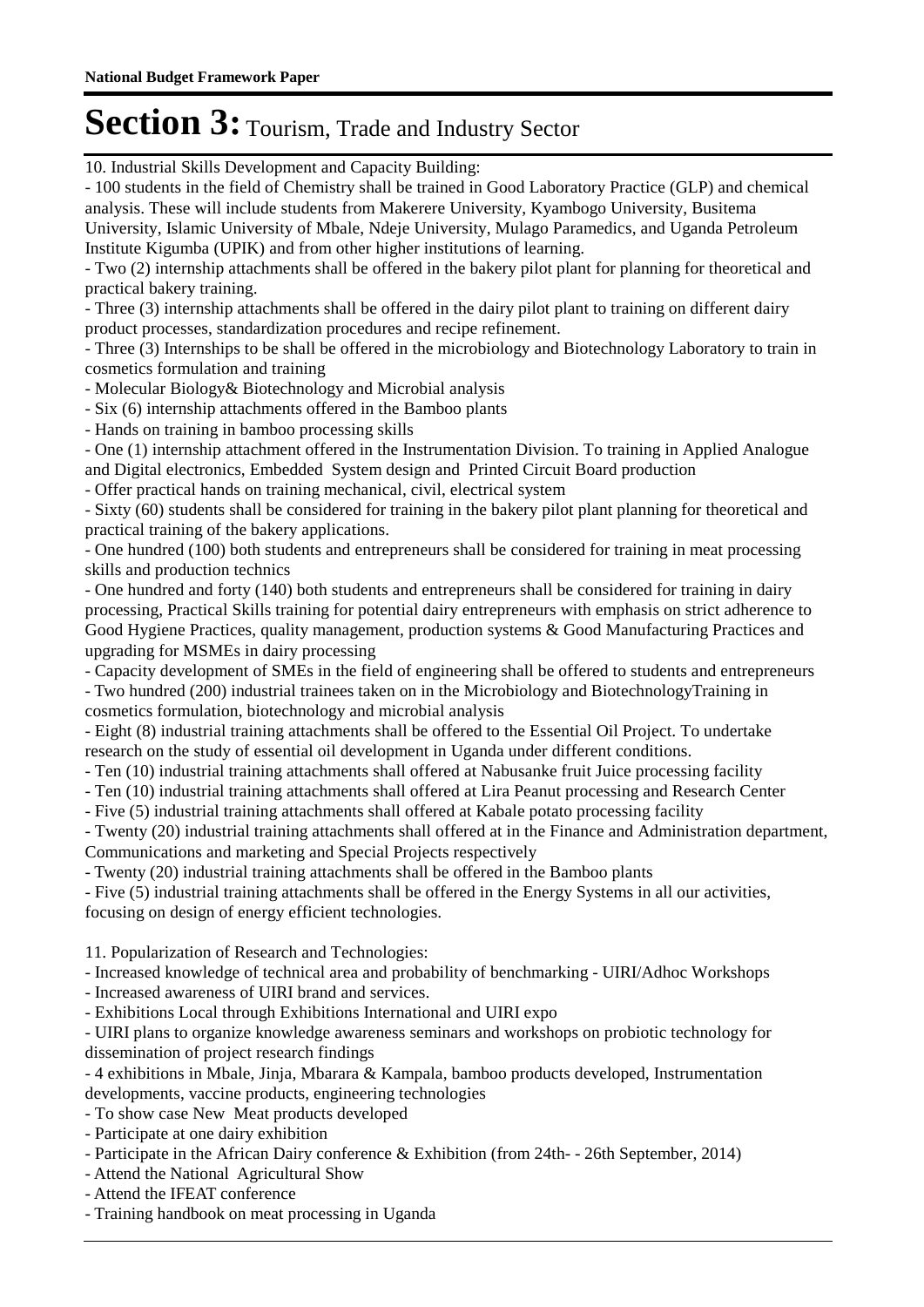- Training handbook on bamboo processing in Uganda
- Food catalog of UIRI Food Developed Products
- 3 publications on instrumentation
- Research findings on innovations
- Collection of literature, publishing of draft, editing, publishing final copy
- Increased knowledge of UIRI performance (Annual Report)
- Abridged Quarterly report, Bi-annual Sales Magazine, Department Brochures
- Procurement of quality works, products and services by bid Adverts
- Information dissemination by documentary, Videos, media buying and website redesign and upgrading
- Data mining and Market storms, Relationship building with Media house visits
- Evaluation of client field visits and feedback for improvement
- Knowledge acquisition Membership/Networking events
- Presentation Aids (Projectors)
- Events coverage (Mobile Public Address system)

12. Government Buildings and Administrative Infrastructure:

- Upgrading of access road to the Eastern gate as it is Laying of stabilized gravel
- Proposed Incubation center at Namanve A model facility
- Chemistry lab refurbishment A model facility
- Proposed water bottling plant in Bushenyi
- Proposed Kigezi Diocese Poultry House
- Proposed Maziba Winery Project, Kabale
- Proposed Kika Farm Juice processing facility in Luweroo
- Proposed MAFFACO (Masindi fruits farmer's Company) Mango Juice Processing Plant.
- Proposed Ikirah Soap Processing Factory Lyatonde, Mitooma
- Proposed Model Diary Farm in Ntungamo a model farm
- Proposed Itojo Juice processing plant. Ntungamo District
- Proposed G.nut processing plant in Agago a model facility

- Extra works at Essential oils Luweero variation to additional scope to include office premises and wet areas

- Proposed Water bottling plant for J & S in Kawempe a model facility
- Arua Savoury Classic meat processing Plant

13. Purchase of Specialised Machinery & Equipment:

- Vaccine production unit: Incubator for the Vaccine Production Unit

- Bakery: Four Deck Baking Oven i.e. used for baking especially cakes, Dough Mixer (75kg dough capacity) to be used for mixing dough of up to 75kg, Extruder to be used for making instant breakfast cereals e.g. cornflakes and pet foods, Other small equipment/tools needed for Chocolate Making Project Essential oil project, Agri-weave technology, 500kg Essential Oil distillation unit, Irrigation Systems, Purchase nursery inputs, Renew organic certification services for essential oil project,

- Chemistry laboratory: Soxtec system (Fat content), Fiber Tec system(fiber content) & Kjel-tec system (protein), Procurement of Laboratory Analytical Balance, Procurement of Gas Chromatography/ Mass spectrometer (GC-MS) equipment, 10 Analytical Chemistry & Laboratory text books Instrumentation division, 3D rapid prototyping printer, Light Intensity meter, Air Flow rate meter(Anenometer), Pressure meter/Manometer, Hygro-Thermometer, Power supply with variable negative range, Reflow ovens, Drilling machine (handheld), Drilling machine(bench machine), Printer/Scanner/Copier, Computer (to be handled by ICT), Logic Analyzer, Moisture meter, Clamp meter, Multi-meter, and Documenting Process Calibrator. - Food laboratory: Extruder - Develop breakfast cereals, instant porridges, noddles from local foods like cassava and sweet potato (Q2), Desktop pasteurizer- Enable physical preservation of fluid foods at lab level before packaging (Q3), Electrical dryer - Fast and efficient drying of food products during product development (Q3), cooker- Acquire an effective heat source in the laboratory (Q1), Industrial blender - Acquire an equipment that can blend and mix  $(Q2)$ , Gas cylinders with regulators  $(C02, N2, O2)$ accessories the MAP equipment already procured with a gas supply (Q3), MAP packaging technology,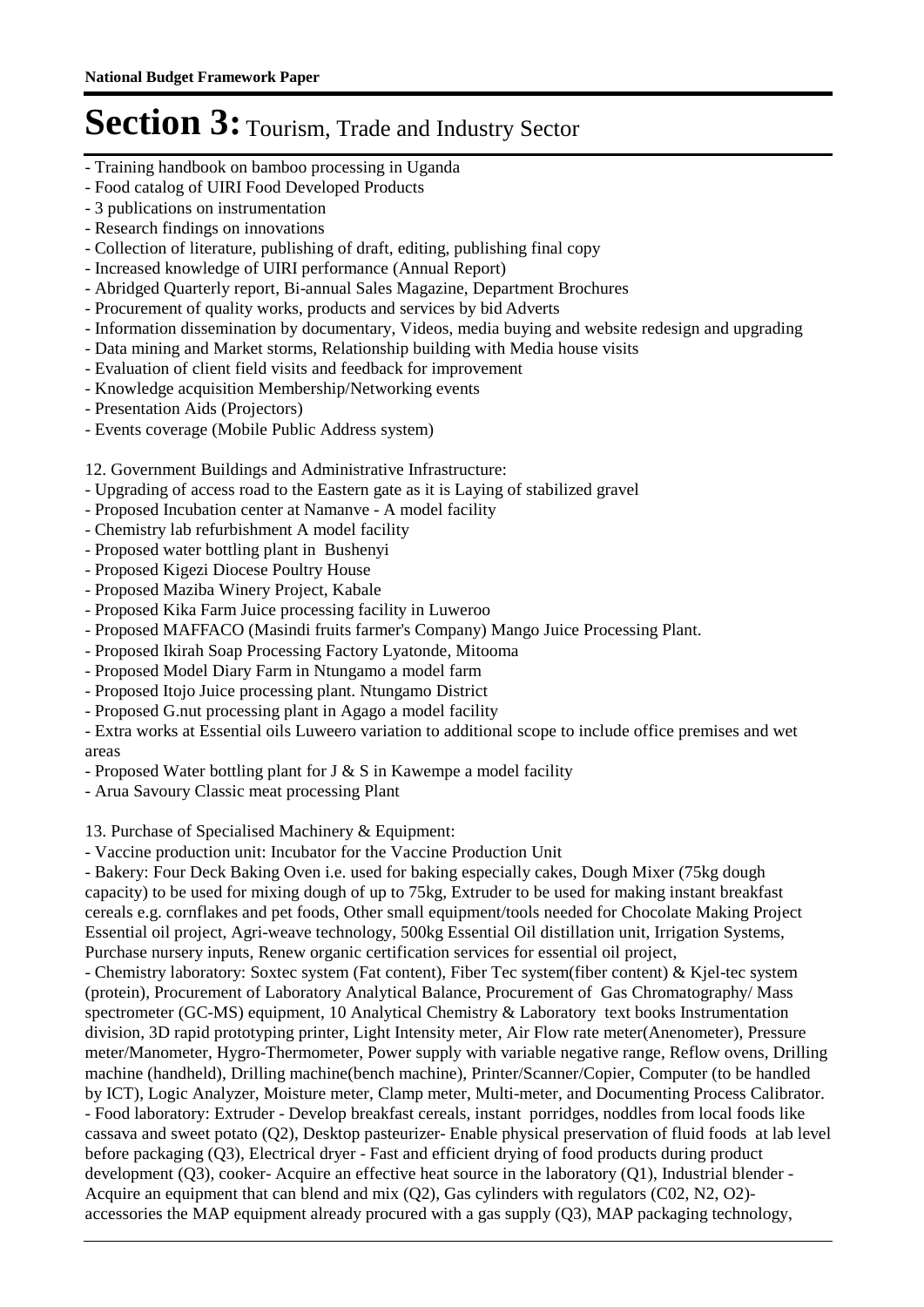Extrusion technology, and Separation technology

- Bakery: Deluxe Professional Airbrush Cake Decorating System, Infrared Thermometer, Countertop Microwave Oven, Polycarbonate Chocolate Moulds, Silicone Scoop Shovel Scrapper Rabbler Multipurpose Spreader (pack of 3), Spoon Shaped Silicone Spatula Scrapper, Fondant modeling Set, Table Top Tempera, Bench Scraper(large), Bench Scraper (Medium), Offset Spatula, Pastry Scraper, Multi-purpose Bowl Scraper, Chocolate Shaver, Chocolate Decorating Comb and Smoother (4"x6"),Ladle (½ oz), Chocolate Dipping Tool Set, Chocolate Dipping Tool Basket, Mixing Bowl (4 quart), Double Boiler Insert 8 Cup Capacity, Non-Stick Chocolate Bark Mold & Baker's Quarter Sheet, Silicone Non-stick Baking Sheets, White Marble Superfine Grain Slab, Hot Air Gun, Aluminum Chocolate Wrapping foil Meat technology, Ice Flake Machine 500 Kgs/ 24 Hrs, Sausage Filler 30 Ltr, Blast Freezer 4m X 4m Min Temp -18 Degrees, Band Saw Free Standing, Brine Injector, Dairy technology, Aluminum Milk Cans (50 Litre Capacity) - 50 Pieces, Manual Cup Sealers - 3 Pieces, Heavy Duty Plastic Crates - 200 pieces, Positive Displacement Pump - 1 unit, On- Line milk filter - 1 unit, Automatic Vertical Form, fill & Seal Packaging Machine and Small Scale Dairy Processing Equipment.

- Lira Peanut and Research Center: Peanut grinder, Generator, Compressor, Sachet packing machine, Welding machine, Laboratory Centrifuge, Moisture analyzer, Analytical balance, Laboratory Oven and Laboratory Blender.

### *Medium Term Plans*

According to the National Development Plan 2010/11-2014/15, the medium term plans for the sector as derived from the strategies include:

- 1. Enhance value addition to primary products
- 2. Build capacity in specific targeted skills needed for value addition
- 3. Promote and strengthen industrial development
- 4. Promote Small and Medium Enterprises (SME) industrial development
- 5. Develop skills of non-formal manufacturing sector (Jua Kali artisans) to enhance their competitiveness
- 6. Strengthen research and technology developments in industrial application.

7. Develop and maintain institutional capacity for development, analysis, implementation and dissemination of laws, regulations and standards in line with demonstrated priorities and anticipated needs in standardization.

### *Actions to Improve Outcome Performance*

The following plans are to improve outcome performance in the Sector:

- 1. Operationalise the Tourism, Trade and Industry Sector Working Group;
- 2. Fully operationalise the Industrial Consultative Committee to boost coordination in the industrial sector;
- 3. Continue to build capacities of both the Private and Public Sectors;
- 4. Facilitate the Private Sector to participate in international trade shows and exhibitions;

5. Establish and Operationalise an MSMEs Directorate in the Ministry to handle and coordinate all the MSMEs issues, promote value addition and technology transfer, promotion of quality and use of standards

- 6. Establish the Regional Scientific and Innovation hub as Center of Excellence;
- 7. Enhance the Business incubation portfolio. Take technology to the people;

8. Upgrade staff skills to measure up to the ever evolving technologies to be able to design and develop competitive products and services;

### **Table S2.3: Actions and Medium Term Strategy to Improve Sector Outcome**

#### **2013/14 Planned Actions: 2013/14 Actions by Sept: 2014/15 Planned Actions: MT Strategy:** *Sector Outcome 1: A Competitive and Export-oriented Industrial Sector* **Vote: 015 Ministry of Trade, Industry and Cooperatives** Vote Function: 06 01 Industrial and Technological Development Establish and Operationalise an MSMEs Directorate in the Ministry to handle and coordinate all the MSMEs Establish and Operationalise an MSMEs Directorate in the Ministry to handle and coordinate all the MSMEs Support the development of Industrial support infrastructure;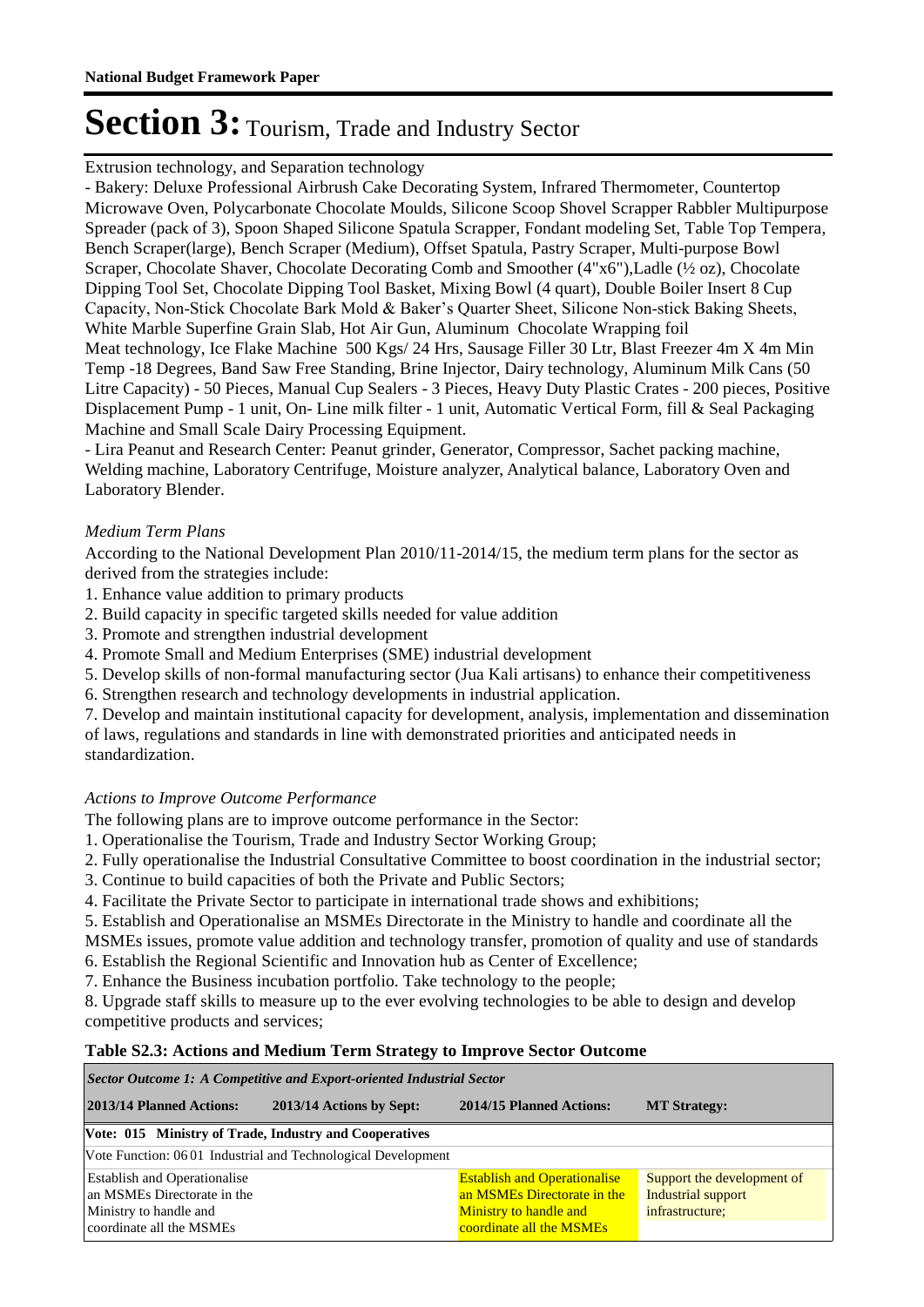| Sector Outcome 1: A Competitive and Export-oriented Industrial Sector                                                                                                                                                                                                                  |                                                                                                                                                                                                                                                                                                                                                                                                                                                                                                                                                                                                                                                                                                                                                                                                                                                                                                                                                                                                                                                                             |                                                                                                                                                                                                                                  |                                                                                                                                                                                                                                                                                                 |  |
|----------------------------------------------------------------------------------------------------------------------------------------------------------------------------------------------------------------------------------------------------------------------------------------|-----------------------------------------------------------------------------------------------------------------------------------------------------------------------------------------------------------------------------------------------------------------------------------------------------------------------------------------------------------------------------------------------------------------------------------------------------------------------------------------------------------------------------------------------------------------------------------------------------------------------------------------------------------------------------------------------------------------------------------------------------------------------------------------------------------------------------------------------------------------------------------------------------------------------------------------------------------------------------------------------------------------------------------------------------------------------------|----------------------------------------------------------------------------------------------------------------------------------------------------------------------------------------------------------------------------------|-------------------------------------------------------------------------------------------------------------------------------------------------------------------------------------------------------------------------------------------------------------------------------------------------|--|
| 2013/14 Planned Actions:                                                                                                                                                                                                                                                               | 2013/14 Actions by Sept:                                                                                                                                                                                                                                                                                                                                                                                                                                                                                                                                                                                                                                                                                                                                                                                                                                                                                                                                                                                                                                                    | 2014/15 Planned Actions:                                                                                                                                                                                                         | <b>MT Strategy:</b>                                                                                                                                                                                                                                                                             |  |
| issues, promote value<br>addition and technology<br>transfer, promotion of quality<br>and use of standards                                                                                                                                                                             |                                                                                                                                                                                                                                                                                                                                                                                                                                                                                                                                                                                                                                                                                                                                                                                                                                                                                                                                                                                                                                                                             | issues, promote value addition<br>and technology transfer,<br>promotion of quality and use<br>of standards                                                                                                                       |                                                                                                                                                                                                                                                                                                 |  |
| Continue to build capacities<br>of the Private Sector,<br>facilitate the Private Sector to<br>participate in trade shows and<br>exhibitions                                                                                                                                            | National Organising<br>Committee for the Jua-Kali<br>exhibition formed, and<br>funding for event still being<br>sourced:                                                                                                                                                                                                                                                                                                                                                                                                                                                                                                                                                                                                                                                                                                                                                                                                                                                                                                                                                    | Continue to build capacities of<br>both the Private and Public<br><b>Sectors: Facilitate the Private</b><br>Sector to participate in<br>international trade shows and<br>exhibitions;                                            | Capacity development for staff<br>& private entrepreneurs<br>Facilitate Jua-kali exhibitions;<br>Support skills devt<br>institutions; Collaborative<br>capacity building thru training<br>of staff and linkages to<br>academia;<br><b>Advocacy for Vocational</b><br>Institutions establishment |  |
| Incorporate the Annual Sector<br>Review recommendations,<br>promote the use of standards<br>through the implementation<br>of the Accreditation Policy<br>and the Sanitary and Phyto-<br><b>Sanitary Policy</b>                                                                         | Accreditation Policy and SPS<br>Policy still under development;                                                                                                                                                                                                                                                                                                                                                                                                                                                                                                                                                                                                                                                                                                                                                                                                                                                                                                                                                                                                             | Operationalise the Tourism,<br><b>Trade and Industry Sector</b><br><b>Working Group;</b><br>Fully operationalise the<br><b>Industrial Consultative</b><br><b>Committee to boost</b><br>coordination in the industrial<br>sector; | A fully operational Tourism,<br><b>Trade and Industry Sector</b><br><b>Working Group;</b><br>Harmonize policies that<br>support industrial<br>development;<br>Enhance the capacity to                                                                                                           |  |
| Vote: 110 Uganda Industrial Research Institute                                                                                                                                                                                                                                         |                                                                                                                                                                                                                                                                                                                                                                                                                                                                                                                                                                                                                                                                                                                                                                                                                                                                                                                                                                                                                                                                             |                                                                                                                                                                                                                                  |                                                                                                                                                                                                                                                                                                 |  |
| Vote Function: 0651 Industrial Research                                                                                                                                                                                                                                                |                                                                                                                                                                                                                                                                                                                                                                                                                                                                                                                                                                                                                                                                                                                                                                                                                                                                                                                                                                                                                                                                             |                                                                                                                                                                                                                                  |                                                                                                                                                                                                                                                                                                 |  |
| Development of human<br>resourse skills needed for<br>comprehensive handling of<br>new and already existing<br>technologies, market and<br>product research to match<br>appropriate and cost effective<br>technologies, management of<br>academia and industry<br>technology transfer. | UIRI continues to invest in its<br>human resource. It provides<br>trainings, skills and capacity<br>development programs for<br>staff in particular fields of<br>interest. It subscribes to<br>scientific research bodies that<br>provide a platform for<br>researchers, scientists and<br>engineers to access and share<br>- Innovative research,<br>scientific consultancy &<br>regulatory guidance.<br>- On-line research material<br>and the latest presentations on<br>global consumer trends, novel<br>research methodologies and<br>nutrition research which is<br>critical for value addition<br>projects and product<br>development in an<br>increasingly dynamic food and<br>drink industry.<br>- Free & exclusive attendance<br>at 3 annual flagship events:<br>Food Innovation, Nutrition &<br>Food Safety.<br>- Weekly Legal Highlights<br>email and archive access.<br>- Daily Foodline News email<br>and archive access.<br>- Online technical updates via<br>a Foodline database.<br>- Direct access to extensive<br>libraries<br>- Access to a 24/7 Crisis | <b>Upgrade staff skills to measure</b><br>up to the ever evolving<br>technologies to be able to<br>design and develop<br>competititve products and<br>services                                                                   | Development of human<br>resource capacity to undertake<br>applied research; Establish<br>project pilot center in two<br>municipalities; Development<br>of industrial projects and<br>technologies for<br>commercializatio                                                                       |  |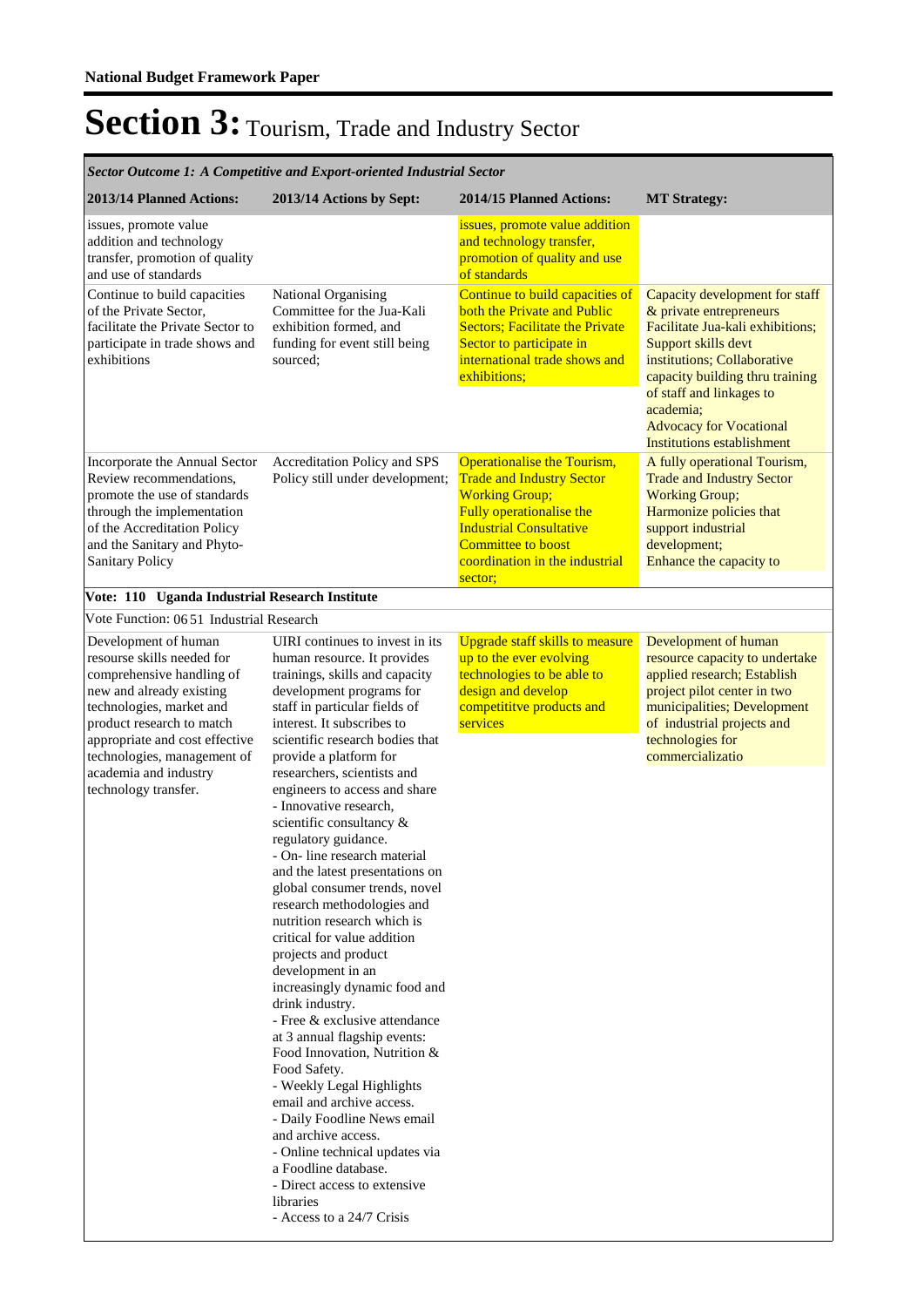| Sector Outcome 1: A Competitive and Export-oriented Industrial Sector                                                                                                                                                                                                                  |                                                                                                                                                                                                                                                                                                                                                                                                                                                                                                                                                                                                                                                                                                                                                                                                                                                                                                             |                                                                                            |                                                                                                                                                                                                             |  |
|----------------------------------------------------------------------------------------------------------------------------------------------------------------------------------------------------------------------------------------------------------------------------------------|-------------------------------------------------------------------------------------------------------------------------------------------------------------------------------------------------------------------------------------------------------------------------------------------------------------------------------------------------------------------------------------------------------------------------------------------------------------------------------------------------------------------------------------------------------------------------------------------------------------------------------------------------------------------------------------------------------------------------------------------------------------------------------------------------------------------------------------------------------------------------------------------------------------|--------------------------------------------------------------------------------------------|-------------------------------------------------------------------------------------------------------------------------------------------------------------------------------------------------------------|--|
| 2013/14 Planned Actions:                                                                                                                                                                                                                                                               | 2013/14 Actions by Sept:                                                                                                                                                                                                                                                                                                                                                                                                                                                                                                                                                                                                                                                                                                                                                                                                                                                                                    | <b>2014/15 Planned Actions:</b>                                                            | <b>MT Strategy:</b>                                                                                                                                                                                         |  |
|                                                                                                                                                                                                                                                                                        | Management line.<br>- Preferential Member rates<br>(up to 30% lower) on<br>trainings, conferences,<br>publications & online services.<br>All these initiatives are aimed<br>at improving and maintaining<br>UIRI employees<br>knowledgeable and in touch<br>with the fast changing and<br>evolving technologies.                                                                                                                                                                                                                                                                                                                                                                                                                                                                                                                                                                                            |                                                                                            |                                                                                                                                                                                                             |  |
| In partnership with capable<br>private partners through<br>business incubation will<br>develop and commercialize a<br>range of value added<br>products. Work with<br>Agricultural institutes in<br>developing crop varieties and<br>animal breeds suitable for<br>high value products. | Under the UIRI Industrial and<br>Technological Incubator<br>program that has grown into a<br>vibrant, robust and competent<br>platform that sets up and hand<br>holds enterprises to self<br>sustainability.<br>Innovations and value added<br>products are developed in<br>partnership with private sector<br>aimed for commercialisation.<br>The UIRI Incubator program<br>assisting in<br>- Nurturing and growing start-<br>up agribusiness enterprises,<br>- Training in application of<br>best practices, international<br>standards of management and<br>enhanced work ethic for<br>indigenous enterprises,<br>- Mentoring and cultivating<br>other professional business<br>management practices.<br>- Practical trainings in<br>business managerial<br>competence, book keeping and<br>business discipline.<br>- Trainings in principles of<br>technology acquisition,<br>deployment and diffusion. | <b>Enhance the Business</b><br>incubation portfolio. Take<br>technology to the people      | Set up a technology depository<br>at UIRI; Establish regional<br>business incubation centers in<br>industrial parks; Install a<br>foundry and mineral<br>beneficiation testing lab at<br>UIRI.              |  |
| Operationalise model value<br>additional centers that have<br>been set up for demonstration<br>of the benefits of value<br>addition and hence widen<br>awareness and interest in the<br>public. These will act as hubs<br>for knowledge and skills<br>transfer.                        | <b>UIRI</b> Model Value Addition<br>Centers established in line<br>with the GOU's strategy of<br>encouraging mass<br>industrialization at every<br>resource abundant area,<br>include but not limited to;<br>- Kabale Potatoe Processing<br>Facility<br>- Lira Peanut and Research<br>Center<br>- Nabusanke Fruit Juice<br>Processing Facility<br>- Arua Mango Juice<br>Processing Facility<br>- UIRI pilot plants<br>- Luweero Essential Oil Pilot<br>Project<br>- Kabale Mushroom Training<br>and Research Center                                                                                                                                                                                                                                                                                                                                                                                         | <b>Establish the Regional</b><br>Scientific and Innovation hub<br>as Center of Excellence. | Establishment of five multi-<br>function value addition centers<br>across at regional level;<br>Developed value added<br>industries especially agro<br>industries as per the National<br>agro zone centers. |  |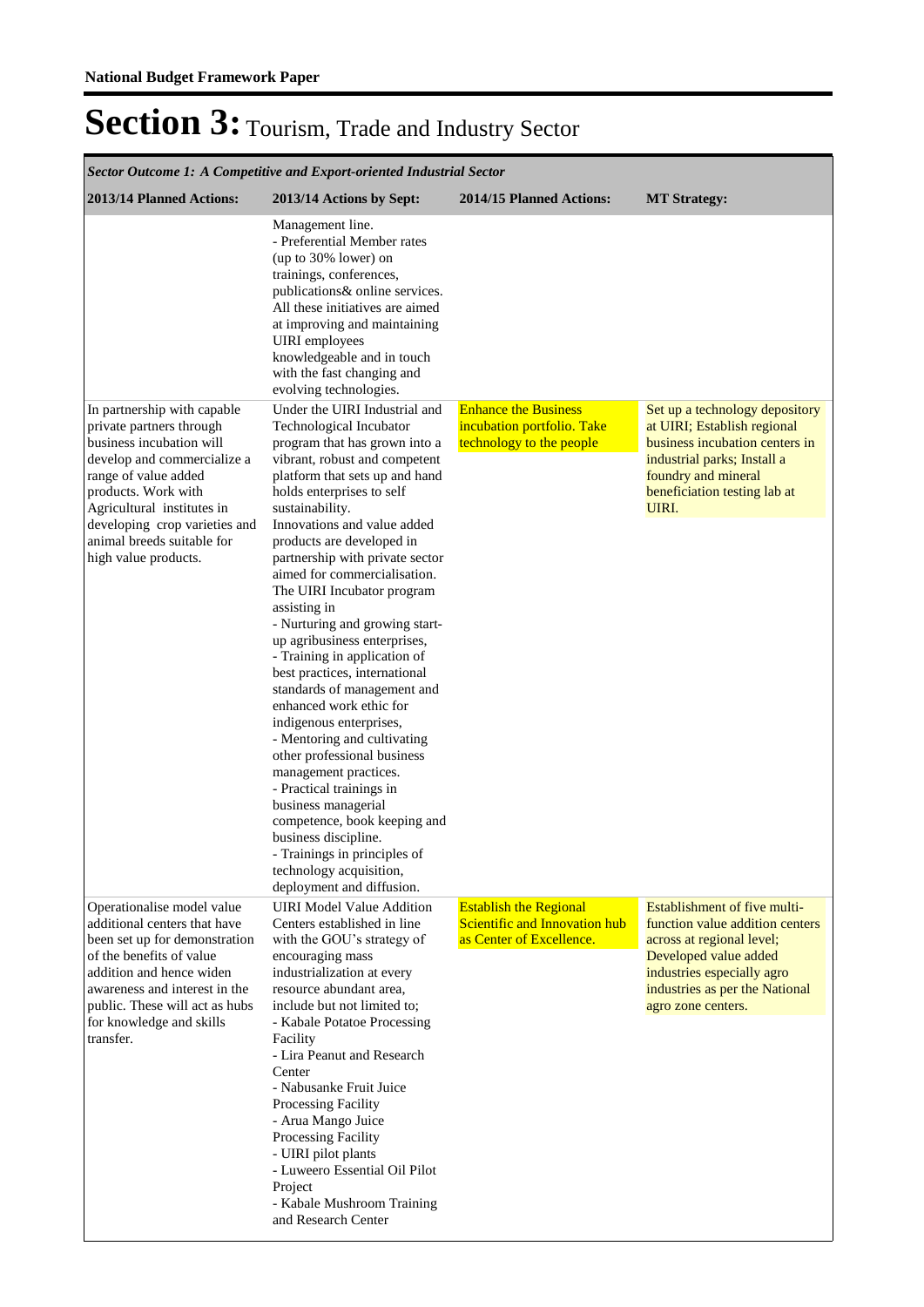| Sector Outcome 1: A Competitive and Export-oriented Industrial Sector |                                                                                                                                                                                                                           |                          |                     |  |
|-----------------------------------------------------------------------|---------------------------------------------------------------------------------------------------------------------------------------------------------------------------------------------------------------------------|--------------------------|---------------------|--|
| 2013/14 Planned Actions:                                              | 2013/14 Actions by Sept:                                                                                                                                                                                                  | 2014/15 Planned Actions: | <b>MT Strategy:</b> |  |
|                                                                       | - Busia Meat Packers<br>- Mbarara Winery Processing<br>Facility<br>The above facilities are at<br>different levels of<br>operationalisation. The<br>Institute aims to attain 100%<br>full operations by Q2 FY<br>2014/15. |                          |                     |  |

#### **(ii) Outcome 2: Improved Heritage Conservation and Increased Tourism Earnings**

#### *Status of Sector Outcomes*

The table below sets out the status of sector outcomes in terms of key sector outcome indicators.

#### **Table S2.1: Sector Outcome Indicators**

| <b>Outcome 2: Improved Heritage Conservation and Increased Tourism Earnings</b> |                   |                  |                             |  |
|---------------------------------------------------------------------------------|-------------------|------------------|-----------------------------|--|
| <b>Outcome and Outcome Indicator</b>                                            | <b>Baseline</b>   | $2014/15$ Target | <b>Medium Term Forecast</b> |  |
| Number of Visitors to other Tourist sites                                       | 278545 (2009)     | 332649           | 365914 (2015)               |  |
| Number of Foreign Tourist arrivals                                              | 844,000 (2007/08) | 1000000          | 1046000 (2015)              |  |
| Number of Foreign tourists entering National parks                              | 74523 (2010)      | 83466            | 121193 (2015)               |  |
| Number of foreign and domestic tourists entering<br>national parks              | 190,112 (2010)    | 210000           | 220000 (2015)               |  |
| Number of Domestic tourists entering National parks                             | 87295 (2009)      | 101262           | 108000 (2015)               |  |
| Number of domestic tourists entering national parks                             | 115588 (2010)     | 129458           | 146288 (2015)               |  |
| Number of foreign tourist arrivals                                              | 945,899 (2010)    | 1135078          | 1461981 (2015)              |  |
| Foreign exchange earnings from Tourism (US\$m)                                  | 590m (2008)       | 800              | 811 (2015)                  |  |
| Foreign Exchange earnings from Tourism (US\$m)                                  | 590m (2008)       | 800              | 811 (2015)                  |  |

*Performance for the first quarter of the 2013/14 financial year*

1. Policies, strategies and monitoring services

- The contract for the Consultancy to develop the regulations on revenue, concessions, and fire arms were awarded out, inception report accepted and the regulations are under development

- The Principles for the Amendment Bill of the Wildlife Act have been completed and sent to Cabinet for approval

- Cabinet memo on the Gorilla agreement accession bill prepared
- Accommodation and Hospitality Registration, Grading and Capacity building
- 90 Tour guides and Hotel service providers trained from Masindi and Hoima district
- Support to Tourism and Wildlife Associations
- 4 wildlife committees established
- Museums Services
- Impact assessment of the slave trade trail in Northern Uganda completed
- 6 sites for slave trade routes researched and documented
- 2. Capacity Building, Research and Coordination
- 3 tourism research studies undertaken
- Training in Nomination Dossier preparation (Phase ii) completed
- 80 Travel Agents inducted in Governance, advocacy, marketing and investments strategies
- The process of grading 50 hospitality facilities is ongoing
- 1,000 promotional maps procured
- 3. Tourism Investment, Promotion and Marketing
- An international Tourism fair attended in London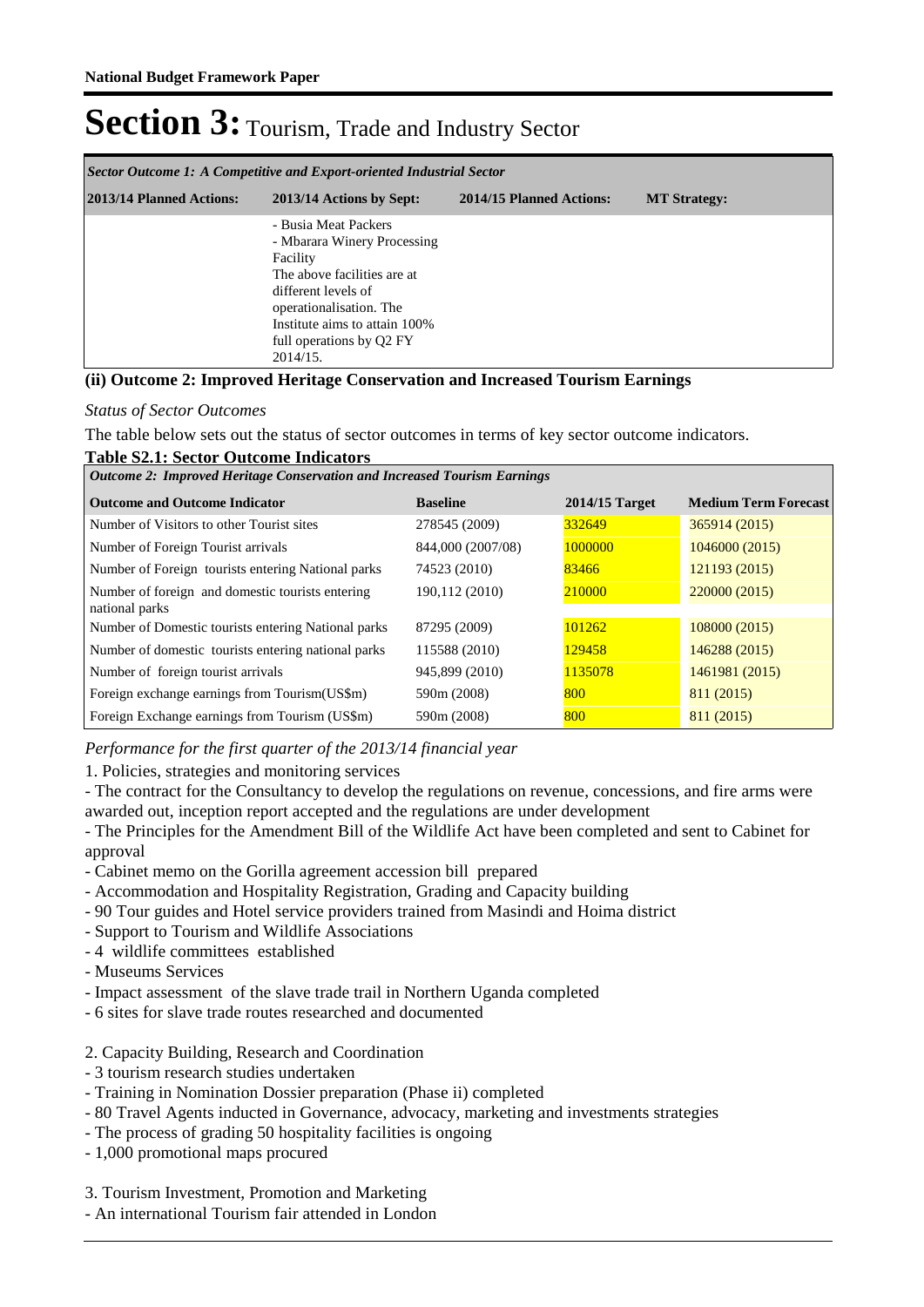- 7 Tourism regional and international meetings attended
- 3 clusters Tourism cluster supported to exhibit their products
- 4. Management of national parks and game reserves
- 2km of trenches constructed in Purong parish around Murchison falls National Park
- 5. Tourism Infrastructure and Construction
- Designs and BOQs developed for Cultural Centre in FortPortal

- Fort Partiko renovated

.

#### 6. Tourism Services (UTB):

UTB produced and distributed 10,000 assorted promotional materials world wide, organised and coordinated Uganda's participation in in the World Travel Market Fair in London in November 2013. UTB actively participated in the Routes Africa conference, a meeting for Civil Aviation Authorities and National Tourism Boards from all over the world, hosted by Uganda Civil Aviation Authority (end of June to early July 2013). UTB was also invited and did participate in the Routes World Conference that was held in Las Vegas from 5th to 8th October 2013. Participated in the Buganda Tourism Expo that took place on the 26th July-4th August in Lubiri where UTB Exhibited for seven days, distributing promotional materials and answering queries from the visitors to our stand.UTB organized the World Tourism Day celebrations held on 27 September 2013 in Fort Portal under the theme: Tourism and Water: Protecting our Common Future. UTB partnered with other actors to organize the Miss Tourism 2013. As part of Miss Tourism, UTB participated in the Destination Uganda Tour for the contestants to travel to different tourist sites in the country as a means of promoting domestic tourism. The contestants are also traveling to different parts of the world marketing and promoting Uganda. The finals were held on 25th October 2013.Uganda Tourism Board was invited by State House to showcase Uganda's Tourism attractions to the Thailand Delegation headed by Prime Minister H.E MS Yingluck Shinawatra of the Kingdom of Thailand on the 30th of July 2013.

| <b>Outcome 2: Improved Heritage Conservation and Increased Tourism Earnings</b>                                                                                                                                                     |                                                                                                                                        |                                                            |                                                                                                                                                                                                                                               |  |
|-------------------------------------------------------------------------------------------------------------------------------------------------------------------------------------------------------------------------------------|----------------------------------------------------------------------------------------------------------------------------------------|------------------------------------------------------------|-----------------------------------------------------------------------------------------------------------------------------------------------------------------------------------------------------------------------------------------------|--|
| Vote, Vote Function<br><b>Key Output</b>                                                                                                                                                                                            | 2013/14<br><b>Approved Budget and</b><br><b>Planned outputs</b>                                                                        | <b>Spending and Outputs</b><br><b>Achieved by End Sept</b> | 2014/15<br><b>Proposed Budget and</b><br><b>Planned Outputs</b>                                                                                                                                                                               |  |
|                                                                                                                                                                                                                                     | Vote: 022 Ministry of Tourism, Wildlife and Antiquities                                                                                |                                                            |                                                                                                                                                                                                                                               |  |
|                                                                                                                                                                                                                                     | Vote Function:0603 Tourism, Wildlife conservation and Museums                                                                          |                                                            |                                                                                                                                                                                                                                               |  |
| Output: 060301                                                                                                                                                                                                                      | Policies, strategies and monitoring services                                                                                           |                                                            |                                                                                                                                                                                                                                               |  |
| Description of Outputs:                                                                                                                                                                                                             | Amendment bills for the<br>Wildlife Act and Museums and<br>monument Act submitted to<br>Cabinet; 3 regulations submitted<br>to Cabinet | none                                                       | Amendment bills for the<br><b>Tourism</b> Act submitted to<br>Parliament for debate; and Draft<br><b>Bill of the Historical Monument</b><br>Act submitted to Cabinet; the<br>Uganda wildlife trade<br>regulations submitted to<br>Parliament. |  |
| Performance Indicators:<br>Status of revision of the<br>Uganda Wildlife Act<br>Number of regulations<br>submitted to Parliament<br>(User rights, Firearms,<br>Concessions)<br>Status of revision of the<br>Historical monuments Act | 3                                                                                                                                      | $\Omega$                                                   | <b>None</b><br>$\overline{2}$<br><b>None</b>                                                                                                                                                                                                  |  |
| <i>Output Cost (UShs bn):</i>                                                                                                                                                                                                       | 1.282                                                                                                                                  | 0.192                                                      | 1.061                                                                                                                                                                                                                                         |  |
| Output: 060302                                                                                                                                                                                                                      | Accommodation and Hospitality Registration, Grading and Capacity building                                                              |                                                            |                                                                                                                                                                                                                                               |  |

#### **Table S2.2: Key 2014/15 Outputs Contributing to the Sector Outcome\***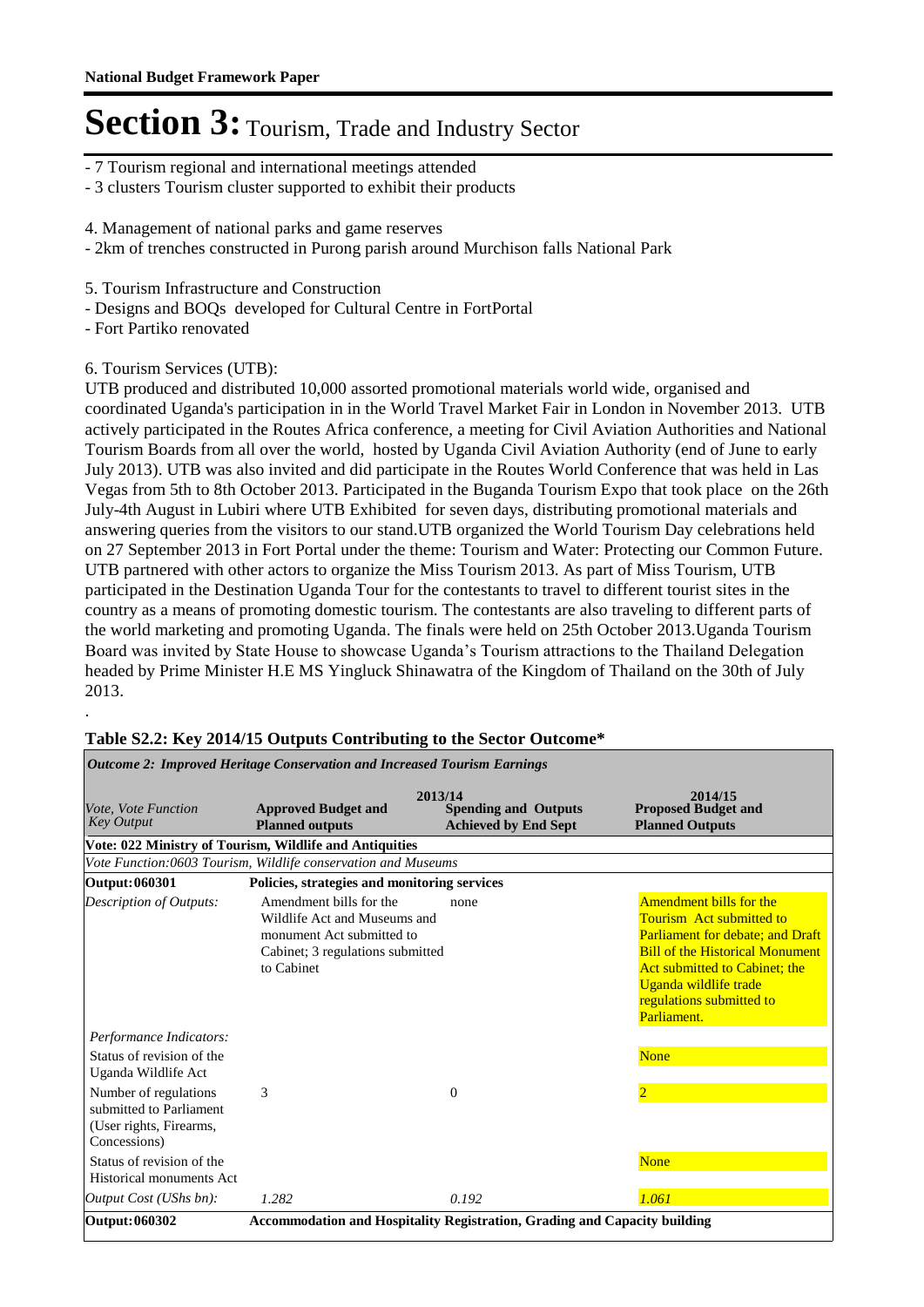| <b>Outcome 2: Improved Heritage Conservation and Increased Tourism Earnings</b>                        |                                                                                                                                                                                           |                                                                                                                                                                                                                                                                  |                                                                                                                                                                                            |  |
|--------------------------------------------------------------------------------------------------------|-------------------------------------------------------------------------------------------------------------------------------------------------------------------------------------------|------------------------------------------------------------------------------------------------------------------------------------------------------------------------------------------------------------------------------------------------------------------|--------------------------------------------------------------------------------------------------------------------------------------------------------------------------------------------|--|
| <i>Vote, Vote Function</i><br><b>Key Output</b>                                                        | 2013/14<br><b>Approved Budget and</b><br><b>Planned outputs</b>                                                                                                                           | <b>Spending and Outputs</b><br><b>Achieved by End Sept</b>                                                                                                                                                                                                       | 2014/15<br><b>Proposed Budget and</b><br><b>Planned Outputs</b>                                                                                                                            |  |
| Description of Outputs:                                                                                | 200 hospitality facilities graded; none<br>90 tour guides snd hotel service<br>providers trained                                                                                          |                                                                                                                                                                                                                                                                  | 500 hospitality facilities graded<br>and classified; 100 tour guides<br>snd hotel service providers<br>trained                                                                             |  |
| Performance Indicators:                                                                                |                                                                                                                                                                                           |                                                                                                                                                                                                                                                                  |                                                                                                                                                                                            |  |
| No. of tour guides and hotel<br>service providers trained                                              | 90                                                                                                                                                                                        | $\mathbf{0}$                                                                                                                                                                                                                                                     | 100                                                                                                                                                                                        |  |
| No. of accomodation<br>establishments classified                                                       | 200                                                                                                                                                                                       | $\mathbf{0}$                                                                                                                                                                                                                                                     | 500                                                                                                                                                                                        |  |
| Output Cost (UShs bn):                                                                                 | 0.086                                                                                                                                                                                     | 0.007                                                                                                                                                                                                                                                            | 0.086                                                                                                                                                                                      |  |
| Output: 060303                                                                                         | <b>Support to Tourism and Wildlife Associations</b>                                                                                                                                       |                                                                                                                                                                                                                                                                  |                                                                                                                                                                                            |  |
| Description of Outputs:                                                                                | 70 wildlife scouts trained as<br>vermin guards; 12 wildlife<br>committees formed                                                                                                          | none                                                                                                                                                                                                                                                             | 70 wildlife scouts trained as<br>vermin guards; 12 wildlife<br>committees formed                                                                                                           |  |
| Performance Indicators:                                                                                |                                                                                                                                                                                           |                                                                                                                                                                                                                                                                  |                                                                                                                                                                                            |  |
| No. of wildlife committees<br>established                                                              | 12                                                                                                                                                                                        | $\Omega$                                                                                                                                                                                                                                                         | 12                                                                                                                                                                                         |  |
| No. of wildlife scouts<br>trained as vermin guards in<br>12 districts                                  | 70                                                                                                                                                                                        | $\mathbf{0}$                                                                                                                                                                                                                                                     | 70                                                                                                                                                                                         |  |
| Output Cost (UShs bn):                                                                                 | 0.508                                                                                                                                                                                     | 0.151                                                                                                                                                                                                                                                            | 0.508                                                                                                                                                                                      |  |
| <b>Output: 060304</b>                                                                                  | <b>Museums Services</b>                                                                                                                                                                   |                                                                                                                                                                                                                                                                  |                                                                                                                                                                                            |  |
| Description of Outputs:                                                                                | Impact assessment of the slave<br>trade trail undertaken; 4 land<br>titles for heritage sites acquired;<br>10 sites of slave trade routes<br>researched and documented                    | impact assessment of the slave<br>trade trail undertaken;                                                                                                                                                                                                        | Mentenance of cultural village;<br>Conservation and preservation<br>of;Natural History and<br>ethgraphical artefacts;                                                                      |  |
| Performance Indicators:                                                                                |                                                                                                                                                                                           |                                                                                                                                                                                                                                                                  |                                                                                                                                                                                            |  |
| No. of sites for slave trade<br>routes researched and<br>documented                                    | 10                                                                                                                                                                                        | $\mathbf{0}$                                                                                                                                                                                                                                                     | $\overline{0}$                                                                                                                                                                             |  |
| No. of land titles for heritage 4<br>sites acquired                                                    |                                                                                                                                                                                           | $\mathbf{0}$                                                                                                                                                                                                                                                     |                                                                                                                                                                                            |  |
| Impact assesment of the<br>slave trade trail in northern<br>uganda undertaken                          | Yes                                                                                                                                                                                       | Yes                                                                                                                                                                                                                                                              | Yes                                                                                                                                                                                        |  |
| Output Cost (UShs bn):                                                                                 | 0.324                                                                                                                                                                                     | 0.059                                                                                                                                                                                                                                                            | 0.324                                                                                                                                                                                      |  |
| Output: 060305                                                                                         | <b>Capacity Building, Research and Coordination</b>                                                                                                                                       |                                                                                                                                                                                                                                                                  |                                                                                                                                                                                            |  |
| Description of Outputs:                                                                                | 80 travel agents inducted in<br>governance, advocacy,<br>marketing and investment<br>strategies; training conducted in<br>nomination dossier preparation;<br>4 tourism studies undertaken | 80 travel agents inducted in<br>governance, advocacy,<br>marketing and investment<br>strategies; training conducted in<br>nomination dossier preparation;<br>2 tourism studies<br>undertaken(Bed and room<br>occupancy, attitude towards<br>communities studies) | 100 travel agents inducted in<br>governance, advocacy,<br>marketing and investment<br>strategies; training conducted in<br>nomination dossier preparation;<br>4 tourism studies undertaken |  |
| Performance Indicators:                                                                                |                                                                                                                                                                                           |                                                                                                                                                                                                                                                                  |                                                                                                                                                                                            |  |
| No. of travel agents inducted 80<br>in governance, advocacy,<br>marketing and investment<br>strategies |                                                                                                                                                                                           | 20                                                                                                                                                                                                                                                               | 100                                                                                                                                                                                        |  |
| No. of tourism research<br>studies undertaken                                                          | 4                                                                                                                                                                                         | $\overline{2}$                                                                                                                                                                                                                                                   |                                                                                                                                                                                            |  |
| Training conducted in                                                                                  | Yes                                                                                                                                                                                       | Yes                                                                                                                                                                                                                                                              |                                                                                                                                                                                            |  |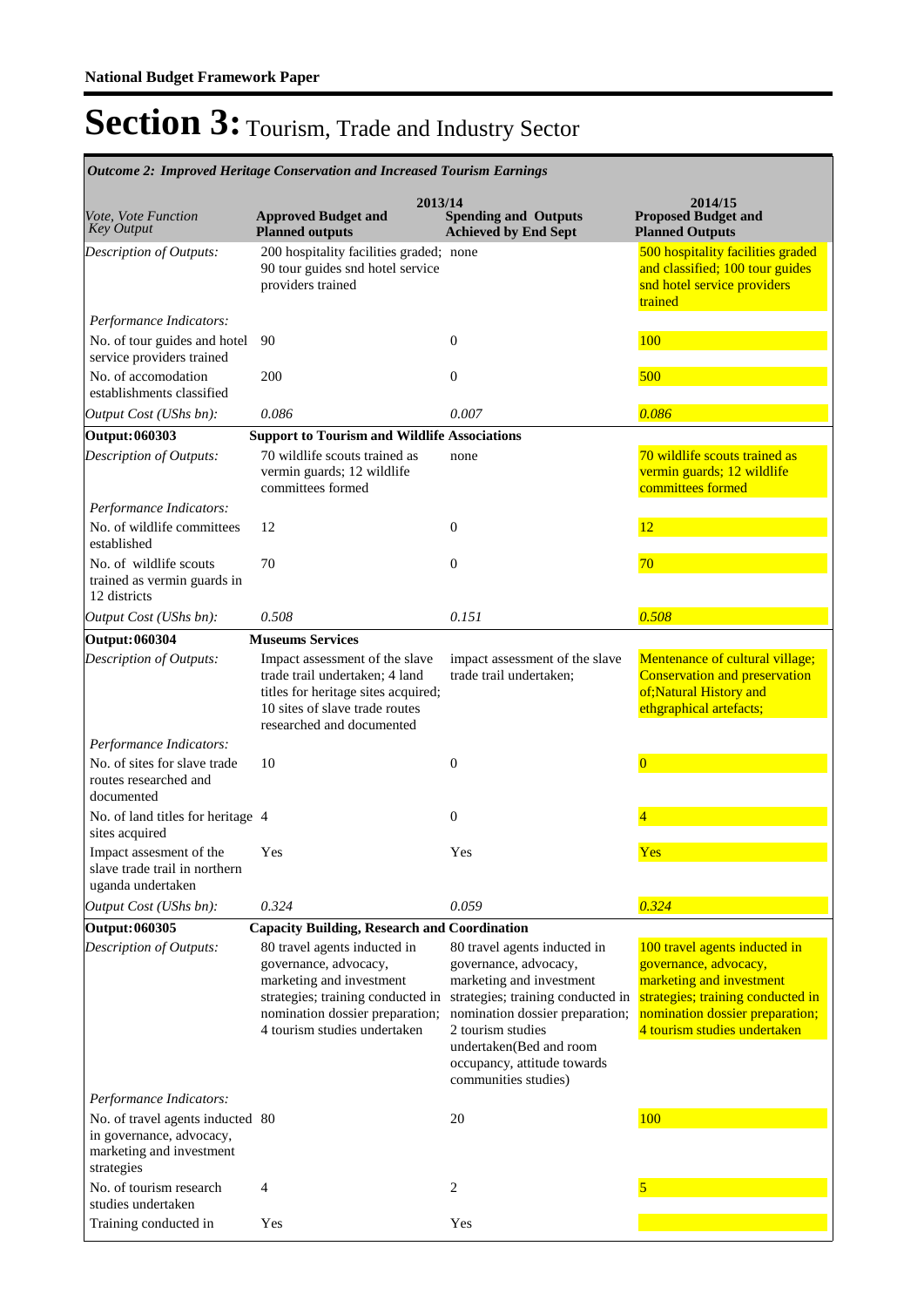| Outcome 2: Improved Heritage Conservation and Increased Tourism Earnings                                                 |                                                                                                                                                                                                |                                                                                                                   |                                                                                                                                                                                                                                                                                                                                                                                      |  |
|--------------------------------------------------------------------------------------------------------------------------|------------------------------------------------------------------------------------------------------------------------------------------------------------------------------------------------|-------------------------------------------------------------------------------------------------------------------|--------------------------------------------------------------------------------------------------------------------------------------------------------------------------------------------------------------------------------------------------------------------------------------------------------------------------------------------------------------------------------------|--|
| Vote, Vote Function<br><b>Key Output</b>                                                                                 | 2013/14<br><b>Approved Budget and</b><br><b>Planned outputs</b>                                                                                                                                | <b>Spending and Outputs</b><br><b>Achieved by End Sept</b>                                                        | 2014/15<br><b>Proposed Budget and</b><br><b>Planned Outputs</b>                                                                                                                                                                                                                                                                                                                      |  |
| <b>Nomination Dossier</b><br>preparation (phase ii)                                                                      |                                                                                                                                                                                                |                                                                                                                   |                                                                                                                                                                                                                                                                                                                                                                                      |  |
| Output Cost (UShs bn):                                                                                                   | 0.282                                                                                                                                                                                          | 0.062                                                                                                             | 0.201                                                                                                                                                                                                                                                                                                                                                                                |  |
| Output: 060306                                                                                                           | <b>Tourism Investment, Promotion and Marketing</b>                                                                                                                                             |                                                                                                                   |                                                                                                                                                                                                                                                                                                                                                                                      |  |
| Description of Outputs:                                                                                                  | 9 tourism regional and<br>international meetings attended; Cameroon and EAC sectoral<br>3 international tourism fairs<br>attended; 6 tourism cluster<br>supported to exhibit their<br>products | Attended ATA meeting in<br>meeting in Kigali; Supported<br>Toro and Buganda cluster to<br>exhibit their products. | Uganda represented at the 3<br>major International tourism<br>trade fairs in Spain, Berlin and<br>London; 6 Tourism clusters of<br>Buganda, Busoga, Kigezi<br><b>Bunyoro, Tooro and Bugisu</b><br>supported to develop and<br>promote their tourism products<br>through domestic events<br>Miss Tourism Uganda/EA Held;<br><b>African Travel Association</b><br>conference(ATA) Held |  |
| Performance Indicators:                                                                                                  |                                                                                                                                                                                                |                                                                                                                   |                                                                                                                                                                                                                                                                                                                                                                                      |  |
| Number of key tourism<br>cluster supported to exhibit<br>their products                                                  | 6                                                                                                                                                                                              | 2                                                                                                                 | $\overline{6}$                                                                                                                                                                                                                                                                                                                                                                       |  |
| Number of international<br>tourism fairs attended                                                                        | 3                                                                                                                                                                                              | $\mathbf{0}$                                                                                                      |                                                                                                                                                                                                                                                                                                                                                                                      |  |
| No. of Tourism regional and 9<br>international meetings held                                                             |                                                                                                                                                                                                | 2                                                                                                                 | 9                                                                                                                                                                                                                                                                                                                                                                                    |  |
| Output Cost (UShs bn):                                                                                                   | 1.069                                                                                                                                                                                          | 0.114                                                                                                             | 1.036                                                                                                                                                                                                                                                                                                                                                                                |  |
| Output: 060351                                                                                                           | <b>Management of National Parks and Game Reserves(UWA)</b>                                                                                                                                     |                                                                                                                   |                                                                                                                                                                                                                                                                                                                                                                                      |  |
| Description of Outputs:                                                                                                  | 1.2bn shared with comunities<br>neighbouring with communities                                                                                                                                  | None                                                                                                              | 1.2bn shared with comunities<br>neighbouring with communities                                                                                                                                                                                                                                                                                                                        |  |
| Performance Indicators:<br>Amount of revenue shared<br>with the communities<br>neighbouring protected areas<br>(Shs. Bn) |                                                                                                                                                                                                |                                                                                                                   | 1.2                                                                                                                                                                                                                                                                                                                                                                                  |  |
| Output Cost (UShs bn):                                                                                                   | 0.160                                                                                                                                                                                          | 0.041                                                                                                             | 0.487                                                                                                                                                                                                                                                                                                                                                                                |  |
| Output: 060352<br>Description of Outputs:                                                                                | <b>Wildlife Conservation and Education Services(UWEC)</b><br>3 animal exhibit constructed                                                                                                      | 1 Animal exhibit constructed                                                                                      | 3 animal exhibit constructed                                                                                                                                                                                                                                                                                                                                                         |  |
| Performance Indicators:                                                                                                  |                                                                                                                                                                                                |                                                                                                                   |                                                                                                                                                                                                                                                                                                                                                                                      |  |
| No. of animal exhibits<br>constructed                                                                                    | 3                                                                                                                                                                                              | 1                                                                                                                 |                                                                                                                                                                                                                                                                                                                                                                                      |  |
| Output Cost (UShs bn):                                                                                                   | 0.300                                                                                                                                                                                          | 0.083                                                                                                             | 0.300                                                                                                                                                                                                                                                                                                                                                                                |  |
| Output: 060353                                                                                                           | <b>Support to Uganda Wildlife Training Institute</b>                                                                                                                                           |                                                                                                                   |                                                                                                                                                                                                                                                                                                                                                                                      |  |
| Description of Outputs:                                                                                                  | 89 students enrolled at UWTI                                                                                                                                                                   | 118 students enrolled at UWTI                                                                                     | 100 students enrolled at UWTI                                                                                                                                                                                                                                                                                                                                                        |  |
| Performance Indicators:<br>No. of students enrolling at                                                                  | 89                                                                                                                                                                                             | 118                                                                                                               | <b>100</b>                                                                                                                                                                                                                                                                                                                                                                           |  |
| <b>UWTI</b><br>Output Cost (UShs bn):                                                                                    | 0.670                                                                                                                                                                                          | 0.167                                                                                                             | 0.670                                                                                                                                                                                                                                                                                                                                                                                |  |
| Output: 060354                                                                                                           | <b>Tourism and Hotel Training (HTTI)</b>                                                                                                                                                       |                                                                                                                   |                                                                                                                                                                                                                                                                                                                                                                                      |  |
| Description of Outputs:                                                                                                  | 250 students enrolled at HTTI                                                                                                                                                                  | 170 students enrolled                                                                                             | 250 students enrolled at HTTI                                                                                                                                                                                                                                                                                                                                                        |  |
| Performance Indicators:<br>Number of students enrolling 250<br>at HTTI                                                   |                                                                                                                                                                                                | 170                                                                                                               | 250                                                                                                                                                                                                                                                                                                                                                                                  |  |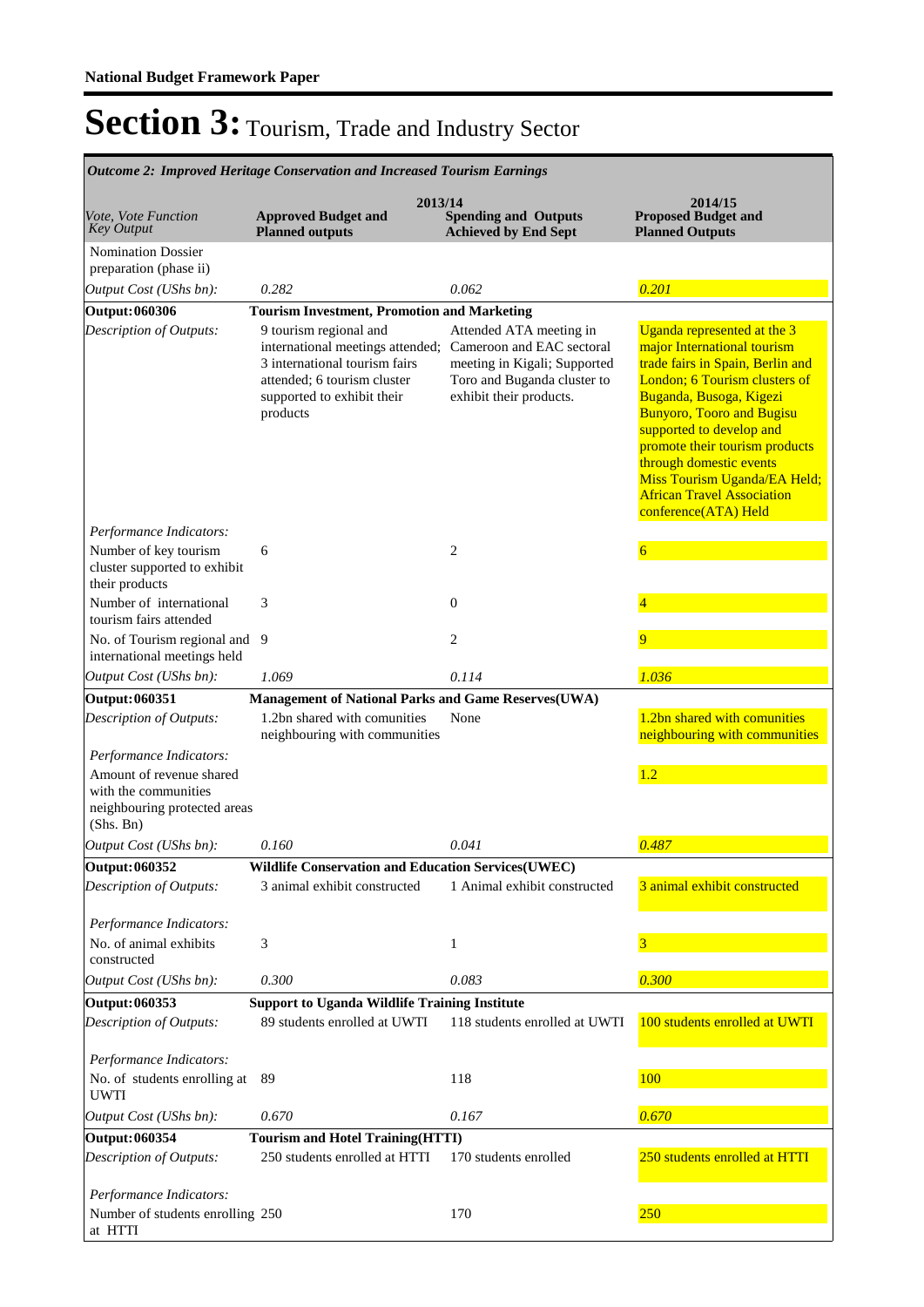|                                                                                                    | Outcome 2: Improved Heritage Conservation and Increased Tourism Earnings                                                                                                      |                                                            |                                                                                                                                                                                                                                                               |
|----------------------------------------------------------------------------------------------------|-------------------------------------------------------------------------------------------------------------------------------------------------------------------------------|------------------------------------------------------------|---------------------------------------------------------------------------------------------------------------------------------------------------------------------------------------------------------------------------------------------------------------|
| Vote, Vote Function<br><b>Key Output</b>                                                           | 2013/14<br><b>Approved Budget and</b><br><b>Planned outputs</b>                                                                                                               | <b>Spending and Outputs</b><br><b>Achieved by End Sept</b> | 2014/15<br><b>Proposed Budget and</b><br><b>Planned Outputs</b>                                                                                                                                                                                               |
| Output Cost (UShs bn):                                                                             | 1.100                                                                                                                                                                         | 0.275                                                      | 1.100                                                                                                                                                                                                                                                         |
| <b>Output: 060382</b>                                                                              | <b>Tourism Infrastructure and Construction</b>                                                                                                                                |                                                            |                                                                                                                                                                                                                                                               |
| Description of Outputs:                                                                            | 3 sites for the rock art trails in<br>eastern Uganda fenced and<br>demarcated; designs and BOQs<br>developed for cultural centre in<br>Fort portal; fort partiko<br>renovated | None                                                       | 3 sites for the rock art trails in<br>eastern Uganda fenced and<br>demarcated; designs and BOQs<br>developed for cultural centre in<br>Fort portal; fort partiko<br>renovated                                                                                 |
| Performance Indicators:                                                                            |                                                                                                                                                                               |                                                            |                                                                                                                                                                                                                                                               |
| Number of sites for the Rock 3<br>Art Trails in Eastern Uganda<br>fenced and demarcated            |                                                                                                                                                                               | $\overline{0}$                                             |                                                                                                                                                                                                                                                               |
| <b>Renovation of Fort Partiko</b>                                                                  |                                                                                                                                                                               |                                                            | N/A                                                                                                                                                                                                                                                           |
| Designs and BOQs                                                                                   |                                                                                                                                                                               |                                                            | <b>Yes</b>                                                                                                                                                                                                                                                    |
| developed for Cultural                                                                             |                                                                                                                                                                               |                                                            |                                                                                                                                                                                                                                                               |
| Centre in Fort Portal                                                                              |                                                                                                                                                                               |                                                            |                                                                                                                                                                                                                                                               |
| Output Cost (UShs bn):                                                                             | 0.655                                                                                                                                                                         | 0.089                                                      | 0.655                                                                                                                                                                                                                                                         |
| Vote: 117 Uganda Tourism Board                                                                     |                                                                                                                                                                               |                                                            |                                                                                                                                                                                                                                                               |
| Vote Function:0653 Tourism Services                                                                |                                                                                                                                                                               |                                                            |                                                                                                                                                                                                                                                               |
| Output: 065303                                                                                     | Quality Assurance (Inspection, Registration, Licenses, Class. & Monitoring)                                                                                                   |                                                            |                                                                                                                                                                                                                                                               |
| Description of Outputs:                                                                            | Training of Local Governments None<br>of major tourism offices in<br><b>Ouality Assurance.</b><br>Sensitization of Hotel owners in<br>standards                               |                                                            | <b>Training of Local Governments</b><br>beginning with major tourism<br>areas in Regulation of the<br>tourism industry activities.<br><b>Sensitization of Hotel owners in</b><br>standards<br>Inspect,<br>register, grade and classify<br>tourism facilities. |
| Performance Indicators:                                                                            |                                                                                                                                                                               |                                                            |                                                                                                                                                                                                                                                               |
| No. of tourism facilities<br>owners sensitized in<br>standards                                     | 200                                                                                                                                                                           | $\mathbf{0}$                                               | 200                                                                                                                                                                                                                                                           |
| No. of tourism facilities<br>inspected and registered                                              |                                                                                                                                                                               | $\boldsymbol{0}$                                           | 100                                                                                                                                                                                                                                                           |
| No. of Local Government<br>staff in the major Tourism<br>Districts trained in Quality<br>Assurance | 50                                                                                                                                                                            | $\Omega$                                                   | 50                                                                                                                                                                                                                                                            |
| Output Cost (UShs bn):                                                                             | 0.066                                                                                                                                                                         | 0.012                                                      | 0.336                                                                                                                                                                                                                                                         |

*\* Excludes taxes and arrears*

#### *2014/15 Planned Outputs*

- 1. Policies, Strategies and monitoring services
- Tourism projects inspected and regulated;
- Tourism Act reviewed
- Draft bill of the Historical Monument Act submitted to Cabinet;
- Development of the nomination dossier for Chwezi sites;
- 300 artifacts collected from Fort Portal , bundibugyo, Kasese, and Hoima
- Budget framework paper for FY 2014/15; 1,000 copies of the
- Ministerial policy statement for 2014/15 produced;
- 4 Activity monitoring reports;
- An annual Tourism Wildlife and Antiquities sector review report
- 4 studies undertaken to inform tourism planning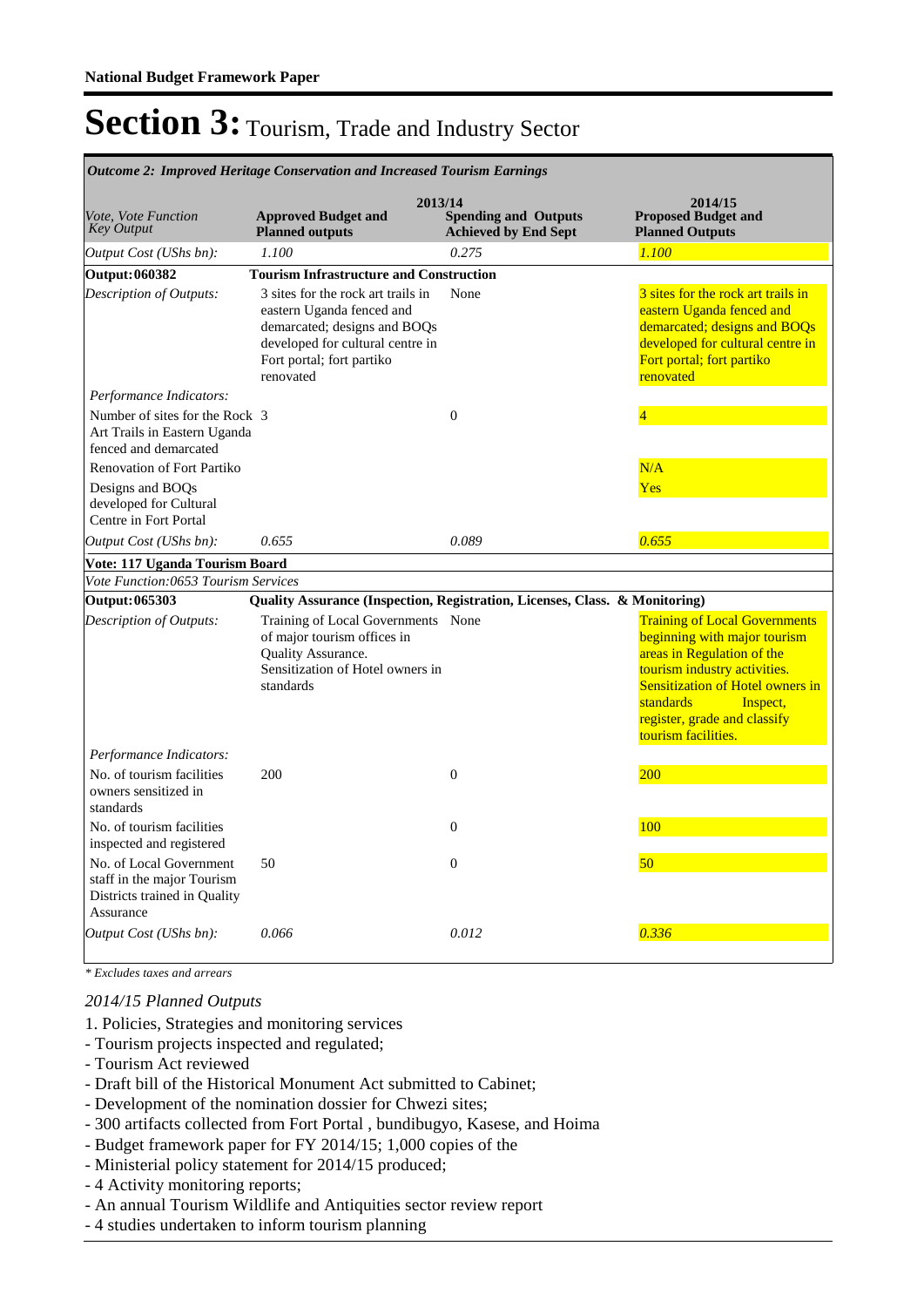2. Accommodation and Hospitality Registration, Grading and Capacity Building

- 500 hospitality facilities graded and classified;
- Skills development and Exposure through Training to Department staff
- 100 tourist guides trained in bird watching;
- UTA supported

- Quarterly inspections of Kidepo Valley, Murchison Falls, Kibale, Mt Elgon, Bwindi and Mgahinga Conservation Areas to oversee Government Policy implementation

- Quarterly inspection of wildlife use rights holders outside wildlife protected areas for quality assurance

- 3. Museum services
- Maintenance of cultural village; Conservation and preservation of;

- Natural History and ethnographical artefacts; Change of bulbs in the museum galleries; Temporary exhibition in natural history; Support to heritage clubs /associations

- 4. Tourism promotion and marketing
- Uganda represented at the 3 major International tourism trade fairs in Spain, Berlin and London;

- 6 Tourism clusters of Buganda, Busoga, Kigezi Bunyoro, Tooro and Bugisu supported to develop and promote their tourism products through domestic events

- Miss Tourism Uganda/EA Held;
- African Travel Association conference(ATA) Held

5. Management of national parks and game reserves

- 50 Kms of elephant trenches around Queen Elizabeth National Park (Kanungu, Kasese, Rukungiri, Rubirizi and Mitoma);

- 60 Km of live fence (Mauritius thorns) established around Bwindi and Mgahinga Conservation Area (Kisoro, Kanungu and Kabale) to reduce problem animals;

- 40 Kms of elephant trenches around Kibale National Park and Murchison Falls Conservation Area

6. Tourism Infrastructure and investments

- Construction of Soroti museum
- Paving the parking yard at Uganda Museum
- Erecting a more visible sign post at Uganda Museum
- 7. Tourism Services (UTB):
- 10,000 assorted promotional materials produced and/or distributed worldwide.
- Participate in 3 international tourism fairs, 2 regional tourism fairs and 3 domestic events and fairs.
- Organize the World Tourism day celebrations
- Research in the development of 2 new tourism products carried out.
- Implement the M&E framework,

- Monitoring of UTB activities country wide, mobilisation of funds, licensing of tourism sector actors as stipulated in the law, enforcing standards in tourism facilities through inspection, monitoring, classification and grading of hotels in Kampala, Entebbe, Jinja and Wakiso.

### *Medium Term Plans*

According to the National Development Plan 2010/11-2014/15, the medium term plans for the sector as derived from the strategies include:

- 1. Review the tourism policies and plans
- 2. Update relevant legal and regulatory frameworks
- 3. Operationalise Tourism Development Levy and Fund
- 4. Develop Marketing tools packaging Uganda as the preferred tourism destination
- 5. Develop and implement Meetings Incentives Conferences and Events Strategy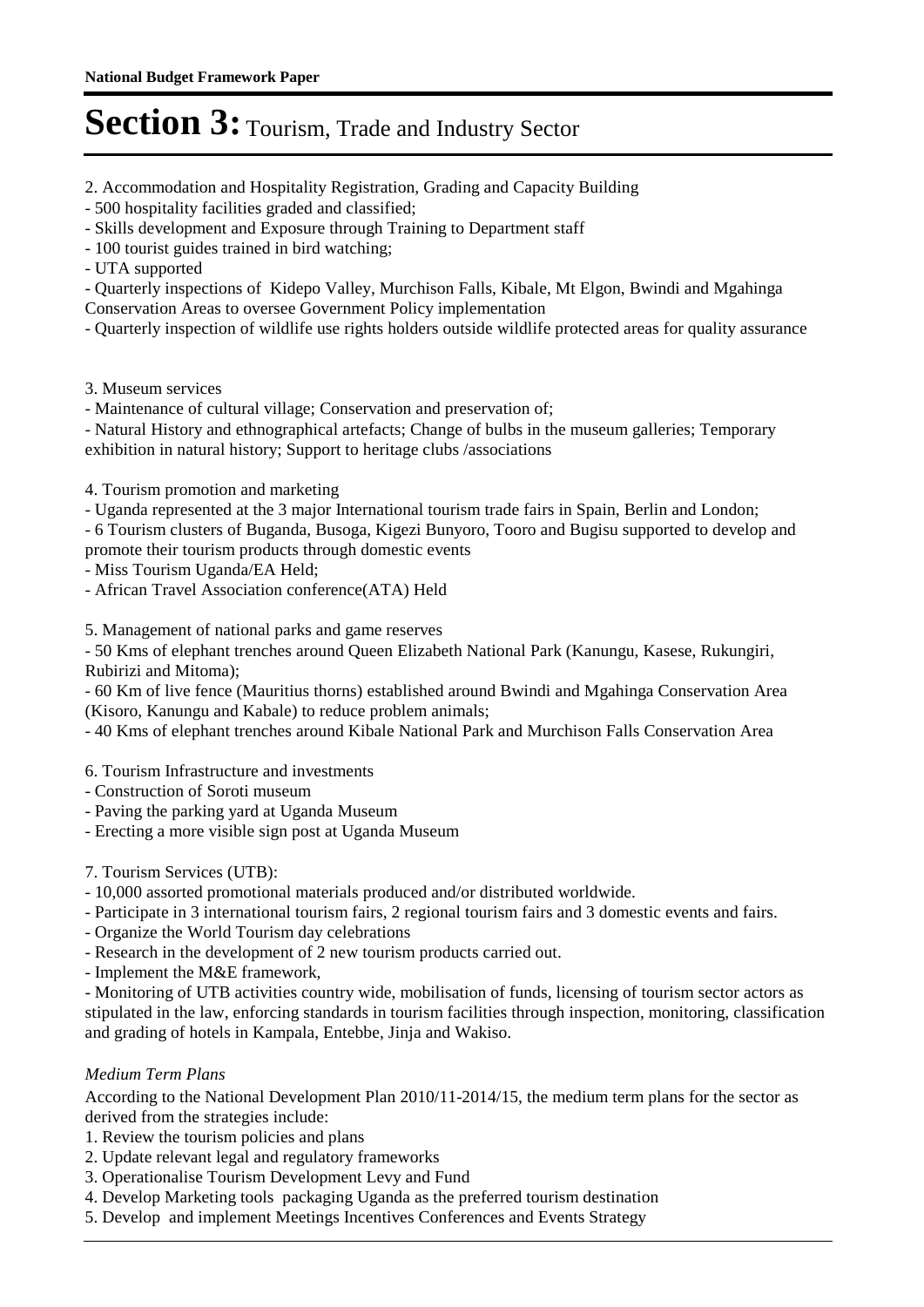- 6. Strengthen the Tourism and wildlife Information System
- 7. Secure International and domestic tourism source markets for tourism
- 8. Diversify tourism products
- 9. Regulate tourism products development
- 10.Support development of Tourism Enterprises
- 11.Develop Tourism Human Resource
- 12.Develop Tourism support infrastructure
- 13.Develop strong public and sector institution linkages
- 14.Undertake research to support the development of tourism, wildlife resources and cultural heritage.

15.Develop a public private partnership (PPP) framework for the management of tourism, wildlife and cultural heritage attractions.

- 16.Improve human wildlife relationships.
- 17.Effective participation in International decision making.
- 18.Enhance security and safety for tourists and tourism resources.

### *Actions to Improve Outcome Performance*

The following are plans to improve the sector outcome performance:

- 1. Strengthening the capacity of HTTI in upgrading the skills of hotels staff in the country;
- 2. 50 Kms of elephant trenches around QUENP Kanungu, Kasese, Rukungiri, Rubirizi and Mitoma);

3. 60 Km of live fence established around Bwindi and Mgahinga Conservation Area to reduce problem animals;

4. 40 Kms of elephant trenches around KNP and MFNP;

5. Host the 39th ATA congress targeting the American Market;

6. Promote Destination Uganda in the International Travel Fairs of ITB, Fitur, WTM and Indaba;

7. Support Tourism Clusters and organize Regional Tourism Expos;

#### **Table S2.3: Actions and Medium Term Strategy to Improve Sector Outcome**

| Sector Outcome 2: Improved Heritage Conservation and Increased Tourism Earnings                                                                                                                                                                  |                                                                                                                           |                                                                                                                                                                                                                                                                                             |                                                                                                                                                                                                                                                          |  |
|--------------------------------------------------------------------------------------------------------------------------------------------------------------------------------------------------------------------------------------------------|---------------------------------------------------------------------------------------------------------------------------|---------------------------------------------------------------------------------------------------------------------------------------------------------------------------------------------------------------------------------------------------------------------------------------------|----------------------------------------------------------------------------------------------------------------------------------------------------------------------------------------------------------------------------------------------------------|--|
| 2013/14 Planned Actions:                                                                                                                                                                                                                         | 2013/14 Actions by Sept:                                                                                                  | 2014/15 Planned Actions:                                                                                                                                                                                                                                                                    | <b>MT Strategy:</b>                                                                                                                                                                                                                                      |  |
| Vote: 022 Ministry of Tourism, Wildlife and Antiquities                                                                                                                                                                                          |                                                                                                                           |                                                                                                                                                                                                                                                                                             |                                                                                                                                                                                                                                                          |  |
|                                                                                                                                                                                                                                                  | Vote Function: 06 03 Tourism, Wildlife conservation and Museums                                                           |                                                                                                                                                                                                                                                                                             |                                                                                                                                                                                                                                                          |  |
| The Ministry participated in<br>the World Travel Market in<br>London, Fitur in Spain and<br>ITB in Berlin;<br>The Ministry hosted World<br>Tourism day that attracted 30<br>private companies<br>Promotional materials                           |                                                                                                                           | Host the 39th ATA congress<br>targeting the American<br><b>Market: Promote Destination</b><br><b>Uganda in the International</b><br><b>Travel Fairs of ITB, Fitur,</b><br><b>WTM</b> and Indaba; Support<br><b>Tourism Clusters and organize</b><br><b>Regional Tourism Expos;</b>          | Expand our participation in<br>key tourism destination<br>markets; Produce adequate<br>promotional materials; engage<br>more in online marketing and<br>increase tourism media<br>engagement to promote<br>awareness of the Economic<br>value of Tourism |  |
| distributed in key tourist<br>destination markets                                                                                                                                                                                                |                                                                                                                           |                                                                                                                                                                                                                                                                                             |                                                                                                                                                                                                                                                          |  |
| Wildlife Committees in 12<br>Districts formed and sensitised<br>to coordinate of wildlife<br>activities in local<br>Government; 170 youth<br>trained as vermin guards; 30<br>Kms of trenches in hot spots<br>in Kibale NP and Murchison<br>Falls |                                                                                                                           | 50 Kms of elephant trenches<br>around QUENP Kanungu,<br>Kasese, Rukungiri, Rubirizi<br>and Mitoma); 60 Km of live<br>fence established around<br><b>Bwindi and Mgahinga</b><br><b>Conservation Area to reduce</b><br>problem animals; 40 Kms of<br>elephant trenches around KNP<br>and MFNP | Communities around protected<br>areas living in harmony with<br>wildlife in protected areas                                                                                                                                                              |  |
| Sterngthenig the capacity of<br>HTTI in upgrading the skills<br>of hotels staff in the country                                                                                                                                                   | students at HTTI undertaking<br>field work; Engaging students<br>of HTTI to be more involved<br>in hands on training with | Strengthening the capacity of<br><b>HTTI</b> in upgrading the skills<br>of hotels staff in the country                                                                                                                                                                                      | <b>Build capacity in all Districts</b><br>in Tourism Product<br><b>Development</b> , Quality<br><b>Inspection and Promotion;</b>                                                                                                                         |  |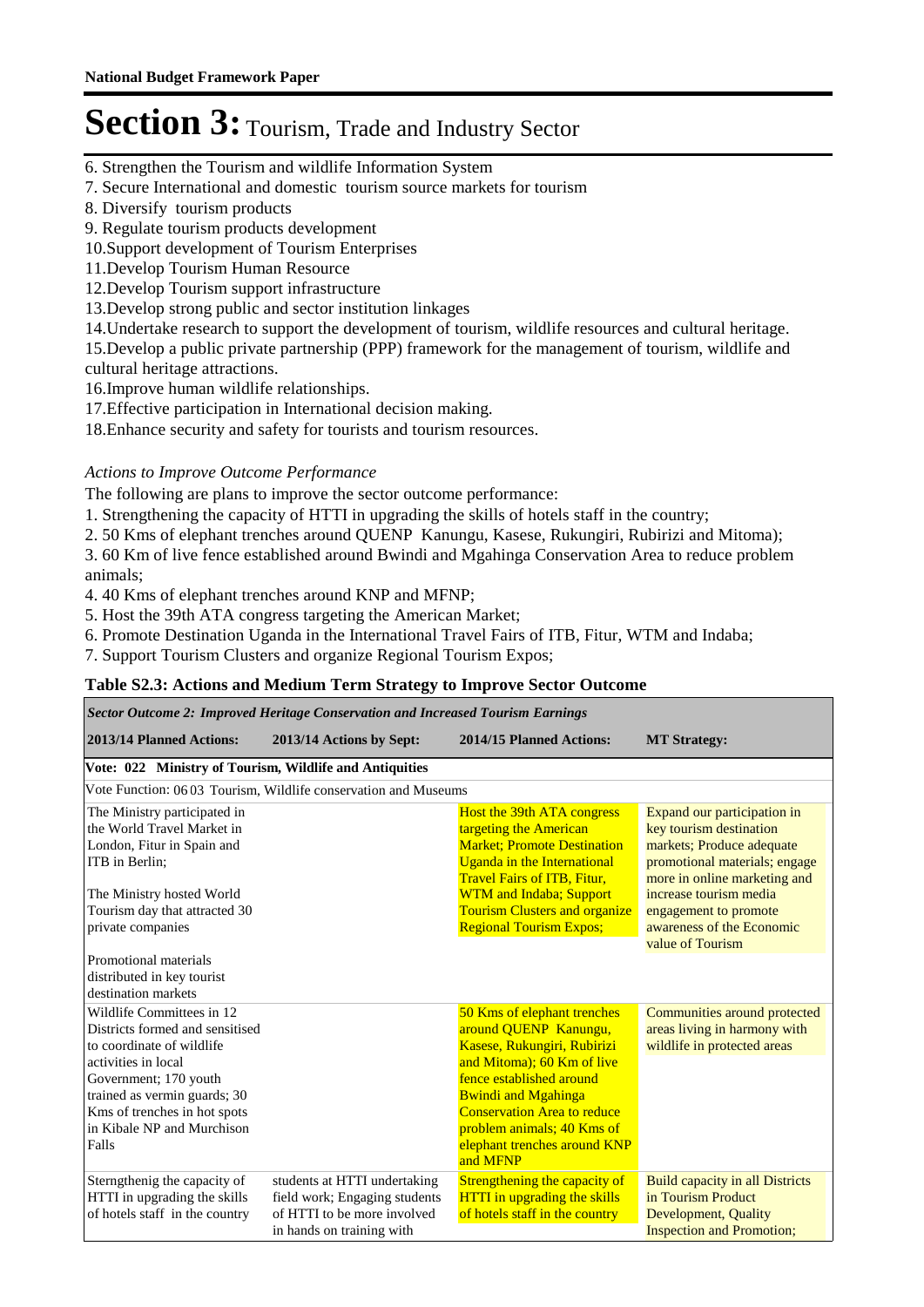| Sector Outcome 2: Improved Heritage Conservation and Increased Tourism Earnings                          |                          |                                                                                                                                                                                                                                                         |                                                                                                                                                                                                                                           |
|----------------------------------------------------------------------------------------------------------|--------------------------|---------------------------------------------------------------------------------------------------------------------------------------------------------------------------------------------------------------------------------------------------------|-------------------------------------------------------------------------------------------------------------------------------------------------------------------------------------------------------------------------------------------|
| 2013/14 Planned Actions:                                                                                 | 2013/14 Actions by Sept: | 2014/15 Planned Actions:                                                                                                                                                                                                                                | <b>MT Strategy:</b>                                                                                                                                                                                                                       |
|                                                                                                          | industry players         |                                                                                                                                                                                                                                                         | Support training of trainers<br>programmes focusing on<br>tourism and hospitality Mgt in<br>all districts; Support Tourism<br><b>Enterprise Devt and sector</b><br>competitiveness                                                        |
| Vote Function: 06 49 Policy, Planning and Support Services                                               |                          |                                                                                                                                                                                                                                                         |                                                                                                                                                                                                                                           |
|                                                                                                          |                          | Increase coordination with<br><b>Ministry of Works and</b><br><b>Transport in TTI-SWG;</b><br><b>Improve Human-Wildlife</b><br><b>Conflict barriers; Improve</b><br>park and tourist site<br>infrastructure;                                            | <b>Set up Tourism Development</b><br>Fund; Increase coordination<br>with Ministry of Works and<br>Transport in TTI-SWG;<br><b>Improve Human-Wildlife</b><br><b>Conflict barriers; Improve</b><br>park and tourist site<br>infrastructure: |
| A budget has been set a side<br>training in short term courses                                           |                          | A budget has been set aside<br>trainng in short term courses                                                                                                                                                                                            | Strengthening the coordination<br>within the sector; Impoved<br>funding for the sector                                                                                                                                                    |
| Vote: 117 Uganda Tourism Board                                                                           |                          |                                                                                                                                                                                                                                                         |                                                                                                                                                                                                                                           |
| Vote Function: 06 53 Tourism Services                                                                    |                          |                                                                                                                                                                                                                                                         |                                                                                                                                                                                                                                           |
| Hold consultations with<br>Ministry of Tourism, Wildlife<br>and Antiquities for gazetting<br>of the levy |                          | Competitive salaries will be<br>paid to all staff; Fast tracking<br>of the implementation of the<br>Levy will help to raise its own<br>revenue that will be used to<br>meet some of these urgent<br>needs;                                              | Implement sustainable means<br>of raising self revenue as<br>provided in the Tourism Act<br>2008 - Levy and licensing;<br>Lobby government to<br>recognise tourism as a priority<br>in regards to resource<br>allocation;                 |
| Lobby MFPED to develop<br>regulations to impose the<br>tourism development levy                          |                          | Finalize the formulation of the<br><b>National Marketing Strategy,</b><br>develop a tourism brand<br>manual. Lobby for additional<br>funds; establish stronger<br>partnerships; Operationalize<br>the Tourism Fund to which<br>partners can contribute. | Open offices in key<br>international tourism hubs;<br>Invest in electronic marketing;<br>undertake promotion in<br>domestic, regional and<br>international markets and<br>promote the MICE.                                               |
| Lobby MFPED for increased<br>funding under wage to enable<br>recruitment of new staff                    |                          | Loby stakeholders for the<br>implementation of the Tourism<br>Levy; Commence Licensing of<br>tourism facilities; Lobby<br><b>MFPED</b> for increased funding<br>under wage to facilitate<br>recruitment of new staff;                                   | <b>Operationalize the Tourism</b><br>Fund; Implement the Tourism<br>Levy; Lobby development<br>partners for funding; enter<br>sustainable partnerfips with<br>sector actors and beneficiaries<br>of UTB's promotion activities            |

### **(iii) Outcome 3: Improved Competitiveness and Market Access of Uganda's Goods and Services**

#### *Status of Sector Outcomes*

The table below sets out the status of sector outcomes in terms of key sector outcome indicators.

### **Table S2.1: Sector Outcome Indicators**

| Outcome 3: Improved Competitiveness and Market Access of Uganda's Goods and Services |                        |                  |                             |  |
|--------------------------------------------------------------------------------------|------------------------|------------------|-----------------------------|--|
| <b>Outcome and Outcome Indicator</b>                                                 | <b>Baseline</b>        | $2014/15$ Target | <b>Medium Term Forecast</b> |  |
| Volume of Lending by SACCOs (Ushs bn)                                                | 84.7 (2009)            | 88               | 120(2015)                   |  |
| Volume of Business Turnover by Cooperatives<br>(Ushs bn)                             | 97.9 (2009)            | 102.5            | 150(2015)                   |  |
| Volume of Business Turnover by Cooperatives                                          |                        |                  |                             |  |
| Volume of lending by SACCOs (Ushs bn)                                                | Not reported (surveys) |                  | $\left($                    |  |
| Uganda's Ranking in the Global Doing-Business                                        | 122 (2010)             | 119              | 100(2015)                   |  |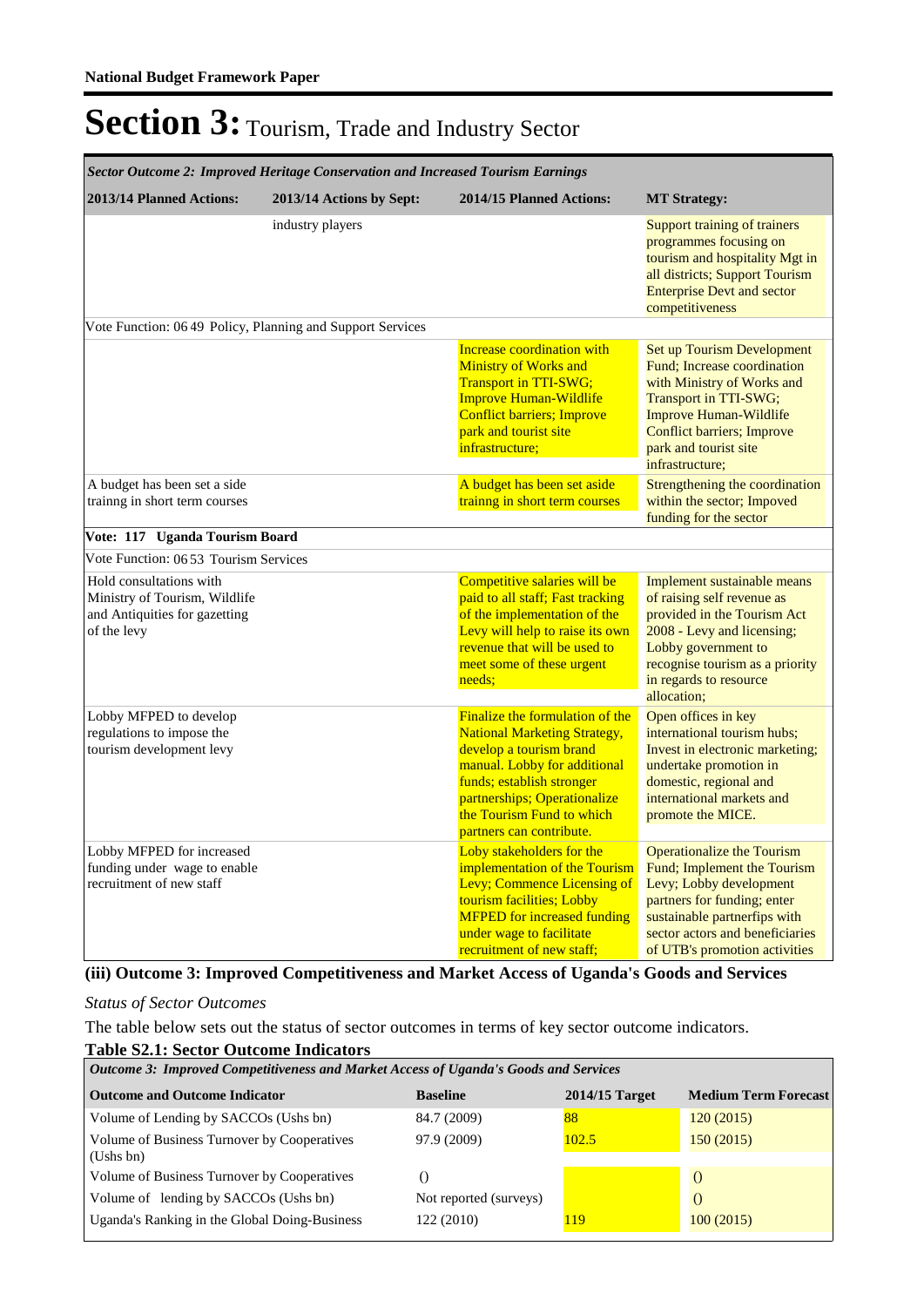| Outcome 3: Improved Competitiveness and Market Access of Uganda's Goods and Services |                    |                  |                             |  |
|--------------------------------------------------------------------------------------|--------------------|------------------|-----------------------------|--|
| <b>Outcome and Outcome Indicator</b>                                                 | <b>Baseline</b>    | $2014/15$ Target | <b>Medium Term Forecast</b> |  |
| Net Income of Cooperatives                                                           | 62416073391 (2010) | 68657680730      | 82389216876 (2015)          |  |
| Logistical Performance Index (LPI)                                                   |                    |                  |                             |  |
| Growth in the Number of Cooperative Members                                          | 1269969 (2009)     |                  |                             |  |
| <b>Export to GDP Ratio</b>                                                           | 21.3 (2009)        |                  | 21.3(2015)                  |  |

*Performance for the first quarter of the 2013/14 financial year*

### 1. Cooperatives Development:

Principles for the Amendment of the Cooperative Societies Act approved in June. Zero Draft of the Cooperative Societies' Act Amendment Bill ready; A functional and updated Cooperative Data Analysis System (CODAS); 8 cooperative societies inspected and supervised;

Arranged stakeholders participation in the Cooperatives Day Centenary Celebrations held in Masindi; Conducted sensitization workshop for 300 members of Teso Cooperative Union with emphasis on tollginning under the Warehouse Receipt System in Arapai Ginnery, Soroti.

### 2. Trade Development:

Uganda participated in the development of the EAC Competition Policy with support from the EAC Secretariat; Uganda Competition Bill forwarded to Cabinet for consideration; The draft Free Zones Bill Reviewed.

Signed Implementation Agreement for the Regional Integration Implementation Programme under COMESA awaiting disbursement of funds; Developed National positions for Tripartite Trade Negotiations Forum (TTNF) through stakeholder Consultations; National positions/ interests taken care of in the Tripartite Trade Negotiations Forum (TTNF) meetings with support from Trade Mark Southern Africa; COMESA Trade Liberalisation Programme reviewed through consultation with services regulators; COMESA National Consultations Questionnaire on COMESA Trade in Services Liberalization Program completed.

Members of staff trained in Trade and Negotiations Policy in Australia with Support from the Australian Government; on Rules of Origin in Nairobi with Support from the WTO; and, on Trade Policy and Dispute Settlement with Support from the Trade Policy Centre in Africa (TRAPCA).

Development of National positions through stakeholder consultations to guide Economic Partnership Agreements (EPAs) Negotiations was not undertaken among other planned activities; Developed National interests/positions for the conference through stakeholder consultations; National Consultations with stakeholders to identify Uganda's, interests in the Regional Infrastructure Projects; Participated in the Joint Meeting for COMESA Committees on Trade, Finance and Infrastructure and the Joint Ministerial Meeting for COMESA Ministers Responsible for Trade, Finance and Infrastructure (supported by COMESA Secretariat); Identified Regional Infrastructure Projects through a COMESA High Level Infrastructure Conference (supported by COMESA Secretariat); Sensitized small farm holders associations on the progress and current status of the EAC-EU-EPA Negotiations Status; Participated in the training of the COMESA Online M&E System with Support from COMESA Secretariat; Signed MOU between Uganda and Thailand on duty free quota free market access.

Through the Uganda Export Promotion Board, there was provision of Trade Promotion Services: Trade Promotion activities-strategy for stakeholder/exporters dialogue; International trade fairs facilitation; Inward trade missions; Outward trade missions; Market Information Symposium. Promoting Development of Export: UEPB Client relationship management; monitoring of the implementation of the Coffee export strategy; MarketLinked Sales Mission for Western Kenya for product and market diversification; Built SMEs capacities to export. Provision of Customer Advisory Services: Continuous access of different companies to preferential tariff treatment with assistance to comply with the Rules of Origin; Inspection of New export companies and products; Dissemination of information to various stakeholders especially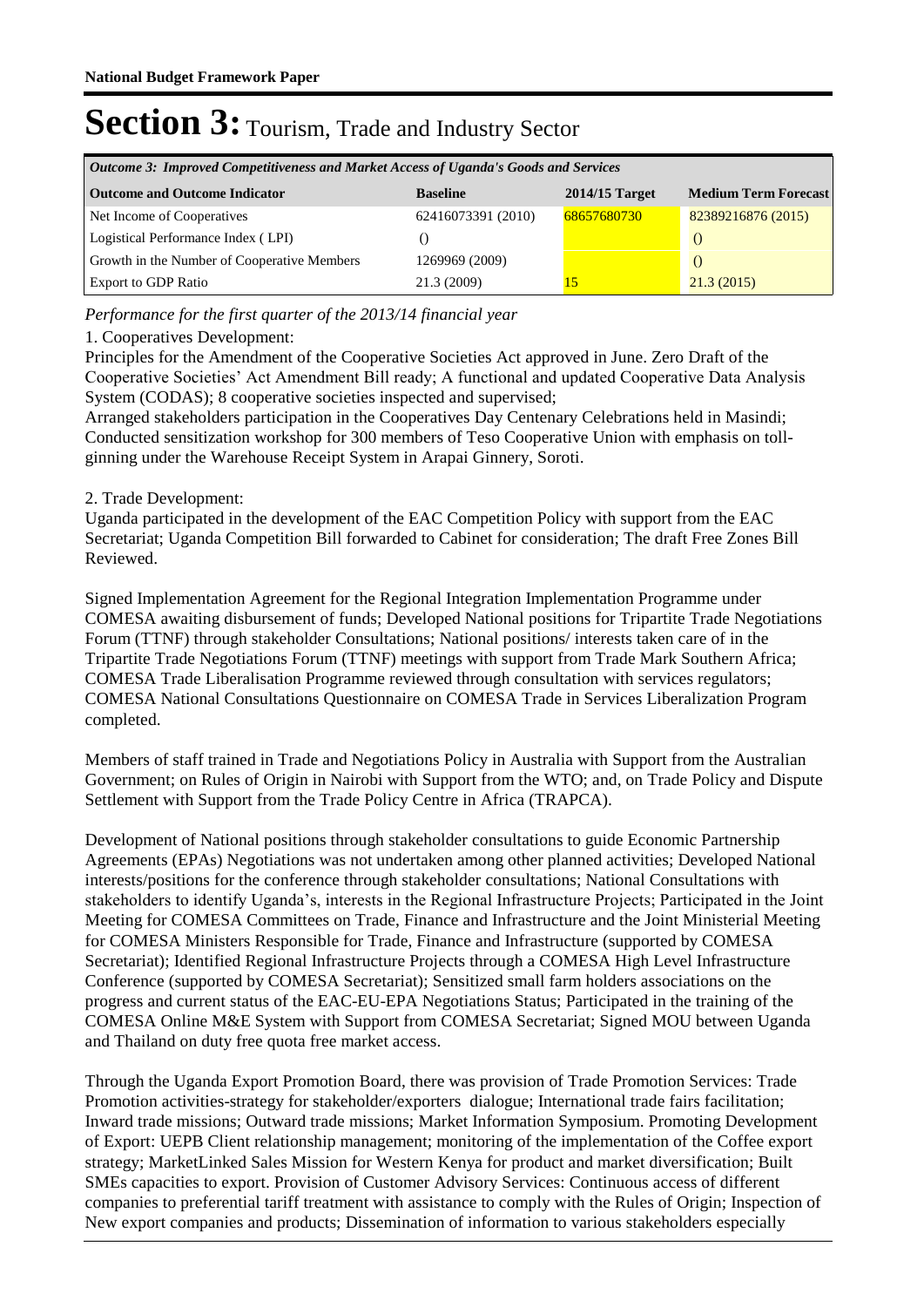### SMEs.

The Parliamentary Sessional Committee consulting stakeholders on the Trade Licensing Amendment Bill and MoTIC meeting with Committee scheduled for next Qtr; Competition and Consumer Protection Policy and Bill awaiting a Certificate of Financial Implications from Ministry of Finance, Planning and Econ. Devt; Draft Sale of Goods and Supply of Services Bill; Finalised Hire Purchases Regulations and Cabinet directed the start of issuing of the licenses as a Ministry; Hire Purchases application forms and licenses finalised; Monitoring and supervision reports on implementation and enforcement of commercial laws policies, plans and programmes in the 15 Local Governments receiving Conditional Grants; Performance Monitoring and Evaluation reports on utilisation of the District Commercial Services Conditional Grant to District Commercial Officers at LGs for local economic development; MoTIC contribution to the National Assessment Tool for Local Governments on Minimum Standards for Service Delivery forwarded to Consultants and MoLG; Participated in Local Governments Negotiations Meeting in preparation for FY 2014/15 organised by Local Government Finance Commission to represent Sector views for District Commercial Offices in Local Governments; Staff facilitated on short-term Trade Development and Promotion trainings with support from the World Trade Organisation (WTO); Internal consultative meetings with traders and associations on upcoming developments in the implementation of the EAC Common Market Protocol;

Through the EIF funded project, the District Commercial Services Project (DICOSS), targeted DCOs were equipped and retooled; DCOs facilitated to deliver commercial services; Skills and Networks between DCOs and other stakeholders built through Capacity Building seminars; DCOs supported in the regional integration process and market access programmes for their products through study tours to one of the border points. Business Information Centres established and operationalised;

### 3. Quality Assurance and Standards Development:

UNBS continued to pay salaries and other benefits to 240 staff. 78 national standards were developed and adopted.129 products certififed. 10 companies systems certified.172 market inspections conducted.10,313 imports inspected. 4,348 product samples tested in the laboratories. 238 equipments calibrated.187,542 instruments of weight and measures verified. Construction of Phase 1B of UNBS commenced.

| Outcome 3: Improved Competitiveness and Market Access of Uganda's Goods and Services |                                                                                                        |                                                                                                                                     |                                                                                                                                                                                                                                 |
|--------------------------------------------------------------------------------------|--------------------------------------------------------------------------------------------------------|-------------------------------------------------------------------------------------------------------------------------------------|---------------------------------------------------------------------------------------------------------------------------------------------------------------------------------------------------------------------------------|
| Vote, Vote Function<br><b>Key Output</b>                                             | 2013/14<br><b>Approved Budget and</b><br><b>Planned outputs</b>                                        | <b>Spending and Outputs</b><br><b>Achieved by End Sept</b>                                                                          | 2014/15<br><b>Proposed Budget and</b><br><b>Planned Outputs</b>                                                                                                                                                                 |
|                                                                                      | Vote: 015 Ministry of Trade, Industry and Cooperatives                                                 |                                                                                                                                     |                                                                                                                                                                                                                                 |
| Vote Function:0602 Cooperative Development                                           |                                                                                                        |                                                                                                                                     |                                                                                                                                                                                                                                 |
| Output: 060201                                                                       | Cooperative policies, strategies and monitoring services                                               |                                                                                                                                     |                                                                                                                                                                                                                                 |
| <b>Description of Outputs:</b>                                                       | Amended Cooperative Societies Principles for the Amendment<br>Act; Amended Cooperative<br>Regulations; | of the Cooperative Societies Act Act;<br>approved in June. Zero Draft of<br>the Cooperative Societies' Act<br>Amendment Bill ready; | <b>Amended Cooperative Societies</b><br><b>Amended Cooperative</b><br><b>Regulations;</b><br><b>224 Cooperative societies</b><br>supervised supervised at the<br><b>Headquarters and District</b><br><b>Commercial Offices;</b> |
| Performance Indicators:                                                              |                                                                                                        |                                                                                                                                     |                                                                                                                                                                                                                                 |
| No. of cooperatives<br>supervised                                                    | 4                                                                                                      | 8                                                                                                                                   | 224                                                                                                                                                                                                                             |
| % of issues addressed from<br>previous sector review                                 | 70                                                                                                     | $\Omega$                                                                                                                            | 30 <sup>°</sup>                                                                                                                                                                                                                 |
| Stage reached in<br>development of sectoral<br>policies and strategies               |                                                                                                        |                                                                                                                                     | <b>Cooperatives Societies</b><br>Ammendment Act submitted to<br>Parliament                                                                                                                                                      |
| Output Cost (UShs bn):                                                               | 0.166                                                                                                  | 0.028                                                                                                                               | 0.359                                                                                                                                                                                                                           |

#### **Table S2.2: Key 2014/15 Outputs Contributing to the Sector Outcome\***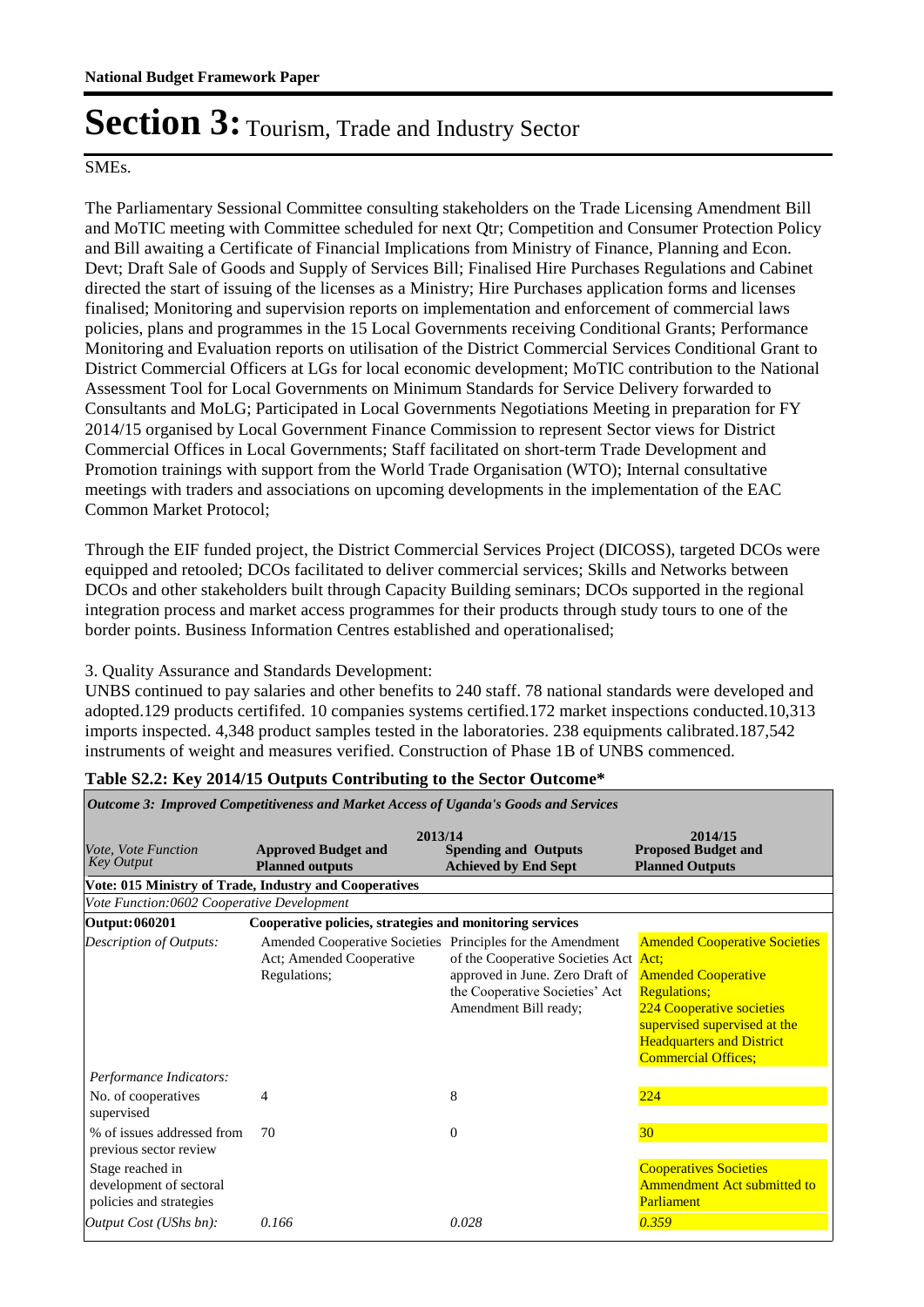| Outcome 3: Improved Competitiveness and Market Access of Uganda's Goods and Services                  |                                                                                                                                                                                                                                                                                                                                                                                                   |                                                                                                                                                                                                                                              |                                                                                                                                                                                                                                                                                                                                                                               |  |
|-------------------------------------------------------------------------------------------------------|---------------------------------------------------------------------------------------------------------------------------------------------------------------------------------------------------------------------------------------------------------------------------------------------------------------------------------------------------------------------------------------------------|----------------------------------------------------------------------------------------------------------------------------------------------------------------------------------------------------------------------------------------------|-------------------------------------------------------------------------------------------------------------------------------------------------------------------------------------------------------------------------------------------------------------------------------------------------------------------------------------------------------------------------------|--|
| Vote, Vote Function<br><b>Key Output</b>                                                              | 2013/14<br><b>Approved Budget and</b><br><b>Planned</b> outputs                                                                                                                                                                                                                                                                                                                                   | <b>Spending and Outputs</b><br><b>Achieved by End Sept</b>                                                                                                                                                                                   | 2014/15<br><b>Proposed Budget and</b><br><b>Planned Outputs</b>                                                                                                                                                                                                                                                                                                               |  |
| <b>Output: 060202</b>                                                                                 | <b>Cooperatives Establishment and Management</b>                                                                                                                                                                                                                                                                                                                                                  |                                                                                                                                                                                                                                              |                                                                                                                                                                                                                                                                                                                                                                               |  |
| Description of Outputs:                                                                               | 224 Cooperative Societies<br>supervised;<br>12 audits;<br>12 inspections;<br>4 investigations undertaken;<br>Keep a functional and updated<br>Cooperative Data<br>Analysis System (CODAS);                                                                                                                                                                                                        | A functional and updated<br>Cooperative Data Analysis<br>System (CODAS);<br>8 cooperative societies<br>inspected and supervised;                                                                                                             | 8 cooperative audits undertaken;<br>A functional and updated<br><b>Cooperative Data</b><br><b>Analysis System (CODAS)</b><br>maintained;                                                                                                                                                                                                                                      |  |
| Performance Indicators:                                                                               |                                                                                                                                                                                                                                                                                                                                                                                                   |                                                                                                                                                                                                                                              |                                                                                                                                                                                                                                                                                                                                                                               |  |
| No. of cooperatives<br>registered and captured in the<br>Cooperatives Data Analysis<br>System (CODAS) | 250                                                                                                                                                                                                                                                                                                                                                                                               | 70                                                                                                                                                                                                                                           | 300                                                                                                                                                                                                                                                                                                                                                                           |  |
| No. of cooperatives audited                                                                           | 14                                                                                                                                                                                                                                                                                                                                                                                                | $\boldsymbol{0}$                                                                                                                                                                                                                             | 8                                                                                                                                                                                                                                                                                                                                                                             |  |
| No. of cooperatives<br>registered                                                                     | 200                                                                                                                                                                                                                                                                                                                                                                                               | 70                                                                                                                                                                                                                                           | 300                                                                                                                                                                                                                                                                                                                                                                           |  |
| Output Cost (UShs bn):                                                                                | 0.160                                                                                                                                                                                                                                                                                                                                                                                             | 0.033                                                                                                                                                                                                                                        | 0.066                                                                                                                                                                                                                                                                                                                                                                         |  |
| <b>Output: 060203</b>                                                                                 | <b>Cooperatives Skill Development and Awareness Creation</b>                                                                                                                                                                                                                                                                                                                                      |                                                                                                                                                                                                                                              |                                                                                                                                                                                                                                                                                                                                                                               |  |
| Description of Outputs:                                                                               | <b>Strengthened Public Awareness</b><br>on benefits of joining<br>Cooperatives; Training of<br>warehouse keepers and other<br>technical people in WRS<br>management; 500 Members of<br>Co-operatives sensitised about<br>the National Cooperative Policy;<br>1,600 stakeholders sensitised on Cooperatives Day Centenary<br>the WRS, Co-op Business<br>Management and<br>Entrepreneurship skills; | Under SWRS project:<br>Conducted sensitization<br>workshop for 300 members of<br>Teso Cooperative Union with<br>emphasis on toll-ginning under<br>the Warehouse Receipt System<br>in Arapai Ginnery, Soroti;<br>Celebrations held in Masindi | <b>Strengthened Public Awareness</b><br>on benefits of joining<br><b>Cooperatives; Training of</b><br>warehouse keepers and other<br>technical people in WRS<br>management; 500 Members of<br>Co-operatives sensitised about<br>the National Cooperative Policy;<br>1,600 stakeholders sensitised on<br>the WRS, Co-op Business<br>Management and<br>Entrepreneurship skills; |  |
| Performance Indicators:                                                                               |                                                                                                                                                                                                                                                                                                                                                                                                   |                                                                                                                                                                                                                                              |                                                                                                                                                                                                                                                                                                                                                                               |  |
| No. of cooperators trained in 600<br><b>WRS</b>                                                       |                                                                                                                                                                                                                                                                                                                                                                                                   | 300                                                                                                                                                                                                                                          | 600                                                                                                                                                                                                                                                                                                                                                                           |  |
| No. of cooperators equipped 500<br>with enterprise skills                                             |                                                                                                                                                                                                                                                                                                                                                                                                   | 0                                                                                                                                                                                                                                            | 500                                                                                                                                                                                                                                                                                                                                                                           |  |
| <b>International Cooperatives</b><br>day prepared                                                     | Yes                                                                                                                                                                                                                                                                                                                                                                                               | Yes                                                                                                                                                                                                                                          | Yes                                                                                                                                                                                                                                                                                                                                                                           |  |
| Output Cost (UShs bn):                                                                                | 0.321                                                                                                                                                                                                                                                                                                                                                                                             | 0.068                                                                                                                                                                                                                                        | 0.271                                                                                                                                                                                                                                                                                                                                                                         |  |
| <b>Output: 060281</b>                                                                                 | <b>Cooperatives Infrastructure Development</b>                                                                                                                                                                                                                                                                                                                                                    |                                                                                                                                                                                                                                              |                                                                                                                                                                                                                                                                                                                                                                               |  |
| Description of Outputs:                                                                               | 30 land offers from cooperatives BOQs for refurbishment under<br>for the construction of<br>Warehouses surveyed & verified;<br>5 co-operatives Feeder stores<br>refurbished;                                                                                                                                                                                                                      | preparation.                                                                                                                                                                                                                                 | -2 warehouses to be refurbished<br>in Kakumiro and Kigumba;<br>-Installation of drying<br>equipment at Kakumiro<br>warehouse;                                                                                                                                                                                                                                                 |  |
| Performance Indicators:                                                                               |                                                                                                                                                                                                                                                                                                                                                                                                   |                                                                                                                                                                                                                                              |                                                                                                                                                                                                                                                                                                                                                                               |  |
| No. of Storage facilities<br>refurbished                                                              | 3                                                                                                                                                                                                                                                                                                                                                                                                 | $\theta$                                                                                                                                                                                                                                     |                                                                                                                                                                                                                                                                                                                                                                               |  |
| No. of Storage facilities<br>established                                                              | 1                                                                                                                                                                                                                                                                                                                                                                                                 | 0                                                                                                                                                                                                                                            | 0                                                                                                                                                                                                                                                                                                                                                                             |  |
| % completion of storage<br>facilities under construction                                              | 30                                                                                                                                                                                                                                                                                                                                                                                                | 0                                                                                                                                                                                                                                            |                                                                                                                                                                                                                                                                                                                                                                               |  |
| Output Cost (UShs bn):                                                                                | 0.168                                                                                                                                                                                                                                                                                                                                                                                             | 0.039                                                                                                                                                                                                                                        | 0.200                                                                                                                                                                                                                                                                                                                                                                         |  |
| Vote Function:0604 Trade Development                                                                  |                                                                                                                                                                                                                                                                                                                                                                                                   |                                                                                                                                                                                                                                              |                                                                                                                                                                                                                                                                                                                                                                               |  |
| <b>Output: 060401</b>                                                                                 | <b>Trade Policies, Strategies and Monitoring Services</b>                                                                                                                                                                                                                                                                                                                                         |                                                                                                                                                                                                                                              |                                                                                                                                                                                                                                                                                                                                                                               |  |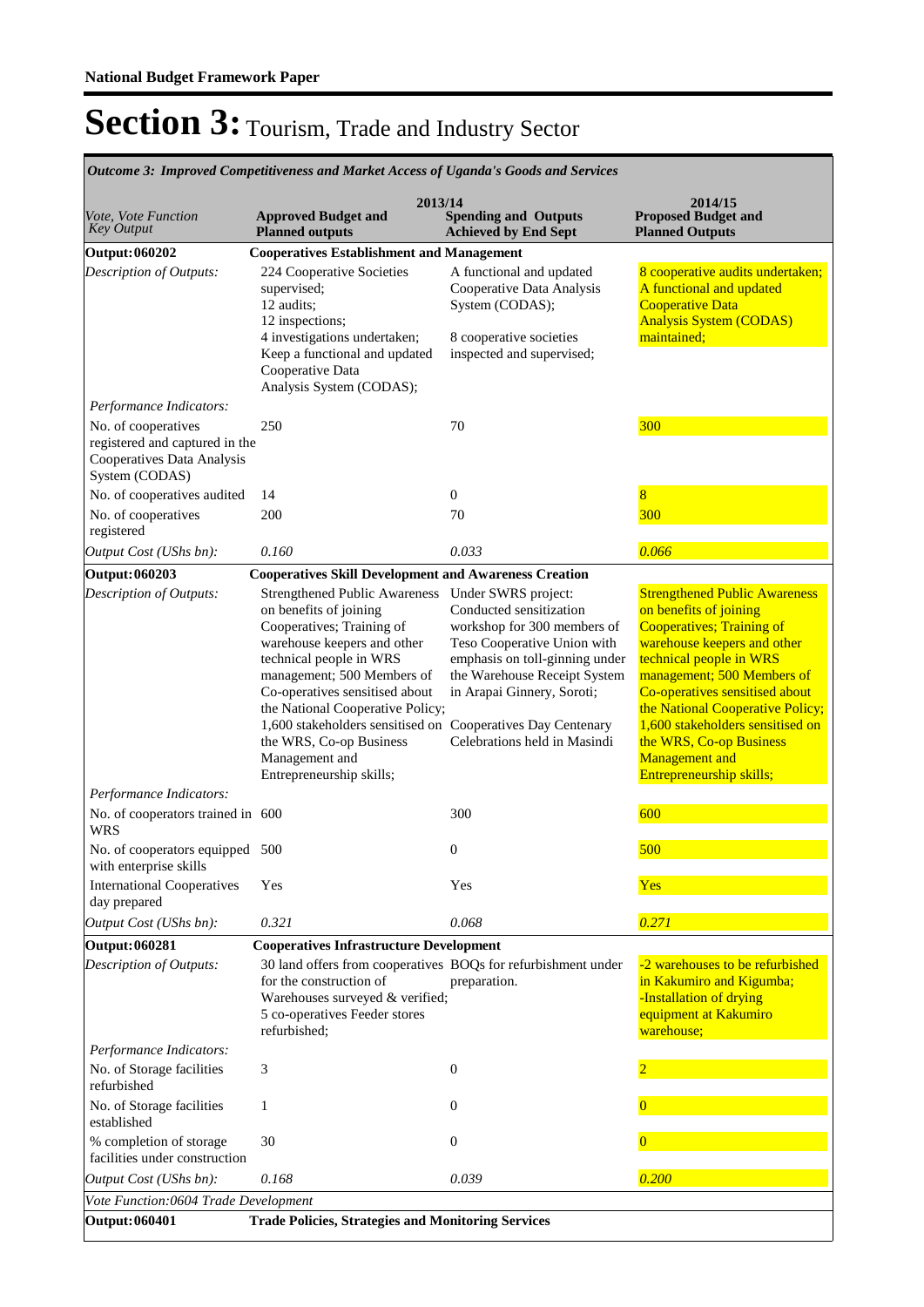| <b>Outcome 3: Improved Competitiveness and Market Access of Uganda's Goods and Services</b>          |                                                                                                                                                                                                                                                                                                                                                                                                                                                                                                                                                           |                                                                                                                                                                                                                                                                                                                                                                                                                                                                                                                                                                                                                                                                                                                                                                                                                                                                                                                                                                                                                                                                                                                                                  |                                                                                                                                                                                                                                                                                                                                                                                                                                                                                                                                                                                      |  |
|------------------------------------------------------------------------------------------------------|-----------------------------------------------------------------------------------------------------------------------------------------------------------------------------------------------------------------------------------------------------------------------------------------------------------------------------------------------------------------------------------------------------------------------------------------------------------------------------------------------------------------------------------------------------------|--------------------------------------------------------------------------------------------------------------------------------------------------------------------------------------------------------------------------------------------------------------------------------------------------------------------------------------------------------------------------------------------------------------------------------------------------------------------------------------------------------------------------------------------------------------------------------------------------------------------------------------------------------------------------------------------------------------------------------------------------------------------------------------------------------------------------------------------------------------------------------------------------------------------------------------------------------------------------------------------------------------------------------------------------------------------------------------------------------------------------------------------------|--------------------------------------------------------------------------------------------------------------------------------------------------------------------------------------------------------------------------------------------------------------------------------------------------------------------------------------------------------------------------------------------------------------------------------------------------------------------------------------------------------------------------------------------------------------------------------------|--|
| <i>Vote, Vote Function</i><br><b>Key Output</b>                                                      | 2013/14<br><b>Approved Budget and</b><br><b>Planned outputs</b>                                                                                                                                                                                                                                                                                                                                                                                                                                                                                           | <b>Spending and Outputs</b><br><b>Achieved by End Sept</b>                                                                                                                                                                                                                                                                                                                                                                                                                                                                                                                                                                                                                                                                                                                                                                                                                                                                                                                                                                                                                                                                                       | 2014/15<br><b>Proposed Budget and</b><br><b>Planned Outputs</b>                                                                                                                                                                                                                                                                                                                                                                                                                                                                                                                      |  |
| Description of Outputs:                                                                              | Develop the Sale of Goods and<br>Services Bill, Trade Licensing<br>Bill, the Competition and<br>Consumer Protection Policy &<br>Act, Intellectual Property Rights<br>Policy, Hire Purchases<br>Regulations, Hire Purchases<br>application<br>forms and licenses, Travelling<br>Wholesalers and<br>Hawkers Application forms and Reviewed;<br>licenses; Undertake<br>Performance M&E Secure buy- Signed Implementation<br>in of Stakeholders<br>on the Competition<br>Commisssion/Authority;<br><b>COMESA FTA Integration</b><br><b>Response Strategy;</b> | Uganda participated in the<br>development of the EAC<br>Competition Policy with support Bill, the Competition and<br>from the EAC Secretariat;<br><b>Uganda Competition Bill</b><br>forwarded to Cabinet for<br>consideration:<br>The draft Free Zones Bill<br>Agreement for the Regional<br>Integration Implementation<br>Programme under COMESA<br>awaiting disbursement of funds;<br>Parliamentary Sessional<br>Committee consulting<br>stakeholders on the Trade<br>Licensing Amendment Bill and<br>MoTIC meeting with<br>Committee scheduled for next<br>Qtr;<br>Competition and Consumer<br>Protection Policy;<br>Draft Sale of Goods and Supply<br>of Services Bill;<br>Draft Hire Purchases<br>Regulations;<br>MoTIC contribution to the<br>National Assessment Tool for<br>Local Governments on<br>Minimum Standards for Service<br>Delivery forwarded to<br>Consultants and MoLG;<br>Participated in Local<br>Governments Negotiations<br>Meeting in preparation for FY<br>2014/15 organised by Local<br><b>Government Finance</b><br>Commission to represent Sector<br>views for District Commercial<br>Offices in Local Governments; | Develop the Sale of Goods and<br><b>Services Bill, Trade Licensing</b><br><b>Consumer Protection Policy &amp;</b><br><b>Act, Intellectual Property Rights</b><br>Policy, Sensitization and<br>implementation of Hire<br><b>Purchases</b><br><b>Regulations; Issuance of Hire</b><br><b>Purchase Licences; Travelling</b><br><b>Wholesalers and</b><br><b>Hawkers Application forms and</b><br>licenses; Undertake<br>Performance M&E Secure buy-<br>in of Stakeholders<br>on the Competition<br>Commisssion/Authority;<br><b>COMESA FTA Integration</b><br><b>Response Strategy;</b> |  |
| Performance Indicators:<br>No. of reports produced on                                                | 4                                                                                                                                                                                                                                                                                                                                                                                                                                                                                                                                                         | $\mathbf{1}$                                                                                                                                                                                                                                                                                                                                                                                                                                                                                                                                                                                                                                                                                                                                                                                                                                                                                                                                                                                                                                                                                                                                     | $\overline{\mathbf{4}}$                                                                                                                                                                                                                                                                                                                                                                                                                                                                                                                                                              |  |
| monitoring activities<br>% of issues addressed from                                                  | 50                                                                                                                                                                                                                                                                                                                                                                                                                                                                                                                                                        | 10                                                                                                                                                                                                                                                                                                                                                                                                                                                                                                                                                                                                                                                                                                                                                                                                                                                                                                                                                                                                                                                                                                                                               | $\overline{20}$                                                                                                                                                                                                                                                                                                                                                                                                                                                                                                                                                                      |  |
| the previous sector review<br>Stage reached in<br>development of sectoral<br>policies and strategies |                                                                                                                                                                                                                                                                                                                                                                                                                                                                                                                                                           |                                                                                                                                                                                                                                                                                                                                                                                                                                                                                                                                                                                                                                                                                                                                                                                                                                                                                                                                                                                                                                                                                                                                                  | <b>Trade Licensing Ammendment</b><br>Bill undergoes 1st reading in<br>Parliament                                                                                                                                                                                                                                                                                                                                                                                                                                                                                                     |  |
| Output Cost (UShs bn):                                                                               | 1.049                                                                                                                                                                                                                                                                                                                                                                                                                                                                                                                                                     | 0.087                                                                                                                                                                                                                                                                                                                                                                                                                                                                                                                                                                                                                                                                                                                                                                                                                                                                                                                                                                                                                                                                                                                                            | 2.059                                                                                                                                                                                                                                                                                                                                                                                                                                                                                                                                                                                |  |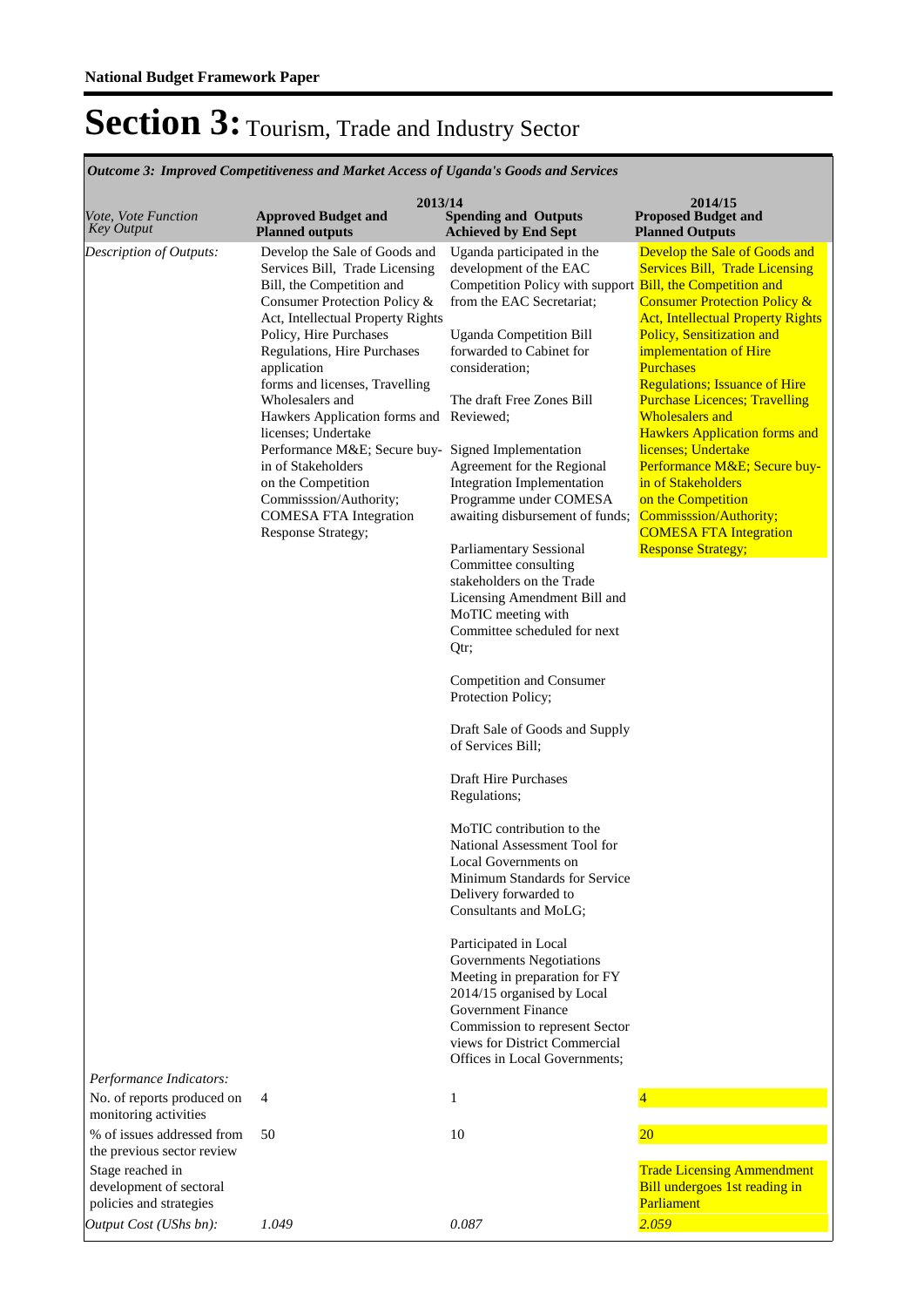| <b>Outcome 3: Improved Competitiveness and Market Access of Uganda's Goods and Services</b> |                                                                                                                                                                                                                                                                                                                 |                                                                                                                                                                                                                                                                                              |                                                                                                                                                                                                                                                                                                                                 |  |
|---------------------------------------------------------------------------------------------|-----------------------------------------------------------------------------------------------------------------------------------------------------------------------------------------------------------------------------------------------------------------------------------------------------------------|----------------------------------------------------------------------------------------------------------------------------------------------------------------------------------------------------------------------------------------------------------------------------------------------|---------------------------------------------------------------------------------------------------------------------------------------------------------------------------------------------------------------------------------------------------------------------------------------------------------------------------------|--|
| Vote, Vote Function<br>Key Output                                                           | 2013/14<br><b>Approved Budget and</b><br><b>Planned outputs</b>                                                                                                                                                                                                                                                 | <b>Spending and Outputs</b><br><b>Achieved by End Sept</b>                                                                                                                                                                                                                                   | 2014/15<br><b>Proposed Budget and</b><br><b>Planned Outputs</b>                                                                                                                                                                                                                                                                 |  |
| <b>Output: 060402</b>                                                                       | <b>Trade Negotiation</b>                                                                                                                                                                                                                                                                                        |                                                                                                                                                                                                                                                                                              |                                                                                                                                                                                                                                                                                                                                 |  |
| Description of Outputs:                                                                     | Capacity built within the<br>National Trade Negotiation<br>Team (NTNT); Consensus on<br>Trade negotiating positions<br>achieved;<br>Uganda position taken care of at<br>the regional and international<br>meetings; Increase market<br>access for Ugandan goods and<br>services through product<br>value chain; | Developed National positions<br>for Tripartite Trade<br>Negotiations Forum (TTNF)<br>through stakeholder<br>Consultations;<br>National positions/interests<br>taken care of in the Tripartite<br><b>Trade Negotiations Forum</b><br>(TTNF) meetings with support<br>from Trade Mark Southern | Capacity built within the<br><b>National Trade Negotiation</b><br>Team (NTNT); Consensus on<br><b>Trade negotiating positions</b><br>achieved;<br>Uganda's position taken care of<br>at the regional and international<br>meetings; Increase market<br>access for Ugandan goods and<br>services through product<br>value chain; |  |
|                                                                                             |                                                                                                                                                                                                                                                                                                                 | Africa;                                                                                                                                                                                                                                                                                      |                                                                                                                                                                                                                                                                                                                                 |  |
|                                                                                             |                                                                                                                                                                                                                                                                                                                 | <b>COMESA Trade Liberalisation</b><br>Programme reviewed through<br>consultation with services<br>regulators;                                                                                                                                                                                |                                                                                                                                                                                                                                                                                                                                 |  |
|                                                                                             |                                                                                                                                                                                                                                                                                                                 | <b>COMESA National</b><br>Consultations Questionnaire on<br><b>COMESA Trade in Services</b><br>Liberalization Program<br>completed;                                                                                                                                                          |                                                                                                                                                                                                                                                                                                                                 |  |
|                                                                                             |                                                                                                                                                                                                                                                                                                                 | One staff trained in Trade and<br>Negotiations Policy in Australia<br>with Support from the<br>Australian Government;                                                                                                                                                                        |                                                                                                                                                                                                                                                                                                                                 |  |
|                                                                                             |                                                                                                                                                                                                                                                                                                                 | One staff trained in on Rules of<br>Origin in Nairobi with Support<br>from the WTO;                                                                                                                                                                                                          |                                                                                                                                                                                                                                                                                                                                 |  |
|                                                                                             |                                                                                                                                                                                                                                                                                                                 | One staff trained in Trade<br>Policy and Dispute Settlement<br>with Support from the Trade                                                                                                                                                                                                   |                                                                                                                                                                                                                                                                                                                                 |  |
| Performance Indicators:                                                                     |                                                                                                                                                                                                                                                                                                                 |                                                                                                                                                                                                                                                                                              |                                                                                                                                                                                                                                                                                                                                 |  |
| No. of consultations with<br>stakeholders on negotiations                                   | 3                                                                                                                                                                                                                                                                                                               | 1                                                                                                                                                                                                                                                                                            | 4                                                                                                                                                                                                                                                                                                                               |  |
| No. of negotiations engaged 5<br>in                                                         |                                                                                                                                                                                                                                                                                                                 | 5                                                                                                                                                                                                                                                                                            |                                                                                                                                                                                                                                                                                                                                 |  |
| No. of negotiations concluded 0                                                             |                                                                                                                                                                                                                                                                                                                 | 0                                                                                                                                                                                                                                                                                            |                                                                                                                                                                                                                                                                                                                                 |  |
| Output Cost (UShs bn):                                                                      | 0.380                                                                                                                                                                                                                                                                                                           | 0.025                                                                                                                                                                                                                                                                                        | 0.141                                                                                                                                                                                                                                                                                                                           |  |
| Output: 060403                                                                              | <b>Capacity building for Trade Facilitating Institutions</b>                                                                                                                                                                                                                                                    |                                                                                                                                                                                                                                                                                              |                                                                                                                                                                                                                                                                                                                                 |  |
| Description of Outputs:                                                                     | Enhanced capacity for Private<br>Sector and other MDAS; Skills<br>and competencies of Trade                                                                                                                                                                                                                     | Targeted DCOs equipped and<br>retooled;                                                                                                                                                                                                                                                      | <b>Enhanced capacity for Private</b><br>Sector and other MDAS; Skills<br>and competencies of Trade                                                                                                                                                                                                                              |  |
|                                                                                             | Depts staff enhanced; Training<br>of SMEs in Trade promotion<br>activities undertaken                                                                                                                                                                                                                           | DCO <sub>s</sub> facilitated to deliver<br>commercial services;                                                                                                                                                                                                                              | Depts staff enhanced; Training<br>of SMEs in Trade promotion<br>activities undertaken; DCO                                                                                                                                                                                                                                      |  |
|                                                                                             |                                                                                                                                                                                                                                                                                                                 | Skills and Networks between<br>DCOs and other stakeholders<br>built through Capacity Building<br>seminars;                                                                                                                                                                                   | Networking conferences and<br>study tours organised;                                                                                                                                                                                                                                                                            |  |
| Performance Indicators:                                                                     |                                                                                                                                                                                                                                                                                                                 |                                                                                                                                                                                                                                                                                              |                                                                                                                                                                                                                                                                                                                                 |  |
| No. of Private Sector<br>stakeholders trained                                               | 150                                                                                                                                                                                                                                                                                                             | $\boldsymbol{0}$                                                                                                                                                                                                                                                                             | 60                                                                                                                                                                                                                                                                                                                              |  |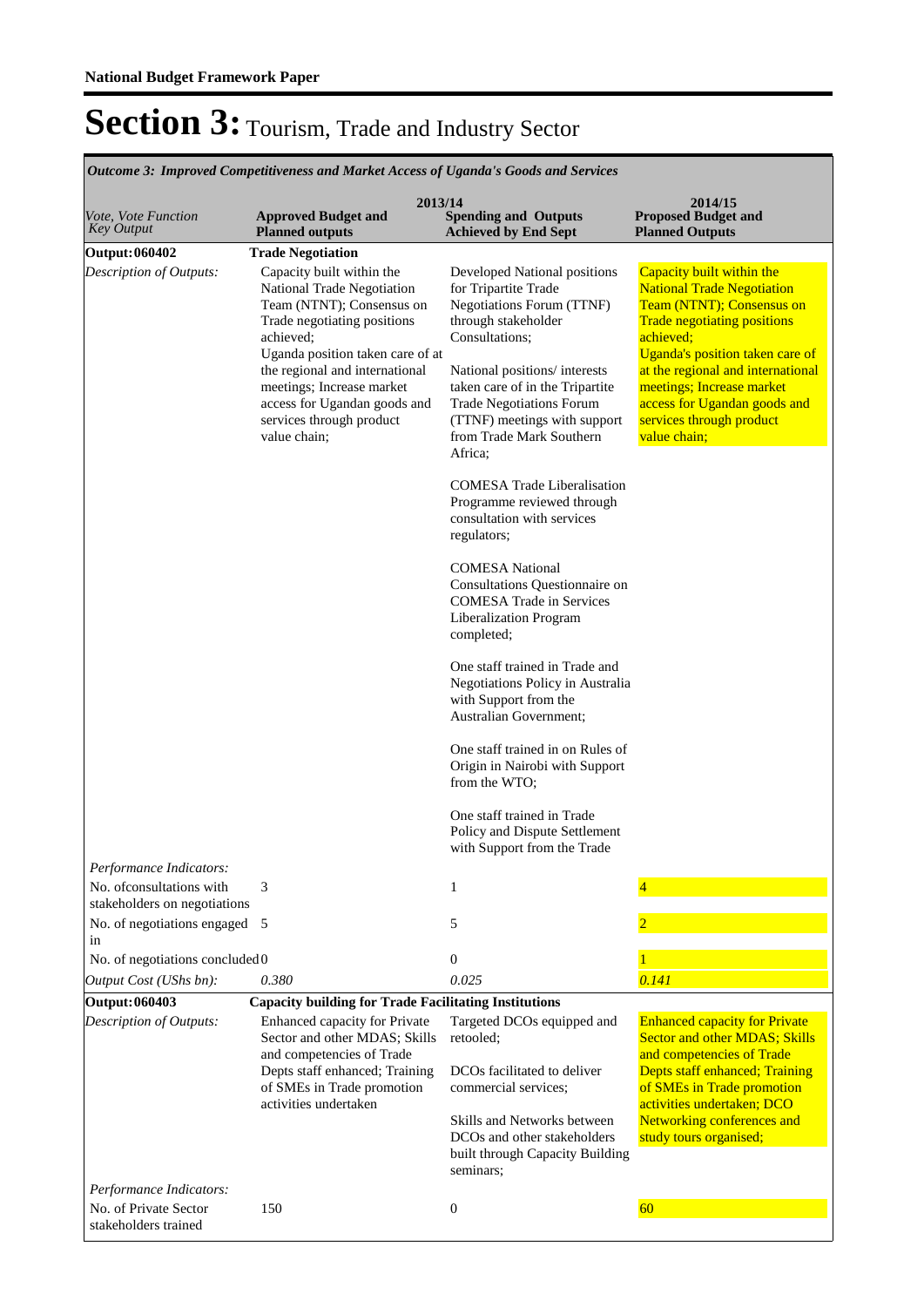| Outcome 3: Improved Competitiveness and Market Access of Uganda's Goods and Services |                                                                                                                                                                                                                                                                                                                                                                                                                                                                        |                                                                                                                                                                                                                                                                                                                                                                                                                                                                                                                                                                                                                                                                                                                                                                                                                                                                                       |                                                                                                                                                                                                                                                                                                                                                                                                                                                                                                                                                                                                                                                                                                                                                                                                               |  |
|--------------------------------------------------------------------------------------|------------------------------------------------------------------------------------------------------------------------------------------------------------------------------------------------------------------------------------------------------------------------------------------------------------------------------------------------------------------------------------------------------------------------------------------------------------------------|---------------------------------------------------------------------------------------------------------------------------------------------------------------------------------------------------------------------------------------------------------------------------------------------------------------------------------------------------------------------------------------------------------------------------------------------------------------------------------------------------------------------------------------------------------------------------------------------------------------------------------------------------------------------------------------------------------------------------------------------------------------------------------------------------------------------------------------------------------------------------------------|---------------------------------------------------------------------------------------------------------------------------------------------------------------------------------------------------------------------------------------------------------------------------------------------------------------------------------------------------------------------------------------------------------------------------------------------------------------------------------------------------------------------------------------------------------------------------------------------------------------------------------------------------------------------------------------------------------------------------------------------------------------------------------------------------------------|--|
| <i>Vote, Vote Function</i><br><b>Key Output</b>                                      | 2013/14<br><b>Approved Budget and</b><br><b>Planned outputs</b>                                                                                                                                                                                                                                                                                                                                                                                                        | <b>Spending and Outputs</b><br><b>Achieved by End Sept</b>                                                                                                                                                                                                                                                                                                                                                                                                                                                                                                                                                                                                                                                                                                                                                                                                                            | 2014/15<br><b>Proposed Budget and</b><br><b>Planned Outputs</b>                                                                                                                                                                                                                                                                                                                                                                                                                                                                                                                                                                                                                                                                                                                                               |  |
| No. of District Commercial<br>Officers and LG officials<br>trained                   | 50                                                                                                                                                                                                                                                                                                                                                                                                                                                                     | 50                                                                                                                                                                                                                                                                                                                                                                                                                                                                                                                                                                                                                                                                                                                                                                                                                                                                                    | <b>111</b>                                                                                                                                                                                                                                                                                                                                                                                                                                                                                                                                                                                                                                                                                                                                                                                                    |  |
| Output Cost (UShs bn):                                                               | 1.700                                                                                                                                                                                                                                                                                                                                                                                                                                                                  | 0.014                                                                                                                                                                                                                                                                                                                                                                                                                                                                                                                                                                                                                                                                                                                                                                                                                                                                                 | 2.123                                                                                                                                                                                                                                                                                                                                                                                                                                                                                                                                                                                                                                                                                                                                                                                                         |  |
| Output: 060404                                                                       | <b>Trade Information and Product Market Research</b>                                                                                                                                                                                                                                                                                                                                                                                                                   |                                                                                                                                                                                                                                                                                                                                                                                                                                                                                                                                                                                                                                                                                                                                                                                                                                                                                       |                                                                                                                                                                                                                                                                                                                                                                                                                                                                                                                                                                                                                                                                                                                                                                                                               |  |
| Description of Outputs:                                                              | Sensitised members of the<br>Private Sector on Trade policy<br>issues; Authentic National<br><b>Business</b><br>Register;<br>Study on preferences offered by<br>the People's Republic of China;<br>A Research report on 3 Non-<br>Traditional products for<br>domestic consumption and<br>export;<br>Increased awareness and<br>promotion of Local products in<br>the domestic, regional and<br>international markets;                                                 | Trade information disseminated<br>to 25 DICOSS supported<br>District Commercial Offices to<br>promote Local Economic<br>transformation                                                                                                                                                                                                                                                                                                                                                                                                                                                                                                                                                                                                                                                                                                                                                | Sensitised members of the<br><b>Private Sector on Trade policy</b><br>issues; Authentic National<br><b>Business</b><br>Register;<br>Study on preferences offered by<br>the People's Republic of China;<br>A Research report on 3 Non-<br><b>Traditional products for</b><br>domestic consumption and<br>export;<br><b>Increased awareness and</b><br>promotion of Local products in<br>the domestic, regional and<br>international markets;                                                                                                                                                                                                                                                                                                                                                                   |  |
| Performance Indicators:                                                              |                                                                                                                                                                                                                                                                                                                                                                                                                                                                        |                                                                                                                                                                                                                                                                                                                                                                                                                                                                                                                                                                                                                                                                                                                                                                                                                                                                                       |                                                                                                                                                                                                                                                                                                                                                                                                                                                                                                                                                                                                                                                                                                                                                                                                               |  |
| No. of Publications<br>developed from studies<br>undertaken                          | 3                                                                                                                                                                                                                                                                                                                                                                                                                                                                      | $\boldsymbol{0}$                                                                                                                                                                                                                                                                                                                                                                                                                                                                                                                                                                                                                                                                                                                                                                                                                                                                      |                                                                                                                                                                                                                                                                                                                                                                                                                                                                                                                                                                                                                                                                                                                                                                                                               |  |
| No. of product value chain<br>studies undertaken                                     | 3                                                                                                                                                                                                                                                                                                                                                                                                                                                                      | $\mathbf{0}$                                                                                                                                                                                                                                                                                                                                                                                                                                                                                                                                                                                                                                                                                                                                                                                                                                                                          |                                                                                                                                                                                                                                                                                                                                                                                                                                                                                                                                                                                                                                                                                                                                                                                                               |  |
| Output Cost (UShs bn):                                                               | 0.203                                                                                                                                                                                                                                                                                                                                                                                                                                                                  | 0.009                                                                                                                                                                                                                                                                                                                                                                                                                                                                                                                                                                                                                                                                                                                                                                                                                                                                                 | 0.048                                                                                                                                                                                                                                                                                                                                                                                                                                                                                                                                                                                                                                                                                                                                                                                                         |  |
| Output: 060405                                                                       | Economic Intergration and Market Access (Bilateral, Regional and Multilateral)                                                                                                                                                                                                                                                                                                                                                                                         |                                                                                                                                                                                                                                                                                                                                                                                                                                                                                                                                                                                                                                                                                                                                                                                                                                                                                       |                                                                                                                                                                                                                                                                                                                                                                                                                                                                                                                                                                                                                                                                                                                                                                                                               |  |
| Description of Outputs:                                                              | Implementation of the EAC<br>Common Market; Promotion of<br>Private Sector Competitiveness;<br>Trade Policy implemented at<br>District through Commercial<br><b>Inspectorate Services; Products</b><br>and services promoted for the<br>regional and international<br>markets; Increased benefits for<br>the Ugandan Private Sector<br>from the EAC Integration<br>arrangement;<br>Increased benefits for the<br><b>Ugandan Private Sector from</b><br>the COMESA FTA; | Developed National<br>interests/positions for the<br>conference through<br>stakeholder consultations;<br>National Consultations with<br>stakeholders to identify<br>Uganda's interests in the<br>Regional Infrastructure Projects; markets; Increased benefits for<br>Participated in the Joint Meeting from the EAC Integration<br>for COMESA Committees on<br>Trade, Finance and<br>Infrastructure and the Joint<br>Ministerial Meeting for<br><b>COMESA Ministers</b><br>Responsible for Trade, Finance<br>and Infrastructure (supported by<br>COMESA Secretariat);<br><b>Identified Regional</b><br>Infrastructure Projects through a constituted and operational;<br><b>COMESA High Level</b><br><b>Infrastructure Conference</b><br>(supported by COMESA<br>Secretariat);<br>Sensitized small farm holders<br>associations on the progress and<br>current status of the EAC-EU- | <b>Implementation of the EAC</b><br><b>Common Market</b> ; Promotion of<br><b>Private Sector Competitiveness;</b><br><b>Trade Policy implemented at</b><br><b>District through Commercial</b><br><b>Inspectorate Services; Products</b><br>and services promoted for the<br>regional and international<br>the Ugandan Private Sector<br>arrangement;<br><b>Increased benefits for the</b><br><b>Ugandan Private Sector from</b><br>the COMESA FTA;<br><b>Regional Integration</b><br><b>Implementation Programme</b><br>(RIIP) - (Missing Project Code):<br><b>National Inter-Ministerial</b><br>Committees (IITC) officially<br><b>Elimination of Tariffs</b><br>and Issuance of<br>legal instruments;<br><b>Training officers and</b><br><b>Undertaking Public awareness</b><br>workshops on implementation |  |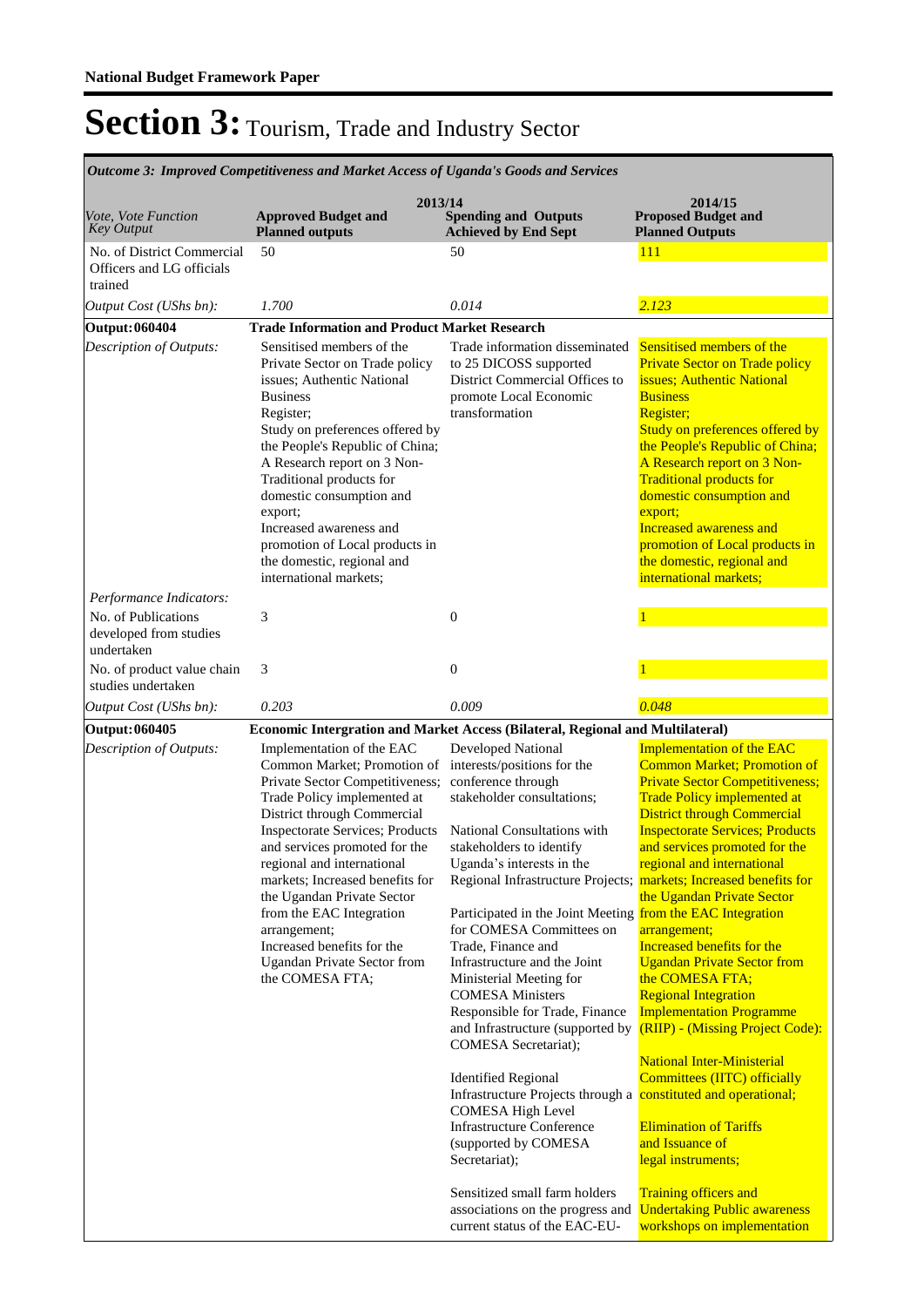| Outcome 3: Improved Competitiveness and Market Access of Uganda's Goods and Services |                                                      |                                                                                                                                                                                                          |                                                                                                                                                                                                                                                                                                                                                                                                                                                                                                                                                                                                                              |  |
|--------------------------------------------------------------------------------------|------------------------------------------------------|----------------------------------------------------------------------------------------------------------------------------------------------------------------------------------------------------------|------------------------------------------------------------------------------------------------------------------------------------------------------------------------------------------------------------------------------------------------------------------------------------------------------------------------------------------------------------------------------------------------------------------------------------------------------------------------------------------------------------------------------------------------------------------------------------------------------------------------------|--|
| Vote, Vote Function<br><b>Key Output</b>                                             | <b>Approved Budget and</b><br><b>Planned outputs</b> | 2013/14<br><b>Spending and Outputs</b><br><b>Achieved by End Sept</b>                                                                                                                                    | 2014/15<br><b>Proposed Budget and</b><br><b>Planned Outputs</b>                                                                                                                                                                                                                                                                                                                                                                                                                                                                                                                                                              |  |
|                                                                                      |                                                      | <b>EPA Negotiations Status;</b>                                                                                                                                                                          | of the COMESA FTA;                                                                                                                                                                                                                                                                                                                                                                                                                                                                                                                                                                                                           |  |
|                                                                                      |                                                      | Participated in the training of<br>the COMESA Online M&E<br>System with Support from<br><b>COMESA</b> Secretariat;<br>Signed MOU between Uganda<br>and Thailand on duty free quota<br>free market access | <b>Harnessing Regional Market</b><br>Opportunities-Development of<br><b>BMPs;</b><br><b>Enhancing Value Addition and</b><br>value chain;<br><b>Engaging the trading Partners</b><br>with a view to eliminating<br><b>NTBs/SPS</b> related barriers;<br>Domesticating the COMESA<br>and EAC harmonized standards;<br><b>Improving private sector</b><br>compliance to market access<br>requirements;<br>Ensuring Uganda's interests are<br>an integral part of the<br>arrangements under Single<br><b>Customs Territory;</b><br>Positioning the private sector to<br>effectively compete under a<br>single customs territory; |  |
|                                                                                      |                                                      |                                                                                                                                                                                                          | <b>Development of Request</b><br>position Paper;                                                                                                                                                                                                                                                                                                                                                                                                                                                                                                                                                                             |  |
|                                                                                      |                                                      |                                                                                                                                                                                                          | <b>National consultations and</b><br>studies on requests;                                                                                                                                                                                                                                                                                                                                                                                                                                                                                                                                                                    |  |
|                                                                                      |                                                      |                                                                                                                                                                                                          | Domesticating the EAC and<br><b>COMESA</b> Competition<br><b>Regulations;</b>                                                                                                                                                                                                                                                                                                                                                                                                                                                                                                                                                |  |
|                                                                                      |                                                      |                                                                                                                                                                                                          | <b>Awareness on Uganda's</b><br><b>Competition laws and</b><br>regulations;                                                                                                                                                                                                                                                                                                                                                                                                                                                                                                                                                  |  |
|                                                                                      |                                                      |                                                                                                                                                                                                          | <b>COMESA Common Investment</b><br>Area Agreement is signed and<br>ratified;                                                                                                                                                                                                                                                                                                                                                                                                                                                                                                                                                 |  |
|                                                                                      |                                                      |                                                                                                                                                                                                          | (Comment: Note that this is a<br>new project funded by<br><b>COMESA</b> with support from<br>the EU);                                                                                                                                                                                                                                                                                                                                                                                                                                                                                                                        |  |
| Performance Indicators:<br>No. of traders exposed to                                 | 3                                                    | $\overline{0}$                                                                                                                                                                                           | 3                                                                                                                                                                                                                                                                                                                                                                                                                                                                                                                                                                                                                            |  |
| new market opportunities                                                             |                                                      |                                                                                                                                                                                                          |                                                                                                                                                                                                                                                                                                                                                                                                                                                                                                                                                                                                                              |  |
| No. of Non-Tariff Barriers<br>reduced or cleared                                     | 7                                                    | $\mathbf{1}$                                                                                                                                                                                             | 12                                                                                                                                                                                                                                                                                                                                                                                                                                                                                                                                                                                                                           |  |
| Output Cost (UShs bn):                                                               | 0.484                                                | 0.037                                                                                                                                                                                                    | 5.393                                                                                                                                                                                                                                                                                                                                                                                                                                                                                                                                                                                                                        |  |
| Output: 060451                                                                       | <b>Access to Market (UEPB)</b>                       |                                                                                                                                                                                                          |                                                                                                                                                                                                                                                                                                                                                                                                                                                                                                                                                                                                                              |  |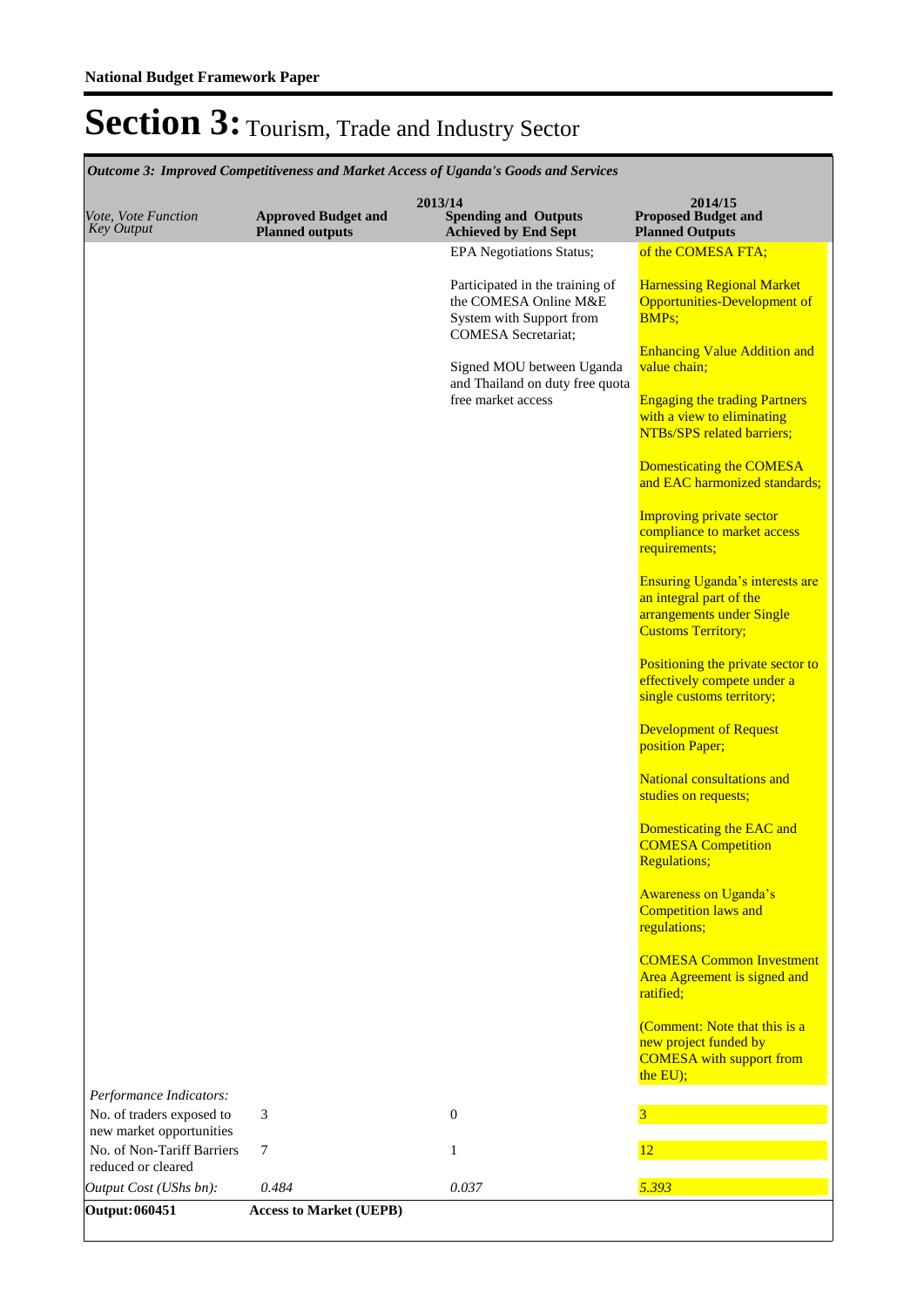| Vote, Vote Function<br><b>Key Output</b> | 2013/14<br><b>Approved Budget and</b><br><b>Planned outputs</b>                                                                                                                                                                                                                                                                                                                 | <b>Spending and Outputs</b><br><b>Achieved by End Sept</b>                                        | 2014/15<br><b>Proposed Budget and</b><br><b>Planned Outputs</b>                                                                                                                                                                                                                                                                                                                                                                                                                                                                                                                                                                                                                                                                                                                                                                                                                                                                                                                                                                                                                                                                                                                                                                                                                                                                                                                                                                                                                                                                                                            |
|------------------------------------------|---------------------------------------------------------------------------------------------------------------------------------------------------------------------------------------------------------------------------------------------------------------------------------------------------------------------------------------------------------------------------------|---------------------------------------------------------------------------------------------------|----------------------------------------------------------------------------------------------------------------------------------------------------------------------------------------------------------------------------------------------------------------------------------------------------------------------------------------------------------------------------------------------------------------------------------------------------------------------------------------------------------------------------------------------------------------------------------------------------------------------------------------------------------------------------------------------------------------------------------------------------------------------------------------------------------------------------------------------------------------------------------------------------------------------------------------------------------------------------------------------------------------------------------------------------------------------------------------------------------------------------------------------------------------------------------------------------------------------------------------------------------------------------------------------------------------------------------------------------------------------------------------------------------------------------------------------------------------------------------------------------------------------------------------------------------------------------|
| Description of Outputs:                  | <b>Uganda Export Promotion</b><br>Board (UEPB):<br>Wages paid to UEPB staff;<br>Office rent paid;<br>5 Local Trade fairs held;<br>An enhanced and nationally<br>accessible SMS Export and<br>Local market price information<br>service (Export market<br>information services);<br>5 printed market information<br>tools availed at the Business<br>Community Reference Centre; | <b>Uganda Export Promotion</b><br>Board (UEPB):<br>Wages paid to UEPB staff;<br>Office rent paid; | <b>Uganda Export Promotion</b><br><b>Board (UEPB):</b><br>5 local trade fairs will be held to<br>promote and solicit products<br>and producers to link to export<br>markets;<br><b>Strategic Market Linkages in</b><br>priority markets will be done<br>through outward missions. The<br><b>President's Export Award (PEA)</b><br>will be organized.<br><b>Trade Promotion materials &amp;</b><br><b>Publications will be</b><br>disseminated to Uganda's<br>Missions abroad;<br>Uganda will be represented in<br><b>EAC and COMESA Region and</b><br><b>International Trade Fairs;</b><br>Seven hundred (700) informal<br>traders will be integrated into<br>the formal cross border trade<br>sector;<br><b>The National Export Strategy</b><br>will be revised and aligned to<br>the National Development Plan,<br>and monitored on performance;<br>Eight (8) companies will be<br>supported to access the Asian<br>markets;<br>10 universities/colleges will be<br>supported to market their<br>services in 1 destination in the<br><b>EAC</b> region. Health care and<br>research services will be<br>marketed in the region;<br>Twenty five (25) DCOs in each<br>of the 5 regions will be trained<br>in Market Analysis and<br><b>Trade/Business Advisory;</b><br>Five (5) technical officers will<br>be trained in Market Analysis<br>and Trade Intelligence;<br>Twenty four (24) Ugandan<br>companies producing value<br>added products will be<br>supported to access the regional<br>markets of DR Congo and South<br>Sudan through the market<br>linked program; |

*Outcome 3: Improved Competitiveness and Market Access of Uganda's Goods and Services*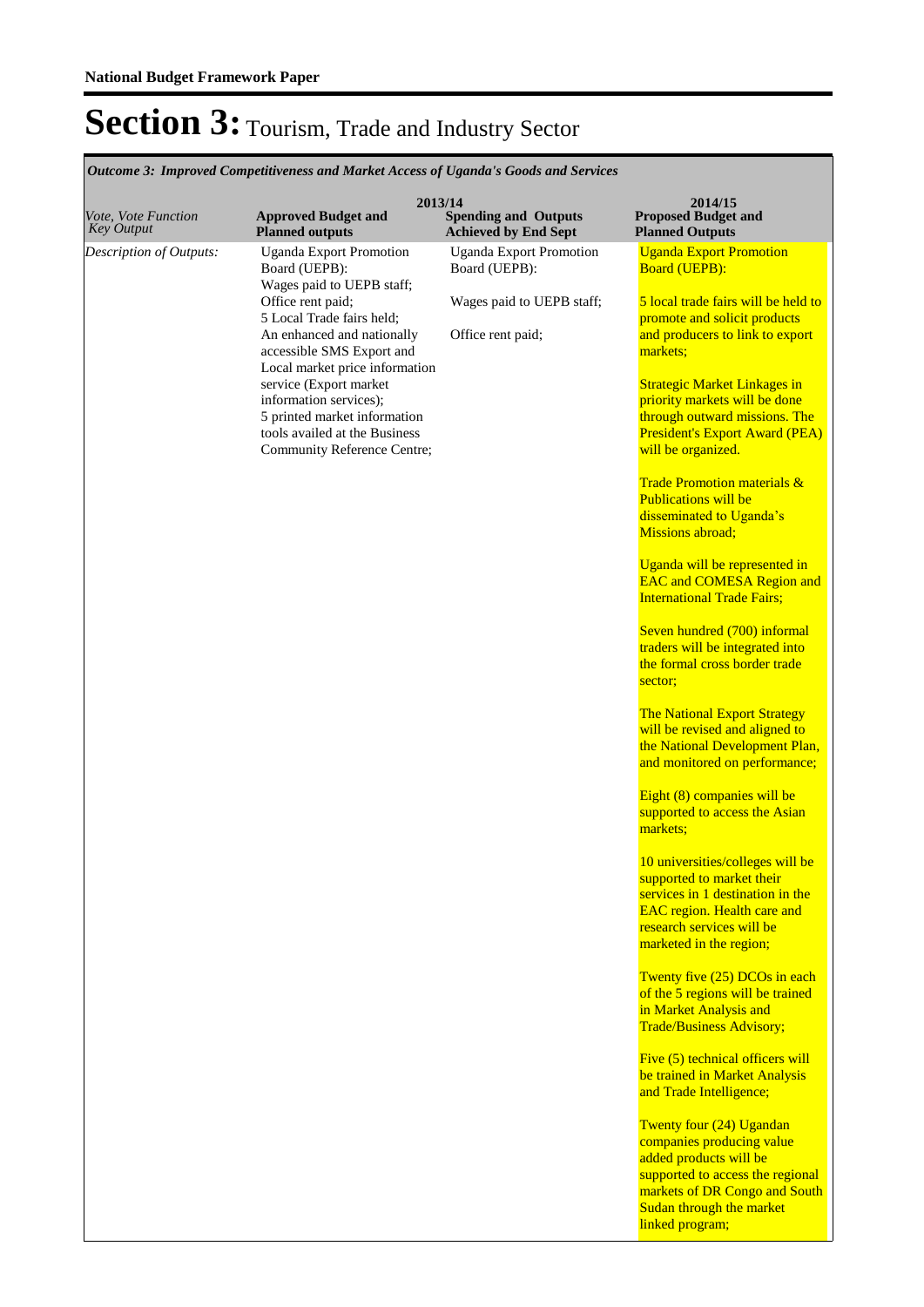|                                          | Outcome 3: Improved Competitiveness and Market Access of Uganda's Goods and Services |                                                                       |                                                                                                                     |
|------------------------------------------|--------------------------------------------------------------------------------------|-----------------------------------------------------------------------|---------------------------------------------------------------------------------------------------------------------|
| Vote, Vote Function<br><b>Key Output</b> | <b>Approved Budget and</b><br><b>Planned outputs</b>                                 | 2013/14<br><b>Spending and Outputs</b><br><b>Achieved by End Sept</b> | 2014/15<br><b>Proposed Budget and</b><br><b>Planned Outputs</b>                                                     |
|                                          |                                                                                      |                                                                       | <b>Producers of commercial</b><br>handicrafts will be organized for<br>product development and<br>market access;    |
|                                          |                                                                                      |                                                                       | <b>Government contribution will</b><br>be lobbied for six market access<br>Donor projects;                          |
|                                          |                                                                                      |                                                                       | Twelve (12) SMEs coached<br>through the Enterprise<br>development for export model;                                 |
|                                          |                                                                                      |                                                                       | 150 SMEs will be trained in<br>product specific packaging;                                                          |
|                                          |                                                                                      |                                                                       | <b>Well maintained institutional</b><br>web promotional and<br>communication tools;                                 |
|                                          |                                                                                      |                                                                       | <b>Export market information</b><br>material for visitors at various<br>annual trade fairs and events;              |
|                                          |                                                                                      |                                                                       | 25 export-ready MSMEs<br>assisted in developing online<br>marketing and promotional tools;                          |
|                                          |                                                                                      |                                                                       | 15 business opportunities<br>identified and disseminated to<br><b>SMEs</b> per quarter;                             |
|                                          |                                                                                      |                                                                       | An enhanced and nationally<br>accessible SMS Export and                                                             |
|                                          |                                                                                      |                                                                       | Local market price information<br>service (Export market<br>information services);                                  |
|                                          |                                                                                      |                                                                       | <b>Update online regional market</b><br>information portal - RISE<br>(Export market information<br>services);       |
|                                          |                                                                                      |                                                                       | 5(five) printed market<br>information tools availed at the<br><b>Business Community Reference</b><br>Centre;        |
|                                          |                                                                                      |                                                                       | 4(four) export awareness clinics<br>focusing on EAC Common<br>Market entry conducted;                               |
|                                          |                                                                                      |                                                                       | <b>Institutional ICT infrastructure</b><br>strengthened to enable better<br>and cost-effective service<br>delivery; |
|                                          |                                                                                      |                                                                       | 300 SME trained in tailored<br>export readiness and dynamics;                                                       |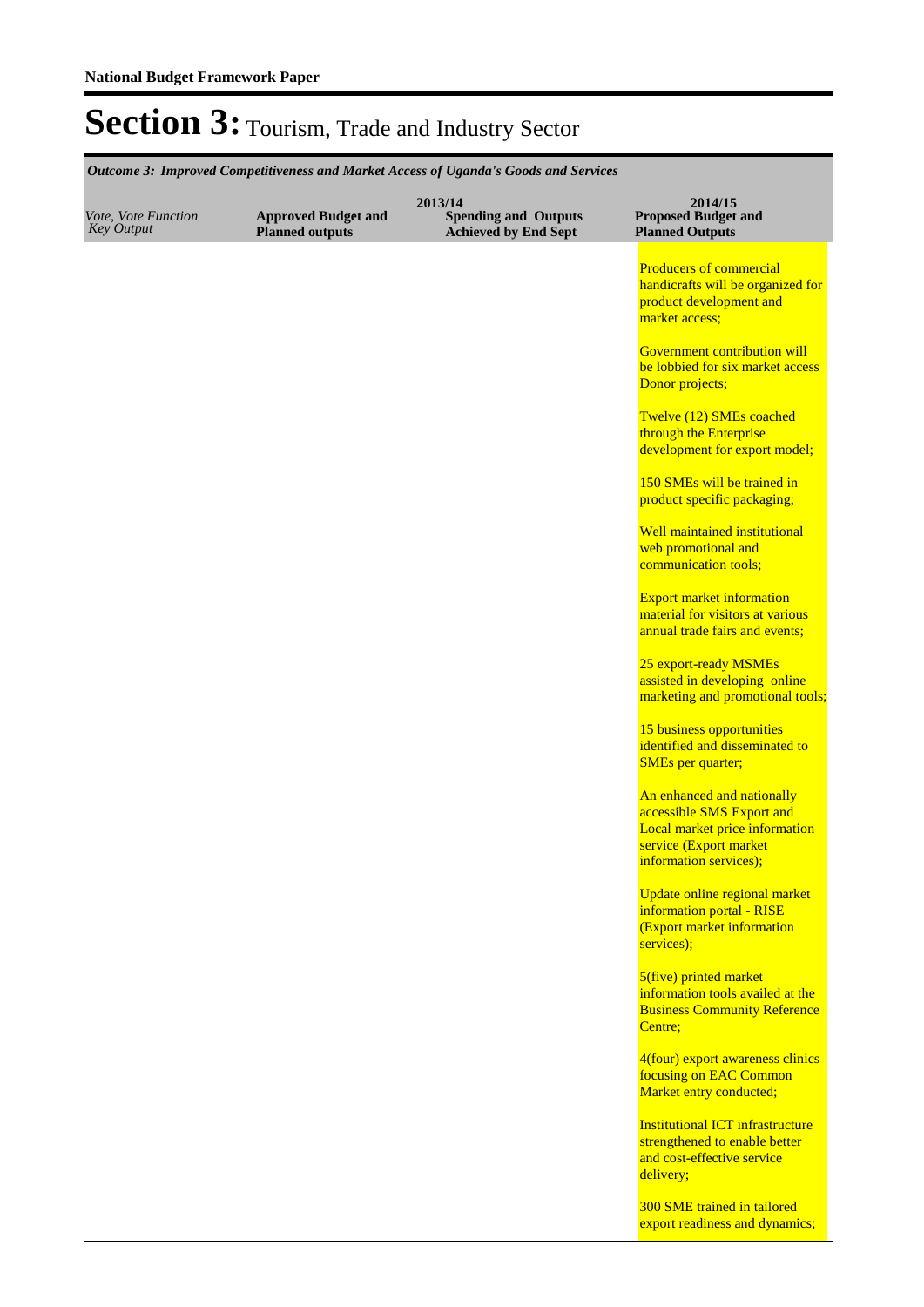| Outcome 3: Improved Competitiveness and Market Access of Uganda's Goods and Services |                                                                                                                                                                                                                                                                                                                                                                                                                                                                                                                                                                                                                                                       |                                                                                                                                                                                                                                                                                                                                                                                                                                                                                                                                                                                                                                                                                                                                                                                                                                                                                                                                                                     |                                                                                                                                                                                                                                                                                                                                                                                                                                                                                                                                                                                                     |  |
|--------------------------------------------------------------------------------------|-------------------------------------------------------------------------------------------------------------------------------------------------------------------------------------------------------------------------------------------------------------------------------------------------------------------------------------------------------------------------------------------------------------------------------------------------------------------------------------------------------------------------------------------------------------------------------------------------------------------------------------------------------|---------------------------------------------------------------------------------------------------------------------------------------------------------------------------------------------------------------------------------------------------------------------------------------------------------------------------------------------------------------------------------------------------------------------------------------------------------------------------------------------------------------------------------------------------------------------------------------------------------------------------------------------------------------------------------------------------------------------------------------------------------------------------------------------------------------------------------------------------------------------------------------------------------------------------------------------------------------------|-----------------------------------------------------------------------------------------------------------------------------------------------------------------------------------------------------------------------------------------------------------------------------------------------------------------------------------------------------------------------------------------------------------------------------------------------------------------------------------------------------------------------------------------------------------------------------------------------------|--|
| Vote, Vote Function<br><b>Key Output</b>                                             | 2013/14<br><b>Approved Budget and</b><br><b>Planned outputs</b>                                                                                                                                                                                                                                                                                                                                                                                                                                                                                                                                                                                       | <b>Spending and Outputs</b><br><b>Achieved by End Sept</b>                                                                                                                                                                                                                                                                                                                                                                                                                                                                                                                                                                                                                                                                                                                                                                                                                                                                                                          | 2014/15<br><b>Proposed Budget and</b><br><b>Planned Outputs</b>                                                                                                                                                                                                                                                                                                                                                                                                                                                                                                                                     |  |
|                                                                                      |                                                                                                                                                                                                                                                                                                                                                                                                                                                                                                                                                                                                                                                       |                                                                                                                                                                                                                                                                                                                                                                                                                                                                                                                                                                                                                                                                                                                                                                                                                                                                                                                                                                     | Upto 15 producer groups and<br>rural MSMEs trained on export<br>quality, labelling and packaging<br>requirements;                                                                                                                                                                                                                                                                                                                                                                                                                                                                                   |  |
|                                                                                      |                                                                                                                                                                                                                                                                                                                                                                                                                                                                                                                                                                                                                                                       |                                                                                                                                                                                                                                                                                                                                                                                                                                                                                                                                                                                                                                                                                                                                                                                                                                                                                                                                                                     | Wages paid to UEPB staff;                                                                                                                                                                                                                                                                                                                                                                                                                                                                                                                                                                           |  |
|                                                                                      |                                                                                                                                                                                                                                                                                                                                                                                                                                                                                                                                                                                                                                                       |                                                                                                                                                                                                                                                                                                                                                                                                                                                                                                                                                                                                                                                                                                                                                                                                                                                                                                                                                                     | Office rent paid;                                                                                                                                                                                                                                                                                                                                                                                                                                                                                                                                                                                   |  |
|                                                                                      |                                                                                                                                                                                                                                                                                                                                                                                                                                                                                                                                                                                                                                                       |                                                                                                                                                                                                                                                                                                                                                                                                                                                                                                                                                                                                                                                                                                                                                                                                                                                                                                                                                                     | (Comment: Some of the outputs<br>awaiting increased financial                                                                                                                                                                                                                                                                                                                                                                                                                                                                                                                                       |  |
| Performance Indicators:                                                              |                                                                                                                                                                                                                                                                                                                                                                                                                                                                                                                                                                                                                                                       |                                                                                                                                                                                                                                                                                                                                                                                                                                                                                                                                                                                                                                                                                                                                                                                                                                                                                                                                                                     | allocation from MoFPED)                                                                                                                                                                                                                                                                                                                                                                                                                                                                                                                                                                             |  |
| No. of new markets accessed 1                                                        |                                                                                                                                                                                                                                                                                                                                                                                                                                                                                                                                                                                                                                                       | $\boldsymbol{0}$                                                                                                                                                                                                                                                                                                                                                                                                                                                                                                                                                                                                                                                                                                                                                                                                                                                                                                                                                    | 5                                                                                                                                                                                                                                                                                                                                                                                                                                                                                                                                                                                                   |  |
| No. of companies and sectors 5<br>participating in Trade fairs<br>and exhibitions    |                                                                                                                                                                                                                                                                                                                                                                                                                                                                                                                                                                                                                                                       | $\theta$                                                                                                                                                                                                                                                                                                                                                                                                                                                                                                                                                                                                                                                                                                                                                                                                                                                                                                                                                            | 15                                                                                                                                                                                                                                                                                                                                                                                                                                                                                                                                                                                                  |  |
| No. of businesses linked to<br>markets through<br>matchmaking                        | 30                                                                                                                                                                                                                                                                                                                                                                                                                                                                                                                                                                                                                                                    | $\theta$                                                                                                                                                                                                                                                                                                                                                                                                                                                                                                                                                                                                                                                                                                                                                                                                                                                                                                                                                            | 30                                                                                                                                                                                                                                                                                                                                                                                                                                                                                                                                                                                                  |  |
| Output Cost (UShs bn):                                                               | 1.326                                                                                                                                                                                                                                                                                                                                                                                                                                                                                                                                                                                                                                                 | 0.269                                                                                                                                                                                                                                                                                                                                                                                                                                                                                                                                                                                                                                                                                                                                                                                                                                                                                                                                                               | 1.218                                                                                                                                                                                                                                                                                                                                                                                                                                                                                                                                                                                               |  |
| Vote: 110 Uganda Industrial Research Institute                                       |                                                                                                                                                                                                                                                                                                                                                                                                                                                                                                                                                                                                                                                       |                                                                                                                                                                                                                                                                                                                                                                                                                                                                                                                                                                                                                                                                                                                                                                                                                                                                                                                                                                     |                                                                                                                                                                                                                                                                                                                                                                                                                                                                                                                                                                                                     |  |
| Vote Function:0651 Industrial Research                                               |                                                                                                                                                                                                                                                                                                                                                                                                                                                                                                                                                                                                                                                       |                                                                                                                                                                                                                                                                                                                                                                                                                                                                                                                                                                                                                                                                                                                                                                                                                                                                                                                                                                     |                                                                                                                                                                                                                                                                                                                                                                                                                                                                                                                                                                                                     |  |
| <b>Output: 065102</b>                                                                | <b>Research and Development</b>                                                                                                                                                                                                                                                                                                                                                                                                                                                                                                                                                                                                                       |                                                                                                                                                                                                                                                                                                                                                                                                                                                                                                                                                                                                                                                                                                                                                                                                                                                                                                                                                                     |                                                                                                                                                                                                                                                                                                                                                                                                                                                                                                                                                                                                     |  |
| Description of Outputs:                                                              | Develop new value added<br>products. Provide chemical,<br>material and microbial<br>analytical services for UIRI<br>internal and external clients.<br>Design and fabricate prototypes<br>of affordable and appropriate<br>technologies for dissemination.<br>Initiate new project research<br>agendas. Undertake research<br>projects<br>for targeted value added<br>products to reduce post harvest<br>loss and house hold incomes.<br>Launch and commercialize<br>already developed products.<br>Commercialization and<br>marketing of Newcastle vaccine. in line with the GOU's strategy<br>Operationalise established<br>valued addition centers. | Research and Development<br>- Since the selection of UIRI as<br>a "Centre of Excellence for<br>EAC in R&D" in 2012.<br>Strategies and proposals are<br>being developed for<br>implementation to as Center of<br>Excellence of science and<br>innovation hub for the region.<br>Given our tentative start, a full<br>20 years after our peers in EAC<br>started their R&D institutions;<br>this coming from behind win is<br>a crowning moment for UIRI<br>that must be activated.<br>- UIRI has established a number<br>of Model Value Addition Center Commercialization and<br>of encouraging mass<br>industrialization at every<br>resource abundant area. The<br>established facilities include but<br>not limited to;<br>- Kabale Potatoe Processing<br>Facility<br>- Lira Peanut and Research<br>Center<br>- Nabusanke Fruit Juice<br>Processing Facility<br>- Arua Mango Juice Processing<br>Facility<br>- UIRI pilot plants<br>- Luweero Essential Oil Pilot | Develop new value added<br>products. Provide chemical,<br>material and microbial<br>analytical services for UIRI<br>internal and external clients.<br>Design and fabricate prototypes<br>of affordable and appropriate<br>technologies for dissemination.<br>Initiate new project research<br>agendas. Undertake research<br>projects<br>for targeted value added<br>products to reduce post harvest<br>loss and house hold incomes.<br><b>Launch and commercialize</b><br>already developed products.<br>marketing of Newcastle vaccine.<br>Operationalise established<br>valued addition centers. |  |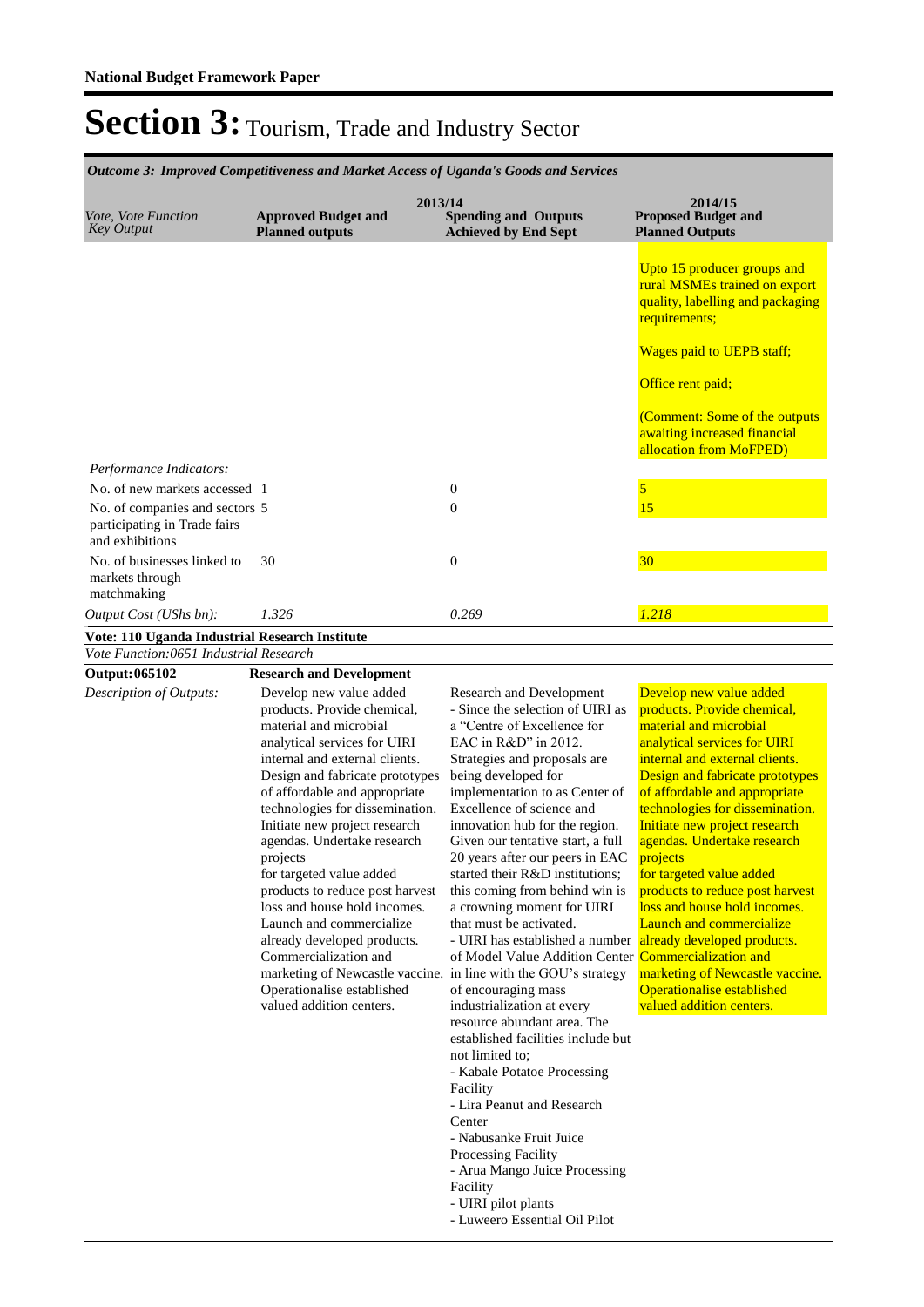**Spending and Outputs Achieved by End Sept Approved Budget and Planned outputs Proposed Budget and Planned Outputs 2013/14** *Vote, Vote Function Key Output* **2014/15** *Outcome 3: Improved Competitiveness and Market Access of Uganda's Goods and Services* Project - Kabale Mushroom Training and Research Center - Busia Meat Packers - Mbarara Winery Processing Facility These facilities aim to serve the country in the following ways: - Demonstration of the benefits of value addition and hence widen awareness and interest in the public. - We envisage a significant reduction in post-harvest loss of agricultural produce. - Act as hubs for knowledge and skills transfer. - In partnership with selected and capable private partners through business incubation develops and commercializes a range of value added products. - Create employment hence discourage rural-urban migration. - Work with Agricultural research institutions in developing and promoting crop varieties and animal breeds suitable for high value products and promoting crop varieties and animal breeds suitable for high value products. - The UIRI Essential Oil Pilot Project focuses on the development of the entire value chain. During the pilot several agronomic trial sites have been established to aid in crop selection for the varied agricultural production zones in Uganda. - The essential oil pilot project's establishment phase is platform that is generating data on crop yields, quality, and marketability of essential oils in Uganda. The information from the ongoing pilot will be used for future decisions in rolling out the cultivation and processing of the successful aromatic plant species in the respective agricultural production zones. - The first essential oils were distilled and extracted on 13th September 2013. Samples were then sent to South African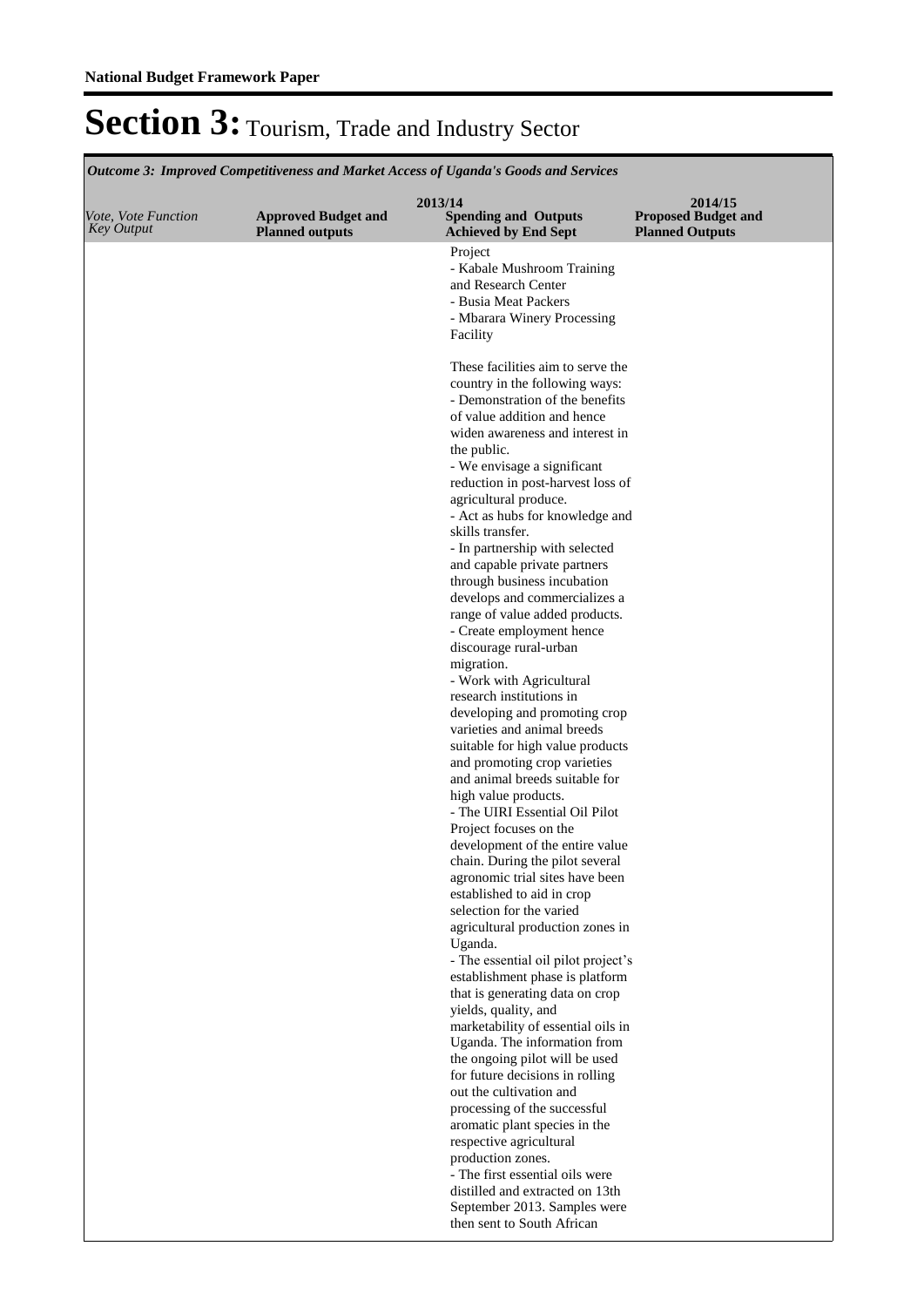*Outcome 3: Improved Competitiveness and Market Access of Uganda's Goods and Services*

| Bureau of Standards (SABS).<br>The results indicate superior<br>compound properties<br>determined & required by the<br>world essential oil market. Up<br>scaling of aromatic plant<br>cultivation of two commercial<br>farmers is underway.<br>- We have setup several<br>industrial models for making<br>paper, cosmetics, bamboo<br>products, value addition to food<br>products (dairy, meat, fruits and<br>vegetables, bakery etc)<br>- Production of a thermo-stable<br>vaccine for Newcastle disease in<br>poultry is for market trail and<br>promotion. The market pilot is<br>being conducted in twelve<br>districts' in eastern Uganda.<br>Plans for commercialization<br>and establishment of a vaccine<br>plant is underway<br>- UIRI has capacity for<br>fabrication of technologies for<br>post-harvest agro-processing.<br>Examples include; threshing<br>machines, shellers, graters,<br>multinutrient animal feed<br>processing machines, essential<br>oils extractors, coffee wet<br>processing equipment, soap<br>processing lines, etc<br>- UIRI is in production of a<br>variety of electronic<br>equipments. At UIRI<br>Instrumentation Divisions'<br>Design and Printed Circuit<br>Board (PCB) laboratories<br>electronic equipments such as<br>inverters, power stabilizers,<br>power supply units, moisture<br>meters, agricultural<br>technologies, biomedical<br>equipments etc are being<br>produced.<br>- Development of new products:<br>Agricultural products such as<br>fish, vegetables, peanuts,<br>mushroom, honey, soya,<br>ground nuts, milk, millet, irish<br>potatoes, fruits, carrots,<br>mangoes among others are<br>turned into juice, jam, sauce,<br>nectar, energy bars, dried fruits<br>and other vegetable products.<br>Procurement of materials,<br>Bench marking and prototyping.<br>Product quality evaluation, | Vote, Vote Function<br><b>Key Output</b> | <b>Approved Budget and</b><br><b>Planned outputs</b> | 2013/14<br><b>Spending and Outputs</b><br><b>Achieved by End Sept</b> | 2014/15<br><b>Proposed Budget and</b><br><b>Planned Outputs</b> |
|-----------------------------------------------------------------------------------------------------------------------------------------------------------------------------------------------------------------------------------------------------------------------------------------------------------------------------------------------------------------------------------------------------------------------------------------------------------------------------------------------------------------------------------------------------------------------------------------------------------------------------------------------------------------------------------------------------------------------------------------------------------------------------------------------------------------------------------------------------------------------------------------------------------------------------------------------------------------------------------------------------------------------------------------------------------------------------------------------------------------------------------------------------------------------------------------------------------------------------------------------------------------------------------------------------------------------------------------------------------------------------------------------------------------------------------------------------------------------------------------------------------------------------------------------------------------------------------------------------------------------------------------------------------------------------------------------------------------------------------------------------------------------------------------------------------------------------------------------------------------|------------------------------------------|------------------------------------------------------|-----------------------------------------------------------------------|-----------------------------------------------------------------|
|                                                                                                                                                                                                                                                                                                                                                                                                                                                                                                                                                                                                                                                                                                                                                                                                                                                                                                                                                                                                                                                                                                                                                                                                                                                                                                                                                                                                                                                                                                                                                                                                                                                                                                                                                                                                                                                                 |                                          |                                                      |                                                                       |                                                                 |
|                                                                                                                                                                                                                                                                                                                                                                                                                                                                                                                                                                                                                                                                                                                                                                                                                                                                                                                                                                                                                                                                                                                                                                                                                                                                                                                                                                                                                                                                                                                                                                                                                                                                                                                                                                                                                                                                 |                                          |                                                      |                                                                       |                                                                 |
|                                                                                                                                                                                                                                                                                                                                                                                                                                                                                                                                                                                                                                                                                                                                                                                                                                                                                                                                                                                                                                                                                                                                                                                                                                                                                                                                                                                                                                                                                                                                                                                                                                                                                                                                                                                                                                                                 |                                          |                                                      |                                                                       |                                                                 |
|                                                                                                                                                                                                                                                                                                                                                                                                                                                                                                                                                                                                                                                                                                                                                                                                                                                                                                                                                                                                                                                                                                                                                                                                                                                                                                                                                                                                                                                                                                                                                                                                                                                                                                                                                                                                                                                                 |                                          |                                                      |                                                                       |                                                                 |
|                                                                                                                                                                                                                                                                                                                                                                                                                                                                                                                                                                                                                                                                                                                                                                                                                                                                                                                                                                                                                                                                                                                                                                                                                                                                                                                                                                                                                                                                                                                                                                                                                                                                                                                                                                                                                                                                 |                                          |                                                      |                                                                       |                                                                 |
|                                                                                                                                                                                                                                                                                                                                                                                                                                                                                                                                                                                                                                                                                                                                                                                                                                                                                                                                                                                                                                                                                                                                                                                                                                                                                                                                                                                                                                                                                                                                                                                                                                                                                                                                                                                                                                                                 |                                          |                                                      |                                                                       |                                                                 |
|                                                                                                                                                                                                                                                                                                                                                                                                                                                                                                                                                                                                                                                                                                                                                                                                                                                                                                                                                                                                                                                                                                                                                                                                                                                                                                                                                                                                                                                                                                                                                                                                                                                                                                                                                                                                                                                                 |                                          |                                                      |                                                                       |                                                                 |
|                                                                                                                                                                                                                                                                                                                                                                                                                                                                                                                                                                                                                                                                                                                                                                                                                                                                                                                                                                                                                                                                                                                                                                                                                                                                                                                                                                                                                                                                                                                                                                                                                                                                                                                                                                                                                                                                 |                                          |                                                      |                                                                       |                                                                 |
|                                                                                                                                                                                                                                                                                                                                                                                                                                                                                                                                                                                                                                                                                                                                                                                                                                                                                                                                                                                                                                                                                                                                                                                                                                                                                                                                                                                                                                                                                                                                                                                                                                                                                                                                                                                                                                                                 |                                          |                                                      |                                                                       |                                                                 |
|                                                                                                                                                                                                                                                                                                                                                                                                                                                                                                                                                                                                                                                                                                                                                                                                                                                                                                                                                                                                                                                                                                                                                                                                                                                                                                                                                                                                                                                                                                                                                                                                                                                                                                                                                                                                                                                                 |                                          |                                                      |                                                                       |                                                                 |
|                                                                                                                                                                                                                                                                                                                                                                                                                                                                                                                                                                                                                                                                                                                                                                                                                                                                                                                                                                                                                                                                                                                                                                                                                                                                                                                                                                                                                                                                                                                                                                                                                                                                                                                                                                                                                                                                 |                                          |                                                      |                                                                       |                                                                 |
|                                                                                                                                                                                                                                                                                                                                                                                                                                                                                                                                                                                                                                                                                                                                                                                                                                                                                                                                                                                                                                                                                                                                                                                                                                                                                                                                                                                                                                                                                                                                                                                                                                                                                                                                                                                                                                                                 |                                          |                                                      |                                                                       |                                                                 |
|                                                                                                                                                                                                                                                                                                                                                                                                                                                                                                                                                                                                                                                                                                                                                                                                                                                                                                                                                                                                                                                                                                                                                                                                                                                                                                                                                                                                                                                                                                                                                                                                                                                                                                                                                                                                                                                                 |                                          |                                                      |                                                                       |                                                                 |
|                                                                                                                                                                                                                                                                                                                                                                                                                                                                                                                                                                                                                                                                                                                                                                                                                                                                                                                                                                                                                                                                                                                                                                                                                                                                                                                                                                                                                                                                                                                                                                                                                                                                                                                                                                                                                                                                 |                                          |                                                      |                                                                       |                                                                 |
|                                                                                                                                                                                                                                                                                                                                                                                                                                                                                                                                                                                                                                                                                                                                                                                                                                                                                                                                                                                                                                                                                                                                                                                                                                                                                                                                                                                                                                                                                                                                                                                                                                                                                                                                                                                                                                                                 |                                          |                                                      |                                                                       |                                                                 |
|                                                                                                                                                                                                                                                                                                                                                                                                                                                                                                                                                                                                                                                                                                                                                                                                                                                                                                                                                                                                                                                                                                                                                                                                                                                                                                                                                                                                                                                                                                                                                                                                                                                                                                                                                                                                                                                                 |                                          |                                                      |                                                                       |                                                                 |
|                                                                                                                                                                                                                                                                                                                                                                                                                                                                                                                                                                                                                                                                                                                                                                                                                                                                                                                                                                                                                                                                                                                                                                                                                                                                                                                                                                                                                                                                                                                                                                                                                                                                                                                                                                                                                                                                 |                                          |                                                      |                                                                       |                                                                 |
|                                                                                                                                                                                                                                                                                                                                                                                                                                                                                                                                                                                                                                                                                                                                                                                                                                                                                                                                                                                                                                                                                                                                                                                                                                                                                                                                                                                                                                                                                                                                                                                                                                                                                                                                                                                                                                                                 |                                          |                                                      |                                                                       |                                                                 |
|                                                                                                                                                                                                                                                                                                                                                                                                                                                                                                                                                                                                                                                                                                                                                                                                                                                                                                                                                                                                                                                                                                                                                                                                                                                                                                                                                                                                                                                                                                                                                                                                                                                                                                                                                                                                                                                                 |                                          |                                                      |                                                                       |                                                                 |
|                                                                                                                                                                                                                                                                                                                                                                                                                                                                                                                                                                                                                                                                                                                                                                                                                                                                                                                                                                                                                                                                                                                                                                                                                                                                                                                                                                                                                                                                                                                                                                                                                                                                                                                                                                                                                                                                 |                                          |                                                      |                                                                       |                                                                 |
|                                                                                                                                                                                                                                                                                                                                                                                                                                                                                                                                                                                                                                                                                                                                                                                                                                                                                                                                                                                                                                                                                                                                                                                                                                                                                                                                                                                                                                                                                                                                                                                                                                                                                                                                                                                                                                                                 |                                          |                                                      |                                                                       |                                                                 |
|                                                                                                                                                                                                                                                                                                                                                                                                                                                                                                                                                                                                                                                                                                                                                                                                                                                                                                                                                                                                                                                                                                                                                                                                                                                                                                                                                                                                                                                                                                                                                                                                                                                                                                                                                                                                                                                                 |                                          |                                                      |                                                                       |                                                                 |
|                                                                                                                                                                                                                                                                                                                                                                                                                                                                                                                                                                                                                                                                                                                                                                                                                                                                                                                                                                                                                                                                                                                                                                                                                                                                                                                                                                                                                                                                                                                                                                                                                                                                                                                                                                                                                                                                 |                                          |                                                      |                                                                       |                                                                 |
|                                                                                                                                                                                                                                                                                                                                                                                                                                                                                                                                                                                                                                                                                                                                                                                                                                                                                                                                                                                                                                                                                                                                                                                                                                                                                                                                                                                                                                                                                                                                                                                                                                                                                                                                                                                                                                                                 |                                          |                                                      |                                                                       |                                                                 |
|                                                                                                                                                                                                                                                                                                                                                                                                                                                                                                                                                                                                                                                                                                                                                                                                                                                                                                                                                                                                                                                                                                                                                                                                                                                                                                                                                                                                                                                                                                                                                                                                                                                                                                                                                                                                                                                                 |                                          |                                                      |                                                                       |                                                                 |
|                                                                                                                                                                                                                                                                                                                                                                                                                                                                                                                                                                                                                                                                                                                                                                                                                                                                                                                                                                                                                                                                                                                                                                                                                                                                                                                                                                                                                                                                                                                                                                                                                                                                                                                                                                                                                                                                 |                                          |                                                      |                                                                       |                                                                 |
|                                                                                                                                                                                                                                                                                                                                                                                                                                                                                                                                                                                                                                                                                                                                                                                                                                                                                                                                                                                                                                                                                                                                                                                                                                                                                                                                                                                                                                                                                                                                                                                                                                                                                                                                                                                                                                                                 |                                          |                                                      |                                                                       |                                                                 |
|                                                                                                                                                                                                                                                                                                                                                                                                                                                                                                                                                                                                                                                                                                                                                                                                                                                                                                                                                                                                                                                                                                                                                                                                                                                                                                                                                                                                                                                                                                                                                                                                                                                                                                                                                                                                                                                                 |                                          |                                                      |                                                                       |                                                                 |
|                                                                                                                                                                                                                                                                                                                                                                                                                                                                                                                                                                                                                                                                                                                                                                                                                                                                                                                                                                                                                                                                                                                                                                                                                                                                                                                                                                                                                                                                                                                                                                                                                                                                                                                                                                                                                                                                 |                                          |                                                      |                                                                       |                                                                 |
|                                                                                                                                                                                                                                                                                                                                                                                                                                                                                                                                                                                                                                                                                                                                                                                                                                                                                                                                                                                                                                                                                                                                                                                                                                                                                                                                                                                                                                                                                                                                                                                                                                                                                                                                                                                                                                                                 |                                          |                                                      |                                                                       |                                                                 |
|                                                                                                                                                                                                                                                                                                                                                                                                                                                                                                                                                                                                                                                                                                                                                                                                                                                                                                                                                                                                                                                                                                                                                                                                                                                                                                                                                                                                                                                                                                                                                                                                                                                                                                                                                                                                                                                                 |                                          |                                                      |                                                                       |                                                                 |
|                                                                                                                                                                                                                                                                                                                                                                                                                                                                                                                                                                                                                                                                                                                                                                                                                                                                                                                                                                                                                                                                                                                                                                                                                                                                                                                                                                                                                                                                                                                                                                                                                                                                                                                                                                                                                                                                 |                                          |                                                      |                                                                       |                                                                 |
|                                                                                                                                                                                                                                                                                                                                                                                                                                                                                                                                                                                                                                                                                                                                                                                                                                                                                                                                                                                                                                                                                                                                                                                                                                                                                                                                                                                                                                                                                                                                                                                                                                                                                                                                                                                                                                                                 |                                          |                                                      |                                                                       |                                                                 |
|                                                                                                                                                                                                                                                                                                                                                                                                                                                                                                                                                                                                                                                                                                                                                                                                                                                                                                                                                                                                                                                                                                                                                                                                                                                                                                                                                                                                                                                                                                                                                                                                                                                                                                                                                                                                                                                                 |                                          |                                                      | Recipe adjustment, Trial                                              |                                                                 |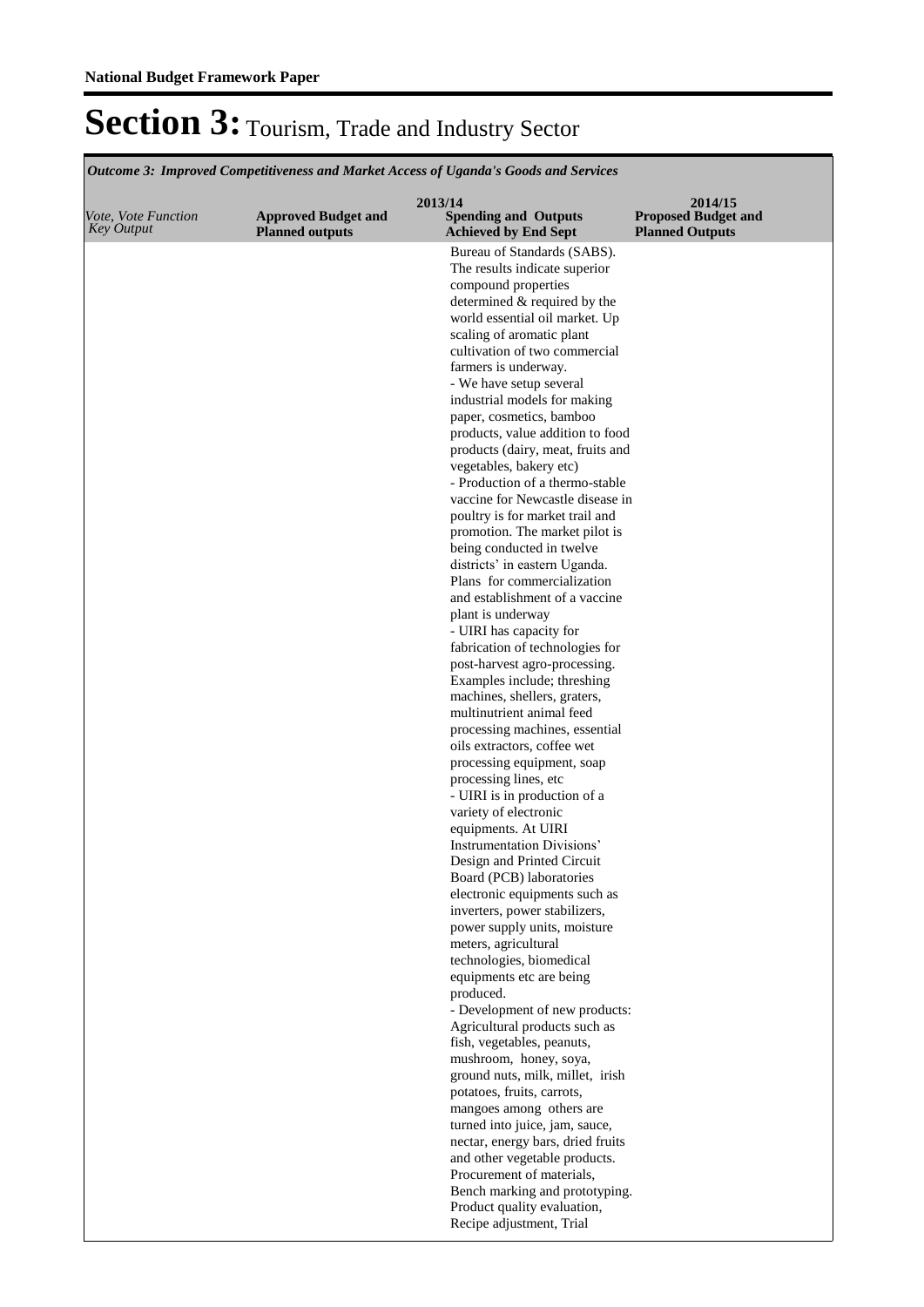Section 3: Tourism, Trade and Industry Sector **Spending and Outputs Achieved by End Sept Approved Budget and Planned outputs Proposed Budget and Planned Outputs 2013/14** *Vote, Vote Function Key Output* **2014/15** *Outcome 3: Improved Competitiveness and Market Access of Uganda's Goods and Services* production and market testing for process and product refinement are under way. - Research and development of domestication and production of Agaricus (white button) mushroom species in Uganda is ongoing. The major objectives of this research are, Indentify the most consumed Agaricus species from the wild in Uganda, Optimization of conditions for the cultivation of the edible Agaricus species in Uganda, Determination of the quantitative composition of the substrate for optimal growth of Agaricus Species on artificial medium in the tropics since it is mostly grown in countries with winter seasons. Establish UIRI as the storage bank of all data and mushroom seeds/spawn of all the different mushroom varieties in Uganda - Research and Product development and process standardization on value addition to chilies to produce Chilli oil has been completed. - Product development, product analysis, nutritional profiling, Process design & standardization, equipment selection and package design for canned Bushere is ongoing - Research on value addition to Ginger to develop Ginger oil and Ginger jam is underway. Product development & process standardization have been completed however shelf life study of canned Bushere is still ongoing. - UIRI's Chemistry Laboratory

is one of the best laboratory providing testing facilities to food scientists, researchers, exporters, manufacturers, pharmacists and the general public. It continues to support research and innovation within the institute by availing testing services. Offer high quality product development and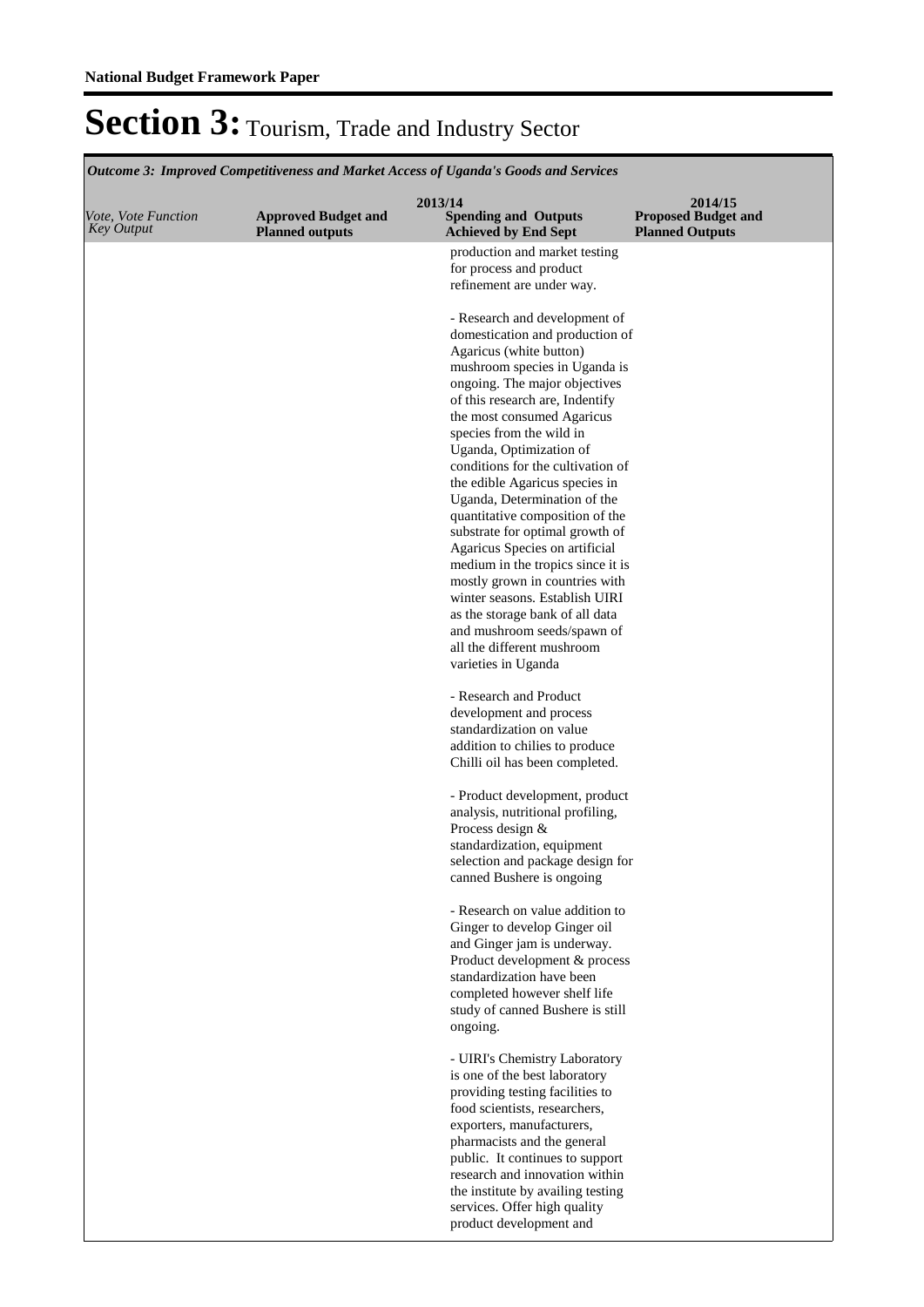**Spending and Outputs Achieved by End Sept Approved Budget and Planned outputs Proposed Budget and Planned Outputs 2013/14** *Vote, Vote Function Key Output* **2014/15** *Outcome 3: Improved Competitiveness and Market Access of Uganda's Goods and Services* material analytical services to the private sector. It is also involved in characterization of Uganda's indigenous food products. (Vegetables-dodo, nakatti, ensugga, Biden pilosa (black jack), tumeric). - The chemistry laboratory carried out analysis of 205 samples from different clients - The chemistry laboratory undertook the analysis of Vitamin A in fortified foods on the Ugandan Market. Certificates of analysis were issued. - Research and development of mango fruit juice at Nile Natural Fruit Products- Arua is complete awaiting commercialization - The chemistry laboratory is developing high value industrial products such as sodium silicate purification. Describe chemical products technologies. - The chemistry laboratory provided support to product and technology development studies by private sector actors in food, mineral, and pharmaceutical industries. - The Microbiology laboratory continues to promote quality of products and processes aimed at ensuring compliance to the stringent market quality requirements both nationally and internationally. Through offering analytical services both in - house and to industry; which involves routine microbiological tests, targeted factory audits and advisory services. - The Institute has gained capacity to undertake and develop successful cosmetic production. Examples include Amagara Skin Care Products and Devia Skin Care Products. The cosmetic products are produced for different target market segments. - Products examined microbiologically are: water (potable and for other uses),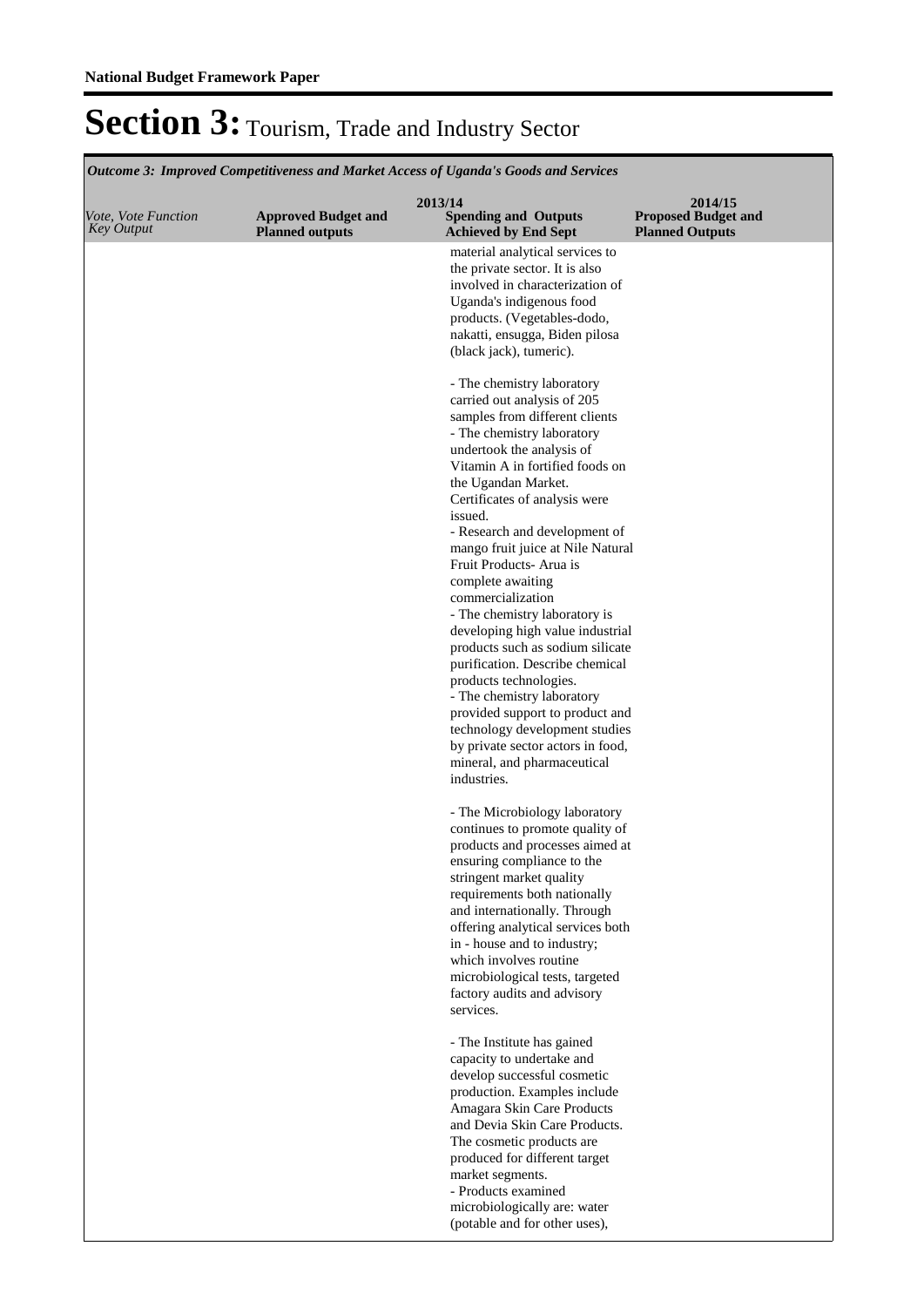*Outcome 3: Improved Competitiveness and Market Access of Uganda's Goods and Services*

| Vote, Vote Function<br><b>Key Output</b> | <b>Approved Budget and</b><br><b>Planned outputs</b> | 2013/14<br><b>Spending and Outputs</b><br><b>Achieved by End Sept</b> | 2014/15<br><b>Proposed Budget and</b><br><b>Planned Outputs</b> |
|------------------------------------------|------------------------------------------------------|-----------------------------------------------------------------------|-----------------------------------------------------------------|
|                                          |                                                      | beverages, foods & feeds and                                          |                                                                 |
|                                          |                                                      | non-food items like cosmetics<br>- The Microbiology laboratory        |                                                                 |
|                                          |                                                      | aims to bridge the traditional                                        |                                                                 |
|                                          |                                                      | and modern knowledge systems                                          |                                                                 |
|                                          |                                                      | within the innovation system.                                         |                                                                 |
|                                          |                                                      | To obtain information on the<br>traditional innovation systems        |                                                                 |
|                                          |                                                      | or knowledge systems. To                                              |                                                                 |
|                                          |                                                      | obtain information on                                                 |                                                                 |
|                                          |                                                      | traditional mechanisms of                                             |                                                                 |
|                                          |                                                      | innovation and technology<br>transfer. To determine                   |                                                                 |
|                                          |                                                      | innovation trends and the                                             |                                                                 |
|                                          |                                                      | factors influencing them. To                                          |                                                                 |
|                                          |                                                      | develop modalities for                                                |                                                                 |
|                                          |                                                      | institutionalizing traditional<br>innovation systems in the           |                                                                 |
|                                          |                                                      | context of a Modern Incubator                                         |                                                                 |
|                                          |                                                      | Research and Development                                              |                                                                 |
|                                          |                                                      | Agency (UIRI). Undertake                                              |                                                                 |
|                                          |                                                      | scientific verification of the<br>efficacy of selected herbal         |                                                                 |
|                                          |                                                      | remedies                                                              |                                                                 |
|                                          |                                                      | - Physical chemical                                                   |                                                                 |
|                                          |                                                      | characterization of the bark of                                       |                                                                 |
|                                          |                                                      | the ficus tree.                                                       |                                                                 |
|                                          |                                                      | - There is undergoing research<br>and development of biosensor        |                                                                 |
|                                          |                                                      | for detection of Aflatoxin b1 in                                      |                                                                 |
|                                          |                                                      | cassava flour.                                                        |                                                                 |
|                                          |                                                      | - Natural Product Research on is                                      |                                                                 |
|                                          |                                                      | currently under way aimed at<br>developing cancer chemo-              |                                                                 |
|                                          |                                                      | preventive agents, -cholesterol                                       |                                                                 |
|                                          |                                                      | lowering agent, weight loss                                           |                                                                 |
|                                          |                                                      | products, anti-oxidants, anti-                                        |                                                                 |
|                                          |                                                      | inflammatory agents, wound<br>healing products, detoxifiers.          |                                                                 |
|                                          |                                                      |                                                                       |                                                                 |
|                                          |                                                      | - The Instrumentation Unit at                                         |                                                                 |
|                                          |                                                      | UIRI is involved in developing                                        |                                                                 |
|                                          |                                                      | <b>Biomedical Monitoring System</b><br>device used to measure heart   |                                                                 |
|                                          |                                                      | rate in beats per minute (BPM)                                        |                                                                 |
|                                          |                                                      | and Blood Oxygen saturation                                           |                                                                 |
|                                          |                                                      | $(SPO2)$ .<br>- Development of                                        |                                                                 |
|                                          |                                                      | microcontroller based physics                                         |                                                                 |
|                                          |                                                      | lab equipment. Incorporation of                                       |                                                                 |
|                                          |                                                      | intelligence in exiting                                               |                                                                 |
|                                          |                                                      | equipment.<br>- Intravenous (IV) Automated                            |                                                                 |
|                                          |                                                      | Regulator device used to                                              |                                                                 |
|                                          |                                                      | automatically monitor and                                             |                                                                 |
|                                          |                                                      | regulate intravenous drug                                             |                                                                 |
|                                          |                                                      | delivery                                                              |                                                                 |
|                                          |                                                      | - Indoor/Outdoor Automatic<br>Lighting Control System -               |                                                                 |
|                                          |                                                      |                                                                       |                                                                 |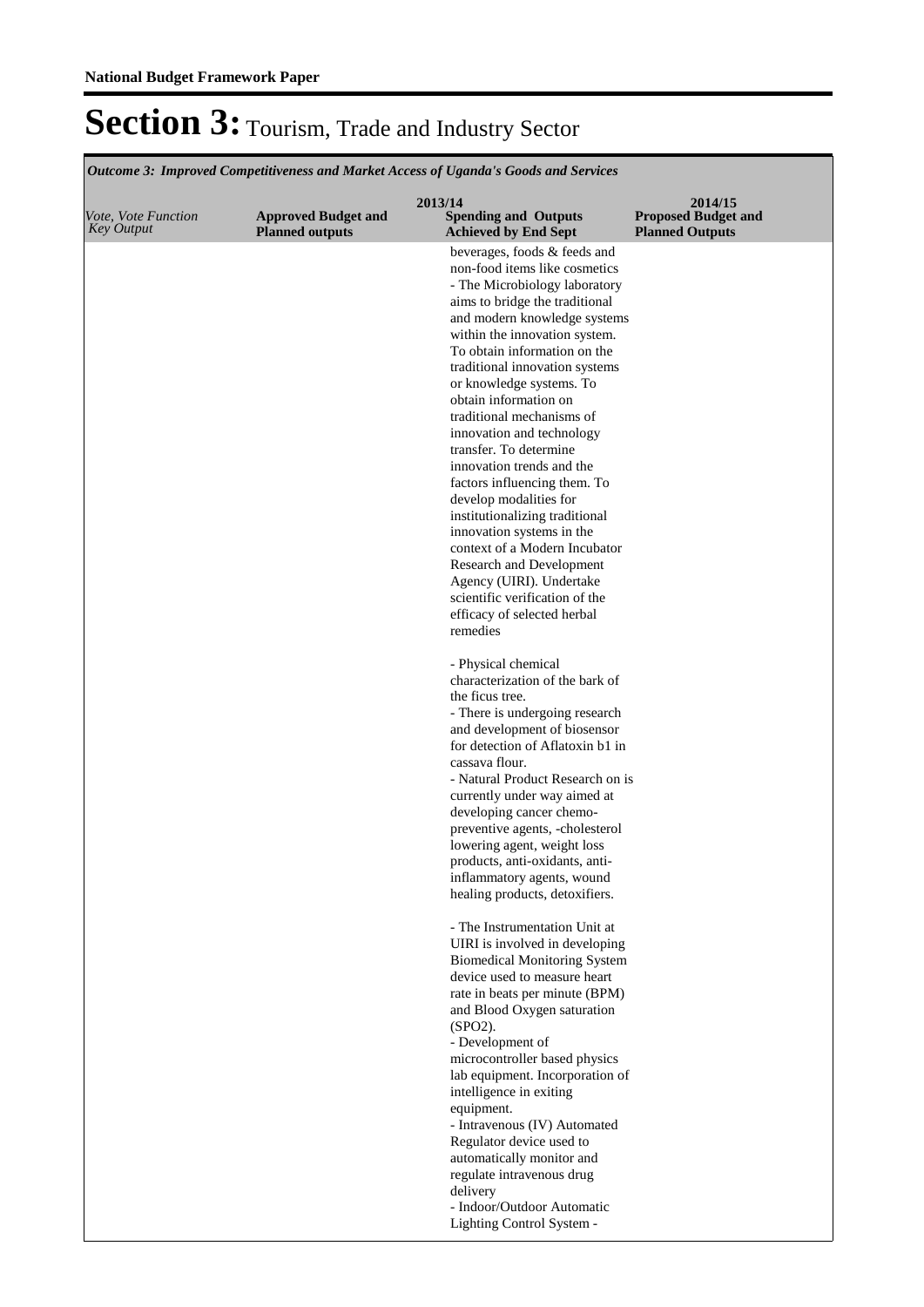*Outcome 3: Improved Competitiveness and Market Access of Uganda's Goods and Services*

|                                          |                                                      | 2013/14                                                           | 2014/15                                              |
|------------------------------------------|------------------------------------------------------|-------------------------------------------------------------------|------------------------------------------------------|
| Vote, Vote Function<br><b>Key Output</b> | <b>Approved Budget and</b><br><b>Planned outputs</b> | <b>Spending and Outputs</b><br><b>Achieved by End Sept</b>        | <b>Proposed Budget and</b><br><b>Planned Outputs</b> |
|                                          |                                                      | device used to automatically                                      |                                                      |
|                                          |                                                      | turn on/off light to save energy<br>- Finger Print based Security |                                                      |
|                                          |                                                      | System- microcontroller based                                     |                                                      |
|                                          |                                                      | project that uses fingerprint                                     |                                                      |
|                                          |                                                      | authentication to grant access to                                 |                                                      |
|                                          |                                                      | registered users                                                  |                                                      |
|                                          |                                                      | - Design and production of<br>microcontroller based systems       |                                                      |
|                                          |                                                      | and products                                                      |                                                      |
|                                          |                                                      | - Automated Solar Tracking                                        |                                                      |
|                                          |                                                      | System – optimizes the                                            |                                                      |
|                                          |                                                      | absorption of sun rays through                                    |                                                      |
|                                          |                                                      | an electro-mechanical system                                      |                                                      |
|                                          |                                                      | that follows the movement of<br>the sun.                          |                                                      |
|                                          |                                                      | - Autonomous Plant Health                                         |                                                      |
|                                          |                                                      | Sensor System - device used to                                    |                                                      |
|                                          |                                                      | monitor principle parameters in                                   |                                                      |
|                                          |                                                      | and around a plant                                                |                                                      |
|                                          |                                                      | (gardens/farms)                                                   |                                                      |
|                                          |                                                      | - Strengthening linkages                                          |                                                      |
|                                          |                                                      | between traditional and modern<br>knowledge systems for social    |                                                      |
|                                          |                                                      | inclusion.                                                        |                                                      |
|                                          |                                                      | Under the Ceramics, Material                                      |                                                      |
|                                          |                                                      | and Mineral beneficiation                                         |                                                      |
|                                          |                                                      | department, the following were                                    |                                                      |
|                                          |                                                      | undertaken during Q1;<br>- 5 mineral samples from clients         |                                                      |
|                                          |                                                      | were analyzed for Mineral                                         |                                                      |
|                                          |                                                      | Physical property tests and                                       |                                                      |
|                                          |                                                      | Material performance. Chemical                                    |                                                      |
|                                          |                                                      | analysis & project reports were                                   |                                                      |
|                                          |                                                      | compiled and certificates were                                    |                                                      |
|                                          |                                                      | issued.<br>- 5 final product tests were                           |                                                      |
|                                          |                                                      | carried out for Dustless chalk                                    |                                                      |
|                                          |                                                      | and the Low firing glaze                                          |                                                      |
|                                          |                                                      | developed was successfully                                        |                                                      |
|                                          |                                                      | tested. Processed Glazed &                                        |                                                      |
|                                          |                                                      | chalk were packaged. Testing of<br>other developed products       |                                                      |
|                                          |                                                      | include Porcelain, Red Oxide                                      |                                                      |
|                                          |                                                      | and Tile adhesives                                                |                                                      |
|                                          |                                                      | - 3 analytical tests on the raw                                   |                                                      |
|                                          |                                                      | materials to establish the right                                  |                                                      |
|                                          |                                                      | body formulations were                                            |                                                      |
|                                          |                                                      | conducted. Product<br>formulations were successfully              |                                                      |
|                                          |                                                      | obtained.                                                         |                                                      |
|                                          |                                                      | - 5 raw material sources were                                     |                                                      |
|                                          |                                                      | established and generate                                          |                                                      |
|                                          |                                                      | scientific data about the raw                                     |                                                      |
|                                          |                                                      | material properties were<br>acquired by data analysis.            |                                                      |
|                                          |                                                      | Research for project design and                                   |                                                      |
|                                          |                                                      | formulation are underway.                                         |                                                      |
| Performance Indicators:                  |                                                      |                                                                   |                                                      |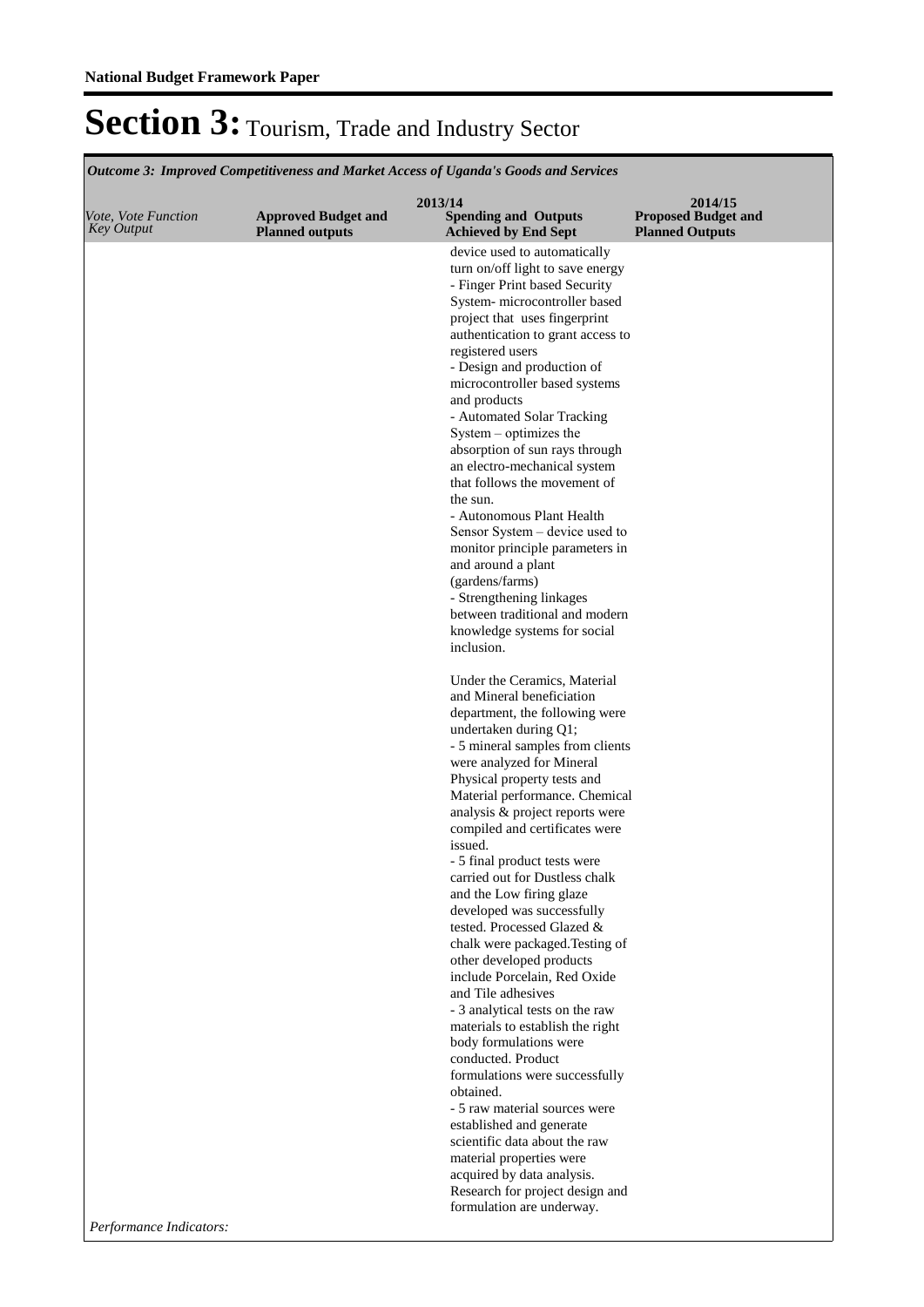| Outcome 3: Improved Competitiveness and Market Access of Uganda's Goods and Services                                                       |                                                                                                              |                                                                                                       |                                                                                        |  |  |
|--------------------------------------------------------------------------------------------------------------------------------------------|--------------------------------------------------------------------------------------------------------------|-------------------------------------------------------------------------------------------------------|----------------------------------------------------------------------------------------|--|--|
| Vote, Vote Function<br><b>Key Output</b>                                                                                                   | 2013/14<br><b>Approved Budget and</b><br><b>Planned outputs</b>                                              | <b>Spending and Outputs</b><br><b>Achieved by End Sept</b>                                            | 2014/15<br><b>Proposed Budget and</b><br><b>Planned Outputs</b>                        |  |  |
| No. of research projects<br>undertaken to increase<br>targeted value additon for<br>rural industralisation to<br>reduce post harvest loss. | 30                                                                                                           | 8                                                                                                     | 35                                                                                     |  |  |
| No. of research projects<br>initiated and underway                                                                                         | 50                                                                                                           | 12                                                                                                    | 55                                                                                     |  |  |
| No. of new innovations and<br>value added products<br>developed                                                                            | 45                                                                                                           | 15                                                                                                    | 50                                                                                     |  |  |
| Output Cost (UShs bn):                                                                                                                     | 1.872                                                                                                        | 0.491                                                                                                 | 1.672                                                                                  |  |  |
| Vote: 154 Uganda National Bureau of Standards                                                                                              |                                                                                                              |                                                                                                       |                                                                                        |  |  |
|                                                                                                                                            | Vote Function:0652 Quality Assurance and Standards Development                                               |                                                                                                       |                                                                                        |  |  |
| Output: 065202                                                                                                                             | <b>Development of Standards</b>                                                                              |                                                                                                       |                                                                                        |  |  |
| Description of Outputs:                                                                                                                    | 165 standards developed by<br><b>UNBS</b> Standards department<br>which is located in Kanjokya-<br>Kamwokya. | 4 standards developed by UNBS<br>Standards department which is<br>located in Kanjokya-<br>Kamwokya.   | 120 standards developed,<br>harmonized and adopted.                                    |  |  |
|                                                                                                                                            | 75 standards Harmonised by<br>UNBS standards department<br>which is located in Kanjokya<br>,Kamwokya.        | 73 standards Harmonised by<br>UNBS standards department<br>which is located in Kanjokya<br>,Kamwokya. |                                                                                        |  |  |
|                                                                                                                                            | Promote at least 10 standards                                                                                | Promote at least 20 standards                                                                         |                                                                                        |  |  |
| Performance Indicators:                                                                                                                    |                                                                                                              |                                                                                                       |                                                                                        |  |  |
| No. of standards harmonized                                                                                                                |                                                                                                              | 73                                                                                                    | 120                                                                                    |  |  |
| No. of standards developed                                                                                                                 |                                                                                                              | $\overline{4}$                                                                                        | 120                                                                                    |  |  |
| Output Cost (UShs bn):                                                                                                                     | 0.257                                                                                                        | 0.000                                                                                                 | 0.204                                                                                  |  |  |
| Output: 065203                                                                                                                             | <b>Quality Assurance of goods &amp; Lab Testing</b>                                                          |                                                                                                       |                                                                                        |  |  |
| Description of Outputs:                                                                                                                    | <b>Under Quality Assurance</b><br>department key outputs are as<br>below                                     | <b>Under Quality Assurance</b><br>department key outputs are as<br>below                              | <b>Under Quality Assurance</b><br>department key outputs are as<br>below               |  |  |
|                                                                                                                                            | 260 Product certification (Q<br>Mark) permits issued to Large<br>companies                                   | 97 Product certification (Q)<br>Mark) permits issued<br>32 Product certification (S                   | <b>500 Product certification</b><br><b>Permits</b> issued<br>20 Systems permits issued |  |  |
|                                                                                                                                            | 40 Product certification (Q<br>Mark) permits issued to SMEs                                                  | Mark) permits issued<br>10 System certification permits                                               | 1,000 market inspections<br>conducted                                                  |  |  |
|                                                                                                                                            | 120 Product certification (S<br>Mark) permits issued                                                         | issued<br>1 Regional harmonisation of QA outputs are as below                                         | <b>Under Quality Import</b><br><b>Inspections department key</b>                       |  |  |
|                                                                                                                                            | 40 System certification permits<br>issued                                                                    | activities meetings                                                                                   | 50,000 import consignments                                                             |  |  |
|                                                                                                                                            | 40 Surveillance audits for<br>compliance                                                                     | 172 Consumer product safety<br>(market) inspections                                                   | inspected.<br><b>Under Testing department key</b>                                      |  |  |
|                                                                                                                                            | 8 Sector specific<br>seminars/workshops/meetings<br>(sum)                                                    | <b>Under Quality Import</b><br>Inspections department key<br>outputs are as below                     | outputs are as below<br>7,200 samples tested by UNBS<br>Testing department in nakawa   |  |  |
|                                                                                                                                            | 4 Regional harmonisation of QA inspected.<br>activities meetings                                             | 10,313 import consignments                                                                            | head office<br>24 Proficiency tests samples                                            |  |  |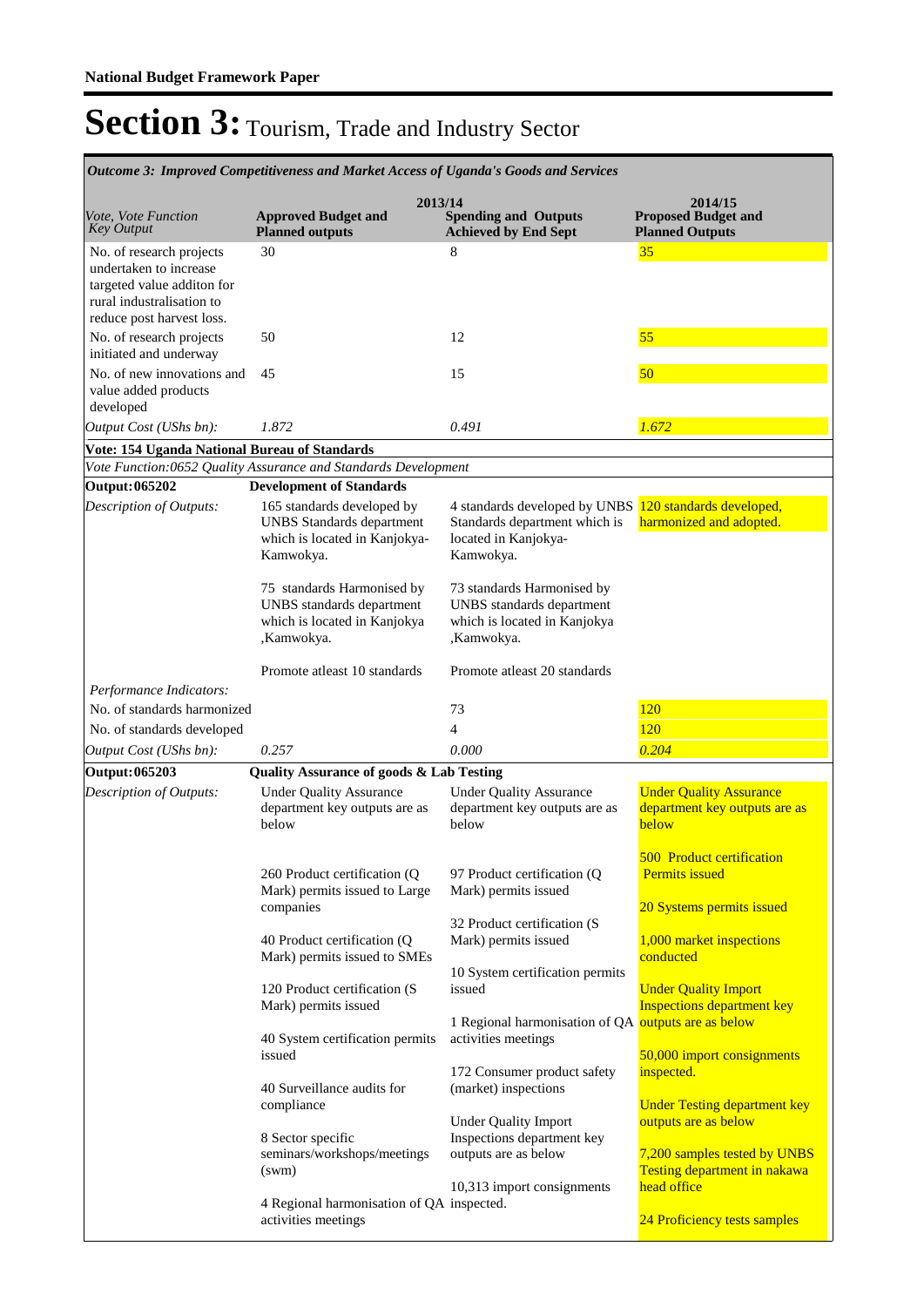|                                                    | Outcome 3: Improved Competitiveness and Market Access of Uganda's Goods and Services |                                                                             |                                                                 |
|----------------------------------------------------|--------------------------------------------------------------------------------------|-----------------------------------------------------------------------------|-----------------------------------------------------------------|
| <i>Vote, Vote Function</i><br><b>Key Output</b>    | 2013/14<br><b>Approved Budget and</b><br><b>Planned outputs</b>                      | <b>Spending and Outputs</b><br><b>Achieved by End Sept</b>                  | 2014/15<br><b>Proposed Budget and</b><br><b>Planned Outputs</b> |
|                                                    |                                                                                      | 164 Samples of imported goods                                               | tested                                                          |
|                                                    | 750 Consumer product safety<br>(market) inspections                                  | 125 Consignments of imports<br>verified and cleared under Pre-              | 2 Products for Proficiency<br>testing services                  |
|                                                    | <b>Under Quality Import</b><br>Inspections department key<br>outputs are as below    | <b>Export Verification of</b><br>Conformity (PVOC)                          | 1 more laboratory accredited                                    |
|                                                    | 50,000 import consignments<br>inspected.                                             | 4 Sensitization Seminars on<br><b>PVOC</b>                                  | 2 Labs to maintain accreditation                                |
|                                                    | 800 Samples of imported goods                                                        | 1 Meetings on Regional<br>harmonisation of import<br>inspection regulations |                                                                 |
|                                                    | 500 Consignments of imports<br>verified and cleared under Pre-                       | <b>Under Testing:</b>                                                       |                                                                 |
|                                                    | <b>Export Verification of</b><br>Conformity (PVOC)                                   | 2,174 Samples to be tested.                                                 |                                                                 |
|                                                    | 10 Sensitization Seminars on<br><b>PVOC</b>                                          | Materials laboratory prepared<br>for internal audit.                        |                                                                 |
|                                                    | 8 Meetings on Regional<br>harmonisation of import<br>inspection regulations          | 6 Proficiency Testing samples<br>tested.                                    |                                                                 |
|                                                    | Under Testing department key<br>outputs are as below                                 |                                                                             |                                                                 |
|                                                    | 6000 samples tested by UNBS<br>Testing department in nakawa<br>head office           |                                                                             |                                                                 |
|                                                    | 10 Proficiency tests by testing<br>dept                                              |                                                                             |                                                                 |
|                                                    | 1 more laboratory accredited                                                         |                                                                             |                                                                 |
|                                                    | <b>Under Testing:</b>                                                                |                                                                             |                                                                 |
|                                                    | 6,000 Samples to be tested.                                                          |                                                                             |                                                                 |
|                                                    | Materials and Electrical<br>laboratories to be pre-audited.                          |                                                                             |                                                                 |
|                                                    | 24 Proficiency Testing samples<br>tested.                                            |                                                                             |                                                                 |
|                                                    | Provision of Proficiency Testing<br>services for 2 products.                         |                                                                             |                                                                 |
| Performance Indicators:                            |                                                                                      |                                                                             |                                                                 |
| No. of samples tested                              |                                                                                      | 2174                                                                        | 7200                                                            |
| No. of Products certified<br>No. of imported goods |                                                                                      | 129<br>10313                                                                | 500<br>50000                                                    |
| consignments inspected<br>Output Cost (UShs bn):   | 1.027                                                                                | 0.071                                                                       | 1.009                                                           |
|                                                    |                                                                                      |                                                                             |                                                                 |
| <b>Output: 065204</b><br>Description of Outputs:   | Calibration and verification of equipment<br>Under Legal Metrology:                  | 187,542 instruments for weights<br>and measures verified by Legal           | <b>Under Legal Metrology:</b>                                   |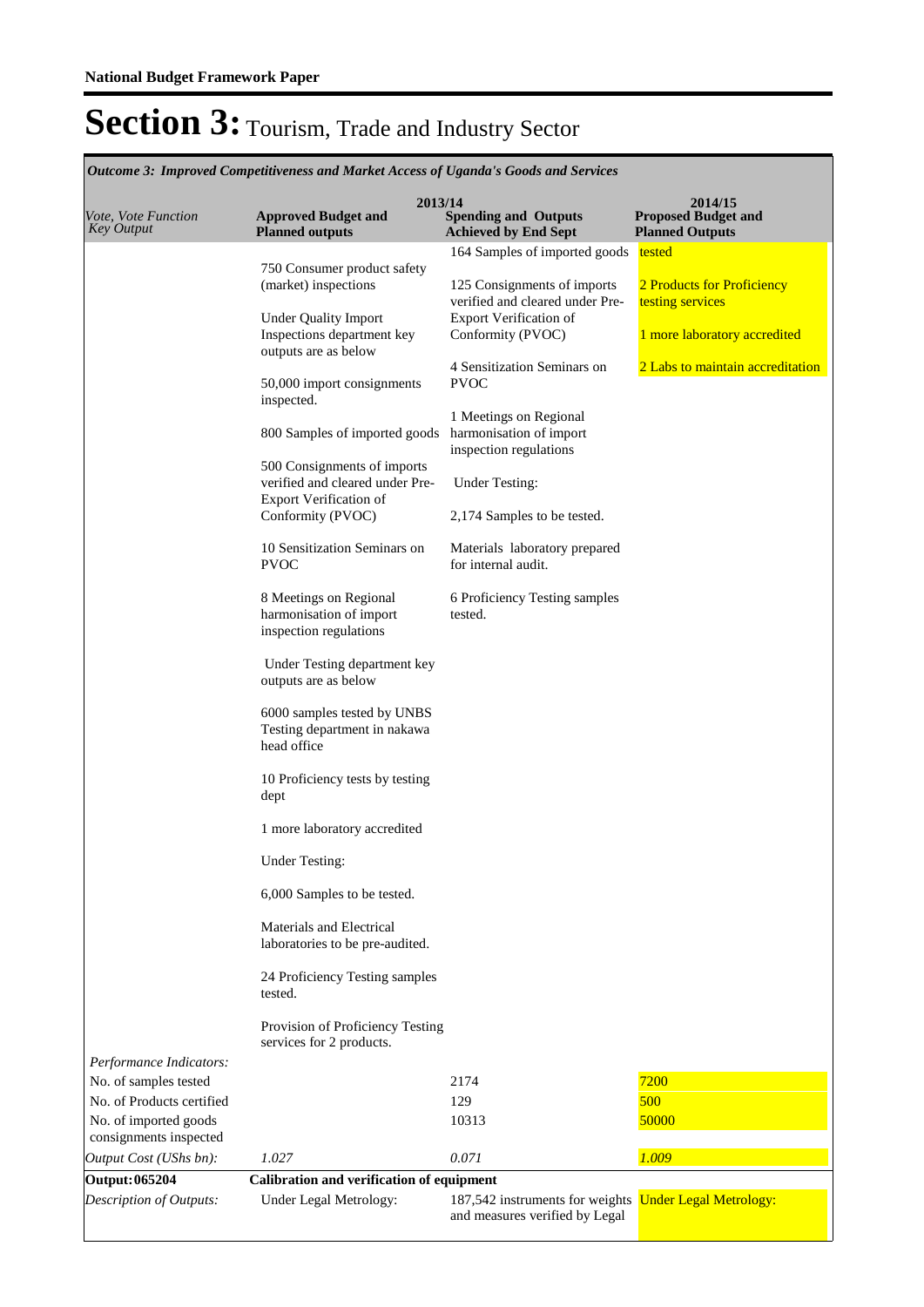|                                                         | ошсоте э. тирготеа сотрепитенезу ана тагкет Access ог оданаа у Gooas ана зегтсез                                          |                                                            |                                                                 |  |  |
|---------------------------------------------------------|---------------------------------------------------------------------------------------------------------------------------|------------------------------------------------------------|-----------------------------------------------------------------|--|--|
| Vote, Vote Function<br><b>Key Output</b>                | 2013/14<br><b>Approved Budget and</b><br><b>Planned outputs</b>                                                           | <b>Spending and Outputs</b><br><b>Achieved by End Sept</b> | 2014/15<br><b>Proposed Budget and</b><br><b>Planned Outputs</b> |  |  |
|                                                         | 537,517 instruments for weights Metrology dept of UNBS.                                                                   |                                                            | 540,000 instruments of weights                                  |  |  |
|                                                         | and measures verified by Legal                                                                                            | Country wide verification tours                            | and measures verified                                           |  |  |
|                                                         | Metrology dept of UNBS.                                                                                                   | and inspections of equipment                               |                                                                 |  |  |
|                                                         | Country wide verification tours                                                                                           | used in trade.                                             | <b>Under National Metrology:</b>                                |  |  |
|                                                         | and inspections of equipment<br>used in trade.<br>651 Inspections of pre-packaged Calibration of 1,800 equipment<br>goods |                                                            |                                                                 |  |  |
|                                                         | 3,360 Inspections of pre-                                                                                                 |                                                            | <b>8 Measurement Inter-</b>                                     |  |  |
|                                                         | packaged goods                                                                                                            | 1 Cases investigated $\&$<br>prosecutions done             | comparisons                                                     |  |  |
|                                                         | 20 Cases investigated &                                                                                                   |                                                            |                                                                 |  |  |
| prosecutions done<br>1 Meetings on Regional             |                                                                                                                           |                                                            |                                                                 |  |  |
|                                                         |                                                                                                                           | harmonisation of Legal                                     | 10 meetings for regional                                        |  |  |
|                                                         | 6 Meetings on Regional<br>harmonisation of Legal                                                                          | Metrology activities                                       | harmonisation of Industrial<br><b>Metrology activities</b>      |  |  |
|                                                         | Metrology activities                                                                                                      | <b>Under National Metrology:</b>                           |                                                                 |  |  |
|                                                         |                                                                                                                           |                                                            |                                                                 |  |  |
|                                                         | <b>Under National Metrology:</b>                                                                                          | Calibration of 238 equipment                               |                                                                 |  |  |
|                                                         | Calibration of 1,790 equipment                                                                                            | 1 Measurement Inter-comparison                             |                                                                 |  |  |
|                                                         | 10 Measurement Inter-<br>comparisons                                                                                      | 2 Meetings on Industrial<br>Metrology activities           |                                                                 |  |  |
|                                                         | 8 Meetings on Industrial<br>Metrology activities                                                                          |                                                            |                                                                 |  |  |
| Performance Indicators:                                 |                                                                                                                           |                                                            |                                                                 |  |  |
| No. of NML laboratories to<br>be accredited             |                                                                                                                           | $\boldsymbol{0}$                                           | $\Omega$                                                        |  |  |
| No. of instruments for<br>weights and measures verified |                                                                                                                           | 187542                                                     | 540000                                                          |  |  |
| No. of equipment calibrated                             |                                                                                                                           | 238                                                        | 1800                                                            |  |  |
| Output Cost (UShs bn):                                  | 0.777                                                                                                                     | 0.000                                                      | 0.888                                                           |  |  |
|                                                         |                                                                                                                           |                                                            |                                                                 |  |  |

*Outcome 3: Improved Competitiveness and Market Access of Uganda's Goods and Services*

*\* Excludes taxes and arrears*

#### *2014/15 Planned Outputs*

1. Cooperatives Development:

- The amendment of the Cooperative Societies Act and Cooperative Regulations will be finalised; - The National Cooperative Development Forum will be operationalised and strengthened to enhance coordination and growth within the Cooperative movement;

- One thousand (1000) Cooperative societies will be supervised, 200 cooperative audits, inspections, and will be undertaken at both the Ministry Headquarters and at the District Commercial Offices;

- The Cooperative Data Analysis System (CODAS) will be kept functional and up to date with information on all cooperatives across the country;

- Public awareness on sustainable Cooperatives revitalisation, performance of Cooperatives movement of the years and Vision for Cooperatives created through celebrations of the 20th UN/91st ICA International Day of Cooperatives;

- Five hundred (500) Members of Co-operatives sensitised about the National Co-operative Policy;

- One thousand six hundred (1,600) stakeholders sensitised on the WRS, Co-op Business Management and Entrepreneurship skills;

- The Uganda Commodity Exchange (UCE) will supervise and inspect twenty (20) Warehouses and train 70 warehouse personnel on the WRS handling;

- Two (2) warehouses will be refurbished in Kakumiro and Kigumba. Drying facilities will be installed at the Kakumiro warehouse;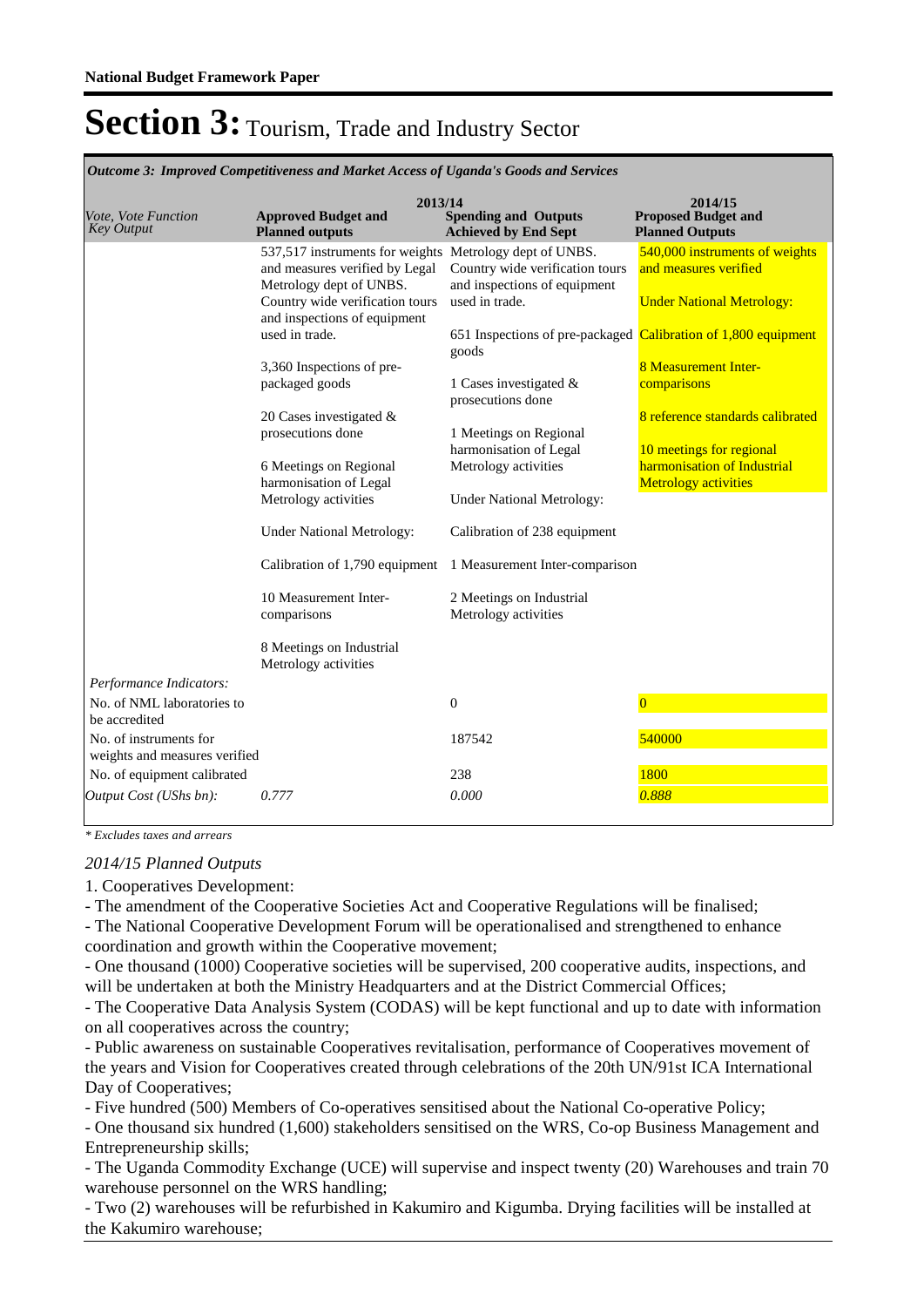2. Trade Development:

- Stakeholders buy-in on the Competition Commission/Authority will be secured;

- COMESA FTA Integration Response Strategy will be prepared;

- The draft Sale of Goods and Supply of Services Bill will be submitted to Parliament;

- The Competition and Consumer Protection Policy will be submitted to Cabinet;

- The draft Intellectual Property Policy will be submitted to Cabinet;

- The draft Trade Licensing Amendment Bill submitted to Parliament;

- Travelling Wholesalers and Hawkers Application forms and licenses developed;

- The Hire Purchase Application forms and licences will be issued;

- The Districts will be sensitized on the new Trade Licensing Statutory Instruments;

- The National Trade in Services Policy and Master Plan will be developed;

- Monitoring and supervision reports on implementation and enforcement of commercial laws policies, plans and programmes will be prepared;

- Performance Monitoring and Evaluation reports on utilisation of the District Commercial Services Conditional Grant;

- Enhanced Public Private Partnerships to promote Private Sector Competitiveness through the Inter-Institutional Trade Committee (IITC). Bi-annual IITC plenary meeting of 60 participants organised;

- Enhanced Public Private Partnerships to promote Private Sector Competitiveness;

- Consensus on National Trade Negotiating positions to strategically increase market access for Ugandan goods and services in foreign markets (Effective positioning of Uganda's products);

- Increased benefits for the Ugandan Private Sector from the EAC Integration arrangement;

- Increased benefits for the Ugandan Private Sector from the COMESA FTA;

- 5 printed market information tools availed at the Business Community Reference Centre;

- Authentic National Business Register maintained with data from 112 districts;

- Study on preferences offered by the People's Republic of China will be conducted;

- A Research report on 3 Non-Traditional products for domestic consumption and export;

- Increased awareness and promotion of Local products in the domestic, regional and international markets;

- Implementation of the EAC Common Market Protocol;

- Disadvantaged groups (particularly women) empowered with a view to enabling them participate in trade;

- In the EPATAPSS project, funds for operationalisation of the Tourism, Trade and Industry Sector

Working Group will be sought from the residue funds of the concluded project from the Delegation to the EU;

- In the Quality Infrastructure and Standards Programme (QUISP), work on the SPS Policy will commence and implementation of the NSQP implementation plan, sensitization on quality assurance issues, MSME support in quality and standards, procurement of laboratory equipment for UNBS, operationalize the National Accreditation Unit, product studies undertaken to enhance Quality interventions, a coordination office for Standards to be established, and UNBS Testing and Metrology abilities to be enhanced. - In the Second Trade Capacity Enhancement Programme (TRACE II), Trade policies and strategies will be mainstreamed into the National Planning Framework (NDP). Trade policies and strategies will be mainstreamed into Government Economic policy as well as the programmes of Development Partners. Project programmes and Tier 2 projects Monitored and performance will be evaluated. Institutional capacity built at the National Enhanced Integrated Framework (EIF) Secretariat, at the National Implementing Unit (NIU) and at Public Institutions providing trade-related services.

- In the District Commercial Services Support Programme (DICOSS), 25 district Commercial Office workplans will be supported, networking conferences and events will be held, study tours and other capacity building interventions will be undertaken for the 25 select offices.

- The Regional Integration Implementation Programme (RIIP) will continue operations to support the country's capacity to integrate and harness regional economic opportunities presented by the COMESA, EAC and the COMESA-EAC-SADC Tripartite arrangements. The RIIP project is necessary to support Uganda in addressing challenges resulting from the country's participation in the integration process. The immediate challenges include; loss of import revenues, ensuring effective adjustments and compliance to FTA obligations and positioning the country to compete in the new trade arrangement.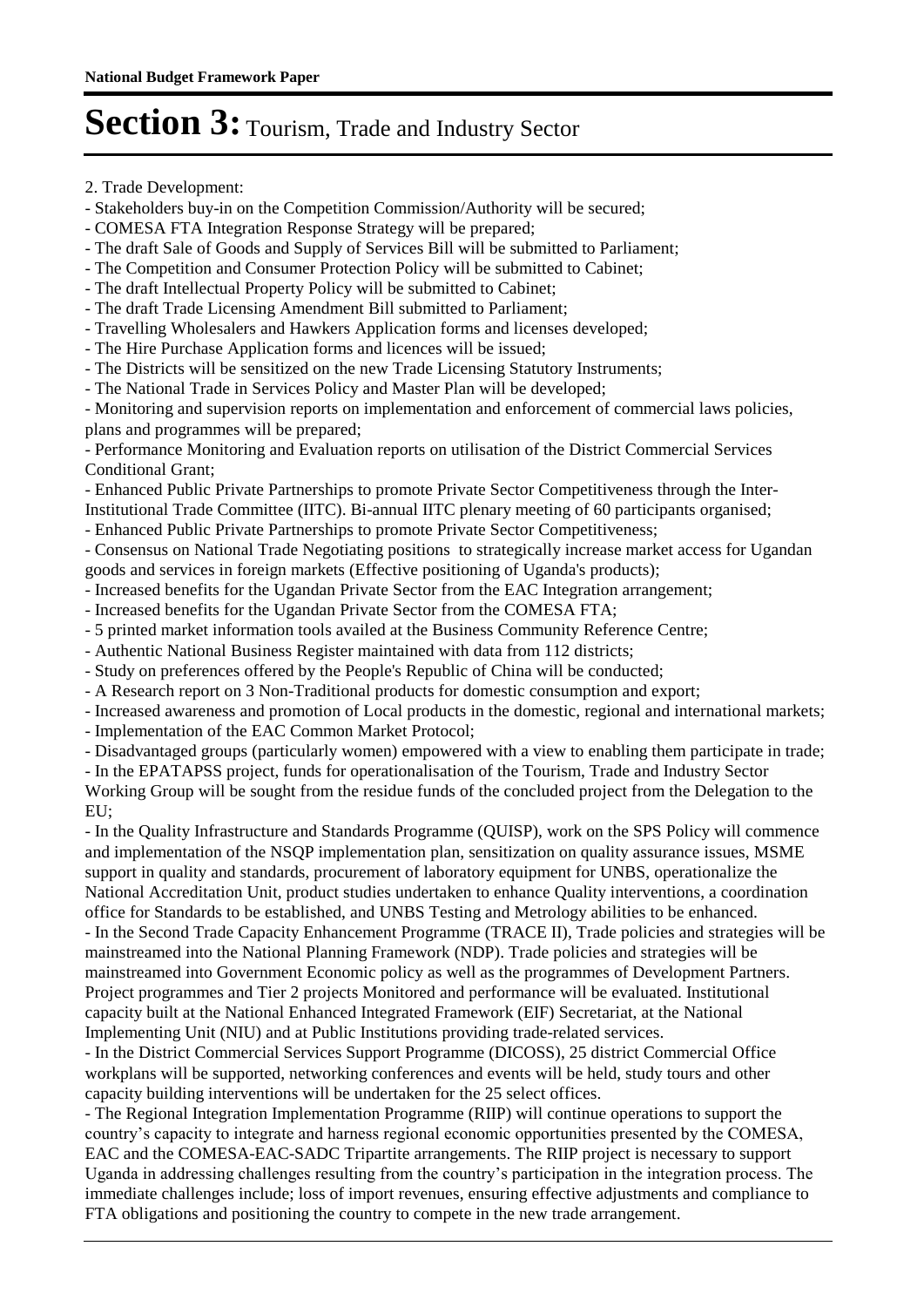- Construction of 3 border markets will commence starting with the one at Bibia with support from the RIIP intervention.

3. Export Promotion

- At the Uganda Export Promotion Board (UEPB), 5 local trade fairs will be held to promote and solicit products and producers to link to export markets.

- Strategic Market Linkages in priority markets will be done through outward missions. The President's Export Award (PEA) will be organized.

- Trade Promotion materials & Publications will be disseminated to Uganda's Missions abroad. Uganda will be represented in EAC and COMESA Region and International Trade Fairs.

- Seven hundred (700) informal traders will be integrated into the formal cross border trade sector.

- The National Export Strategy will be revised and aligned to the National Development Plan, and monitored on performance.

- Eight (8) companies will be supported to access the Asian markets. 10 universities/colleges will be supported to market their services in 1 destination in the EAC region. Health care and research services will be marketed in the region.

- Twenty five (25) DCOs in each of the 5 regions will be trained in Market Analysis and Trade/Business Advisory.

- Five (5) technical officers will be trained in Market Analysis and Trade Intelligence.

- Twenty four (24) Ugandan companies producing value added products will be supported to access the regional markets of DR Congo and South Sudan through the market linked program.

- Producers of commercial handicrafts will be organized for product development and market access. 11. Government contribution will be lobbied for six market access Donor projects.

- Twelve (12) SMEs coached through the Enterprise development for export model. 150 SMEs will be trained in product specific packaging.

- Well maintained institutional web promotional and communication tools;

- Export market information material for visitors at various annual trade fairs and events;

- Twenty five (25) export-ready MSMEs will be assisted in developing an online marketing and promotional tools;

- Fifteen (15) business opportunities will be identified and disseminated to SMEs per quarter;

- An enhanced and nationally accessible SMS Export and Local market price information service (Export market information services);

- Update online regional market information portal RISE (Export market information services);
- Five (5) printed market information tools availed at the Business Community Reference Centre;

- Four (4) export awareness clinics focusing on EAC Common Market entry conducted;

- Institutional ICT infrastructure strengthened to enable better and cost-effective service delivery;

- Three hundred (300) SMEs trained in tailored export readiness and dynamics;

- Up to 15 producer groups and rural MSMEs trained on export quality, labelling and packaging requirements;

4. Quality Assurance and Standards Development:

- Development and harmonization of 120 national standards.

- Certification of 500 products.
- Certification of 20 quality management systems.
- One thousand (1,000) Market inspections conducted.
- Fifty thousand (50,000) imports inspected for quality.
- Seven thousand two hundred (7200) product samples tested in the Laboratories.
- Accreditation of 3 Laboratories maintained.
- One thousand eight hundred (1,800) equipments calibrated.
- Five hundred forty thousand (540,000) instruments of wieghts and measures verified.

### *Medium Term Plans*

According to the National Development Plan 2010/11-2014/15, the medium term plans for the sector as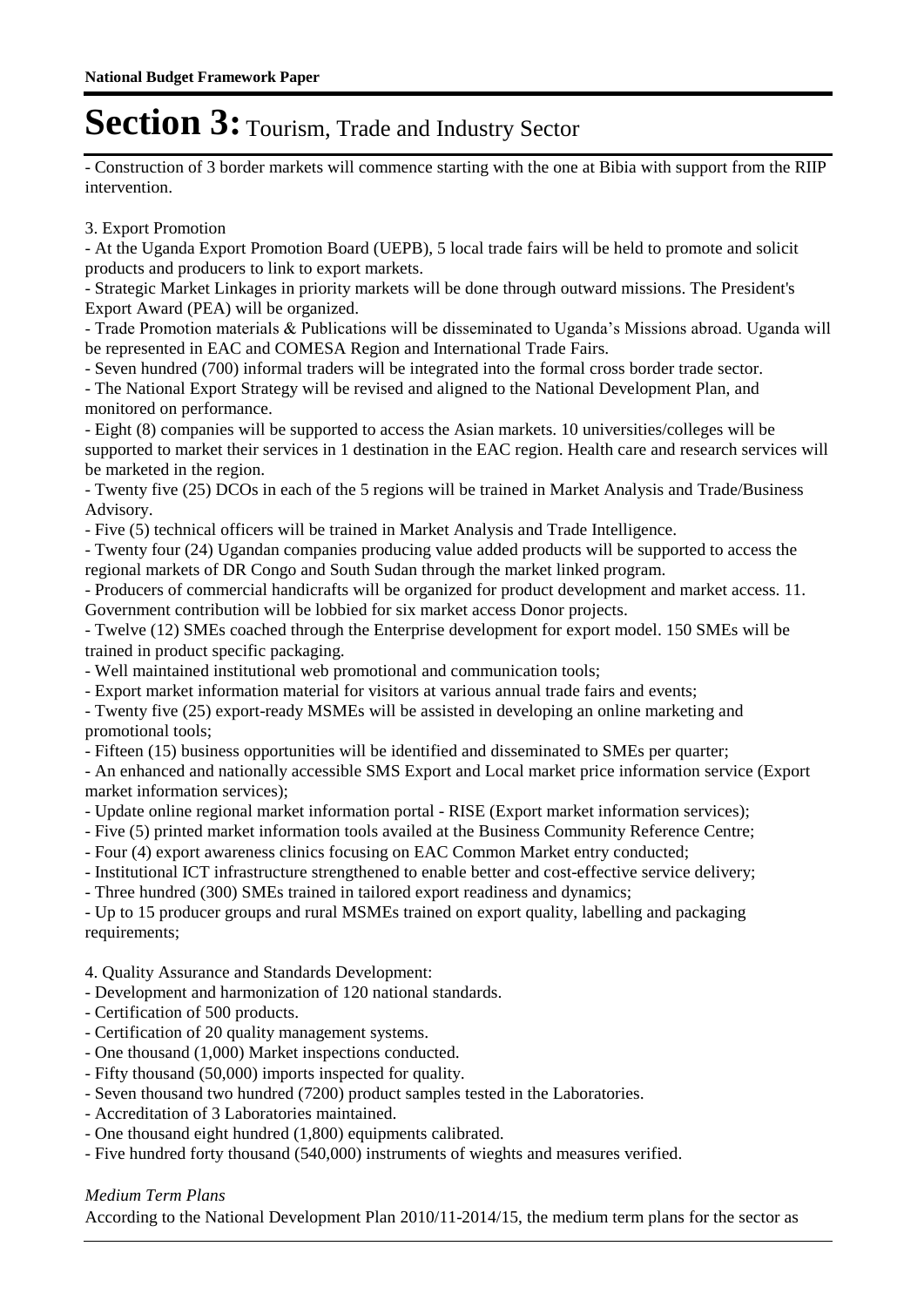derived from the strategies include:

- 1. Strengthen the policy and legal framework of co-operative Societies
- 2. Increase Productive capacity and Productivity of the Members of the Cooperative Movement
- 3. Promote cooperative education and training
- 4. Promote Value Addition and Collective Marketing
- 5. Improve access to financial services for the co-operative Institutions.
- 6. Strengthen the capacity of Co-operative institutions
- 7. Promote Partnerships and linkages
- 8. Establish and strengthen co-operative information systems
- 9. Expand the scope and range of co-operative enterprises
- 10.Strengthen the policy, legal and regulatory frameworks.
- 11.Implement measures to reduce the time and cost of starting a business.
- 12.Develop and implement a national trade information system
- 13.Develop human resource in trade related issues
- 14.Increase awareness on the available financing options and standards
- 15.Negotiate better market access for Ugandan goods and services

16.Penetrate high value markets in high income countries such as the European Union, the United States, and Canada.

- 17.Develop trade infrastructure
- 18. Establish relevant institutions and structures for enhancing infrastrcutre delivery and standards
- 19.Establish relevant institutions and structures for enhancing infrastructure delivery and standards 20.Enhance branding of products and services
- 21.Promote effective positioning of Uganda's products and services in international markets
- 22.Strengthen coordination of trade institutions
- 23.Promote equal opportunities to women, youth and disadvantaged groups
- 24.Strengthen Uganda's standards development and quality infrastructure and processes to guarantee industry competitiveness (especially SMEs).
- 25.Adopt the use of standards in public policy and legislation to foster business competitiveness and protection of public health, safety and the environment.
- 26.Set up a national conformity assessment regime that provides confidence in national capacity and competences in line with market requirements
- 27.Develop and maintain institutional capacity for development, analysis, implementation and dissemination of laws, regulations and standards in line with demonstrated priorities and anticipated needs in standardization.
- 28.Increase awareness on standardization among public and private sector decision makers to enhance competitiveness and improve consumer protection.
- 29.Establish a National co-ordination framework to enhance cooperation and coherence within the National standardization system including public private partnerships.
- 30.Promote the application and use of standards in industry to enhance quality and competitiveness.
- 31.Evolve innovative and sustainable funding business models to attract increased funding.

### *Actions to Improve Outcome Performance*

- The following are plans to improve sector outcome performance:
- 1. Prioritise the revival of the dormant cooperatives, strengthen the weak ones, and mobilise and support the formation other specialised types of cooperatives;
- 2. Promote good governance in Cooperative Societies and Unions;
- 3. Promote produce bulking & process through cooperatives movement;
- 4. Intesify supervision, monitoring, inspection missions to Cooperative Societies all over the Country;
- 5. Continue with sensitisation of cooperative members;
- 6. Sensitise the Cooperative Societies to integrate input supply credit and savings, value addition, marketing and distribution for consumption;
- 7. Fast-track the formulation and review of Commercial Laws such as the Competition and Consumer Protection Policy, Anti-Counterfeit Goods Bill, Trade Licensing Regulations, SPS Policy etc;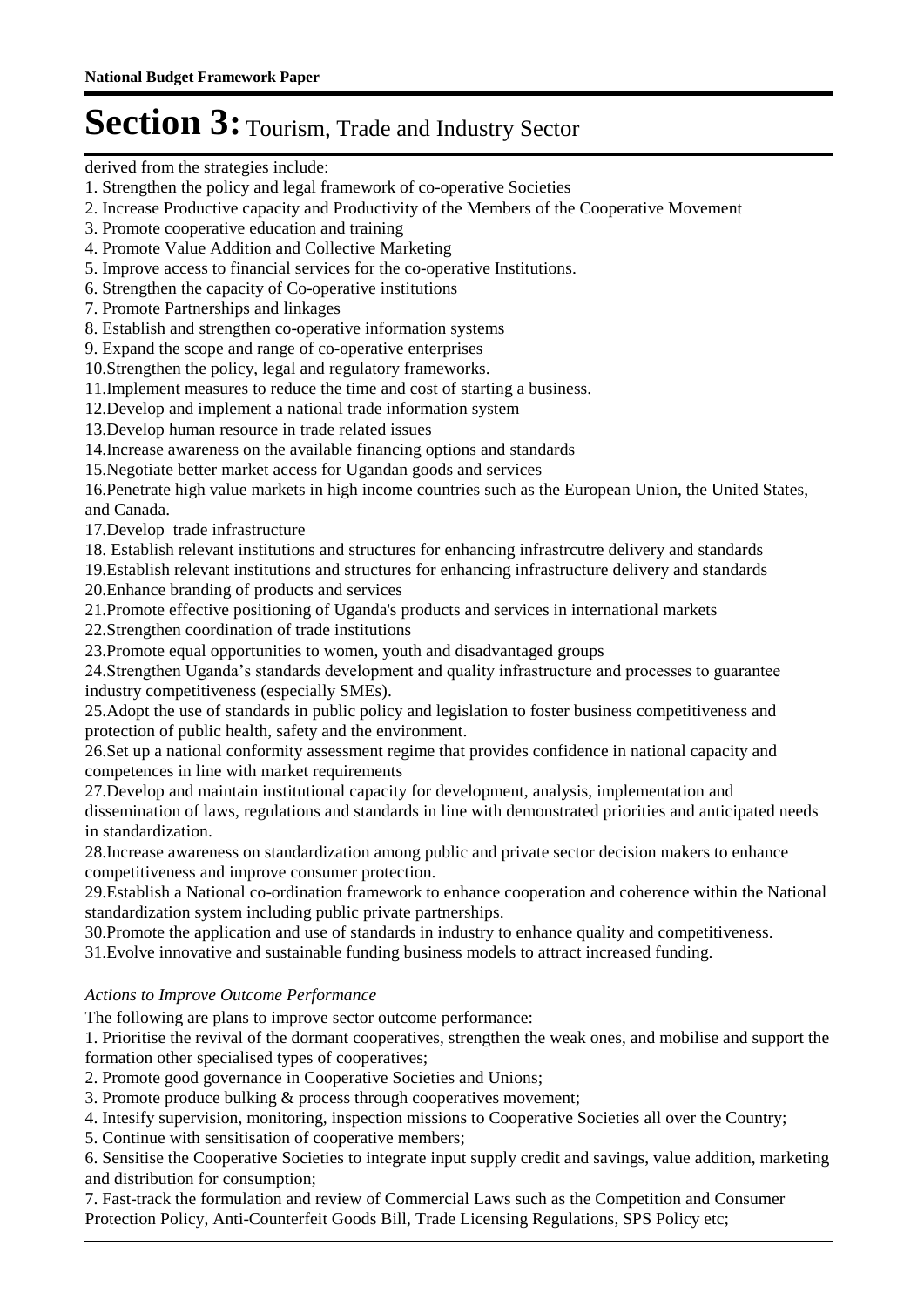8. Extend operations of the NTB monitoring mechanisim, and reduce or partially eliminate NTBs through Bilateral Negotiations and constant monitoring;

9. Operationalise the Tourism, Trade and Industry Sector Working Group;

10.Constitute and operationalise a Trade Commissioners Forum with participation from all key Commissioners and Department Heads across Government whose contributions facilitate Trade.

#### **Table S2.3: Actions and Medium Term Strategy to Improve Sector Outcome**

|                                                                                                                                                                                                                                                                                        |                                                                                                                                                                                                                       | Sector Outcome 3: Improved Competitiveness and Market Access of Uganda's Goods and Services                                                                                                                                                                                                                                           |                                                                                                                                                                                                                                                                                      |
|----------------------------------------------------------------------------------------------------------------------------------------------------------------------------------------------------------------------------------------------------------------------------------------|-----------------------------------------------------------------------------------------------------------------------------------------------------------------------------------------------------------------------|---------------------------------------------------------------------------------------------------------------------------------------------------------------------------------------------------------------------------------------------------------------------------------------------------------------------------------------|--------------------------------------------------------------------------------------------------------------------------------------------------------------------------------------------------------------------------------------------------------------------------------------|
| 2013/14 Planned Actions:                                                                                                                                                                                                                                                               | 2013/14 Actions by Sept:                                                                                                                                                                                              | 2014/15 Planned Actions:                                                                                                                                                                                                                                                                                                              | <b>MT Strategy:</b>                                                                                                                                                                                                                                                                  |
| Vote: 015 Ministry of Trade, Industry and Cooperatives                                                                                                                                                                                                                                 |                                                                                                                                                                                                                       |                                                                                                                                                                                                                                                                                                                                       |                                                                                                                                                                                                                                                                                      |
| Vote Function: 0602 Cooperative Development                                                                                                                                                                                                                                            |                                                                                                                                                                                                                       |                                                                                                                                                                                                                                                                                                                                       |                                                                                                                                                                                                                                                                                      |
| Sensitise the Cooperative<br>Societies to integrate input<br>supply credit and savings,<br>value addition, marketing and<br>distribution for consumption                                                                                                                               | None                                                                                                                                                                                                                  | <b>Sensitise the Cooperative</b><br>Societies to integrate input<br>supply credit and savings,<br>value addition, marketing and<br>distribution for consumption                                                                                                                                                                       | Carrying out market research,<br>refurbishing produce stores;<br>Networking with development<br>partners to establish more<br><b>Rural Information Centres;</b>                                                                                                                      |
| Sensitize the cooperatives<br>members on how to be in<br>charge of their Cooperative<br>Societies; Cooperatives to<br>diversify, promote value<br>addition among the producer<br>cooperatives and diversify<br>into the formation of energy<br>and housing cooperatives                | Conducted sensitization<br>workshop for 300 members of<br>Teso Cooperative Union with<br>emphasis on toll-ginning<br>under the Warehouse Receipt<br>System in Arapai Ginnery,<br>Soroti.                              | <b>Intesify</b><br>supervision/monitoring/inspecti<br>on missions to Cooperative<br>Societies all over the Country;<br>Continue with sensitisation of<br>cooperative members;                                                                                                                                                         | <b>Construct 10 Regional</b><br>warehouses; Refurbish 180<br>warehouses; Develop<br>standards on education and<br>training, and best practices in<br>operations of Cooperatives;<br>Training cooperative members<br>on Governance issues.                                            |
| Prioritise the revival of the<br>dormant cooperatives,<br>strengthen the weak ones, and<br>mobilise and support the<br>formation other specialised<br>types of cooperatives;<br>Promote good governance in<br>Cooperative societies and<br>Unions;                                     | Zero Draft of the Cooperative<br>Societies' Act Amendment<br>Bill; 8 cooperative societies<br>inspected and supervised;                                                                                               | Prioritise the revival of the<br>dormant cooperatives,<br>strengthen the weak ones, and<br>mobilise and support the<br>formation other specialised<br>types of cooperatives; Promote<br>good governance in<br><b>Cooperative Societies and</b><br><b>Unions; Promote produce</b><br><b>bulking &amp; process</b>                      | Prioritise the revival of the<br>dormant cooperatives,<br>strengthen the weak ones, and<br>mobilise and support the<br>formation other specialised<br>types of cooperatives; Promote<br>good governance in<br>Cooperative societies and<br>Unions; Promote bulking and<br>processing |
| Vote Function: 06 04 Trade Development                                                                                                                                                                                                                                                 |                                                                                                                                                                                                                       |                                                                                                                                                                                                                                                                                                                                       |                                                                                                                                                                                                                                                                                      |
| Participation in Trade<br>Missions, Comm. Attaches,<br>Regular Meetings of the Non<br><b>Tariff Barrier Monitoring</b><br>Committee (NMC),<br>Strengthen and facilitate IITC<br>meetings, Strengthened<br>Market opportunities and<br>trade relations with our major<br>trade partners | Meetings of Non Tariff Barrier<br>Monitoring Committee<br>facilitated by the National<br>Response Strategy to NTB<br>Elimination with funding from<br>TMEA; No commercial<br>attaches yet posted to key<br>embassies; | <b>Operationalise the Tourism,</b><br><b>Trade and Industry Sector</b><br><b>Working Group;</b><br>Constitute and operationalise a<br><b>Trade Commissioners Forum</b><br>with participation from all key<br><b>Commissioners and</b><br><b>Department Heads across</b><br><b>Government whose</b><br>contributions facilitate Trade: | Enhancing the capacity of<br>trade staff, Private Sector and<br>DCOs to handle trade related<br>issues; MSMEs strategy in<br>place; Operationalise the<br>NTNT; Launching Regional<br>and District IITCs; Strengthen<br>the interlinkages in the trade<br>sector                     |
| Extend operations of the NTB<br>monitoring mechanisim, and<br>reduce or partially eliminate<br>NTBs through Bilateral<br>Negotiations                                                                                                                                                  | NTBs constantly being<br>addressed by the National<br>Response Strategy to Non<br>Tariff Barriers and the<br>National Monitoring<br>Committee with support from<br>TradeMark East Africa<br>(TMEA)                    | <b>Extend operations of the NTB</b><br>monitoring mechanisim, and<br>reduce or partially eliminate<br><b>NTBs through Bilateral</b><br><b>Negotiations and constant</b><br>monitoring;                                                                                                                                                | Continuous engagement of the<br>relevant authorities in<br>removing NTBs; Continuous<br>negotiations at Bilateral,<br><b>Regional and International</b><br>levels; Continuous<br>sensitization of importers,<br>exporters and other<br>stakeholders                                  |
| Fast-track the formulation and<br>review of Commercial Laws<br>such as the Competition and<br>Consumer Protection Policy,<br>Anti-Counterfeit Goods Bill,                                                                                                                              | Parliamentary Sessional<br>Committee consulting<br>stakeholders on the Trade<br>Licensing Amendment Bill<br>and MoTIC meeting with                                                                                    | <b>Fast-track the formulation and</b><br>review of Commercial Laws<br>such as the Competition and<br><b>Consumer Protection Policy,</b><br><b>Anti-Counterfeit Goods Bill,</b>                                                                                                                                                        | Develop necessary policies<br>and laws to facilitate trade;<br><b>Harmonize Regional</b><br>integration frameworks and<br>policies;                                                                                                                                                  |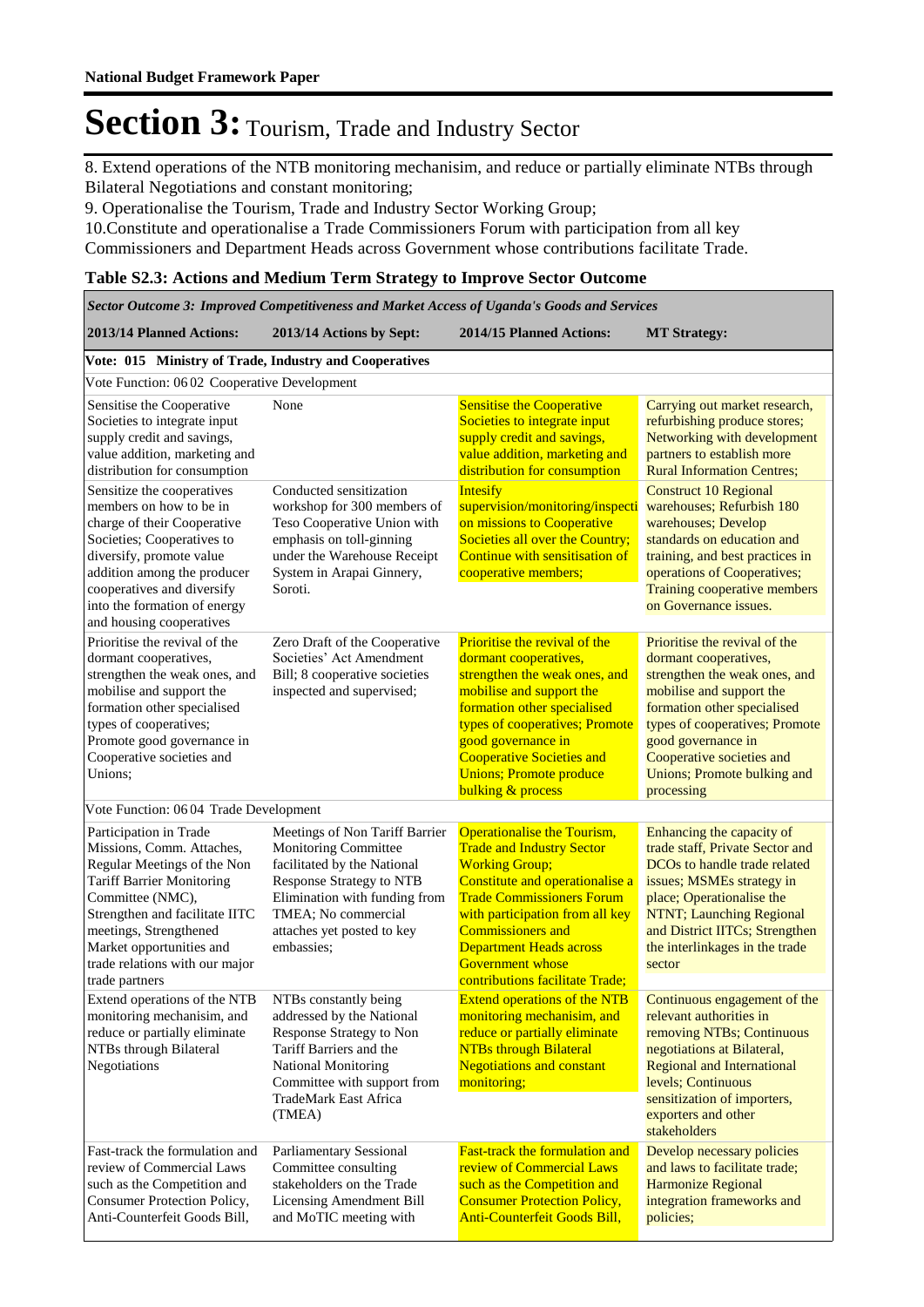|                                                                                                                                          | Sector Outcome 3: Improved Competitiveness and Market Access of Uganda's Goods and Services                                                                                                                                                                                               |                                                                                                                                                                                                                                                |                                                                                                                                                           |
|------------------------------------------------------------------------------------------------------------------------------------------|-------------------------------------------------------------------------------------------------------------------------------------------------------------------------------------------------------------------------------------------------------------------------------------------|------------------------------------------------------------------------------------------------------------------------------------------------------------------------------------------------------------------------------------------------|-----------------------------------------------------------------------------------------------------------------------------------------------------------|
| 2013/14 Planned Actions:                                                                                                                 | 2013/14 Actions by Sept:                                                                                                                                                                                                                                                                  | 2014/15 Planned Actions:                                                                                                                                                                                                                       | <b>MT Strategy:</b>                                                                                                                                       |
| Trade Licensing Regulations,<br>SPS Policy etc                                                                                           | Committee scheduled for next<br>Otr:<br>Uganda participated in the<br>development of the EAC<br>Competition Policy with<br>support from the EAC<br>Secretariat;<br><b>Uganda Competition Bill</b><br>forwarded to Cabinet for<br>consideration:<br>The draft Free Zones Bill<br>Reviewed: | <b>Trade Licensing Regulations,</b><br><b>SPS Policy etc;</b>                                                                                                                                                                                  |                                                                                                                                                           |
| Vote Function: 0611 Export Promotion                                                                                                     |                                                                                                                                                                                                                                                                                           |                                                                                                                                                                                                                                                |                                                                                                                                                           |
|                                                                                                                                          |                                                                                                                                                                                                                                                                                           | Lobby for support towards<br><b>Export Product Development</b><br>and promotional intiatives;<br>Develop bankable projects to<br>support export promotion                                                                                      | Lobby for support towards<br><b>Export Product Development</b><br>and promotional intiatives;<br>Develop bankable projects to<br>support export promotion |
| Vote Function: 0649 Policy, Planning and Support Services                                                                                |                                                                                                                                                                                                                                                                                           |                                                                                                                                                                                                                                                |                                                                                                                                                           |
|                                                                                                                                          |                                                                                                                                                                                                                                                                                           | <b>Operationalise TTI Sector</b><br><b>Working Group; Strengthen</b><br><b>Sector Monitoring and</b><br>Coordination                                                                                                                           | <b>Operationalise TTI Sector</b><br><b>Working Group; Strengthen</b><br><b>Sector Monitoring and</b><br>Coordination                                      |
| Secure funding and<br>permission to procure more<br>vehicles to easen mobility of<br>Ministry Staff; Strengthen<br>Sector Working Group; |                                                                                                                                                                                                                                                                                           | Operationalise the Tourism,<br><b>Trade and Industry Sector</b><br><b>Working Group; Continue to</b><br>engage the Ministry of<br>Finance, Planning and<br><b>Economic Development to</b><br>increase resource allocation to<br>sector's MTEF: | Secure transport facilities for<br>improved movement of staff;<br><b>Strengthen TTI Sector</b><br><b>Working Group;</b>                                   |

#### **(iv) Efficiency of Sector Budget Allocations**

Through the Tourism, Trade and Industry Sector Working Group, the Sector is dedicated to efficiency in Budget allocation and execution to ensure that in all its plans, activities and outputs, there is Value for Money. This is carried out through providing adequate capacity for staff to enable them carry out their duties and responsibilities in a professional manner and in accordance with the law. In addition to professionalization of the different cadres in the Sector's MDAs, proper staffing tools are availed to foster accuracy, effectiveness and service delivery in a timely manner.

Under the Sector's Vote Functions, the MDAs shall, in FY 2014/15 and in the medium term continue to ensure efficiency in resource allocation and utilisation in order to achieve value for money to ensure promotion of economic growth, job creation and improved service delivery.

The Policy, Planning and Support Services Functions shall continue to ensure that funds are allocated in accordance to work plans which are linked to the attainment of the NDP short-term and long-term goals. This shall eliminate unnecessary allocations and reallocation of resources which are not in line with the agreed upon outputs, work plans and procurement plans. The Ministry's Policy and Planning Unit is mandated to carryout annual and quarterly Budget monitoring and produce periodic reports and Policy briefs which facilitate identification of inefficiency in allocation and use of the public funds.

The Sector shall ensure effecting of the Electronic Funds Transfer systems to enable transparency and adherence to, laws, standards, guidelines, policies and procedures and other financial management regulations. The Ministry shall also carry out performance audits, IT and Forensic audits in addition to conducting quality assurance reviews to further ensure compliance to the law which shall lead to the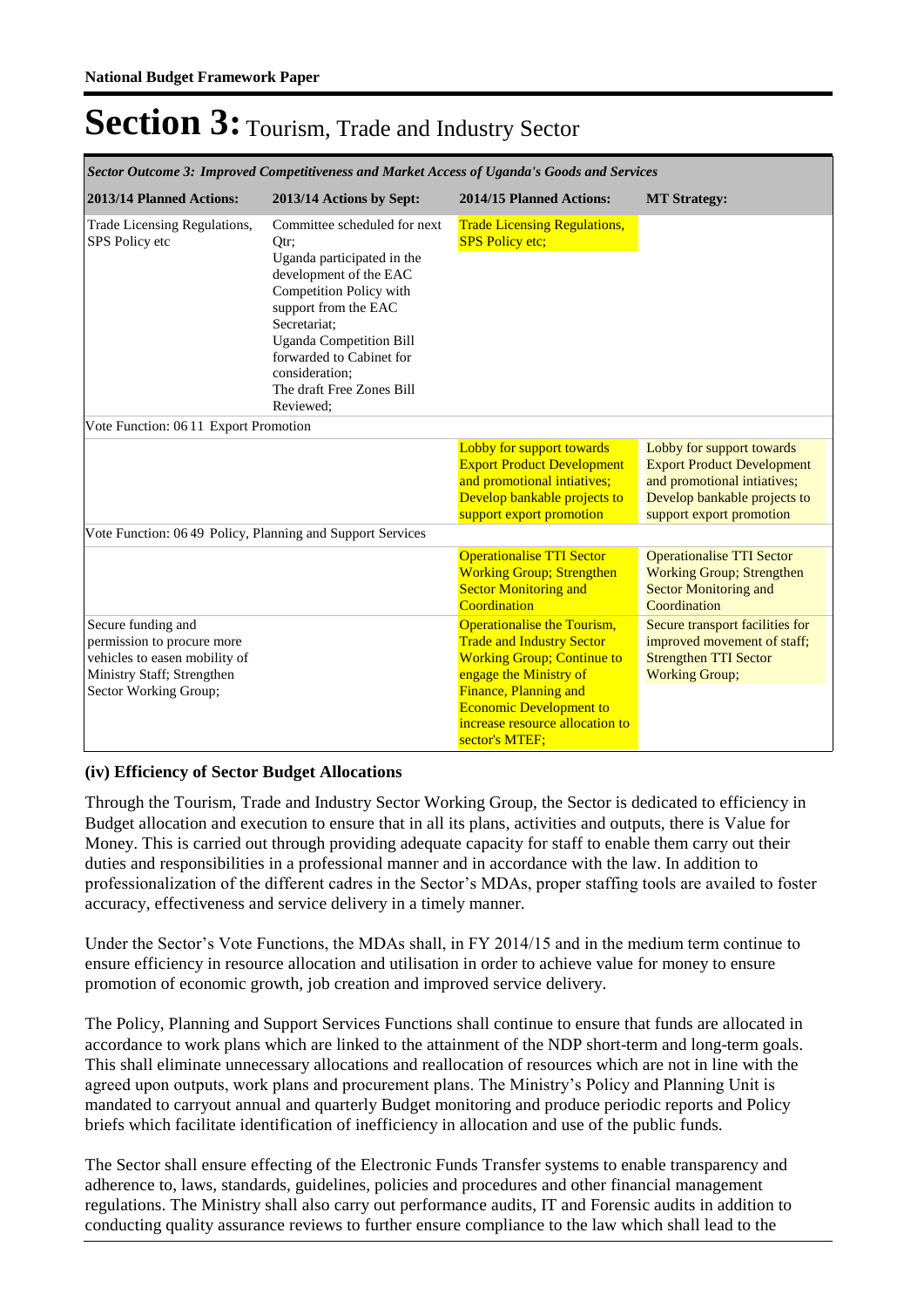attainment of Value for Money and efficiency in service delivery.

Transport policy for Entitled Staff - Managers will be facilitated to use personal cars instead of using Board vehicles. This will cut the cost by more than 92%.

### **Table S2.4: Allocations to Key Sector and Service Delivery Outputs over the Medium Term**

|                                 | $(i)$ Allocation (Shs Bn) |                                 |      | $(ii)$ % Sector Budget |          |          |                                 |          |
|---------------------------------|---------------------------|---------------------------------|------|------------------------|----------|----------|---------------------------------|----------|
| <b>Billion Uganda Shillings</b> |                           | 2013/14 2014/15 2015/16 2016/17 |      |                        |          |          | 2013/14 2014/15 2015/16 2016/17 |          |
| <b>Key Sector</b>               | 25.4                      | 31.7                            | 32.4 | 32.0                   | $42.0\%$ | $42.6\%$ | 44.4%                           | 41.8%    |
| Service Delivery                | 12.1                      | 12.3                            | 16.4 | 16.1                   | $20.0\%$ | $16.6\%$ | 22.4%                           | $21.0\%$ |

Application and Registration Forms for Cooperative Societies of all types and Hire Purchase Licence Application forms.

### **Table S2.5: Key Unit Costs of Services in the Sector (Shs '000)**

### **(v) Sector Investment Plans**

Capital Investments in the Sector are guided by the National Development Plan, the Tourism, Trade and Industry Strategic Investment Plan, the NRM Party Manifesto, Tourism Policy, Trade Policy and Trade Sector Development Plan, Industrial Policy and Industrial Sector Development Plan, and the Cooperatives Policy.

The Tourism, Trade and Industry Sector however still has many physical infrastructure to set up as indicated in the TTI Sector Strategic Investment Plan which expires in FY 2013/14. These have not been set up as a result of budget constraints the Sector is facing. Some of this infrastructure includes:

1. Regional Model processing facilities;

- 2. Regional Business incubation centres;
- 3. Tourism Stop-overs;
- 4. Border market facilities;
- 5. Some Trade Information Centres;
- 6. Border post infrastructure;
- 7. Tourism, Trade and Industry Sector Information System infrastructure and facilities;

8. Storage facilities to improve the stock, supply and quality of tradable produce, and enhance food security and value addition to agro-produce;

9. Common Industrial Facilities for the Jua-Kali (local artisans);

10.Tourism signages and resting points at Tourism sites;

- 11.Industrial Research processing and foundry facilities, and training equipment;
- 12.Laboratory and testing equipment at the Uganda National Bureau of Standards;
- 13.National Export Development Centre; and,

14.Funds such as: the Innovation and Industrial Development Fund and the Tourism Development Fund.

#### **Table S2.6: Allocations to Capital Investment over the Medium Term**

|                                           | $(i)$ Allocation (Shs Bn) |      |                         | (ii) % Sector Budget |           |                         |           |           |
|-------------------------------------------|---------------------------|------|-------------------------|----------------------|-----------|-------------------------|-----------|-----------|
| <b>Billion Uganda Shillings</b>           | 2013/14                   |      | 2014/15 2015/16 2016/17 |                      |           | 2013/14 2014/15 2015/16 |           | 2016/17   |
| Consumption Expendture (Outputs Provided) | 39.5                      | 52.3 | 52.9                    | 54.9                 | 65.3%     | $70.4\%$                | 72.3%     | 71.9%     |
| Grants and Subsidies (Outputs Funded)     | 5.9                       | 6.9  | 5.9                     | 5.6                  | 9.7%      | 9.3%                    | 8.1%      | $7.3\%$   |
| Investment (Capital Purchases)            | $15.1^{\circ}$            | 15.2 | 14.3                    | 15.9                 | $25.0\%$  | $20.4\%$                | 19.6%     | 20.8%     |
| <b>Grand Total</b>                        | 60.5                      | 74.4 | 73.1                    | 76.4                 | $100.0\%$ | $100.0\%$               | $100.0\%$ | $100.0\%$ |

The major capital investments that will be undertaken by the Tourism, Trade and Industry Sector in FY 2014/15 include the following:

1. Construction of the Soroti Fruit Factory commencing July 2014 (by KOICA Grant) and facilitating infrastructure, including the underground tank to hold water for washing the produce, procurement of vehicles to transport the produce to the factory and for distribution of products, among others. All this will be undertaken by UDC under the Soroti Fruit Factory Project (1111).

2. Construction of warehouses through the Support to Warehouse Receipt System Project (1203).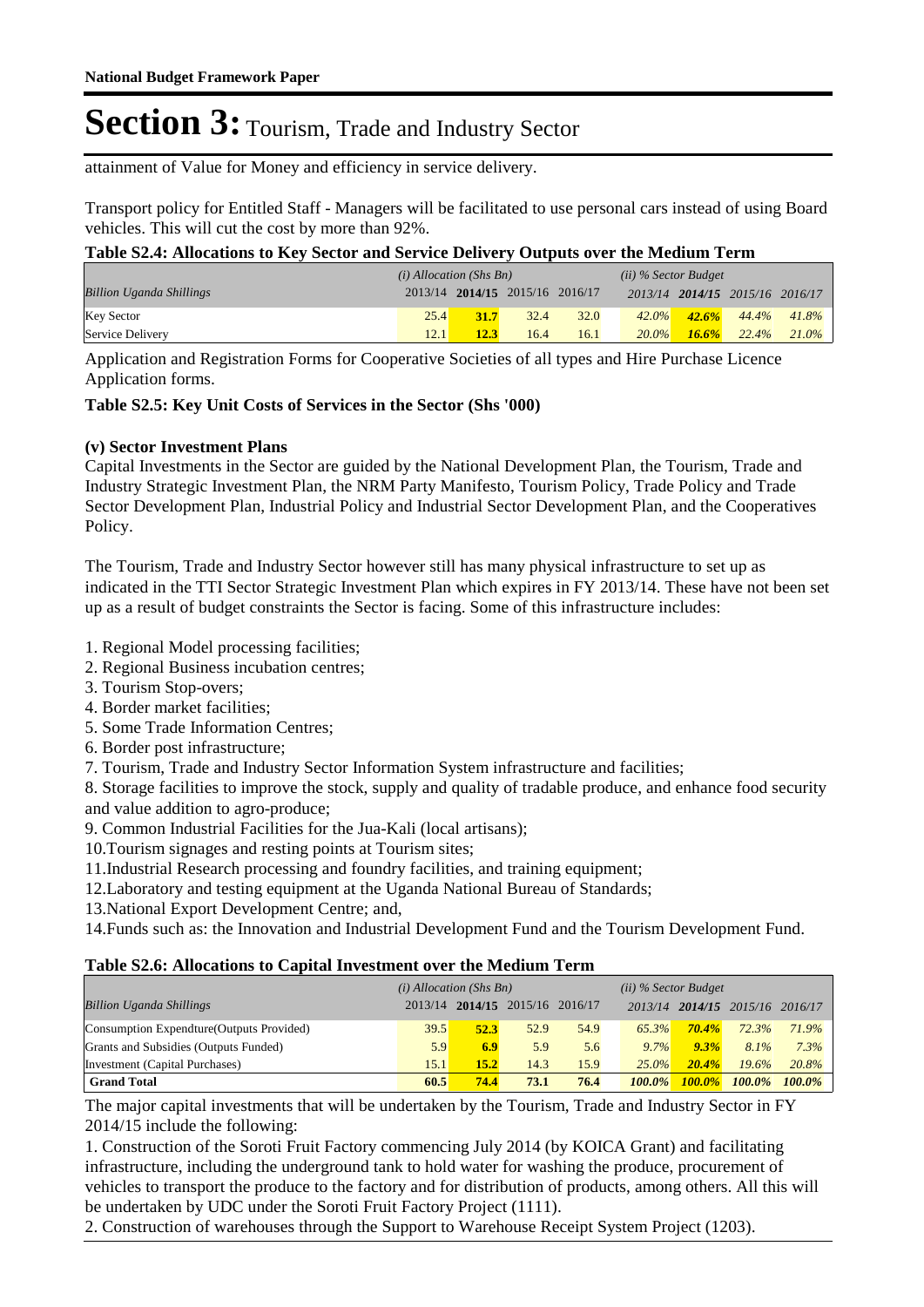3. Initial phase of establishment of 3 of the border markets with support from the COMESA through the Regional Integration Implementation Programme (RIIP).

4. Value addition support to cooperative enterprises through the supply of critical equipment to enhance their value addition efforts through the One Village One Product Programme (1164). Fifteen model processing facilities and equipment will be established among enterprises and cooperatives in value addition.

5. Completion of the Environmental Impact Assessment (EIA) on the Fruit Factory for Luwero Triangle through the Value Addition Luwero Project (1128) as more funding is awaited for physical establishment. 6. Strengthening the 25 select District Commercial Offices with more equipment and stationery in addition to what was already given to them by the District Commercial Services Support Project (DICOSS). Motorcycles, computers, printers, laptops, photocopiers and notice boards were already given to them, and

in addition, their Office spaces were renovated to operationalise the Trade Information Centres. This is with support from the Enhanced Integrated Framework (EIF) through UNOPS.

7. Completion of the UNBS Home in Bweyogerere

8. Construction of Human Wildlife conflict barriers

9. Rehabilitation and construction of facilities at the Hotel and Tourism Training Institute in Jinja with support from the WorldBank.

10.Procurement and installation of laboratory equipment for the Uganda National Bureau of Standards through the QUISP programme, with support from SIDA and TMEA Co. Ltd.

11.Tourism roads to and within the National Parks and tourism sites.

12.Two warehouses will be refurbished in Kakumiro and Kigumba through the Support to Warehouse Receipt System Project (1203), and drying facilities will be procured and installed at the Kakumiro warehouse.

13.The Uganda Industrial Research Institute (UIRI) shall procure Essential oils extraction equipment, Savoury meat equipment, a range of different fruit juice pulpers, Chill unit equipment, Cosmetics and detergents technology, Grains and animal feeds processing technology, Refrigerated cool boxes, a toothpick packaging machine, ICT hardware & software, ICT requirements, ICT network security systems, ICT utilities, and undertake establishment of Multi-purpose Engineering training lab, plumbing tools and equipment, energy Laboratory purchase of equipments for the initial phase of establishing Energy systems

| Project                                                                 | 2013/14                                                                                                                                                                                                                                                                                                                                                                                                                           | 2014/15                                                                                                                                                                                                                                                                                                                                                                                                                                                     |                                                                                                                                                                                                                                                                                                                                           |  |  |
|-------------------------------------------------------------------------|-----------------------------------------------------------------------------------------------------------------------------------------------------------------------------------------------------------------------------------------------------------------------------------------------------------------------------------------------------------------------------------------------------------------------------------|-------------------------------------------------------------------------------------------------------------------------------------------------------------------------------------------------------------------------------------------------------------------------------------------------------------------------------------------------------------------------------------------------------------------------------------------------------------|-------------------------------------------------------------------------------------------------------------------------------------------------------------------------------------------------------------------------------------------------------------------------------------------------------------------------------------------|--|--|
| <b>Vote Function Output</b><br><b>UShs Thousand</b>                     | <b>Approved Budget, Planned</b><br><b>Outputs (Quantity and Location)</b>                                                                                                                                                                                                                                                                                                                                                         | <b>Actual Expenditure and</b><br><b>Outputs by September</b><br>(Quantity and Location)                                                                                                                                                                                                                                                                                                                                                                     | <b>Proposed Budget, Planned</b><br><b>Outputs (Quantity and Location)</b>                                                                                                                                                                                                                                                                 |  |  |
| 015<br>Vote:                                                            | <b>Ministry of Trade, Industry and Cooperatives</b>                                                                                                                                                                                                                                                                                                                                                                               |                                                                                                                                                                                                                                                                                                                                                                                                                                                             |                                                                                                                                                                                                                                                                                                                                           |  |  |
| <b>Vote Function:</b><br>0601                                           | <b>Industrial and Technological Development</b>                                                                                                                                                                                                                                                                                                                                                                                   |                                                                                                                                                                                                                                                                                                                                                                                                                                                             |                                                                                                                                                                                                                                                                                                                                           |  |  |
| Project 1111 Soroti Fruit Factory                                       |                                                                                                                                                                                                                                                                                                                                                                                                                                   |                                                                                                                                                                                                                                                                                                                                                                                                                                                             |                                                                                                                                                                                                                                                                                                                                           |  |  |
| 060180 Construction of<br><b>Common Industrial</b><br><b>Facilities</b> | Consultant procured to prepare<br>technical ddesigns, BOQs &<br>technical specifications for the<br>water storage tank;<br>Water and electricty supply<br>commissioned at the project site;<br>Technical desigsn, BOQs and<br>technical specifications<br>prepared for the water storage<br>tank:<br>Contractor procured to provide<br>and install a 640m3 water<br>storage tank at the project site;<br>640M3 water stoarge tank | No Way leaves settled for the<br>extension of water and<br>electricity to the project site<br>because the valuation report is<br>not yet out of from the Chief<br>Government Valuer's office;<br>Land title processing for project<br>site is still on-going;<br>Construction works for Access<br>roads to Project site is on-going;<br>Temporary structure for the<br>security guards constructed at<br>the project site;<br>Draft technical designs, BOQs | Fruit farmers mobilized and<br>trained as productive units of<br>the value chain:<br>Final EIA report produced for<br>the waste disposal site;<br>EIA certificate secured for wate<br>disposal site;<br>A parameter wall erected for the<br>project site;<br>Plant personnel recruited;<br>Ground breaking for the project<br>undertaken: |  |  |
|                                                                         | procured and installed at the<br>project site;<br>Fruit farmers of Teso region                                                                                                                                                                                                                                                                                                                                                    | & technical specifications<br>prepared for the water storage<br>tank:                                                                                                                                                                                                                                                                                                                                                                                       | A tank for underground water<br>procured and installed;<br>Designs and BOQs for ICT                                                                                                                                                                                                                                                       |  |  |
|                                                                         |                                                                                                                                                                                                                                                                                                                                                                                                                                   |                                                                                                                                                                                                                                                                                                                                                                                                                                                             |                                                                                                                                                                                                                                                                                                                                           |  |  |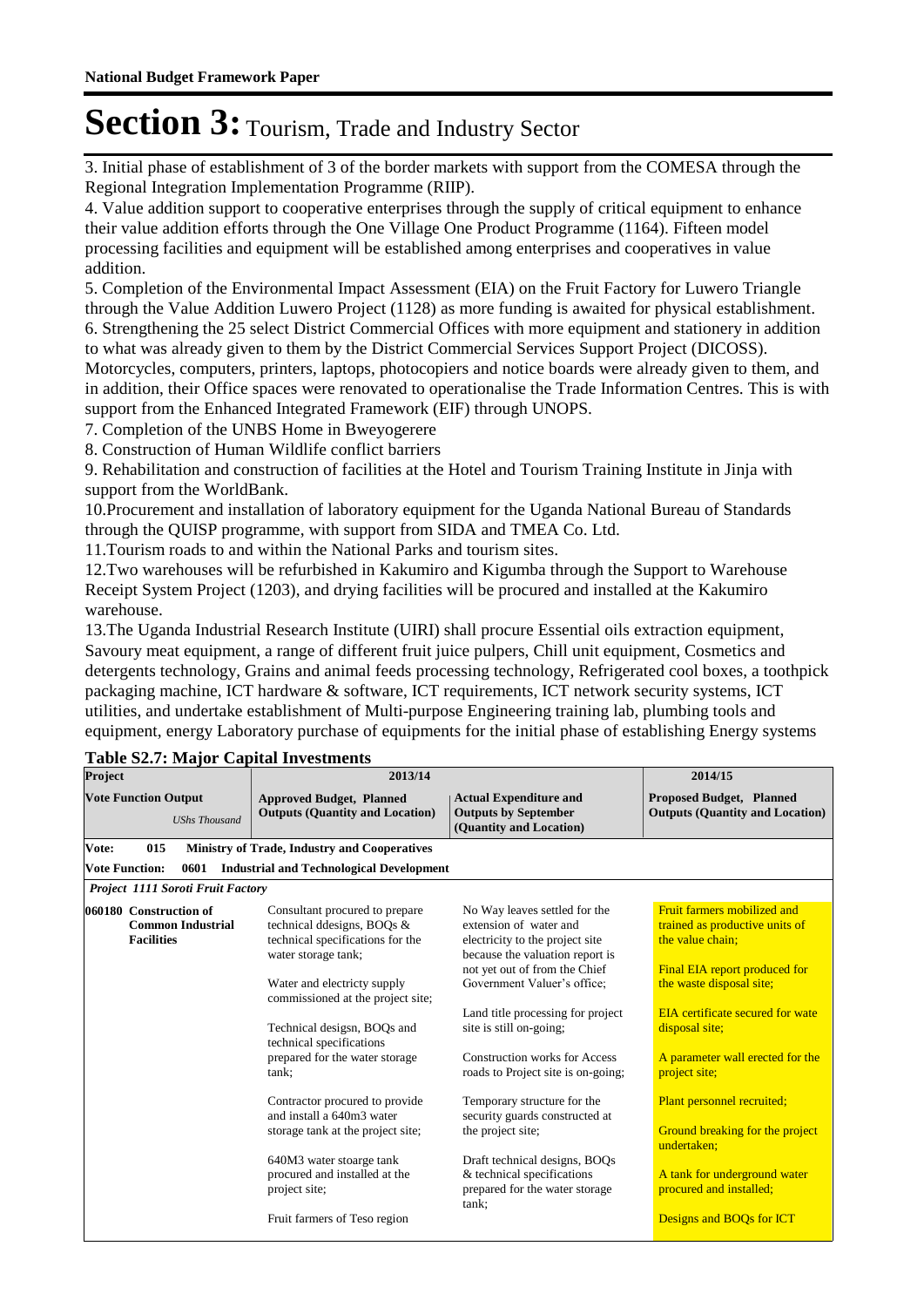| Project |                                                                      |                                                             |              | 2013/14                                                                                                                                                                                                                                                                                                                                                                                                                                                                                                                                                                                                                                                                                                                                                                                                                                                                                                                         | 2014/15                                                                                                                                                                                                                                                                                                                                                                                                                                                                                                                                                                           |                                                                                                                                                                                                                                                                                                                                                                                                                              |  |  |  |
|---------|----------------------------------------------------------------------|-------------------------------------------------------------|--------------|---------------------------------------------------------------------------------------------------------------------------------------------------------------------------------------------------------------------------------------------------------------------------------------------------------------------------------------------------------------------------------------------------------------------------------------------------------------------------------------------------------------------------------------------------------------------------------------------------------------------------------------------------------------------------------------------------------------------------------------------------------------------------------------------------------------------------------------------------------------------------------------------------------------------------------|-----------------------------------------------------------------------------------------------------------------------------------------------------------------------------------------------------------------------------------------------------------------------------------------------------------------------------------------------------------------------------------------------------------------------------------------------------------------------------------------------------------------------------------------------------------------------------------|------------------------------------------------------------------------------------------------------------------------------------------------------------------------------------------------------------------------------------------------------------------------------------------------------------------------------------------------------------------------------------------------------------------------------|--|--|--|
|         | <b>Vote Function Output</b>                                          | <b>UShs Thousand</b>                                        |              | <b>Approved Budget, Planned</b><br><b>Outputs (Quantity and Location)</b>                                                                                                                                                                                                                                                                                                                                                                                                                                                                                                                                                                                                                                                                                                                                                                                                                                                       | <b>Actual Expenditure and</b><br><b>Outputs by September</b><br>(Quantity and Location)                                                                                                                                                                                                                                                                                                                                                                                                                                                                                           | <b>Proposed Budget, Planned</b><br><b>Outputs (Quantity and Location)</b>                                                                                                                                                                                                                                                                                                                                                    |  |  |  |
|         |                                                                      | 0601                                                        |              | <b>Industrial and Technological Development</b>                                                                                                                                                                                                                                                                                                                                                                                                                                                                                                                                                                                                                                                                                                                                                                                                                                                                                 |                                                                                                                                                                                                                                                                                                                                                                                                                                                                                                                                                                                   |                                                                                                                                                                                                                                                                                                                                                                                                                              |  |  |  |
|         | <b>Vote Function:</b>                                                |                                                             |              | mobilized and trained as<br>productive units of the value<br>chain;<br>Land for solid waste disposal<br>acquired in Soroti;<br>solid Waste disposal site fenced;<br>Consultant to undertake an<br><b>Environmental Impact</b><br>Assessment (EIA) for the solid<br>waste disposal site procured;<br>EIA report produced for the<br>solid waste disposal site;<br>Plant personnel and full time<br>technical personnel for the<br>project recruited;<br>Security services provided at the<br>project site by Uganda Police;<br>Ground breaking for the project<br>undertaken;<br>Consultant procured to produce<br>designs and BOQs for the<br>parking yard and ICT<br>infrastructure;<br>Designs & BOQs prepared for<br>the parking yard and ICT<br>infrastructure;<br>Parking yard constructed and<br>ICT infrastrcture installed:<br>Project Taskforce meetings held;<br>Project progress reports<br>produced (both MoTIC and | Procurement of Contractor to<br>provide and install a 640m3<br>water tank at the project site to<br>be undertaken in Quarter 2;<br>640 cubic Meter water storage<br>tank at the project site to be<br>procured and installed in<br>Quarter 2;<br>713 Fruit farmers trained in 3<br>sub counties of Soroti;<br>4 Research Assistants recruited<br>as Full time Project Technical<br>Personnel;<br>Promotion materials for Soroti<br>Fruit Factory published;<br>Computer equipment acquired<br>e.g. 3 laptops, 1 projector, 1<br>printer;<br>Project progress reports<br>produced; | infrastructure developed, and<br>infrastructure set up;<br>Designs and BOQs for the<br>facility parking yard produced;<br>Furniture and office equipment<br>for the factory procured and<br>installed;<br>Vehicles procured for collecting<br>fruits from the collection centres<br>and distribution of products;<br>Soroti fruit factory publicized;<br>Security services provided at the<br>project site by Uganda Police; |  |  |  |
| Vote:   | 110<br><b>Vote Function:</b>                                         | <b>GoU</b> Development<br><b>External Financing</b><br>0651 | <b>Total</b> | UDC);<br>4,760,812<br>4,760,812<br>0<br><b>Uganda Industrial Research Institute</b><br><b>Industrial Research</b><br>Project 0430 Uganda Industrial Research Institute                                                                                                                                                                                                                                                                                                                                                                                                                                                                                                                                                                                                                                                                                                                                                          | 1,058,406<br>1,058,406<br>0                                                                                                                                                                                                                                                                                                                                                                                                                                                                                                                                                       | 4,482,787<br>4,482,787<br>$\theta$                                                                                                                                                                                                                                                                                                                                                                                           |  |  |  |
|         | 065177 Purchase of<br><b>Specialised</b><br>Machinery &<br>Equipment |                                                             |              | Processing equipment and<br>laboratory instruments are<br>obtained to facilitate scientific<br>innovations and value addition<br>through research and small-scale<br>enterprise support and<br>development<br>UIRI shall procure the following<br>specialized Machinery and<br>equipment<br>- Polyethylene Agri weave weed                                                                                                                                                                                                                                                                                                                                                                                                                                                                                                                                                                                                      | 1. MULTIMETER, LCR<br>Description:<br>MULTIMETER, LCR,<br>83X172X38MM; Capacitance<br>Measuring Range: 2nF, 20nF,<br>200nF, 2uF, 20uF, 200uF,<br>600µF; Capacitance Range<br>Accuracy: $(1.0 + 5d)$ ; DMM<br>Type:Hand Held; Inductance<br>Measuring Range Accuracy: (2.0<br>$+ 8d$ ; Inductance M                                                                                                                                                                                                                                                                                | Vaccine production unit<br>- Incubator for the Vaccine<br><b>Production Unit</b><br><b>Bakery</b><br>- Four Deck Baking Oven i.e.<br>used for baking especially cakes<br>- Dough Mixer (75kg dough<br>capacity) to be used for mixing<br>dough of up to 75kg<br>- Extruder to be used for making<br>instant breakfast cereals e.g.                                                                                           |  |  |  |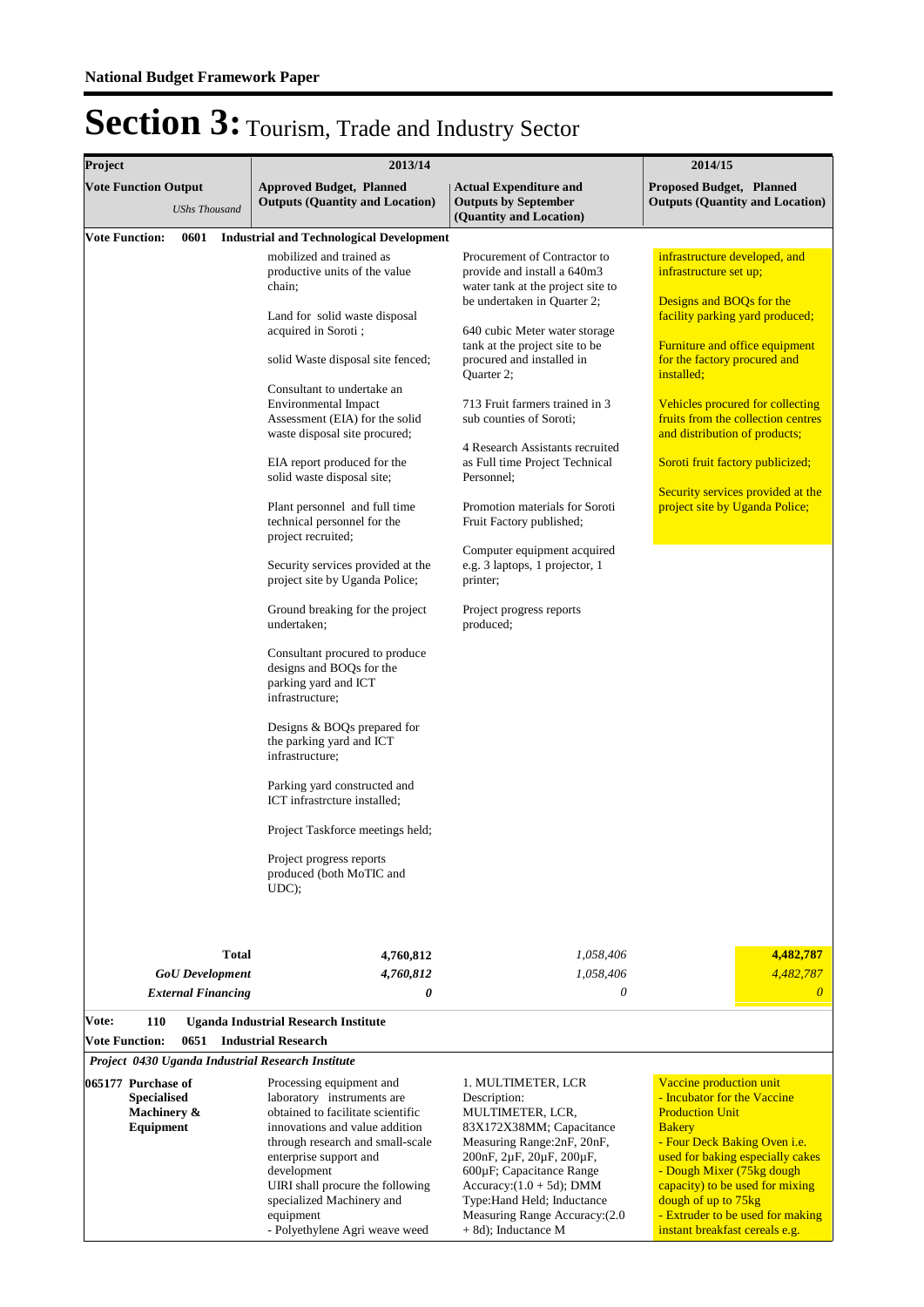| Project                                             |      | 2013/14                                                                                                                                                                                                                                                                                                                                                                                                                                                                                                                                                                                                                                                                                                                                                                                                                                                                             | 2014/15                                                                                                                                                                                                                                                                                                                                                                                                                                                                                                                                                                                                                                                                                                                                                                    |                                                                                                                                                                                                                                                                                                                                                                                                                                                                                                                                                                                                                                                                                                                                                                                                                                                                                                                                                                                                                                                                                                                                                                                                                                                                                                                                                                                                                                                                                                                                                                                                                                                                                                                                                                                                                             |  |  |
|-----------------------------------------------------|------|-------------------------------------------------------------------------------------------------------------------------------------------------------------------------------------------------------------------------------------------------------------------------------------------------------------------------------------------------------------------------------------------------------------------------------------------------------------------------------------------------------------------------------------------------------------------------------------------------------------------------------------------------------------------------------------------------------------------------------------------------------------------------------------------------------------------------------------------------------------------------------------|----------------------------------------------------------------------------------------------------------------------------------------------------------------------------------------------------------------------------------------------------------------------------------------------------------------------------------------------------------------------------------------------------------------------------------------------------------------------------------------------------------------------------------------------------------------------------------------------------------------------------------------------------------------------------------------------------------------------------------------------------------------------------|-----------------------------------------------------------------------------------------------------------------------------------------------------------------------------------------------------------------------------------------------------------------------------------------------------------------------------------------------------------------------------------------------------------------------------------------------------------------------------------------------------------------------------------------------------------------------------------------------------------------------------------------------------------------------------------------------------------------------------------------------------------------------------------------------------------------------------------------------------------------------------------------------------------------------------------------------------------------------------------------------------------------------------------------------------------------------------------------------------------------------------------------------------------------------------------------------------------------------------------------------------------------------------------------------------------------------------------------------------------------------------------------------------------------------------------------------------------------------------------------------------------------------------------------------------------------------------------------------------------------------------------------------------------------------------------------------------------------------------------------------------------------------------------------------------------------------------|--|--|
| <b>Vote Function Output</b><br><b>UShs Thousand</b> |      | <b>Approved Budget, Planned</b><br><b>Outputs (Quantity and Location)</b>                                                                                                                                                                                                                                                                                                                                                                                                                                                                                                                                                                                                                                                                                                                                                                                                           | <b>Actual Expenditure and</b><br><b>Outputs by September</b>                                                                                                                                                                                                                                                                                                                                                                                                                                                                                                                                                                                                                                                                                                               | <b>Proposed Budget, Planned</b><br><b>Outputs (Quantity and Location)</b>                                                                                                                                                                                                                                                                                                                                                                                                                                                                                                                                                                                                                                                                                                                                                                                                                                                                                                                                                                                                                                                                                                                                                                                                                                                                                                                                                                                                                                                                                                                                                                                                                                                                                                                                                   |  |  |
|                                                     |      |                                                                                                                                                                                                                                                                                                                                                                                                                                                                                                                                                                                                                                                                                                                                                                                                                                                                                     | (Quantity and Location)                                                                                                                                                                                                                                                                                                                                                                                                                                                                                                                                                                                                                                                                                                                                                    |                                                                                                                                                                                                                                                                                                                                                                                                                                                                                                                                                                                                                                                                                                                                                                                                                                                                                                                                                                                                                                                                                                                                                                                                                                                                                                                                                                                                                                                                                                                                                                                                                                                                                                                                                                                                                             |  |  |
| <b>Vote Function:</b>                               | 0651 | <b>Industrial Research</b><br>mat<br>- Interactive Traffic Light<br>System<br>- Automatic indoor/outdoor<br>lighting system<br>- Keypad based door lock system<br>- Mother's baby thermometer<br>- Biomedical Monitoring<br>System (Heart rate and blood<br>oxygen saturation measurement)<br>- Intrusion Detection System<br>- Solar Powered Egg incubator<br>- Weighing Scale<br>- Automated Intravenous Fluid<br>delivery regulator system<br>- Automatic Voltage Regulator<br>- Field vehicle for Director TDC<br>- Temperature Monitoring<br>Control<br>- Fingerprint and pin code based<br>security access control system<br>- Motion detection<br>- bowl cutter,<br>- pasteurizer,<br>- Form fill seal machine<br>- Distillation equipments for<br>essential oil extraction<br>- Laboratory equipment for<br>analyze of oil quality<br>- Compressors for the Ceramic<br>Unit | 2. CLAMP METER, LOW<br><b>CURRENT</b> Description:<br><b>CLAMP METER, LOW</b><br><b>CURRENT; DMM</b><br>Type:Clamp; Voltage<br>Measuring Range DC:(Not<br>Applicable); Voltage Measuring<br>Range AC:(Not Applicable);<br><b>Current Measuring Range</b><br>DC:0A to 40A; Current<br>Measuring Range AC:0A to<br>40A; Resistance M<br>3. HOT AIR STATION, 100<br>DEG TO 500 DEG Description:<br>HOT AIR STATION, 100 DEG<br>TO 500 DEG; Supply Voltage V<br>AC:230V; Heat Temperature<br>Range: $+100^{\circ}$ C to $+500^{\circ}$ C;<br>Output Power:320W<br>4. Soldering Gun Description:<br>Supply voltage AC: 230V;<br>Power: 40W<br>5. PH Meter<br>6. Copeland compressa<br>7. Air Conditioners<br>8. Colormeter<br>9. Distillation Unit<br>10. Agrivweave technology | cornflakes and pet foods<br>- Other small equipment/tools<br>needed for Chocolate Making<br>Project<br><b>Essential oil project</b><br>- Agri-weave technology<br>- 500kg Essential Oil distillation<br>unit<br>- Irrigation Systems<br>- Purchase nursery inputs<br>- Renew organic certification<br>services for essential oil project<br><b>Chemistry laboratory</b><br>- Soxtec system (Fat content),<br>Fiber Tec system(fiber content)<br>& Kjel-tec system (protein)<br>- Procurement of Laboratory<br><b>Analytical Balance</b><br>- Procurement of Gas<br>Chromatography/Mass<br>spectrometer (GC-MS)<br>equipment<br>- 10 Analytical Chemistry &<br>Laboratory text books<br><b>Instrumentation division</b><br>- 3D rapid prototyping printer<br>- Light Intensity meter<br>- Air Flow rate<br>meter(Anenometer)<br>- Pressure meter/Manometer<br>- Hygro-Thermometer<br>- Power supply with variable<br>negative range<br>- Reflow ovens<br>- Drilling machine(handheld)<br>- Drilling machine(bench<br>machine)<br>- Printer/Scanner/Copier,<br>Computer (to be handled by<br>$\overline{ICT}$<br>- Logic Analyzer<br>- Moisture meter<br>- Clamp meter<br>- Multi-meter<br>- Documenting Process<br>Calibrator<br><b>Food laboratory</b><br>- Extruder<br>- Develop breakfast cereals,<br>instant porridges, nooddles<br>from local foods like cassava<br>and sweet potato $(Q2)$<br>- Desktop pasteurizer- Enable<br>physical preservation of fluid<br>foods at lab level before<br>packaging (Q3)<br>- Electrical dryer - Fast and<br>efficient drying of food products<br>during product development<br>(Q3)<br>- cooker- Acquire an effective<br>heat source in the laboratory<br>(Q1)<br>- Industrial blender - Acquire an<br>equipment that can blend and<br>mix(Q2)<br>- Gas cylinders with regulators |  |  |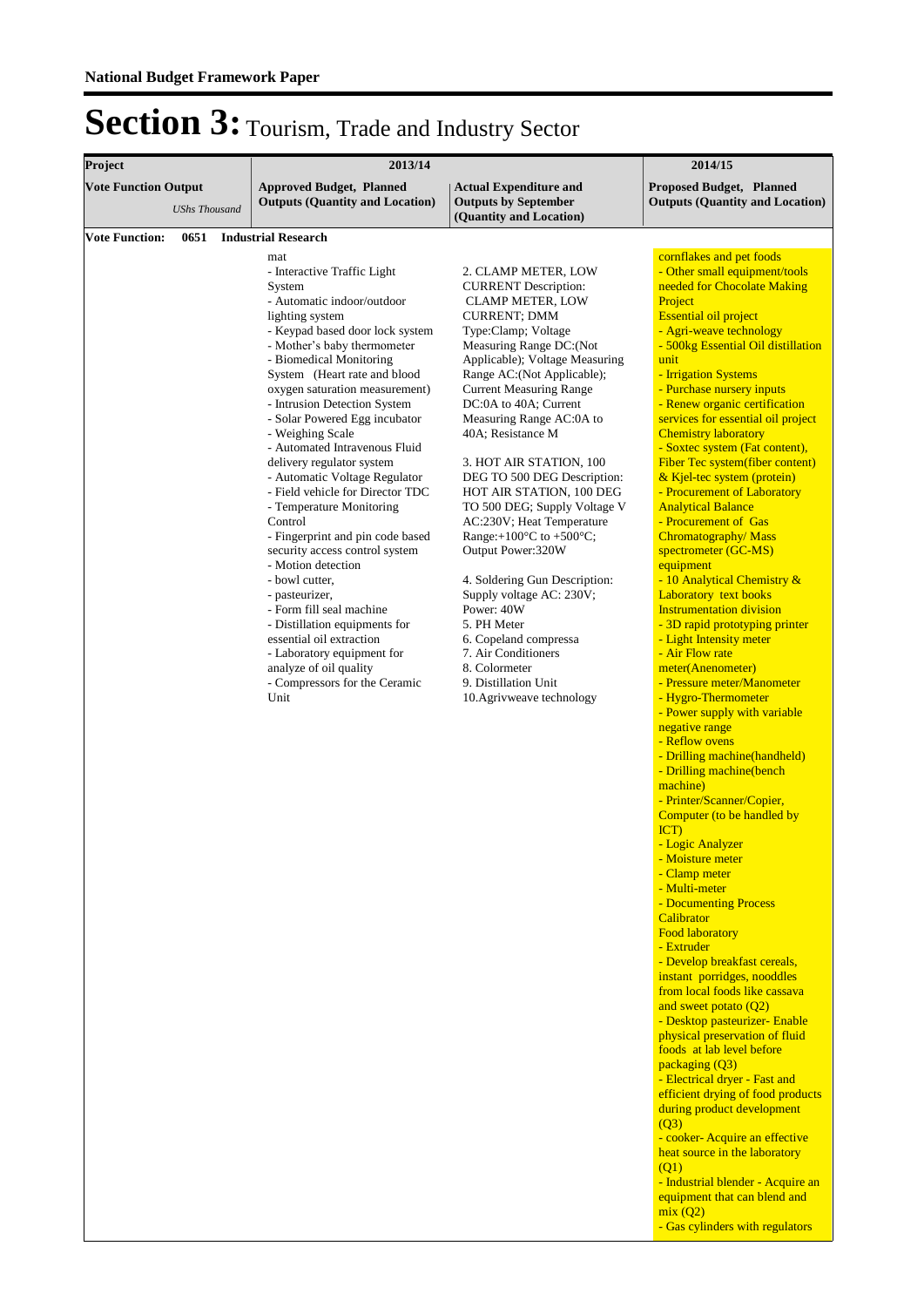| Project                                             | 2013/14                                                                   |                                                                                         | 2014/15                                                                                                                                                                                                                                                                                                                                                                                                                                                                                                                                                                                                                                                                                                                                                                                                                                                                                                                                                                                                                                                                                                                                                                                                                                                                                                                                                                                                                                                                                                                                                                                                                                                                                                                                                                                                 |
|-----------------------------------------------------|---------------------------------------------------------------------------|-----------------------------------------------------------------------------------------|---------------------------------------------------------------------------------------------------------------------------------------------------------------------------------------------------------------------------------------------------------------------------------------------------------------------------------------------------------------------------------------------------------------------------------------------------------------------------------------------------------------------------------------------------------------------------------------------------------------------------------------------------------------------------------------------------------------------------------------------------------------------------------------------------------------------------------------------------------------------------------------------------------------------------------------------------------------------------------------------------------------------------------------------------------------------------------------------------------------------------------------------------------------------------------------------------------------------------------------------------------------------------------------------------------------------------------------------------------------------------------------------------------------------------------------------------------------------------------------------------------------------------------------------------------------------------------------------------------------------------------------------------------------------------------------------------------------------------------------------------------------------------------------------------------|
| <b>Vote Function Output</b><br><b>UShs Thousand</b> | <b>Approved Budget, Planned</b><br><b>Outputs (Quantity and Location)</b> | <b>Actual Expenditure and</b><br><b>Outputs by September</b><br>(Quantity and Location) | <b>Proposed Budget, Planned</b><br><b>Outputs (Quantity and Location)</b>                                                                                                                                                                                                                                                                                                                                                                                                                                                                                                                                                                                                                                                                                                                                                                                                                                                                                                                                                                                                                                                                                                                                                                                                                                                                                                                                                                                                                                                                                                                                                                                                                                                                                                                               |
| <b>Vote Function:</b><br>0651                       | <b>Industrial Research</b>                                                |                                                                                         |                                                                                                                                                                                                                                                                                                                                                                                                                                                                                                                                                                                                                                                                                                                                                                                                                                                                                                                                                                                                                                                                                                                                                                                                                                                                                                                                                                                                                                                                                                                                                                                                                                                                                                                                                                                                         |
|                                                     |                                                                           |                                                                                         | (C02, N2, O2)- Accessories the<br><b>MAP</b> equipment already<br>procured with a gas supply $(Q3)$<br>- MAP packaging technology<br>- Extrusion technology<br>- Separation technology<br>- Bakery<br>- Deluxe Professional Airbrush<br><b>Cake Decorating System</b><br>- Infrared Thermometer<br>- Countertop Microwave Oven<br>- Polycarbonate Chocolate<br><b>Moulds</b><br>- Silicone Scoop Shovel<br><b>Scrapper Rabbler Multipurpose</b><br>Spreader (pack of 3)<br>- Spoon Shaped Silicone<br><b>Spatula Scrapper</b><br>- Fondant modeling Set<br>- Table Top Tempera<br>- Bench Scraper(large)<br>- Bench Scraper (Medium)<br>- Offset Spatula<br>- Pastry Scraper<br>- Multi-purpose Bowl Scraper<br>- Chocolate Shaver<br>- Chocolate Decorating Comb<br>and Smoother (4"x6")<br>- Ladle $(\frac{1}{2}$ oz)<br>- Chocolate Dipping Tool Set<br>- Chocolate Dipping Tool Basket<br>- Mixing Bowl (4 quart)<br>- Double Boiler Insert 8 Cup<br>Capacity<br>- Non-Stick Chocolate Bark<br>Mold & Baker's Quarter Sheet<br>- Silicone Non-stick Baking<br><b>Sheets</b><br>- White Marble Superfine Grain<br><b>Slab</b><br>- Hot Air Gun<br>- Aluminum Chocolate<br><b>Wrapping foil</b><br>- Meat technology<br>- Ice Flake Machine 500 Kgs/<br>$24$ Hrs<br>- Sausage Filler 30 Lt<br>- Blast Freezer 4m X 4m Min<br>Temp -18 Degrees<br>- Band Saw Free Standing<br>- Brine Injector<br>- Dairy technology<br>- Aluminum Milk Cans (50<br>Litre Capacity) - 50 Pieces<br>- Manual Cup Sealers - 3 Pieces<br>- Heavy Duty Plastic Crates -<br>200 pieces<br>- Positive Displacement Pump -<br>1 unit<br>- On- Line milk filter - 1 unit<br>- Automatic Vertical Form, fill<br>& Seal Packaging Machine<br>- Small Scale Dairy Processing<br>Equipment<br>- Lira Peanut and Research<br>Center |
|                                                     |                                                                           |                                                                                         | - Peanut grinder for grinding                                                                                                                                                                                                                                                                                                                                                                                                                                                                                                                                                                                                                                                                                                                                                                                                                                                                                                                                                                                                                                                                                                                                                                                                                                                                                                                                                                                                                                                                                                                                                                                                                                                                                                                                                                           |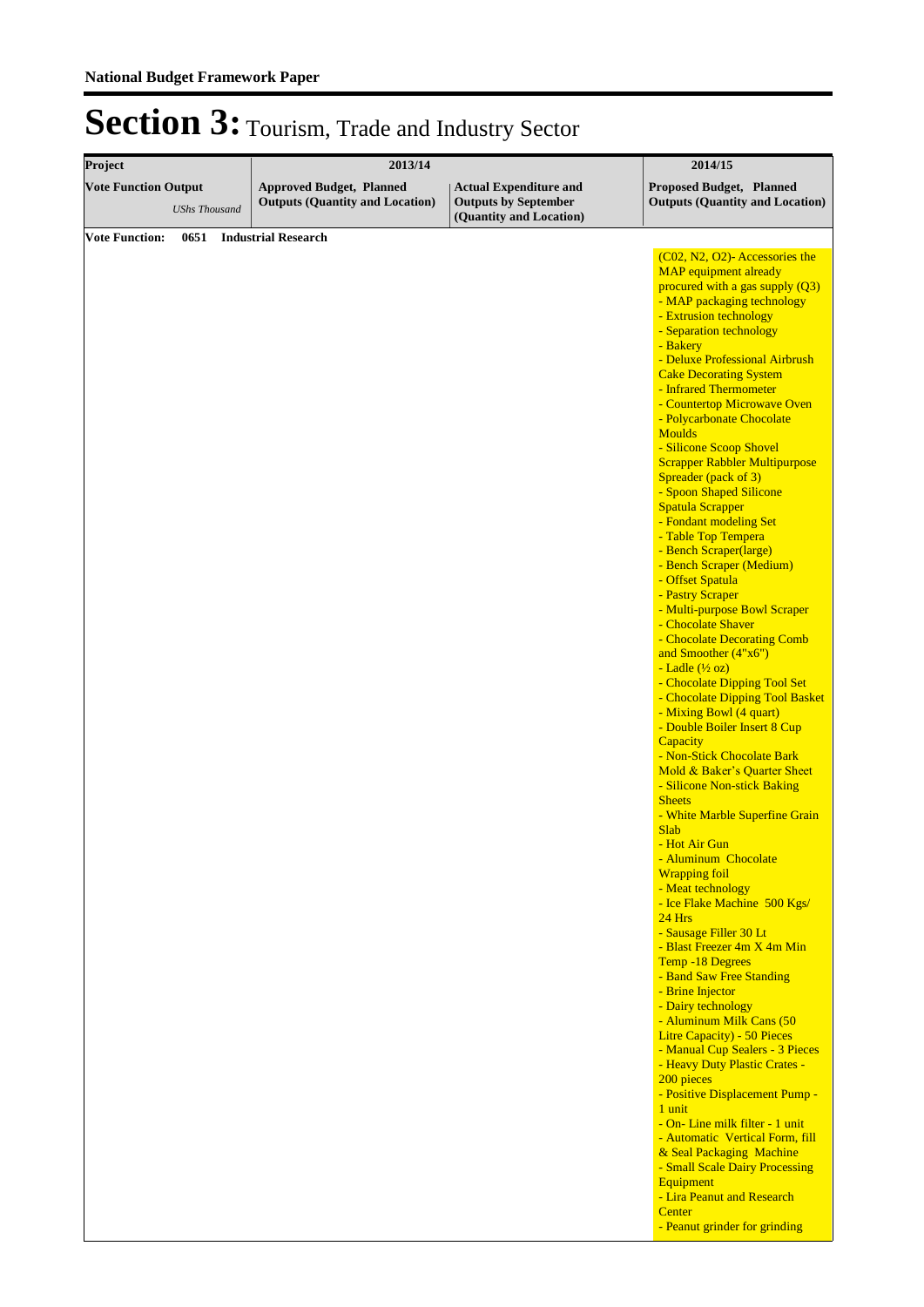| Project                       |                                                                                             | 2013/14                                                                                                                                                                                                                                                                      | 2014/15                                                                                                                                                                                                                                                                                                                                                                                                                                   |                                                                                                                                                                                                                                                                                                                                                                                                                                                                                                                                                                                                                                                                                                                                                                                                                                                                                                                                                                                                                                    |  |
|-------------------------------|---------------------------------------------------------------------------------------------|------------------------------------------------------------------------------------------------------------------------------------------------------------------------------------------------------------------------------------------------------------------------------|-------------------------------------------------------------------------------------------------------------------------------------------------------------------------------------------------------------------------------------------------------------------------------------------------------------------------------------------------------------------------------------------------------------------------------------------|------------------------------------------------------------------------------------------------------------------------------------------------------------------------------------------------------------------------------------------------------------------------------------------------------------------------------------------------------------------------------------------------------------------------------------------------------------------------------------------------------------------------------------------------------------------------------------------------------------------------------------------------------------------------------------------------------------------------------------------------------------------------------------------------------------------------------------------------------------------------------------------------------------------------------------------------------------------------------------------------------------------------------------|--|
|                               | <b>Vote Function Output</b><br><b>UShs Thousand</b>                                         | <b>Approved Budget, Planned</b><br><b>Outputs (Quantity and Location)</b>                                                                                                                                                                                                    | <b>Actual Expenditure and</b><br><b>Outputs by September</b><br>(Quantity and Location)                                                                                                                                                                                                                                                                                                                                                   | <b>Proposed Budget, Planned</b><br><b>Outputs (Quantity and Location)</b>                                                                                                                                                                                                                                                                                                                                                                                                                                                                                                                                                                                                                                                                                                                                                                                                                                                                                                                                                          |  |
| 0651<br><b>Vote Function:</b> |                                                                                             | <b>Industrial Research</b>                                                                                                                                                                                                                                                   |                                                                                                                                                                                                                                                                                                                                                                                                                                           | ground nuts into peanut butter.<br>This will enable us meet the<br>demand because we roast a lot<br>but the current grinder has a low<br>capacity compared to the<br>roasted capacity<br>- Generator is need especially<br>when there is load shedding<br>there is no other way to push<br>ground nuts out of the roaster or<br>cooler. All the big losses we<br>have had are attributed to this.<br>- Compressor to deliver<br>compressed air to filling<br>machine for automatic filling<br>- Sachet packing machine for<br>filling Peanut butter into sachets<br>- Welding machine for<br>joining/welding processing<br>machinery together especially<br>during maintenance<br>- Laboratory Centrifuge<br>- Moisture analyzer<br>- Analytical balance<br>- Laboratory Oven<br>- Laboratory Blender                                                                                                                                                                                                                              |  |
|                               | <b>Total</b><br><b>GoU</b> Development<br><b>External Financing</b>                         | 4,371,598<br>4,371,598<br>0                                                                                                                                                                                                                                                  | 802,147<br>802,147<br>0                                                                                                                                                                                                                                                                                                                                                                                                                   | 3,087,971<br>3,087,971<br>$\theta$                                                                                                                                                                                                                                                                                                                                                                                                                                                                                                                                                                                                                                                                                                                                                                                                                                                                                                                                                                                                 |  |
|                               | 065172 Government<br><b>Buildings and</b><br><b>Administrative</b><br><b>Infrastructure</b> | - Construct the northern<br>Boundary wall<br>- Upgrade the storm water<br>channel along the northern<br>boundary<br>- Upgrade the access road to the<br>Eastern gate<br>- Finish architectural Plans for<br>the construction of Namanve<br>multi-purpose incubation facility | - Construct the northern<br>Boundary wall is 95% complete<br>- The Institute is drawing<br>architectural plans to upgrade<br>the storm water channel along<br>the northern boundary<br>- Arua Mango Juice facility is<br>95% complete<br>- Luweero distillation house for<br>essential Oil is 75% complete<br>- Finish architectural Plans for<br>the construction of Namanye<br>multi-purpose incubation<br>facility are almost complete | - Upgrading of access road to<br>the Eastern gate as it is Laying<br>of stabilized gravel<br>- Proposed Incubation center at<br>Namanye - A model facility<br>- Chemistry lab refurbishmentA<br>model facility<br>- Proposed water bottling plant<br>in Bushenyi<br>- Proposed Kigezi Diocese<br><b>Poultry House</b><br>- Proposed Maziba Winery<br>Project, Kabale<br>- Proposed Kika Farm Juice<br>processing facility in Luweroo<br>- Proposed MAFFACO<br>(Masindi fruits farmer's<br><b>Company</b> ) Mango Juice<br><b>Processing Plant.</b><br>- Proposed Ikirah Soap<br>Processing Factory Lyatonde,<br><b>Mitooma</b><br>- Proposed Model Diary Farm in<br>NtungamoA model farm<br>- Proposed Itojo Juice<br>processing plant. Ntungamo<br><b>District</b><br>- Proposed G.nut processing<br>plant in Agago.A model facility<br>- Extra works at Essential oils<br>Luweero Variation to additional<br>scope to include office premises<br>and wet areas<br>- Proposed Water bottling plant<br>for J & S in KawempeA model |  |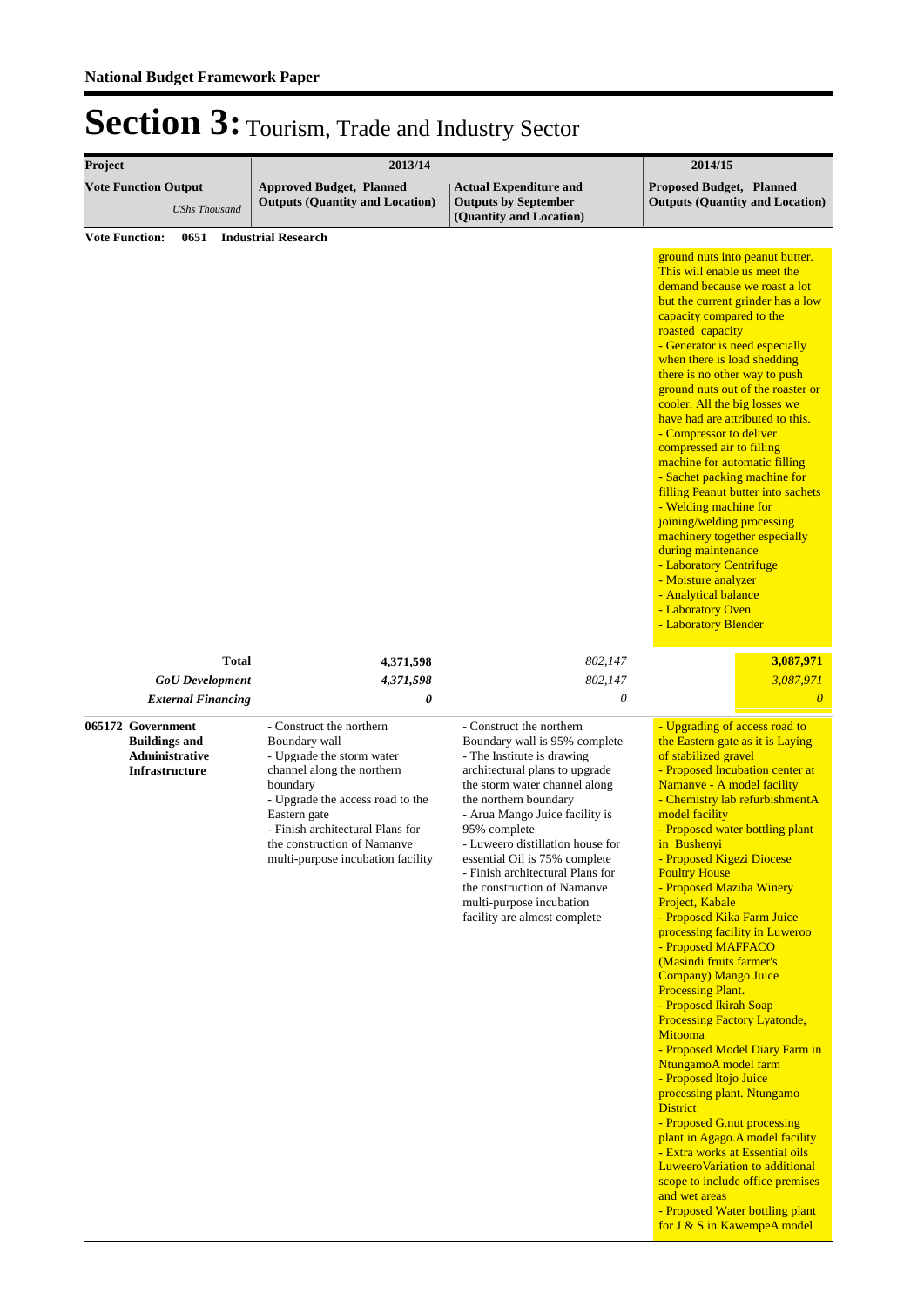| Project                                                                                     | 2013/14                                               |                                                                                                                     | 2014/15                                                                                                                    |  |  |  |  |  |  |  |
|---------------------------------------------------------------------------------------------|-------------------------------------------------------|---------------------------------------------------------------------------------------------------------------------|----------------------------------------------------------------------------------------------------------------------------|--|--|--|--|--|--|--|
| <b>Vote Function Output</b>                                                                 | <b>Approved Budget, Planned</b>                       | <b>Actual Expenditure and</b>                                                                                       | <b>Proposed Budget, Planned</b>                                                                                            |  |  |  |  |  |  |  |
| <b>UShs Thousand</b>                                                                        | <b>Outputs (Quantity and Location)</b>                | <b>Outputs by September</b><br>(Quantity and Location)                                                              | <b>Outputs (Quantity and Location)</b>                                                                                     |  |  |  |  |  |  |  |
| <b>Vote Function:</b><br><b>Industrial Research</b><br>0651                                 |                                                       |                                                                                                                     |                                                                                                                            |  |  |  |  |  |  |  |
| facility<br>- Arua Savoury Classic meat<br>processing Plant                                 |                                                       |                                                                                                                     |                                                                                                                            |  |  |  |  |  |  |  |
| <b>Total</b>                                                                                | 542,500                                               | 118,339                                                                                                             | 542,500                                                                                                                    |  |  |  |  |  |  |  |
| <b>GoU</b> Development                                                                      | 542,500                                               | 118.339                                                                                                             | 542,500                                                                                                                    |  |  |  |  |  |  |  |
| <b>External Financing</b>                                                                   | 0                                                     | 0                                                                                                                   | n                                                                                                                          |  |  |  |  |  |  |  |
| 154<br>Vote:                                                                                | <b>Uganda National Bureau of Standards</b>            |                                                                                                                     |                                                                                                                            |  |  |  |  |  |  |  |
| <b>Vote Function:</b><br>0652                                                               | <b>Quality Assurance and Standards Development</b>    |                                                                                                                     |                                                                                                                            |  |  |  |  |  |  |  |
| <b>Project 0253 Support to UNBS</b>                                                         |                                                       |                                                                                                                     |                                                                                                                            |  |  |  |  |  |  |  |
| 065272 Government<br><b>Buildings and</b><br><b>Administrative</b><br><b>Infrastructure</b> | Completion of Phase 1B of<br>UNBS home in Bweyogerere | Phase 1B commenced and the<br>advance payment was done.<br>Completion date for Phase 1B is<br>February/ March 2014. | Construction of Phase 1C of<br><b>UNBS Office Block at Plot</b><br>2-12 ByPass Link Bweyogerere<br><b>Industrial Park.</b> |  |  |  |  |  |  |  |
| <b>Total</b>                                                                                | 3,320,000                                             | 657,520                                                                                                             | 3,020,000                                                                                                                  |  |  |  |  |  |  |  |
| <b>GoU</b> Development                                                                      | 2,720,000                                             | 657,520                                                                                                             | 2,520,000                                                                                                                  |  |  |  |  |  |  |  |
| <b>External Financing</b>                                                                   | 0                                                     | 0                                                                                                                   | $\Omega$                                                                                                                   |  |  |  |  |  |  |  |
| <b>NTR</b>                                                                                  | 600,000                                               | 0                                                                                                                   | 500,000                                                                                                                    |  |  |  |  |  |  |  |
|                                                                                             |                                                       |                                                                                                                     |                                                                                                                            |  |  |  |  |  |  |  |

### *S3 Proposed Budget Allocations for 2014/15 and the Medium Term*

*This section sets out the proposed sector budget allocations for 2014/15 and the medium term, including major areas of expenditures and any notable changes in allocations.* 

### **Table S3.1: Past Expenditure and Medium Term Projections by Vote Function**

|                                                         |                    |                        | 2013/14                            | <b>Medium Term Projections</b> |         |         |
|---------------------------------------------------------|--------------------|------------------------|------------------------------------|--------------------------------|---------|---------|
|                                                         | 2012/13<br>Outturn | Appr.<br><b>Budget</b> | <b>Spent by</b><br><b>End Sept</b> | 2014/15                        | 2015/16 | 2016/17 |
| Vote: 015 Ministry of Trade, Industry and Cooperatives  |                    |                        |                                    |                                |         |         |
| 0601 Industrial and Technological Development           | 21.228             | 7.015                  | 1.589                              | 6.873                          | 5.219   | 5.319   |
| 0602 Cooperative Development                            | 0.830              | 0.993                  | 0.208                              | 1.396                          | 3.108   | 4.690   |
| 0604 Trade Development                                  | 8.634              | 5.809                  | 0.538                              | 12.180                         | 8.840   | 4.290   |
| 0611 Export Promotion                                   |                    | 0.000                  | 0.000                              | 0.000                          | 0.000   | 0.000   |
| 0612 Enterprise Training and Advisory                   |                    | 0.000                  | 0.000                              | 0.000                          | 0.000   | 0.000   |
| 0649 Policy, Planning and Support Services              | 1.825              | 2.251                  | 0.479                              | 3.153                          | 3.408   | 3.191   |
| <b>Total for Vote:</b>                                  | 32.517             | 16.068                 | 2.815                              | 23.603                         | 20.576  | 17.490  |
| Vote: 022 Ministry of Tourism, Wildlife and Antiquities |                    |                        |                                    |                                |         |         |
| 0603 Tourism, Wildlife conservation and Museums         | 4.399              | 6.436                  | 1.240                              | 6.428                          | 7.443   | 7.443   |
| 0649 Policy, Planning and Support Services              | 5.635              | 5.376                  | 0.909                              | 5.384                          | 5.573   | 6.409   |
| <b>Total for Vote:</b>                                  | 10.034             | 11.812                 | 2.149                              | 11.812                         | 13.016  | 13.852  |
| Vote: 110 Uganda Industrial Research Institute          |                    |                        |                                    |                                |         |         |
| 0651 Industrial Research                                | 10.843             | 14.012                 | 3.356                              | 14.012                         | 15.471  | 17.052  |
| <b>Total for Vote:</b>                                  | 10.843             | 14.012                 | 3.356                              | 14.012                         | 15.471  | 17.052  |
| Vote: 117 Uganda Tourism Board                          |                    |                        |                                    |                                |         |         |
| 0653 Tourism Services                                   | 1.384              | 1.403                  | 0.290                              | 6.403                          | 5.711   | 7.553   |
| <b>Total for Vote:</b>                                  | 1.384              | 1.403                  | 0.290                              | 6.403                          | 5.711   | 7.553   |
| Vote: 154 Uganda National Bureau of Standards           |                    |                        |                                    |                                |         |         |
| 0652 Ouality Assurance and Standards Development        | 9.847              | 17.169                 | 2.783                              | 18.543                         | 20.239  | 22.453  |
| <b>Total for Vote:</b>                                  |                    | 17.169                 | 2.783                              | 18.543                         | 20.239  | 22,453  |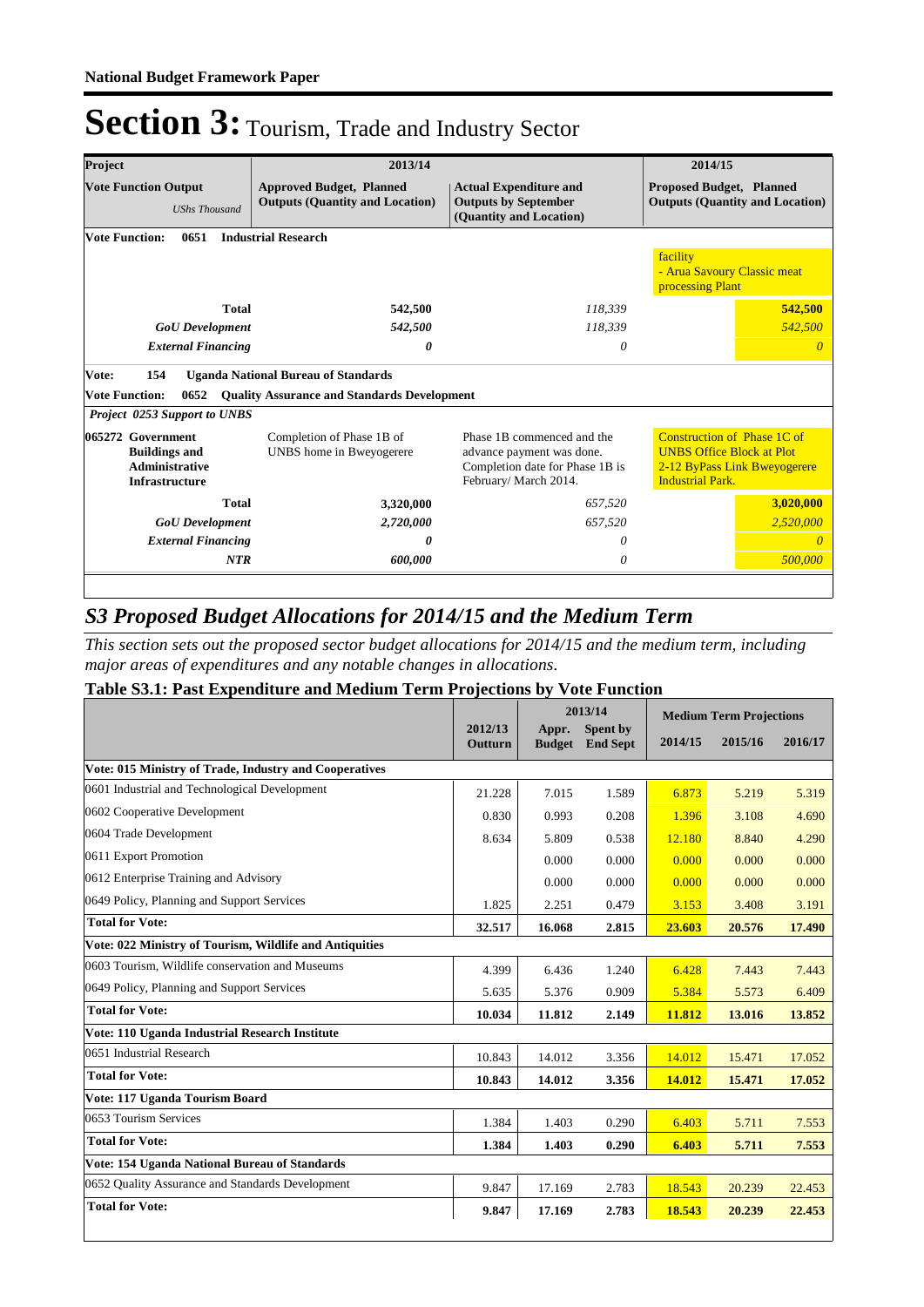|                          | 2012/13<br><b>Outturn</b> | Appr.<br><b>Budget</b> | 2013/14<br><b>Spent by</b><br><b>End Sept</b> | 2014/15 | <b>Medium Term Projections</b><br>2016/17<br>2015/16 |        |  |
|--------------------------|---------------------------|------------------------|-----------------------------------------------|---------|------------------------------------------------------|--------|--|
| <b>Total for Sector:</b> | 64.624                    | 60.465                 | 11.393                                        | 74.374  | 75.014                                               | 78.400 |  |

*\* Excluding Taxes and Arrears and including NTR*

### **(i) The Total Budget over the Medium Term**

In Financial Year 2014/15, the Tourism, Trade and Industry Sector has a total budget allocation of UShs. 74.374 billion. The budget allocation for the Sector in FY 2012/13 was UShs. 64.624 billion which later dropped to UShs. 60.465 billion in the current FY 2013/14.

Over the Medium term, the Sector budget allocation is projected to increase to UShs. 75.014 billion in FY 2015/16 and to UShs. 78.40billion in FY 2016/17.

### **(ii) The major expenditure allocations in the sector**

In Financial Year 2014/15, the Tourism, Trade and Industry Sector has a total budget allocation of UShs. 74.374 billion.

At Vote Level, the Ministry of Trade, Industry and Cooperatives (Vote 015) carries the largest allocation at Ushs. 23.603 billion, followed by the Uganda National Bureau of Standards (Vote 154) with Ushs. 18.543 billion, the Uganda Industrial Research Institute (Vote 110) with Ushs. 14.012 billion, the Ministry of Tourism, Wildlife and Antiquities (Vote 022) with Ushs. 11.812 billion, and lastly the Uganda Tourism Board (Vote 117) with only Ushs. 6.403 billion.

The Ministry of Trade, Industry and Cooperatives (Vote 015) has subventions to the Uganda Development Corporation (Ushs. 5.645 billion), the Uganda Export Promotion Board (Ushs. 1.218 billion), the Management Training and Advisory Centre (Ushs. 58 million) and the AGOA Secretariat (Ushs. 402 million). This leaves the Ministry with a total budget allocation of Ushs. 14.540 billion (with an operation non-wage recurrent budget of Ushs. 2.462 billion, out of which Ushs. 400 million is Uganda's subscription to the COMESA regional trading bloc).

### **(iii) The major planned changes in resource allocations within the sector**

The major planned changes in resource allocation within the Sector include the following as detailed in the table below.

### **Table S3.2: Major Changes in Sector Resource Allocation**

*\* Excluding Taxes and Arrears*

### *S4: Unfunded Outputs for 2014/15 and the Medium Term*

*This section sets out the highest priotrity outputs in 2014/15 and the medium term which the sector has been unable to fund in its spending plans.*

The priority requests that cannot be addressed in the spending plans for the Tourism, Trade and Industry Sector for FY 2014/15 and the medium term are threefold along the value chain; (A) Markets and Marketing, (B) Value Addition, and (C) Capacity. When these are addressed, the sector's performance and service delivery will greatly improve. These include the following:

### 1. MARKETS AND MARKETING

a. Market Uganda as a preferred Tourist Destination (Ushs. 7.3bn):

The objective of attracting more visitors and targeting the leisure visitor market will require increased and sustained marketing efforts to develop a positive and desirable image, facilitate visitor information and improving our market presence in the key source markets. Uganda is investing less in the marketing of the destination when compared to the regional competition.

Kenya invests about US\$23 million annually in tourism marketing; Tanzania invests US\$10 million,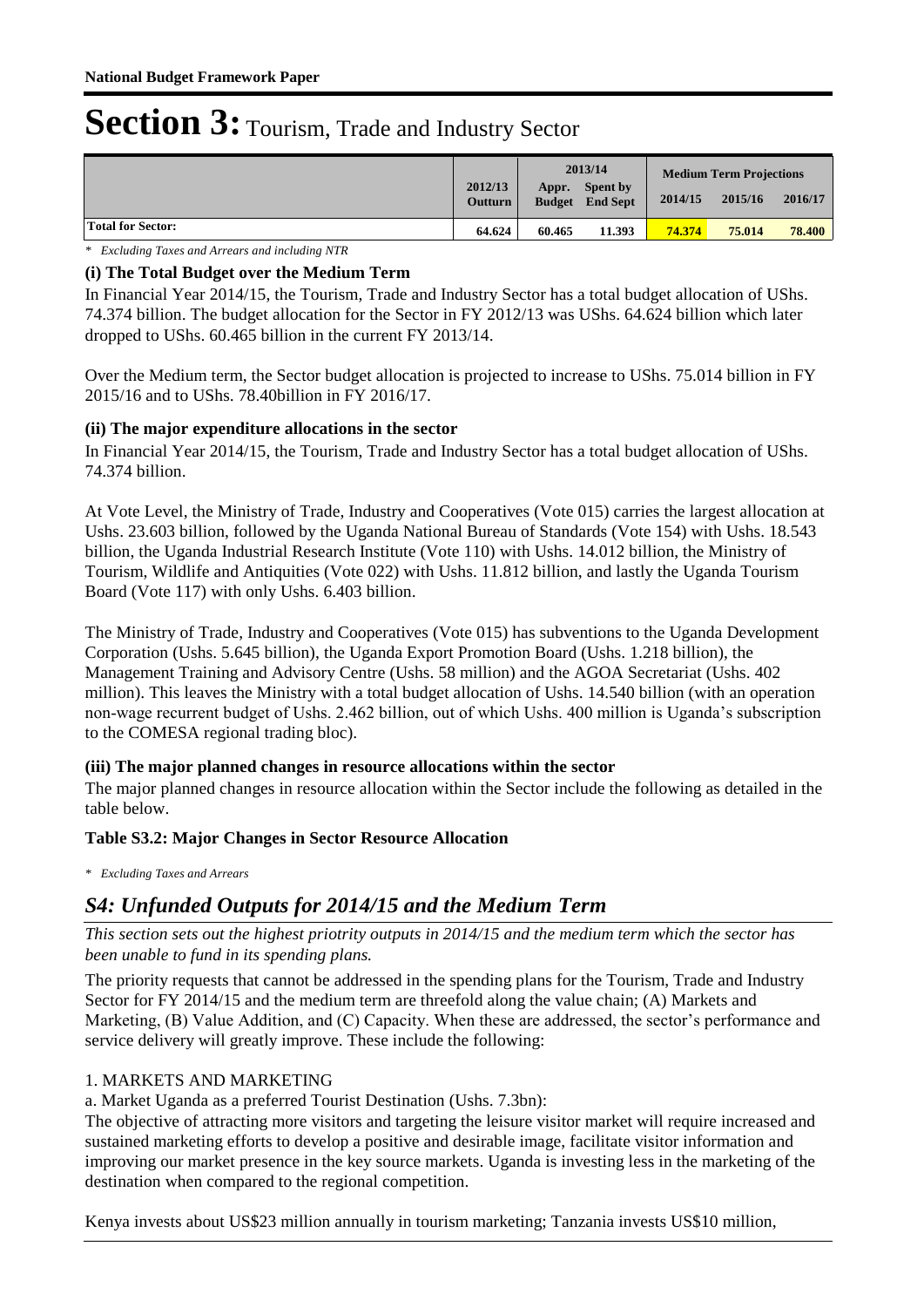Rwanda US\$5 million while Uganda invests only US\$300,000 in tourism marketing. Uganda's number of leisure tourists gives it a mere 6.9% market share among the four principal tourism destinations in East Africa. From 2007-2010, international leisure tourists to Uganda only grew from 140,000 in 2007 to 149,000 in 2010. This represents an average annual growth rate of only 2.9%. During this same period, Rwanda experienced an average annual growth rate of 67%.

In 2014, the Ministry will initiate and manage marketing initiatives to achieve the following objectives;

- Develop market presence in the key source markets through the engagement of a destination management organization and foreign missions to facilitate and market the destination

- Facilitate and attract increased visitor numbers, improve the destination image and awareness in the key source markets

- Develop the tourism culture, visitation and enterprise in the domestic market base

To achieve this objective, the following initiatives will be undertaken;

- Host the 39th ATA congress targeting the American Market

- Promote Destination Uganda in the International Travel Fairs of ITB, Fitur, WTM and Indaba through supporting greater participation, facilitating business meetings, promotional presentation and

- Host the Kampala International Tourism Fair and Mobilize the African Tourism Ministers to discuss Regional Tourism Development

- Organize the Miss Tourism East Africa to promote cultural tourism segment and popularize tourism in the domestic market

- Support Tourism Clusters and organize Regional Tourism Expos based on the clusters to promote domestic tourism and the visibility of regional attractions

- Develop tourism collateral materials to support promotional activities in the domestic and international markets

- Increase the tourism media engagement to promote awareness of the economic value of tourism and attractions in the country and enterprise opportunities in the sector

b. Trade Negotiations: Trade negotiations at the WTO and COMESA are necessary for more favorable trading terms and markets for Uganda's products and services, but these require funding. Uganda has assumed chairmanship of the LDC Group at the WTO. The Tripartite negotiations are also being chaired by the President and the Ministry ought to be a part of these. Bilateral Negotiations also require funds between China and other countries. Once these bilateral agreements are signed, there is need for sensitization and awareness.

c. The Elimination of Non-Tariff Barriers to Trade (NTBs): Counterpart funding for the National Response Strategy for elimination of Non-Tariff barriers within the COMESA and EAC region. Funds received under TradeMark East Africa are insufficient to undertake all the required monitoring activities. For the sustainability of the information exchange facility to report and monitor the process of elimination, GoU support of UShs. 1 billion is required.

d. Membership to International organizations like WTO, COMESA and the International Standards Organisation (ISO) is critical for Uganda to maintain trading relations and accreditation for her products and services on the regional and international markets. This also requires funding.

e. The formulation and publicity of a National AGOA Strategy is critical for Uganda to exploit the market openings in the United States of America for her applicable products. However, there is no funding provision for this.

#### 2. VALUE ADDITION

a. Product Development (\$10million)

- Developing cultural tourism
- Faith based tourism
- Adding more infrastructure especially to nature based attractions like National Parks
- Developing attractions within the tourism cluster arrangement

- Set up a special credit line of UGX 36.4bn at an interest rate of 5% for increased investment in the tourism sector in areas such as accommodation, transport vessels, human resource & product development.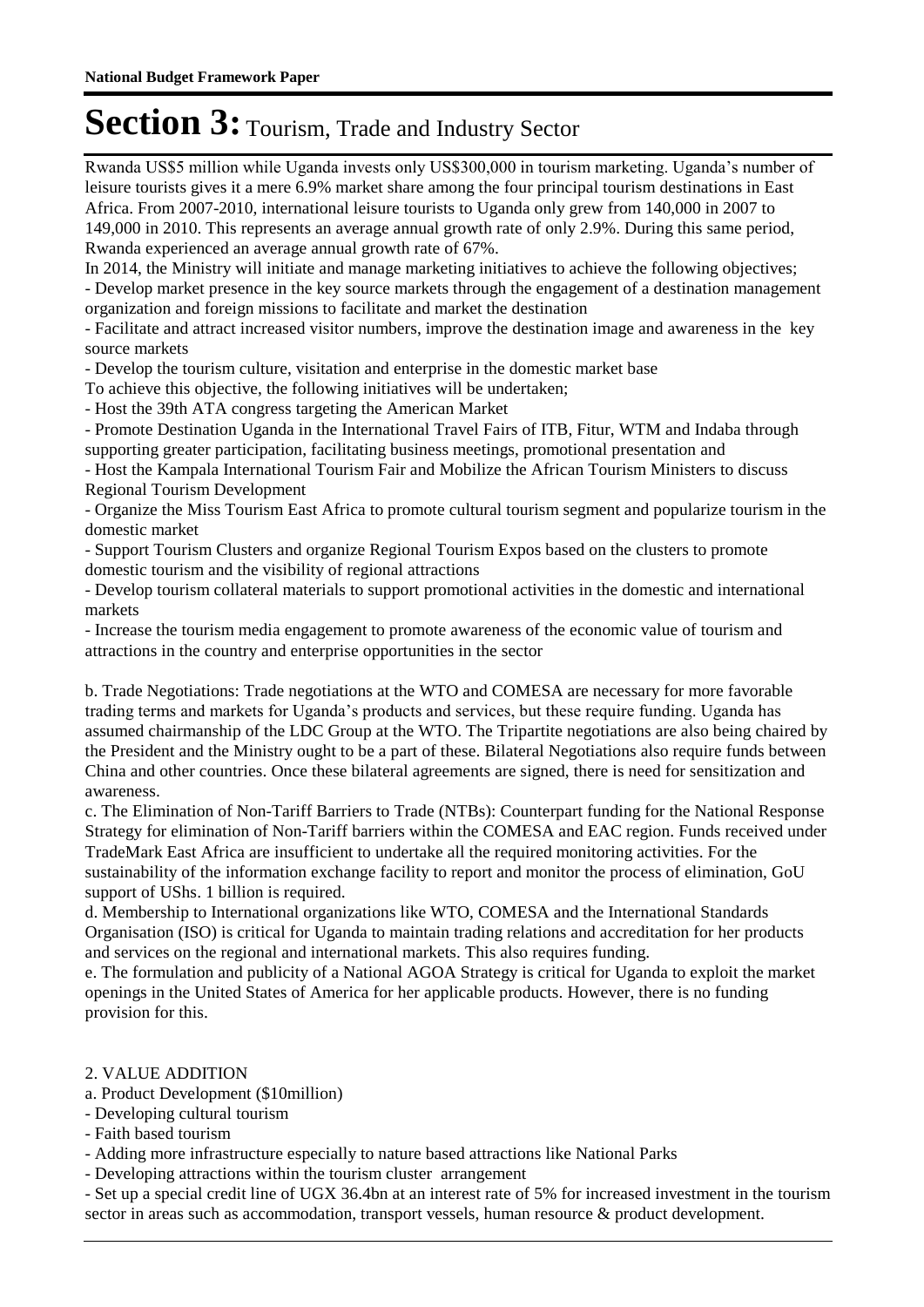b. Conservation of the National Parks, Heritage Sites and Monuments

- Mitigate wildlife conflicts which are undermining Government for conservation and tourism development.

- Digging more elephant trenches, wire meshing to reinforce where trenches are not feasible and erecting

live fences (Mauritius thorns) to protect peoples' lives and property from wildlife conservation.

- Support transformation of UWTI to a fully fledged Wildlife research Institution through infrastructural grants.

c. Conservation Of Uganda's Cultural Heritage

The diversity and importance of Uganda's cultural heritage collections is long established and widely recognized. From local people to international visitors, children with homework to renowned academics, the many thousands who access our heritage collections find enjoyment, inspiration, education, understanding and pride. Heritage collections are therefore; important tourist attractions.

d. The establishment of marketing, storage (warehouses and silos) and value addition infrastructure is priority. Border market facilities need to be constructed to promote value addition and trade at the borders. e. Industrial Research and Development, and business incubation. Establishment of Computer Aided Design/Manufacturing, Foundry and Mineral Beneficiation Technology capabilities at UIRI (UShs. 5.0bn); Completion and operationalization of Millennium Science Initiative (MSI) – whereby under this World Bank project where infrastructure was set up (UShs. 4.8bn); Seed fund for the CSIR-UIRI signed MOU. Essential Oil Pilot Project is in advanced stages of implementation under constrained conditions other listed projects have not been started on due to lack of financial support (UShs. 2.0bn); Expansion of business incubation program (UShs. 2.5bn); New technology development and transfer projects under the institute's Technology Development Centre (UShs. 3.2bn); Establishment of multi-purpose value addition centers (UShs. 4.2bn); Commercialization of innovation and value added products (UShs. 2.6bn); Provision of industrial training services - majority of youth, graduate scientists and engineers lack practical application of knowledge acquired hence the need to retrain them (UShs. 1.0bn); Development of industrial value chain collaboration network and research communications platforms (UShs. 1.8bn)

#### 3. CAPACITY

a. Hospitality training: Nearly all of HTTI's students get absorbed into the workforce, which means that the overall quality of service in Uganda is directly related to the level of education received at HTTI. Clearly HTTI requires more funding to be able to expand the quality and quantity of its output. Additional funding is also required to refresher training of industry players in hospitality areas.

b. Upgrading the skills of the staff both at the Ministries and their affiliated institutions (UShs5bn): inadequate qualified staff is almost binding constraint in the performance of the Ministry and these needs to be addressed. We need to train staff in Swahili, French, Chinese, Spanish and Germany.

C. Recruiting more staff to fill the manpower gaps in the Ministries so that Performance can be improved: The Ministry of Tourism, Wildlife and Antiquities (MoTWA) has an approved staff structure of 301 including those of UWTI and HTTI. Since the creation of the MoTWA, only 36 staff members have been filled from 124 staff members filled leaving a gap of 141 awaiting recruitment. The Ministry of Trade, Industry and Cooperatives faces the same predicament since its creation as well. This gap needs to be addressed to improve the performance of the Ministries.

D. Data collection and Information Management: Develop a Tourism Management Information System that transmit reliable data from all border points and Hotels to the MoTWA data bank. The Ministry of Trade, Industry and Cooperatives needs to collect data on the existing cooperatives in the country to assess their exact contribution to the society and economy, as well as continue updates on the industrial establishments for the National Industrial Database.

E. Inspection and Supervision. Strengthen monitoring of all Ministry activities and that of affiliated institutions to ensure that they are inconformity to the work plans made at the beginning of the financial year. This includes accommodations and tourism sites, industrial establishments, and cooperatives and their establishments.

F. District Commercial Extension Services: Funding to the Local Government for Commercial service delivery and visibility should be increased. The Sector has only allocated a conditional grant to the Local Governments of Ushs.108 million but needs to be boosted to cover all districts and raised from Ushs. 7.2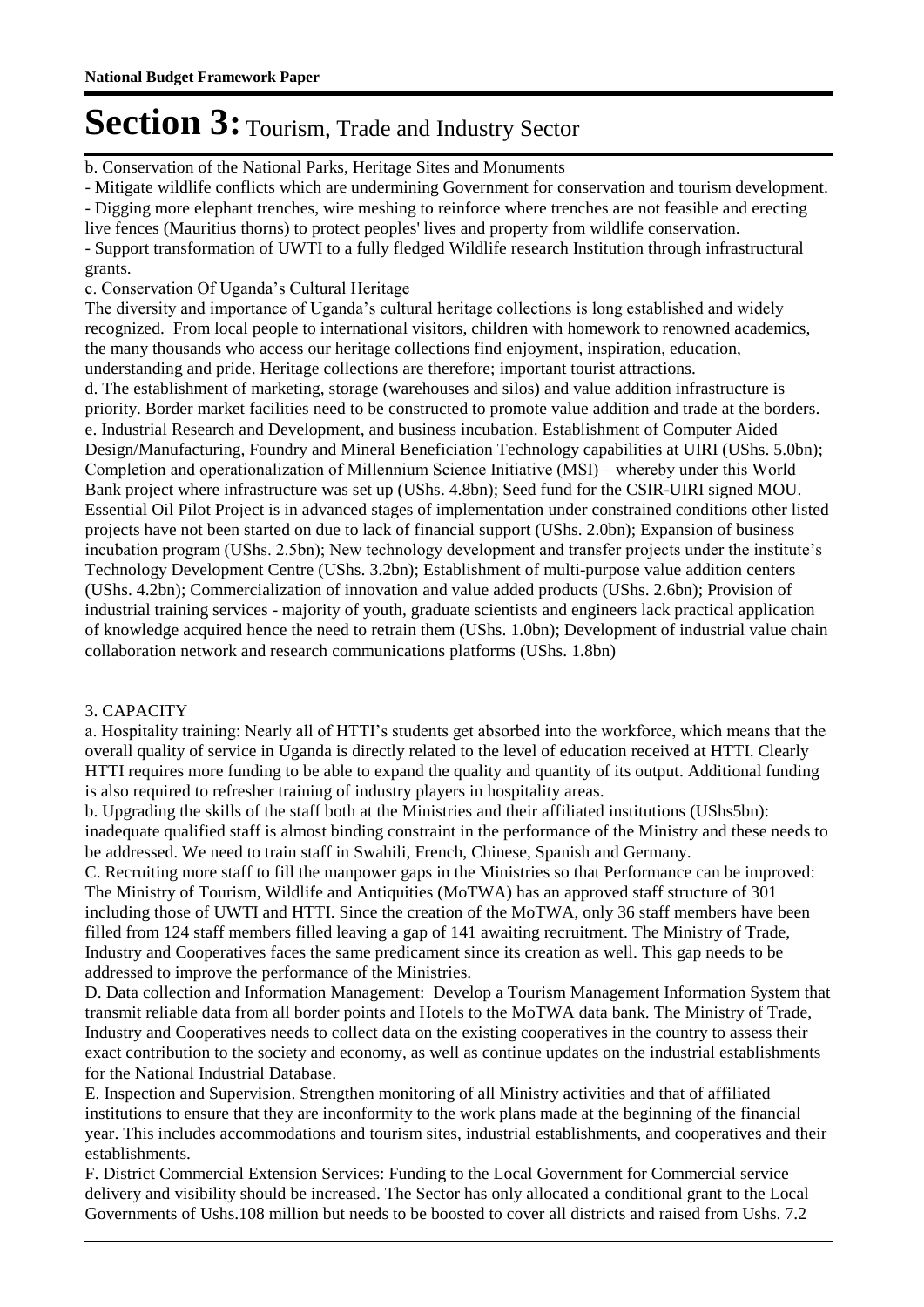million.

G. Standards and Quality of Products in the market by UNBS: Curbing substandard goods on the market will require more staff. Operationalisation of Single Customs Territory as per Presidential directive requires the movement of staff and offices. Completion of Office Block at Bweyogerere. Domestic Arrears. Retirement Benefits of staff exiting. All these require more funding to address.

H. Development and Support to Micro, Small and Medium Enterprises (MSMEs): MSMEs support is critical in the Sector to promote trade and industrialization within the districts.

i. Policy, Legal and Strategy Development: There is need to expedite the development of new policies to support the sector. The review and formulation of a new Sector Strategic Investment Plan is imminent and requires funding since the current one expires this Financial Year 2013/14.

| <b>Additional Requirements for Funding and</b><br>Outputs in 2014/15                                                                   | <b>Justification of Requirement for Additional Outputs and Funding</b>                                                                                                                                                                                                                                                                                                                                                                                                                                                                                                                                               |  |
|----------------------------------------------------------------------------------------------------------------------------------------|----------------------------------------------------------------------------------------------------------------------------------------------------------------------------------------------------------------------------------------------------------------------------------------------------------------------------------------------------------------------------------------------------------------------------------------------------------------------------------------------------------------------------------------------------------------------------------------------------------------------|--|
| Vote Function:0604 Industrial and Technological Development                                                                            |                                                                                                                                                                                                                                                                                                                                                                                                                                                                                                                                                                                                                      |  |
| 0601 04 Promotion of Value Addition and Cluster Development<br>Output:                                                                 |                                                                                                                                                                                                                                                                                                                                                                                                                                                                                                                                                                                                                      |  |
| <b>Funding Requirement (UShs Bn):</b><br>• Creation of an Innovation and Industrialisation<br>Fund (UShs. 3bn)                         | 9.860 • As agreed from the Cabinet Retreat on the Government Annual<br>Performance Report FY 2012/13, actions for follow up include promoting<br>value addition to agro-produce within the Sector. This can be done<br>following the One Village One Product (OVOP) model.                                                                                                                                                                                                                                                                                                                                           |  |
| • Establishment of the MSMEs Directorate                                                                                               |                                                                                                                                                                                                                                                                                                                                                                                                                                                                                                                                                                                                                      |  |
| • Boosting value addition to agro-produce within the<br>sector                                                                         | The creation of an Innovation and Industrialisation Fund is key to<br>promoting innovation and industrialisation within the sector through<br>funding or commercialising work and ideas of new incubatees, graduate<br>incubatees, industrialists and students in value addition projects. This fund<br>will also be critical in supporting the set up of new business incubation<br>facilities regionally.                                                                                                                                                                                                          |  |
|                                                                                                                                        | These funds are required to operationalise the MSMEs Directorate that<br>was approved by the MoPS. They will specifically facilitate Enterprise<br>Capacity building and promotion of Value Addition activities in the<br>Ugandan economy. These are key interventions for increasing household<br>incomes (wealth creation). These interventions will specifically target<br>special interest groups e.g. enterprising youth, women and PWDs. It is<br>envisaged this public investment in the coordination of Government's<br>interventions to promote MSMEs development will boost GDP growth by<br>about $3\%$ . |  |
| Vote Function:0681 Cooperative Development                                                                                             |                                                                                                                                                                                                                                                                                                                                                                                                                                                                                                                                                                                                                      |  |
| 0602 81 Cooperatives Infrastructure Development<br>Output:                                                                             |                                                                                                                                                                                                                                                                                                                                                                                                                                                                                                                                                                                                                      |  |
| <b>Funding Requirement (UShs Bn):</b><br>• Construction and equipping storage facilities (Silos<br>& Warehouses) - UShs. 6.885 billion | 8.385 • As agreed from the Cabinet Retreat on the Government Annual<br>Performance Report FY 2012/13, actions for follow up include "Expedite<br>the establishment of warehouses for both food security and sustained<br>quality tradable supply". In the coming FY 2014/15, MoTIC plans to                                                                                                                                                                                                                                                                                                                          |  |
| • Facilitate and support cooperatives revival and<br>development. (UShs. 1.2 billion)                                                  | establish 2 silos costing 4.16billion and 4 warehouses costing UShs. 2.725<br>billion including costs for construction/refurbishment and value addition<br>equipment. However, ideally, USD 1-1.6 m is required for 2 silos and Shs                                                                                                                                                                                                                                                                                                                                                                                  |  |
| • Monitoring and supervision of cooperatives (UShs.<br>300million)                                                                     | 5.45 bn for 8 warehouses per Financial Year but due to financial<br>restrictions, our submission is for only 2 silos and 4 warehouses.                                                                                                                                                                                                                                                                                                                                                                                                                                                                               |  |
|                                                                                                                                        | • As passed in the National Budget Consultative workshop to follow up in<br>the There is great need for Government to revitalise and support the<br>inactive Produce and Marketing Cooperatives in the country to boost the<br>value addition and marketing of agricultural produce within and outside<br>the country. This requires UShs. 1.2 billion.                                                                                                                                                                                                                                                              |  |
|                                                                                                                                        | • There is also need to empower cooperative societies to engage in bulk<br>marketing and export of their products, however support infrastructure has<br>thus far not been availed as programmed due to budget limitations.<br>Existing storage infrastructure is also due for upgrades, and sensitization<br>of cooperatives on its usage with the Warehouse Receipt System.                                                                                                                                                                                                                                        |  |
| Vote Function:0605 Trade Development                                                                                                   |                                                                                                                                                                                                                                                                                                                                                                                                                                                                                                                                                                                                                      |  |
| Output:                                                                                                                                | 0604 05 Economic Intergration and Market Access (Bilateral, Regional and Multilateral)                                                                                                                                                                                                                                                                                                                                                                                                                                                                                                                               |  |

#### **Table S4.1: Additional Output Funding Requests**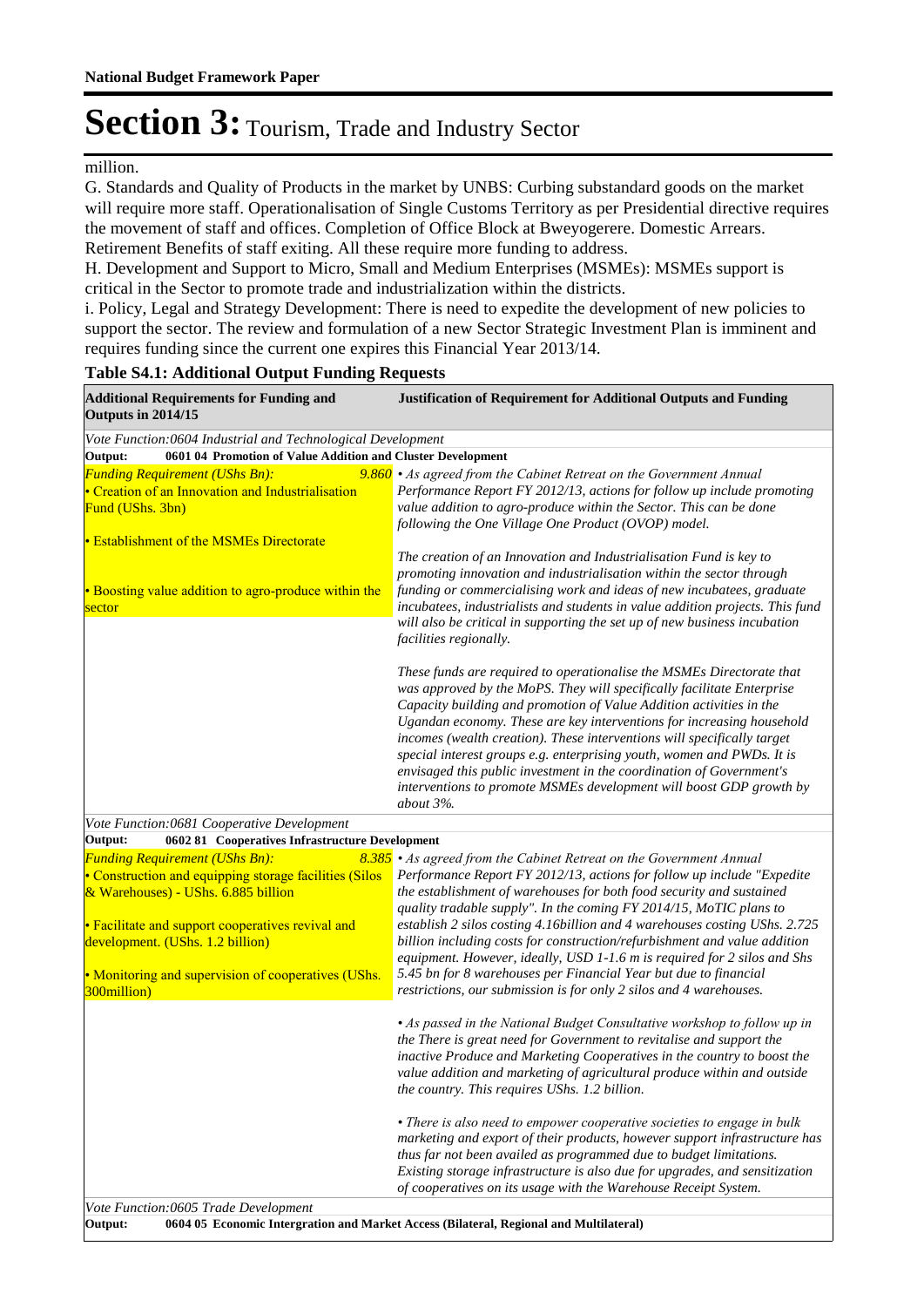| <b>Additional Requirements for Funding and</b><br>Outputs in 2014/15                                                                                                                                                                                                    | <b>Justification of Requirement for Additional Outputs and Funding</b>                                                                                                                                                                                                                                                                                                                                                                                                                                                                                                                                                                                    |
|-------------------------------------------------------------------------------------------------------------------------------------------------------------------------------------------------------------------------------------------------------------------------|-----------------------------------------------------------------------------------------------------------------------------------------------------------------------------------------------------------------------------------------------------------------------------------------------------------------------------------------------------------------------------------------------------------------------------------------------------------------------------------------------------------------------------------------------------------------------------------------------------------------------------------------------------------|
| <b>Funding Requirement (UShs Bn):</b><br>7.711<br>• Export Promotion (4.698867 Bn)<br>• Strengthening District Commercial Extension<br>Services (UShs. 2.112 Bn)<br>• Expedite formulation and implementation of a<br>National Trade in Services Policy and Master Plan | • Export Promotion (4.698867 Bn)<br>As agreed in the recent Cabinet Retreat on the Government Annual<br>Performance Report FY 2012/13, there is need to increase the exports of<br>the country (espcially non-tradition exports) through reviewing and<br>implementing the National Export Strategy, sensitizing exporters and<br>potential exports, undertaking export promotion campaigns and domestic<br>trade fairs. This is an agreed action to be followed up in the next Cabinet<br>Retreat.                                                                                                                                                       |
| (UShs. 1 bm)<br>• Milan Expo 2015 (UShs. 900 million)                                                                                                                                                                                                                   | The Uganda Export Promotion Board (UEPB) has not been able to deliver<br>on its mandate i.e. trade promotion; market research and product<br>development; as well as maintenance of up-to-date management                                                                                                                                                                                                                                                                                                                                                                                                                                                 |
| • AGOA Act Implementing Unit (UShs. 500 million)                                                                                                                                                                                                                        | information systems as was envisaged under the Uganda Export Promotion<br>Board Act, Cap 102 due to the severe budget pressures. The Board has<br>had NSSF and PAYE Arrears totaling Ushs. 2.11bn dating as far back as<br>2009 and are as a result of shortages on Wage releases and Non-Wage<br>releases disbursed to the Board over the years. This is grossly affecting the<br>operations of the Board and fueling a high labor turnover of highly<br>competent staff. Therefore, the Budget for the UEPB needs to be increased<br>to at least 5 billion for the country's exports to be promoted in line with the<br>National Export Strategy (NES). |
|                                                                                                                                                                                                                                                                         | • District Commercial Extension Services (2.112 Bn)<br>The functional analysis of MTIC (2004), the Diagnostic Trade Integration<br>study (World Bank, 2006) and the Study on the effectiveness and efficiency<br>of District Commercial Offices (DCOs) conducted in 2008 all noted that<br>after devolution, this Ministry which is responsible for marketing and<br>industrialization was operating in isolation from the districts which are key<br>centers of production. This created a significant gap in the integration of<br>sectoral issues into overall public economic policy implementation,<br>particularly at the grassroots level.         |
|                                                                                                                                                                                                                                                                         | In the FY 2011/12, this Ministry started extending to Local Governments<br>(LGs) financial support to facilitate the delivery of commercial extension<br>services by the DCOs. These resources were sourced from within the<br>sector's MTEF but due to budgetary constraints, the scope of the<br>intervention could only allow the Ministry to extend UGX 7.2Mn annually<br>to each of the 15 pilot districts i.e. Arua, Masindi, Mbale, Busia, Kisoro,<br>Kasese, Kanungu, Kabarole, Kayunga, Bushenyi, Rakai, Nwoya, Kitgum,<br>Wakiso and Gulu.                                                                                                      |
|                                                                                                                                                                                                                                                                         | The Ministry proposes that the scope of the Commercial Services Grant be<br>extended to include all 111 districts and its size be enhanced to an annual<br>allocation of UGX 20Mn per district.                                                                                                                                                                                                                                                                                                                                                                                                                                                           |
|                                                                                                                                                                                                                                                                         | • Formulation and Implementation of a National Trade in Services Policy<br>and Master Plan (UShs. 1bn)<br>The Ministry along with the National Trade in Services Taskforce ought to<br>formulate the National Trade in Services Policy and Master Plan as agreed<br>in the recent Cabinet Retreat on the Government Annual Performance<br>Report as an issue for follow up. This requires funds to engage a<br>consultant, undertake countrywide and inter-institutional consultations and<br>implement it.                                                                                                                                               |
|                                                                                                                                                                                                                                                                         | • Milan Expo 2015:<br>It is imperative that Uganda participates in the Milan Expo 2015 that will<br>be held from 1st May 2015 to 31st October 2015 for three major<br>objectives; 1) Export Growth, 2) Tourism Promotion and 3) Investment<br>Promotion. At the Expo, the Ministry along with UWA, UTB, MoTWA, UIA<br>and other multi-sectoral bodies shall showcase Uganda's value added<br>products (including coffee, tea, crafts among the manufactured goods on<br>the soon to be concluded product list for display) and tourism packages                                                                                                           |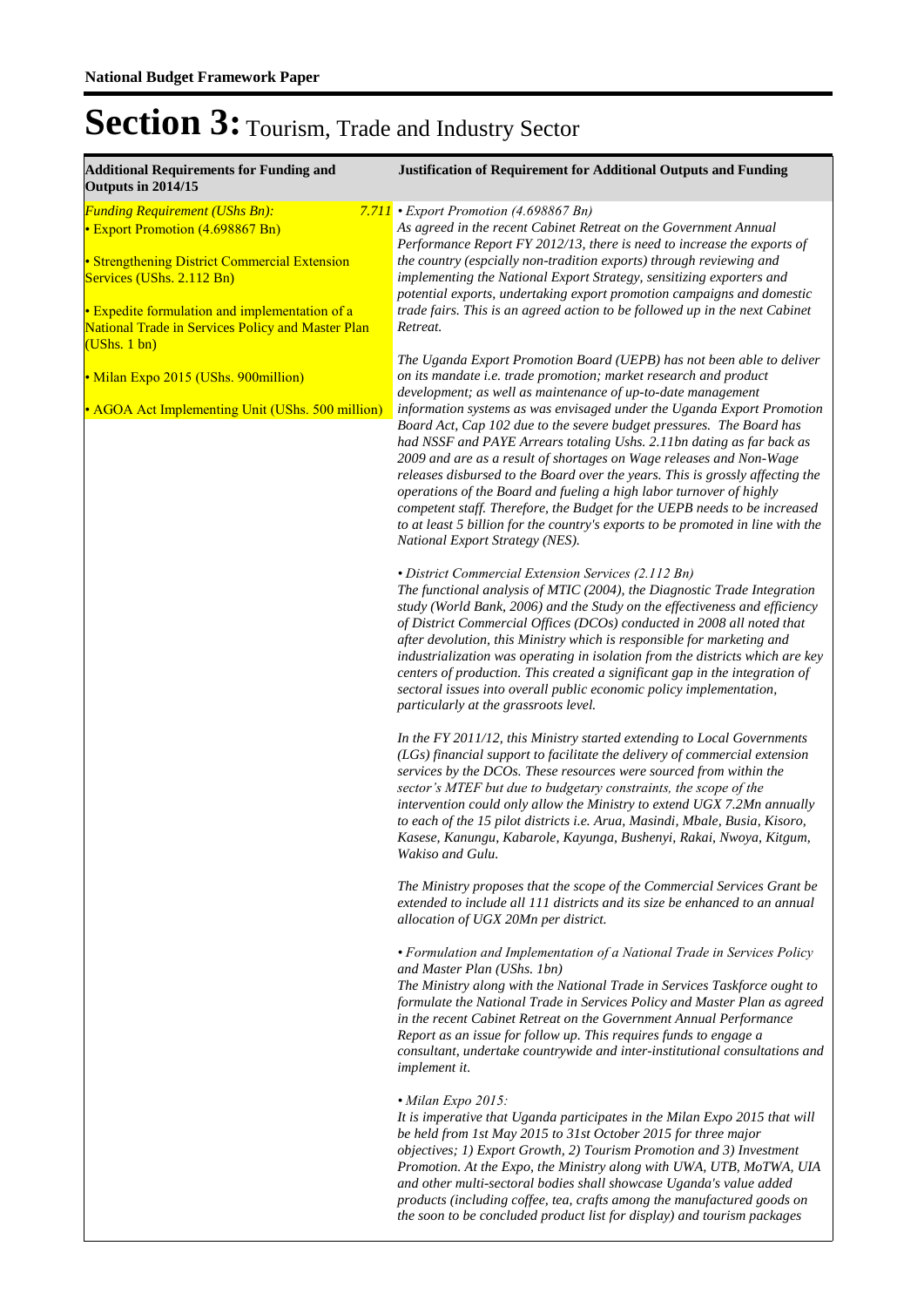| <b>Additional Requirements for Funding and</b><br>Outputs in 2014/15                                                                                        | <b>Justification of Requirement for Additional Outputs and Funding</b>                                                                                                                                                                                                                                                                                                                                                                                                                                                                                                                                                                                                                                                                                                                                                                                                                                                                                                                                                                                                                                                                      |  |
|-------------------------------------------------------------------------------------------------------------------------------------------------------------|---------------------------------------------------------------------------------------------------------------------------------------------------------------------------------------------------------------------------------------------------------------------------------------------------------------------------------------------------------------------------------------------------------------------------------------------------------------------------------------------------------------------------------------------------------------------------------------------------------------------------------------------------------------------------------------------------------------------------------------------------------------------------------------------------------------------------------------------------------------------------------------------------------------------------------------------------------------------------------------------------------------------------------------------------------------------------------------------------------------------------------------------|--|
|                                                                                                                                                             | and invite investors to come to Uganda. The H.E. the President will be<br>joining the envoy there on the National Day. To participate in this event,<br>the Ministry requires Euros 30,000 (UShs. 900million).                                                                                                                                                                                                                                                                                                                                                                                                                                                                                                                                                                                                                                                                                                                                                                                                                                                                                                                              |  |
|                                                                                                                                                             | • AGOA Act Implementing Unit (UShs. 500 million)<br>Since Uganda signed the AGOA Agreement with the US, its trade and<br>market benefits from this agreement have not been as significant as<br>expected. This is attributed to the absence of an AGOA Market Strategy to<br>guide implementation of the AGOA Act, and resolved implementation of the<br>recommended interventions. During FY 2012/13, the Sessional Committee<br>of Parliament for Tourism, Trade and Industry recommended in its report<br>to Parliament that there be a clear distinction between the AGOA<br>Monitoring Unit (attached to State House) and the AGOA Implementation<br>Unit which should be formed within the Ministry and strengthened to<br>formulate and implement the AGOA Act Strategy. Since then, the<br>Implementation Unit was formed within the Ministry but no functional<br>funding availed to it. This Unit requires UShs. 500 million to expedite the<br>process of formulating the Strategy and implement key interventions<br>resolved from stakeholder consultations for Uganda's benefits from this<br>Agreement to meet expectations. |  |
| Vote Function:0602 Policy, Planning and Support Services<br>0649 02 Sector Coordination and Administrative Services<br>Output:                              |                                                                                                                                                                                                                                                                                                                                                                                                                                                                                                                                                                                                                                                                                                                                                                                                                                                                                                                                                                                                                                                                                                                                             |  |
| <b>Funding Requirement (UShs Bn):</b>                                                                                                                       | 4.841 • The Ministry of Trade, Industry and Cooperatives requires more                                                                                                                                                                                                                                                                                                                                                                                                                                                                                                                                                                                                                                                                                                                                                                                                                                                                                                                                                                                                                                                                      |  |
| • Operational funds for the Ministry of Trade,<br>Industry and Cooperatives (UShs. 1.6bn)                                                                   | operations funds. After deducting subventions to its Agencies (UDC,<br>UEPB, AGOA Sec, UCE & MTAC) and subscription to COMESA, the<br>Ministry Headquarters remains with a Non-Wage recurrent budget of                                                                                                                                                                                                                                                                                                                                                                                                                                                                                                                                                                                                                                                                                                                                                                                                                                                                                                                                     |  |
| • Strengthening Sector Coordination through the TTI<br>Sector Working Group, Support Supervision and<br>Monitoring (UShs. 0.80bn)                           | UShs. 2.062 billion. This is inadequate to cover consolidated staff<br>allowances, payment of utilities, supply of office consumables and repair of<br>equipment and vehicle maintenance. In the budget preparatory process for<br>FY 2014/15, MoFPED has responded positively by reducing this from                                                                                                                                                                                                                                                                                                                                                                                                                                                                                                                                                                                                                                                                                                                                                                                                                                        |  |
| • Expediting Formulation and Review of the<br>remaining facilitating Commercial and Industrial<br>Policies and Bills (UShs. 0.30bn)                         | UShs. 2.5bn to UShs. 1.6bn with the additional allocation of UShs.<br>900million to the Non-Wage Recurrent Budget of the Ministry Vote 015<br>(MoTIC).                                                                                                                                                                                                                                                                                                                                                                                                                                                                                                                                                                                                                                                                                                                                                                                                                                                                                                                                                                                      |  |
| • Contributions to International Organisations<br>(COMESA, WTO, etc) (UShs. 2.50bn).                                                                        | • For long now, the Ministry is still stuck with Commercial and Industrial<br>Policies and Bills that are still under review mostly because of the poor<br>funding accorded to the comprehensive process of Policy Formulation. For                                                                                                                                                                                                                                                                                                                                                                                                                                                                                                                                                                                                                                                                                                                                                                                                                                                                                                         |  |
| • Government Purchases (mobility) (UShs. 1.32bn).<br>• Strengthening Sector Research and Statistical                                                        | this reason among other critical factors, it is imperative that these Policies<br>are expediently finalized for the support, growth and development of the<br>Economy in matters of industrialization and trade.                                                                                                                                                                                                                                                                                                                                                                                                                                                                                                                                                                                                                                                                                                                                                                                                                                                                                                                            |  |
| Support (UShs. 0.500 bn).                                                                                                                                   | • The Ministry of Trade, Industry and Cooperatives still has insufficient                                                                                                                                                                                                                                                                                                                                                                                                                                                                                                                                                                                                                                                                                                                                                                                                                                                                                                                                                                                                                                                                   |  |
| • More funding to facilitate recruitment of additional<br>staff as per Approved Staff Establishment from the<br>Ministry of Public Service (UShs. 0.321 bn) | data on the Sector to facilitate Policy decisions. This is especially<br>significant in the Cooperatives, Industry and domestic trade subsectors for<br>which Policies are made. Therefore, in conjuction with UBOS, the Ministry<br>needs to collect this data and statistics to facilitate Government business.                                                                                                                                                                                                                                                                                                                                                                                                                                                                                                                                                                                                                                                                                                                                                                                                                           |  |
|                                                                                                                                                             | • Strengthening of the TTI Sector Working Group and its functions is also a<br>critical factor that instantly feeds into the rapid development and growth of<br>the sector for the sake of the GDP and Economy.                                                                                                                                                                                                                                                                                                                                                                                                                                                                                                                                                                                                                                                                                                                                                                                                                                                                                                                             |  |
|                                                                                                                                                             | • There is urgent need as well to strengthen supervision and monitoring,<br>and evidence based policy formulation in the Sector which are all critical<br>to the follow up of implementation on key Government Programmes within<br>the Sector.                                                                                                                                                                                                                                                                                                                                                                                                                                                                                                                                                                                                                                                                                                                                                                                                                                                                                             |  |
|                                                                                                                                                             | • The Political Leaders and Departments of the Ministry of Trade, Industry<br>and Cooperatives are short of vehicles to assist in fieldwork assignments<br>since its creation from the former Ministry of Tourism, Trade and Industry.<br>The Ministry therefore has to procure vehicles to facilitate in the fulfillment<br>of its mandate up to the grassroots.                                                                                                                                                                                                                                                                                                                                                                                                                                                                                                                                                                                                                                                                                                                                                                           |  |